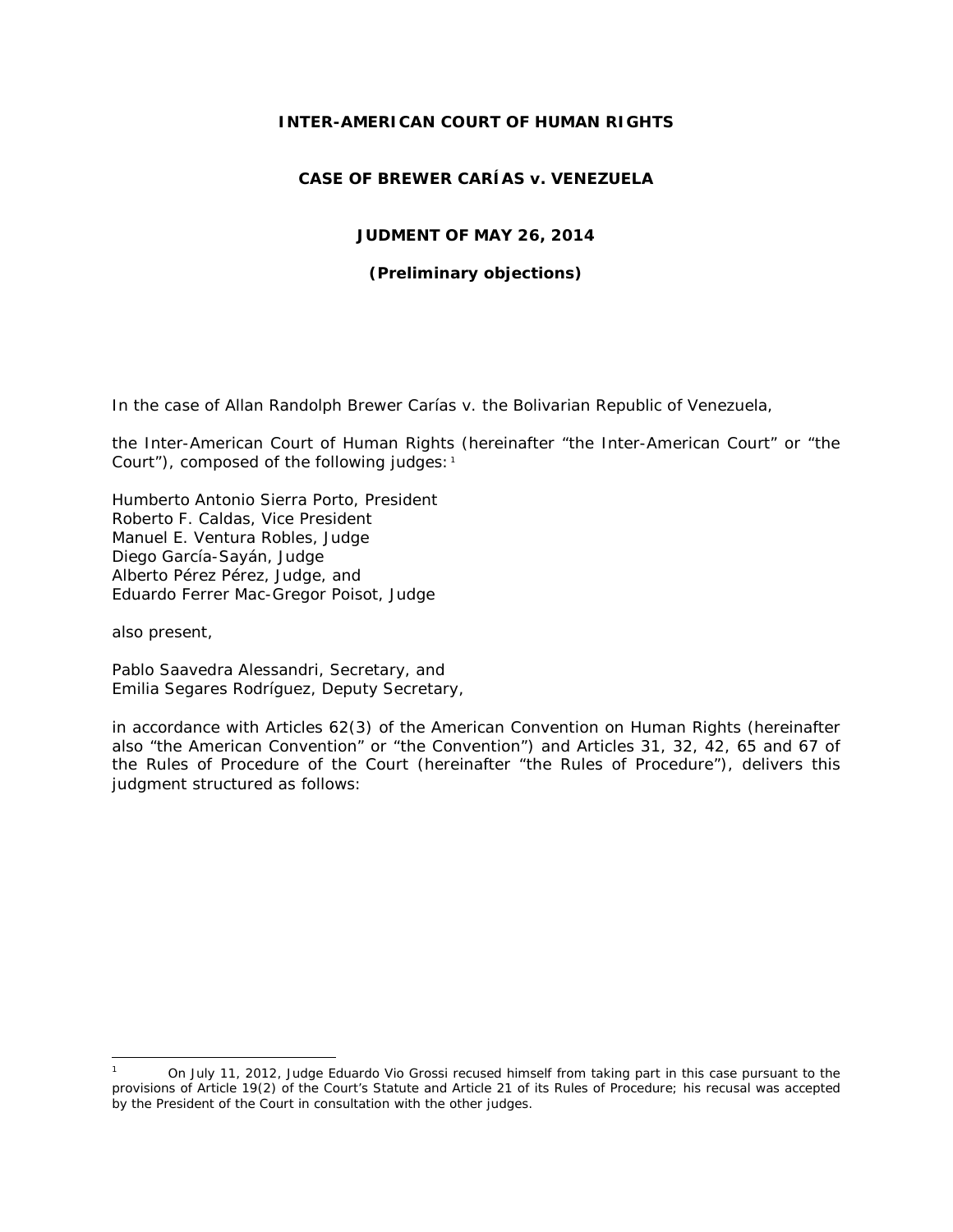# **Table of contents**

<span id="page-1-0"></span>

| I INTRODUCTION OF THE CASE AND PURPOSE OF THE DISPUTE  3                                      |
|-----------------------------------------------------------------------------------------------|
|                                                                                               |
|                                                                                               |
| The "preliminary objections" presented by the State challenging some<br>А.                    |
| judges and the Secretary of the Court, and rejecting the recusal presented by                 |
| B. The preliminary objection of failure to exhaust domestic remedies  8                       |
| Arguments of the State, the Commission, and the representative 8<br>B.1.                      |
| Determination of the pertinent facts to decide the preliminary objection on the<br>B.2        |
|                                                                                               |
|                                                                                               |
|                                                                                               |
|                                                                                               |
| Reactions to the events of April 11, 12 and 13, 2002 16<br>B.2.1.3.                           |
|                                                                                               |
| B.2.2.1. Investigation of Pedro Carmona and the events of April 11, 12 and 13,                |
| 2002                                                                                          |
| Accusation against Mr. Brewer Carías at the investigation stage  18<br>B.2.2.2.               |
|                                                                                               |
|                                                                                               |
| Continuation of the proceedings after the preventive detention order25<br>B.2.2.5.            |
|                                                                                               |
| B.3.1. Presentation of the objection at the proper procedural stage 26                        |
| B.3.2. Presentation of appropriate and effective remedies to exhaust the domestic             |
|                                                                                               |
| B.3.3 Exceptions to prior exhaustion of domestic remedies (Article 46(2) of the               |
|                                                                                               |
| The domestic legislation of the State does not afford due process of law for<br>B.3.3.1       |
| the protection of the right or rights that have allegedly been violated (Article $46(2)(a)$ ) |
| B.3.3.2. The party alleging violation of his rights has been denied access to the             |
| remedies under domestic law or has been prevented from exhausting (Article 46(2)(b)           |
|                                                                                               |
| B.3.3.3. There has been unwarranted delay in rendering a final judgment under the             |
|                                                                                               |
| B.3.3.3.1. Time frame and procedural stage established in domestic law for                    |
|                                                                                               |
| B.3.3.3.2. Need for the presence of the accused at the preliminary hearing and                |
| B.3.4. Conclusion concerning the preliminary objection of failure to exhaust domestic         |
|                                                                                               |
|                                                                                               |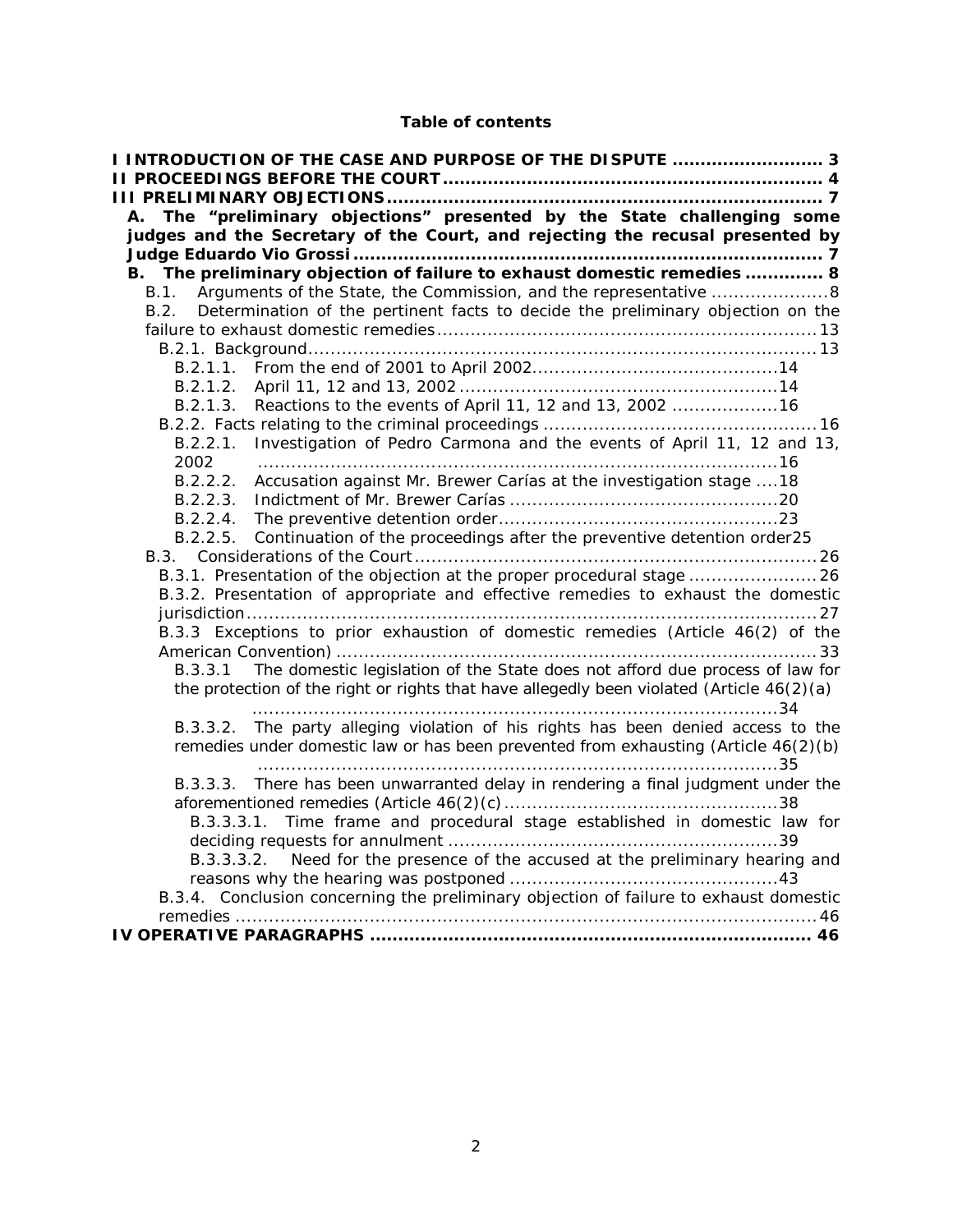#### **I**

### **INTRODUCTION OF THE CASE AND PURPOSE OF THE DISPUTE**

1. *The case submitted to the Court.* On March 7, 2012, under the provisions of Articles 51 and 61 of the American Convention, the Inter-American Commission on Human Rights (hereinafter "the Inter-American Commission" or "the Commission") submitted the case of "Allan R[andolph] Brewer Carías"[2](#page-2-0) against the Bolivarian Republic of Venezuela (hereinafter "the State" or "Venezuela") to the jurisdiction of the Inter-American Court (hereinafter "submission brief"). The case relates to "the [presumed] lack of judicial guarantees and judicial protection in the proceedings brought against the constitutional lawyer, Allan R. Brewer Carías for the crime of conspiracy to change the Constitution by violent means, in the context of the events of April 11 to 13, 2002; in particular his supposed participation in the drafting of the so-called 'Carmona Decree' ordering the dissolution of the public authorities and the establishment of a 'government of democratic transition.'" The Commission concluded that "the fact that three temporary judges were responsible for hearing the preliminary stage of the criminal proceedings in itself constituted a violation of judicial guarantees." The Commission also considered that, in this case, "the fact that one of the temporary judges was suspended and replaced two days after having filed a complaint for failure to comply with an order he had issued requiring that the accused be given access to the complete file on his case, together with the rules and practices in Venezuela regarding the appointment, dismissal, and provisional status of judges, constituted violations of the guarantees of judicial independence and impartiality and contravened the right to judicial protection." Lastly, the Commission considered that "not being able to make photocopies of the file and to access it in its entirety violated the [presumed] victim's right to have adequate means for preparing his defense."

2. *Proceedings before the Commission.* The proceedings before the Commission were as follows:

- a) *Petition.* On January 24*,* 2007, Pedro Nikken, Helio Bicudo, Claudio Grossman, Juan E. Méndez, Douglass Cassel and Héctor Faúndez Ledesma (hereinafter "the representatives") submitted the initial petition.
- b) *Admissibility Report.* On September 8, 2009, the Commission approved Admissibility Report No. 97/09,<sup>[3](#page-2-1)</sup> in which it concluded that "the [...] case met the requirements for admissibility set out in Articles 46 and 47 of the American Convention as regards claims related to Articles 1, 2, 8, 13 and 25, while that the claims under Articles 7, 11, 22 and 24 are inadmissible."
- c) *Merits Report.* On November 3, 2011, the Commission approved Merits Report No. 171/11,<sup>[4](#page-2-2)</sup> pursuant to Article 50 of the Convention (hereinafter also "the Merits Report" or "Report No. 171/11"), in which it reached a series of conclusions and made several recommendations to the State:

<span id="page-2-0"></span> <sup>2</sup> Allan Brewer Carías is an expert in constitutional law. He has been an alternate Senator, Minister, and member of the 1999 National Constituent Assembly. Curriculum Vitae of Allan R. Brewer Carías (file of annexes to the report of the Commission, appendix, tome V, folios 1770 to 1922).

<span id="page-2-1"></span><sup>3</sup> *Cf.* Admissibility Report No. 97/09, Petition 84-07, Allan R. Brewer Carías, Venezuela, September 8, 2009 (file of annexes to the report, appendix, tome IV, folios 3607 to 3632).

<span id="page-2-2"></span><sup>4</sup> *Cf.* Merits Report No. 171/11, Case of 12.724, Allan R. Brewer Carías, Venezuela, November 3, 2011 (Merits Report, tome I, folios 6 to 46).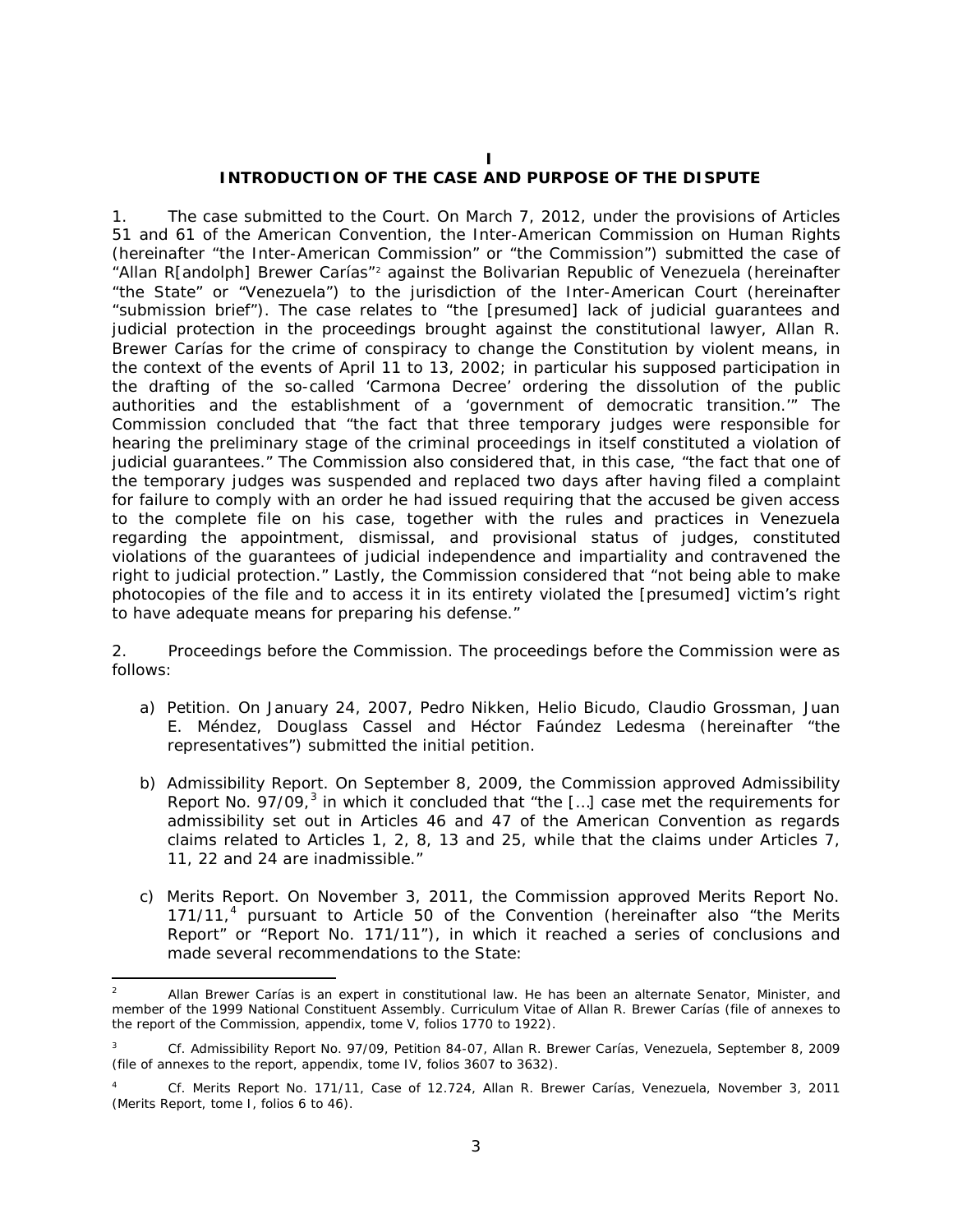- a. *Conclusions.* The Commission concluded that the State was "responsible for the violation of the rights of Allan R. Brewer Carías established in Articles 8 and 25 of the American Convention, in relation to its Articles 1(1) and 2. However, the Commission concluded that the State was "not responsible for the violation of the right established in Article 13 of the American Convention."
- b. *Recommendations*. Consequently, the Commission made a series of recommendations to the State:
	- 1. That [it] adopt measures to ensure the independence of the judiciary, with reforms to strengthen the procedures whereby judges and prosecutors are appointed and removed, to affirm their tenure in those positions, and to eliminate the temporary status of the vast majority of judges and prosecutors, in order to uphold the rights to judicial protection and to a fair trial established in the American Convention.
	- 2. Should the criminal proceedings against Allan Brewer Carías continue, that [it] establish the conditions necessary to ensure that the trial is conducted in accordance with the guarantees and standards enshrined in Articles 8 and 25 of the American Convention.
	- 3. That [it] make appropriate reparation for the human rights violations established in the report, in both their material and moral dimensions.
- d) *Notification of the State.* The Merits Report was notified to the State on December 7, 2011, granting it two months to provide information on compliance with the recommendations. On February 7, 2012, the State presented a communication that provided no information on compliance with the Commission's recommendations, and that questioned the conclusions of the Merits Report.
- e) *Submission to the Court.* On March 7, 2012, the Commission submitted the case to the Court in view of "the need to obtain justice for the victim, the nature and gravity of the violations found, and the failure of the State to carry out the recommendations." In particular, the Commission indicated that it submitted "all the facts and human rights violations set out in Merits Report 171/11, and ask[ed] the Court to adjudicate and declare the international responsibility of the State of Venezuela for the [presumed] violation of the rights established in Articles 8 and 25 of the American Convention, in relation to Articles 1(1) and 2, with regard to Allan R. Brewer Carías."
- f) The Commission designated Commissioner Felipe González and the Executive Secretary of the Commission at the time, Santiago A. Canton, as its delegates, and Elizabeth Abi-Mershed, Deputy Executive Secretary, Tatiana Gos, Lilly Ching and Karin Mansel, lawyers of the Commission's Executive Secretariat, as legal advisers.

### **II PROCEEDINGS BEFORE THE COURT**

<span id="page-3-0"></span>3. *Notification of the State and the representative.* The submission of the case was notified to the State and to the representatives on May 4, 2012.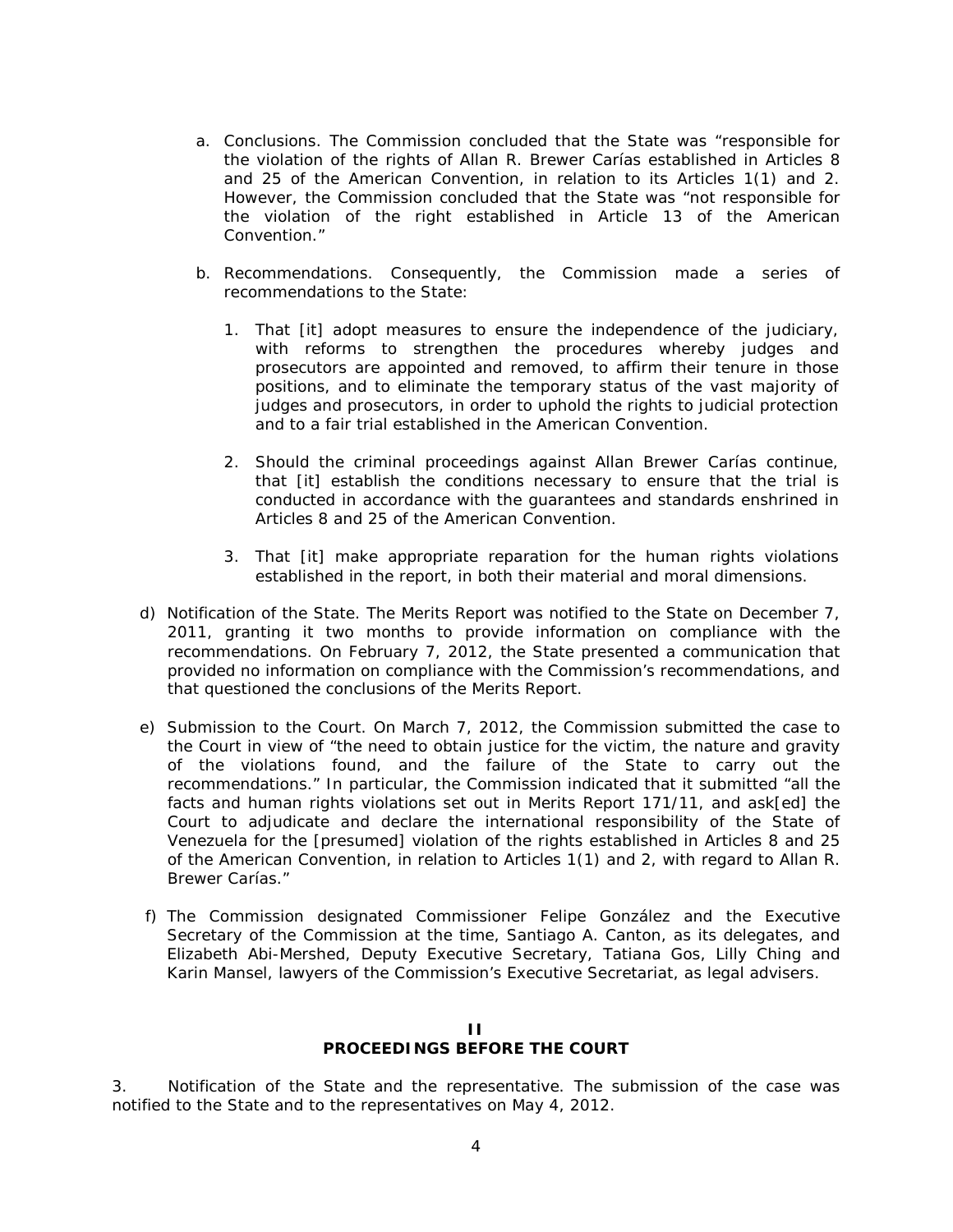4. *Brief with motions, arguments and evidence.* On July 7, 2012, the representatives submitted their brief with motions, arguments and evidence (hereinafter "motions and arguments brief") to the Court. The representatives agreed, in substance, with the Commission's arguments and asked the Court to declare that the State was internationally responsible for the violation of Articles 8, 25, 1(1) and 2 alleged by the Commission; they also asked that the Court declare the violation of Articles 7, 11, 13, 22 and 24 of the Convention, with regard to the presumed victim.

5. *Answering brief.* On November 12, 2012, the State submitted to the Court its brief with preliminary objections, answering the submission of the case, and with observations on the motions and arguments brief (hereinafter "answering brief"). In addition, the State designated Germán Saltrón Negretti as its Agent. One of the preliminary objections referred to "the lack of impartiality" of certain judges of the Court and its Secretary.

6. On November 23, 2012, the acting President of the Court issued an Order in which, *inter alia,* he decided that the allegation of lack of impartiality submitted by the State as a preliminary objection was not a preliminary objection and was unfounded.[5](#page-4-0)

7. *Observations on the preliminary objections.* On March 5 and 6, 2013, the Commission and the representatives of the presumed victim, respectively, presented their observations on the preliminary objections filed by the State.

8. *Public hearing.* In an Order of the President of the Court (hereinafter "the President") of July 31, 2013, the parties were summoned to a public hearing on the case and the testimony to be provided by affidavit or in the oral proceeding was established.<sup>[6](#page-4-1)</sup> The representatives contested this order for several reasons that were rejected by the Court in plenary.[7](#page-4-2) The public hearing was held on September 3 and 4, 2013, during the 100th regular session of the Court, which took place at its seat.<sup>[8](#page-4-3)</sup> During this hearing, the Court requested the parties to present certain additional helpful information and documentation.

9. The Court also received 34 *amicus curiae* briefs presented by: (1) Rubén Hernández Valle, President of the *Instituto Costarricense de Derecho Constitucional*; (2) the *Asociación Dominicana de Derecho Administrativo*;[9](#page-4-4) (3) Leo Zwaak, Diana Contreras Garduño, Lubomira Kostova, Tomas Königs and Annick Pijnenburg, on behalf of the Netherlands

<span id="page-4-0"></span> 5 *Cf. Case of Brewer Carías v. Venezuela*. Order of the acting President of the Inter-American Court, Judge Alberto Pérez Pérez, of November 23, 2012. Available at: [http://www.corteidh.or.cr/docs/asuntos/brewer\\_23\\_11\\_12.pdf](http://www.corteidh.or.cr/docs/asuntos/brewer_23_11_12.pdf) 

<span id="page-4-1"></span><sup>6</sup> *Cf. Case of Brewer Carías v. Venezuela*. Order of the President of the Inter-American Court of July 31, 2013. Available at: [http://www.corteidh.or.cr/docs/asuntos/brewer\\_31\\_07\\_13.pdf.](http://www.corteidh.or.cr/docs/asuntos/brewer_31_07_13.pdf)

<span id="page-4-2"></span><sup>7</sup> *Cf. Case of Brewer Carías v. Venezuela*. Order of the Inter-American Court of August 20, 2013. Available at: [http://www.corteidh.or.cr/docs/asuntos/brewer\\_20\\_08\\_13.pdf](http://www.corteidh.or.cr/docs/asuntos/brewer_20_08_13.pdf)

<span id="page-4-3"></span>There appeared at this hearing: (a) for the Inter-American Commission: Felipe González, Commissioner, and Silvia Serrano Guzmán, Adviser; (b) for the representatives of the presumed victim: Pedro Nikken, Héctor Faúndez Ledesma, Juan E. Méndez, Douglas Cassel and Claudio Grossman, representatives, and Claudia Nikken García and Caterina Balasso Tejera, legal advisers, and (c) for the Bolivarian Republic of Venezuela: Germán Saltrón Negretti, Agent of the State for Human Rights; Manuel Galindo, Attorney General of the Bolivarian Republic of Venezuela; Branggela Betancourt, Coordinator of Criminal Matters of the Office of the Attorney General; Luis Britto García, External Adviser of the State Human Rights Agency; María Alejandra Díaz, External Adviser of the State Human Rights Agency; Manuel García, lawyer of the State Human Rights Agency, and Elbana Bellorín, Internationalist.

<span id="page-4-4"></span><sup>9</sup> The brief was signed by Olivo A. Rodríguez Huertas, President of the *Asociación Dominicana de Derecho Administrativo*.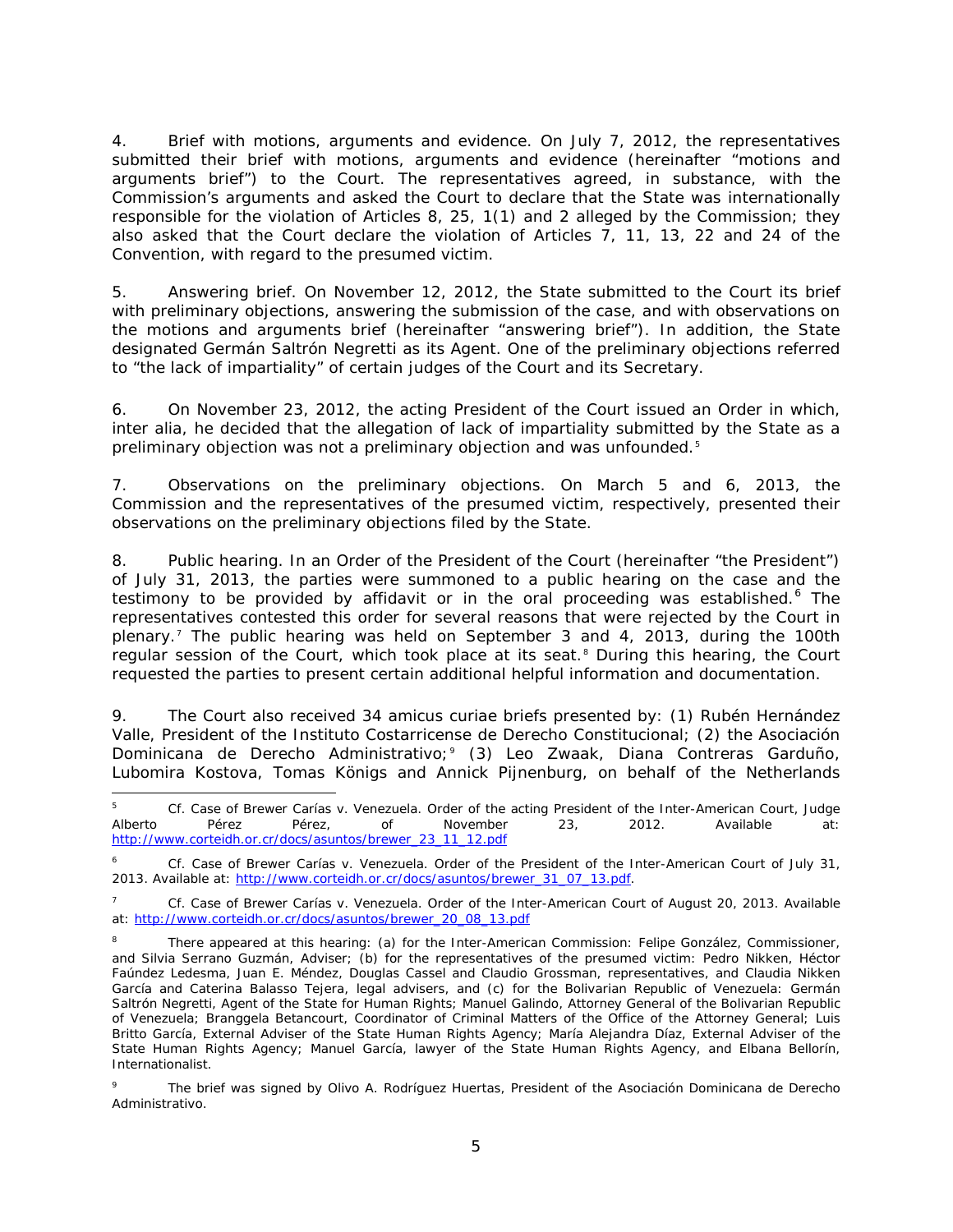Institute of Human Rights (SIM) of the University of Utrecht; (4) Amira Esquivel Utreras; (5) Luciano Parejo Alfonso; (6) Libardo Rodríguez Rodríguez; (7) Gladys Camacho Cépeda; (8) Osvaldo Alfredo Gozaíni and Pablo Luis Manili, President and Secretary General of the *Asociación Argentina de Derecho Procesal Constitucional*; (9) Venezuelan Public law professors;<sup>[10](#page-5-0)</sup> (10) Giuseppe F. Ferrari; (11) José Alberto Álvarez, Fernando Saenger, Renaldy Gutiérrez and Dante Figueroa, on behalf of the Inter-American Bar Association (IABA) and of themselves;<sup>[11](#page-5-1)</sup> (12) Agustín E. de Asís Roig; (13) Ana Giacommette Ferrer, President of the *Centro Colombiano de Derecho Procesal Constitucional*; (14) Jaime Rodríguez-Arana; (15) Víctor Rafael Hernández Mendible; (16) Eduardo Jorge Prats; (17) Asdrúbal Aguiar Aranguren, as President of the Executive Committee of the *Observatorio Iberoamericano de la Democraci*a and on behalf of himself; (18) Marta Franch Saguer; (19) Javier Barnes; (20) Miriam Mabel Ivanega; (21) Jose Luis Benavides; (22) Luis Enrique Chase Plate; (23) Diana Arteaga Macías; (24) José Luis Meilán Gil; (25) the New York City Bar Association<sup>[12](#page-5-2)</sup> (26) Enrique Rojas Franco, President of the Asociación Iberoamericana de *Derecho Público y Administrativo Profesor Jesús González Pérez*; (27) Pablo Ángel Gutiérrez Colantuono and Henry Rafael Henríquez Machado; (28) Jorge Luis Suárez Mejías, Profesor of the *Universidad Católica Andrés Bello*; (29) José René Olivos Campos, President of the *Asociación Mexicana de Derecho Administrativo*; (30) Pedro José Jorge Coviello, Professor of the *Universidad Católica Argentina*; (31) Carlos Eduardo Herrera Maldonado; (32) Humberto Prado Sifontes;<sup>[13](#page-5-3)</sup> (33) Jorge Raúl Silvero Salgueiro, and (34) Helena Kennedy and Sternford Moyo, Co-Presidents of the International Bar Association's Human Rights Institute.

10. On September 24, 2013, Isaac Augusto Damsky and Gregorio Alberto Flax forwarded an *amicus curiae* brief. In view of the fact that the public hearing had been held on September 3 and 4, 2013, and, consequently, the time frame for submitting *amicus curiae*  had expired on September 19, on the instructions of the President of the Court, the authors were advised that this brief could not be considered by the Court or incorporated into the case file.

11. *Final written arguments and observations.* On October 4, 2013, the representatives of the presumed victim forwarded their final written arguments and annexes, and the Commission presented its final written observations. In addition, on October 4, 2013, the State submitted its brief with final arguments, in which it responded to the Court's request for helpful evidence. On October 10, 2013, the State presented the annexes to the brief with final arguments and included, as annex 4, an "appendix to the final document presented by the State." The Court notes that this annex contains arguments that were provided within the time frame for the presentation of annexes, but not within the non-

<span id="page-5-0"></span>The brief was signed by: Juan Domingo Alfonso, Jesús María Alvarado, Ricardo Antela Garrido, Tomás A. Arias Castillo, Carlos M. Ayala Corao, José Vicente Haro, Luis Herrera Orellana, Jorge Hiriakidis Longhi, Gustavo J. Linares Benzo, Laura Louza, José A. Muci Borjas, Rafael J. Chavero Gazdik, Roman J. Duque Corredor, Gerardo Fernández V., Oscar Ghersi Rassi, Freddy J. Orlando, Andrea Isabel Rondón G., Carlos Weffe H., and Enrique J. Sánchez Falcón. The followed persons endorsed this brief: Rogelio Pérez Perdomo, Gustavo Tarre Briceño, Henrique Meier, Humberto Njaim, Dean of the Faculty of Juridical and Political Studies of the *Universidad Metropolitana*, Ana Elvira Araujo García, José Ignacio Hernández G., Flavia Pesci-Feltri Scassellati-Sforzolini, Armando Rodríguez García, Alberto Blanco-Uribe Quintero, Serviliano Abache Carvajal and Antonio Silva Aranguren.

<span id="page-5-1"></span>José Alberto Álvarez is President of the Inter-American Bar Association (IABA), Fernando Saenger is President of the IABA Constitutional Law Committee, Renaldy Gutiérrez is a former President of the IABA, and Dante Figueroa is a former Secretary General of the IABA.

<span id="page-5-2"></span><sup>&</sup>lt;sup>12</sup> The brief was presented by Werner F. Ahlers, Tiasha Palikovic, Andrew L. Frey, Allison Levine Stillman and Gretta L. Walters on behalf of the New York City Bar Association. The brief was signed by Werner F. Ahlers.

<span id="page-5-3"></span><sup>&</sup>lt;sup>13</sup> The brief was signed by Humberto Prado Sifontes, National Coordinator of the Human Rights Committee of the Venezuelan *Federación de Colegios de Abogados* and some members of regional human rights committees of the lawyers' professional associations.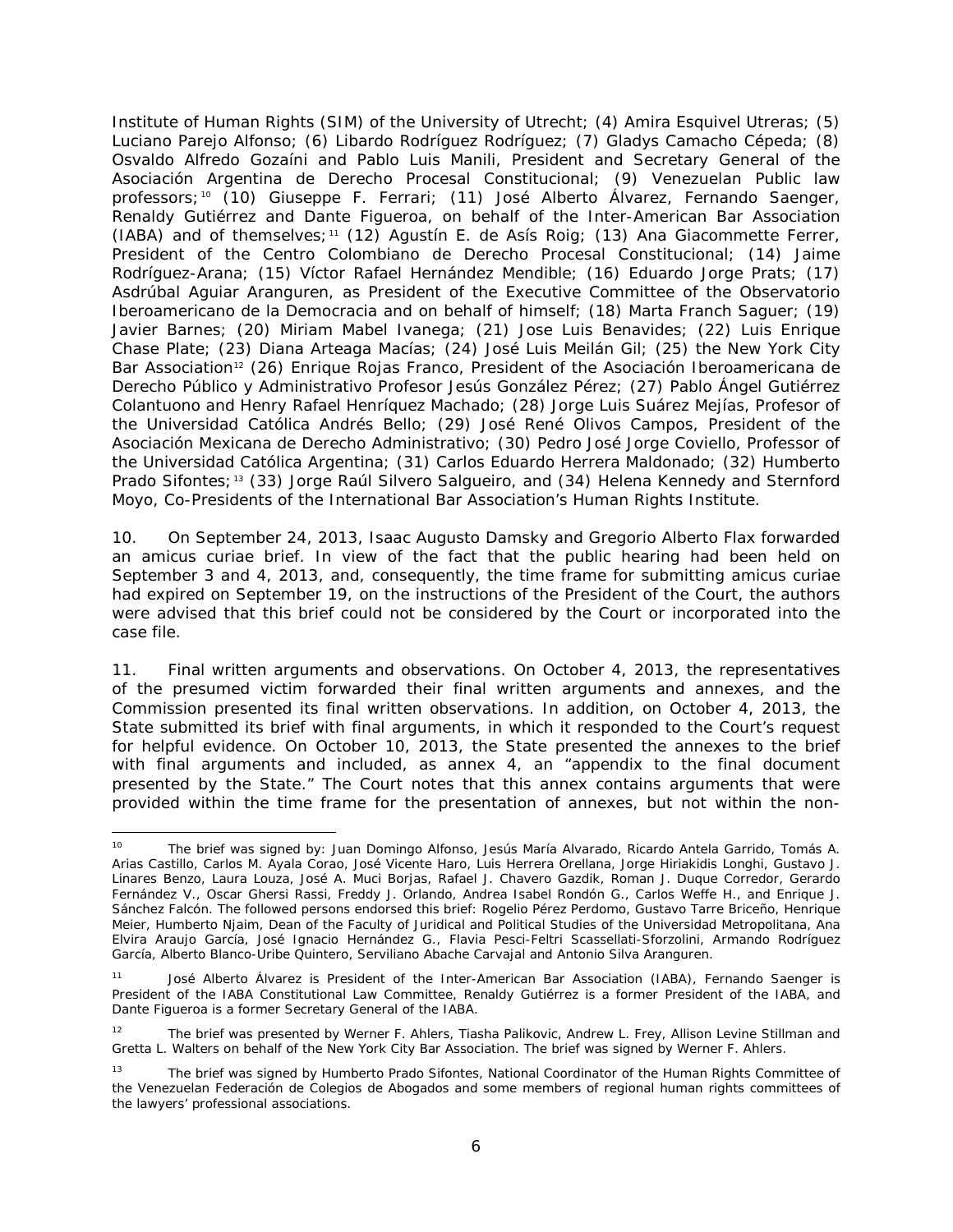extendible time frame for the presentation of the brief with final arguments. Hence, the Court considers that these arguments are inadmissible, because they were time-barred.

12. On October 25, 2013, the Secretariat of the Court, on the instructions of the President of the Court, granted the representatives, the State, and the Commission until November 15, 2013, to submit any observations they deemed pertinent, exclusively on the briefs and annexes presented by the State and the representatives on October 4, 2013.

13. *Observations of the representative, the State, and the Commission.* On November 13, 2013, the representatives of the presumed victim forwarded their brief with observations on the answers provided by the State in its brief with final arguments of October 4, 2013, to the questions posed by the Court during the public hearing, as well as on the annexes to this brief presented by the State on October 10, 2013. The Commission and the State did not submit observations.

### **III**

# **PRELIMINARY OBJECTIONS**

<span id="page-6-0"></span>14. In its brief answering the Merits Report, the State presented the following arguments as "preliminary objections": (i) a challenge of the judges and the Secretary of the Court; (ii) the rejection of the recusal presented by Judge Eduardo Vio Grossi in order not to participate in the proceedings, and (iii) the presumed failure to exhaust domestic remedies.

## <span id="page-6-1"></span>**A. The "preliminary objections" presented by the State challenging some judges and the Secretary of the Court, and rejecting the recusal presented by Judge Eduardo Vio Grossi**

15. Regarding the so-called "preliminary objections" presented by the State challenging five of the judges and the Secretary of the Court, and rejecting the recusal of Judge Eduardo Vio Grossi, the President, in an Order of November 23, 2012,[14](#page-6-2) decided that "the allegations of the lack of impartiality of some of the judges of the Court in the performance of their functions, and the supposed pressure exercised on one of the judges to recuse himself from hearing this case, presented by the State of Venezuela as a preliminary objection did not constitute a preliminary objection." This was because he considered that "the State's allegation of lack of impartiality was unfounded in relation to Judges Diego García-Sayán, Manuel Ventura Robles, Leonardo A. Franco, Margarette May Macaulay and Rhadys Abreu Blondet, who have not incurred in any of the statutory causes for disqualification or carried out any action that would allow their impartiality to be questioned," and found "inadmissible and unfounded the State's allegations with regard to the supposed lack of impartiality of Pablo Saavedra Alessandri, the Court's Secretary."

16. Furthermore, in an Order of November 29, 2012,[15](#page-6-3) the Court had decided "[t]o confirm that the recusal of Judge Eduardo Vio Grossi […] was presented to the President of

<span id="page-6-2"></span> <sup>14</sup> *Cf. Case of Brewer Carías v. Venezuela*. Order of the acting President of the Inter-American Court, Judge Alberto Pérez Pérez, of November 23, 2012. Available at: [http://www.corteidh.or.cr/docs/asuntos/brewer\\_23\\_11\\_12.pdf](http://www.corteidh.or.cr/docs/asuntos/brewer_23_11_12.pdf) 

<span id="page-6-3"></span><sup>&</sup>lt;sup>15</sup> Judge Vio Grossi indicated that "in the 1980s, [he] was a professor of the Public Law Institute of the Faculty of Legal and Political Sciences of the *Universidad Central de Venezuela*, of which Mr. Brewer Carías was the Director," so that he "had a professional and work-related relationship with him." Judge Vio Grossi added that, "[e]ven though all that was some time ago, [he] would not want this fact to give rise to any doubt, however minimal, with regard to the impartiality of both [him]self, and especially of the Court." On November 12, 2012, the State, in its brief answering the Merits Report and the motions and arguments brief, indicated that it "reject[ed]"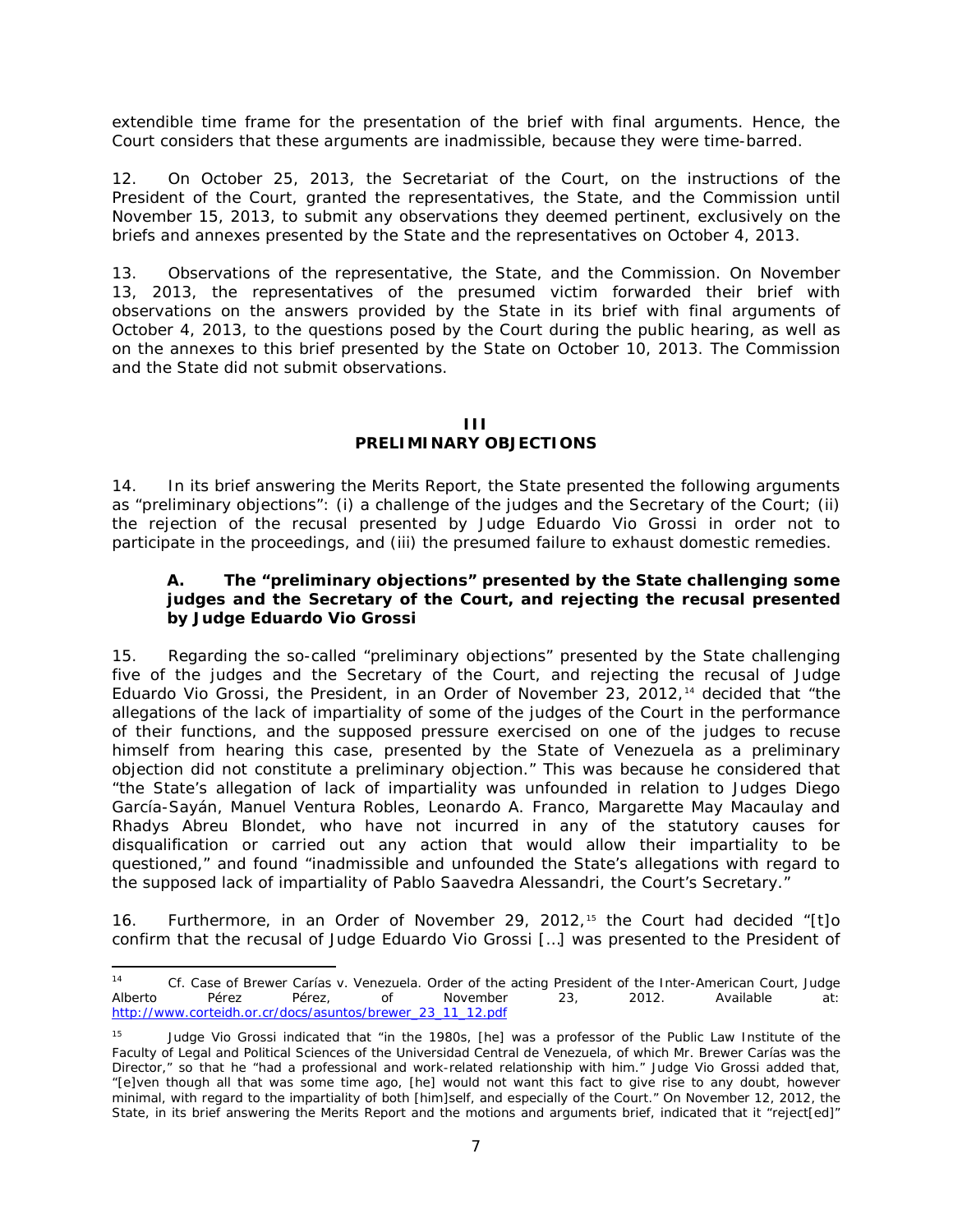the Court and accepted by him, in consultation with the other judges, in accordance with the statutory and regulatory provisions that regulate this matter" and considered "inadmissible the State's arguments concerning the alleged failure to provide grounds for the reason given by Judge Vio Grossi to recuse himself, as well as those relating to the State's 'rejection' of the said excuse claiming that Judge Eduardo Vio Grossi was obliged to hear the case." Consequently, the objections presented by the State in this regard have already been decided.

# <span id="page-7-0"></span>**B. The preliminary objection of failure to exhaust domestic remedies**

### <span id="page-7-1"></span>*B.1. Arguments of the State, the Commission, and the representative*

17. The State argued that "the supposed victim has not filed and exhausted the remedies established in domestic law, before resorting to the inter-American system" and that "the petitioners did not exercise and exhaust the remedies established in Venezuelan law in order to assert their claims and obtain the judicial protection of the rights they considered had been violated." In this regard, it argued the existence of "the remedies corresponding to the intermediate stage established in the Organic Code of Criminal Procedure; also, the exhaustion of the trial stage, if applicable, as well as [the existence of] effective remedies, [such as] the appeals against decisions, against final judgments, for reconsideration, for cassation, [and] for review." As possible remedies, the State indicated the remedies mentioned in article 328 of the Organic Code of Criminal Procedure in force (hereinafter "OCCP"), the remedy of appeal (article 453 of the OCCP), the remedy of cassation (article 459 of the OCCP), and the appeal for review (article 470 of the OCCP). It added that "[t]he effectiveness of these remedies would, if applicable, achieve the results desired by the petitioners"; moreover "the Venezuelan system of justice includes appropriate mechanisms consonant with the right of defense."

18. The State also argued that "there is no human rights violation in a trial that never started because the petitioner left the country." Regarding the preliminary hearing, the State argued that "the absence of Mr. Brewer Carías has made it impossible to hold the preliminary hearing, [which] has prevented the exercise of the actions established in the Organic Code of Criminal Procedure that enable the parties to the proceedings to assert their rights." The State argued that "[i]t should be repeated that it is essential to hold the preliminary hearing so that the criminal proceedings may continue; moreover, the case may be decided in his favor." It indicated that this "is the opportunity granted to the accused to deny, contest, and argue the facts and the law, to reply, make a rejoinder or a rebuttal, and speak with defense counsel at all times without this entailing the suspension of the hearing." In addition, it considered it "unusual to claim that the judge can decide the request for a declaration of nullity without the presence of the accused, and that the preliminary hearing can be held subsequently, [because] this would result in a major violation of due process and of the rights of Mr. Brewer Carías."

19. Consequently, it argued that the request for annulment filed by the representatives of Mr. Brewer Carías is "the response to the charges, and the requests made in it are the logical consequence of the arguments put forward by the defense counsel and not

l the recusal presented by Judge Vio Grossi." On November 29, 2012, the Court in plenary decided to confirm that Judge Eduardo Vio Grossi's recusal from hearing the case of *Brewer Carías v. Venezuela* had been presented to the President of the Court at the time and accepted by him, in consultation with the other judges, pursuant to the statutory and regulatory provisions that regulate this matter. See, in this respect: *Case of Brewer Carías v. Venezuela*. Order of the Inter-American Court of Human Rights of November 29, 2012. Available at: [http://www.corteidh.or.cr/docs/asuntos/brewer\\_29\\_11\\_12.pdf](http://www.corteidh.or.cr/docs/asuntos/brewer_29_11_12.pdf)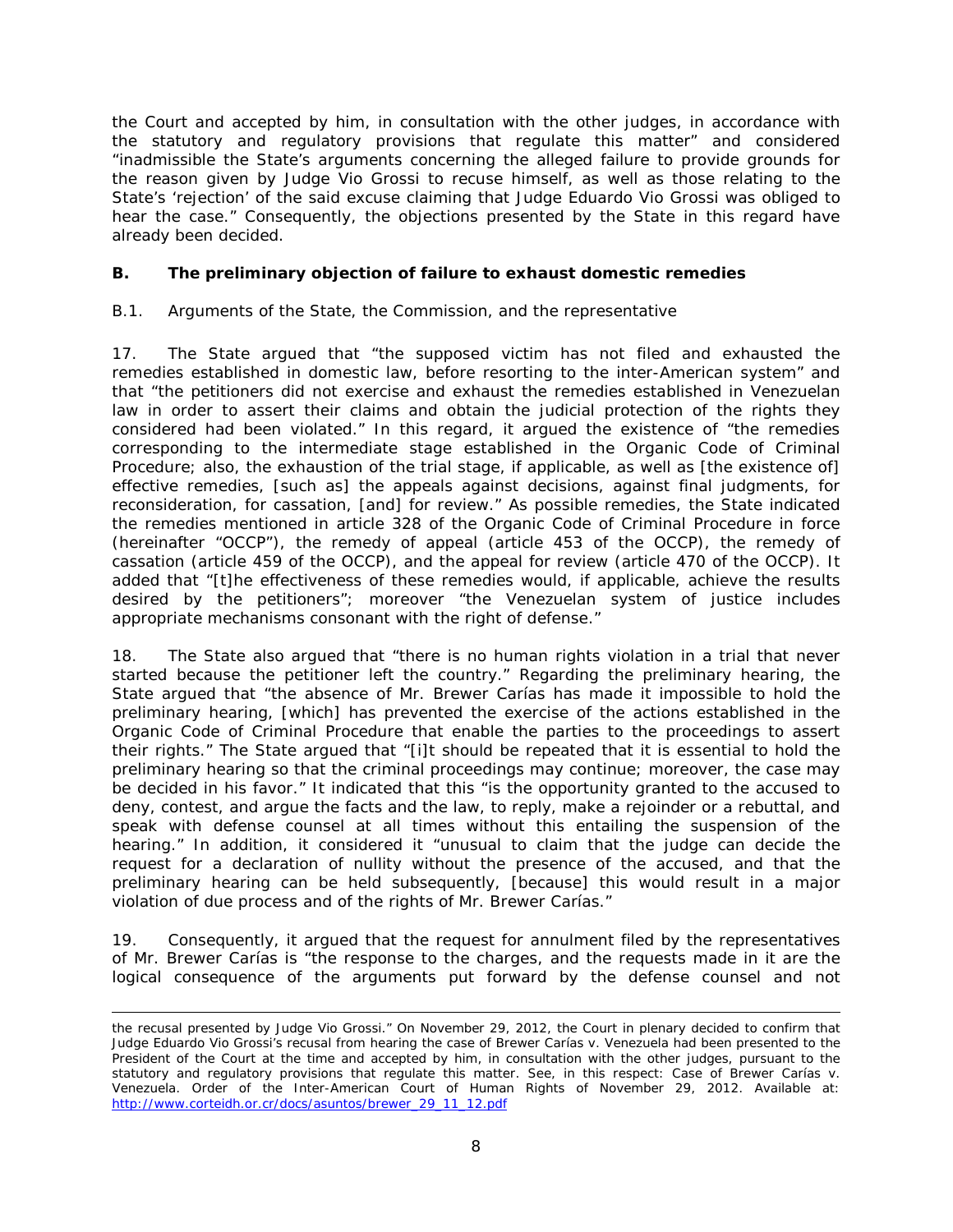autonomous petitions that can be decided in the absence of the accused, at a time other than the preliminary hearing, because the annulment of the indictment – requested by the defense counsel of [Mr.] Brewer Carías – does not relate to incidental matters that violate his rights, but is a request that relates to the merits and the essence of the preliminary hearing and, therefore, must be decided in the presence of the parties so as not to violate due process." The State argued that, "consequently, the request of the defense counsel of [Mr.] Brewer Carías, and also those of the prosecution in the indictment brief, have not been decided, not because it is sought to violate [Mr. Brewer's] rights, or because it is intended to postpone the proceedings, or because the Venezuelan State is delaying matters, but because, while this person is absent, removed from the criminal proceedings, a fugitive from Venezuelan justice, it is not possible to session and decide on the petitions of the parties, because all the parties must be present and, furthermore, the requests relate to decisions concerning the merits of the case." The State also argued that the representatives "seek […] to violate the principle of complementarity […], adducing political persecution, which does not exist, and arguing that, since they exercised some remedies – not all of them – which were not decided in their favor, they have already exhausted the domestic remedies." In the final written arguments, the State reiterated the arguments included in the answering brief and requested that the Court "declare the inadmissibility of the request made by the defense counsel of [Mr.] Brewer Carías, because it is not in keeping with the parameters established in Article 46(1)(a) of the American Convention […], as the domestic remedies described by the State have not been exhausted."

20. In its brief with observations on the preliminary objections, the Commission considered that "the arguments submitted to the Court by the State do not differ substantively from those submitted to the [Commission] during the admissibility stage." Consequently, it indicated that "in Admissibility Report 97/09, it had ruled on the admissibility requirements established in the American Convention, including that of the exhaustion of domestic remedies. This ruling was based on the information available at that time, as well as on the application of Articles  $46(1)$  and  $46(2)(b)$  and (c) of the Convention." The Commission emphasized that the conclusions at the admissibility stage "were reached using the applicable *prima facie* standard of assessment."

21. Regarding the exception established in Article  $46(2)(c)$  of the Convention, the Commission argued that "it had no evidence to attribute to the State an unwarranted delay in deciding the criminal proceedings as a whole, because the physical absence of the accused would prevent holding the preliminary hearing and other procedural actions relating to his trial." However, the Commission argued that "the failure to decide the appeal for a declaration of nullity filed on November 8, 2005, by the defense counsel of Mr. Brewer Carías was 'evidence of a delay that could be attributed to the State as regards deciding the claims relating to due process that were filed during the proceedings." In this regard, the Commission emphasized that "during the admissibility stage, […] the State failed to provide a satisfactory explanation of the reasons that prevented the domestic judicial authorities from ruling on the arguments that supported the appeal for a declaration of nullity owing to the absence of Mr. Brewer Carías."

22. Second, regarding the presumed failure to exhaust domestic remedies "in view of the supposed violation of the presumption of innocence owing to declarations made by members of the judiciary about the guilt of Mr. Brewer Carías, as well as the alleged violation of independence and impartiality owing to the provisional status of judges and prosecutors involved in the trial," the Commission stated that "these arguments were presented to the domestic judicial authorities in the request for annulment regarding which a delay that could be attributed to the State had already been determined." The Commission also analyzed these arguments under Article  $46(2)(c)$  of the Convention,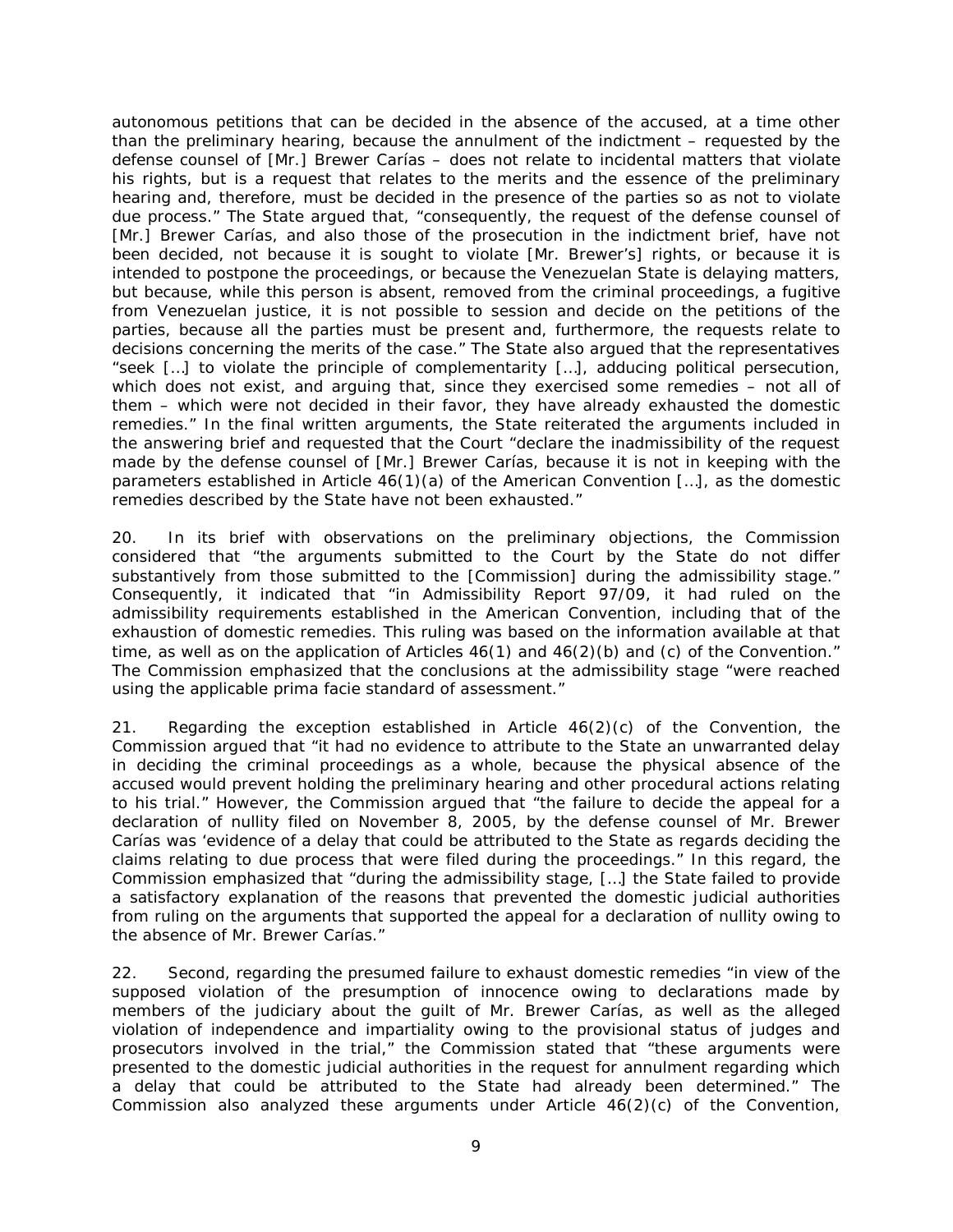"specifying that the lapse of more than three years in deciding it is a factor that meets the requirements of the exception established owing to an unwarranted delay." The Commission accorded "special relevance in its analysis to the problem of the provisional status of the judges and prosecutors, as well as to the risk this problems signified to ensuring the guarantees of independence and impartiality to which the accused are entitled and which, evidently, constitute the institutional presumption ensuring that the individual has appropriate and effective remedies that they must exhaust." In this regard, the Commission considered that "the State ha[d] not presented to the Commission information on the existence of adequate remedies to contest the assignment or removal of judges in this situation." Furthermore, the Commission indicated that remedies such as recusal "are not appropriate to contest the temporary status of judges assigned to the proceedings or their removal owing to their actions." Thus, the Commission found that "the removal of several temporary judges in this case, following the adoption of decisions concerning the presumed victim's situation, may have affected his access to the remedies of the domestic jurisdiction and, therefore, this aspect of the demand for the requirement in question should be exempted."

23. In its final written observations, the Commission indicated that the State "had mentioned, in abstract, the procedural stages and the respective remedies regulated in the Organic Code of Criminal Procedure, which would be relevant if the representatives' arguments referred merely to the inexistence of remedies. However, the issues raised in this case are of a structural nature and respond to an actual situation of the Judiciary that goes far beyond the abstract regulation of the criminal proceedings."

24. The representatives asked that: (i) "the challenge of the Court's judges and its Secretary be rejected, and also the contestation of the recusal of Judge Eduardo Vio Grossi, because these two elements had been cited erroneously as preliminary objections and because the Inter-American Court had decided these issues previously," and (ii) "the objection of failure to exhaust domestic remedies be rejected." In this regard, they argued that the latter objection was "time-barred because it had not been cited appropriately at the first proper procedural opportunity before the Inter-American Commission." They added that this objection should be rejected "additionally and subsidiarily, owing to the failure to comply with the rules on the distribution of the burden of proof imposed on the State, when citing the preliminary objection of failure to exhaust domestic remedies, [because it had not] indicated: (a) the domestic remedies that should have been exhausted, and (b) the effectiveness of those remedies. […] Additionally and subsidiarily, because Mr. Brewer Carías was not obliged to exhaust domestic remedies based on Article 46(2) of the American Convention. […] In addition to the above, because Mr. Brewer Carías had exhausted all the remedies to defend himself that were actually available."

25. The representatives argued that the presumed victim had "repeatedly approached the temporary supervisory judge and the Appeals Court to request the re-establishment of his rights." They also indicated that, when answering the charges, the violation of the judicial guarantees of Mr. Brewer Carías had been denounced, requesting "a declaration of the nullity of the proceedings in view of the said violations." They indicated that this request for annulment had not been decided "to date," which "made it impossible that the said request for annulment could be effective."

26. The representatives argued that, in this case, what is being contested "is an investigation and criminal charges that are absolutely groundless, and that form part of a moral and political lynching"; consequently, "there is no sense in speculating about an eventual remedy of appeal or even of cassation; [because] those remedies w[ould] be appropriate for other matters." They also indicated that "the State's arguments imply that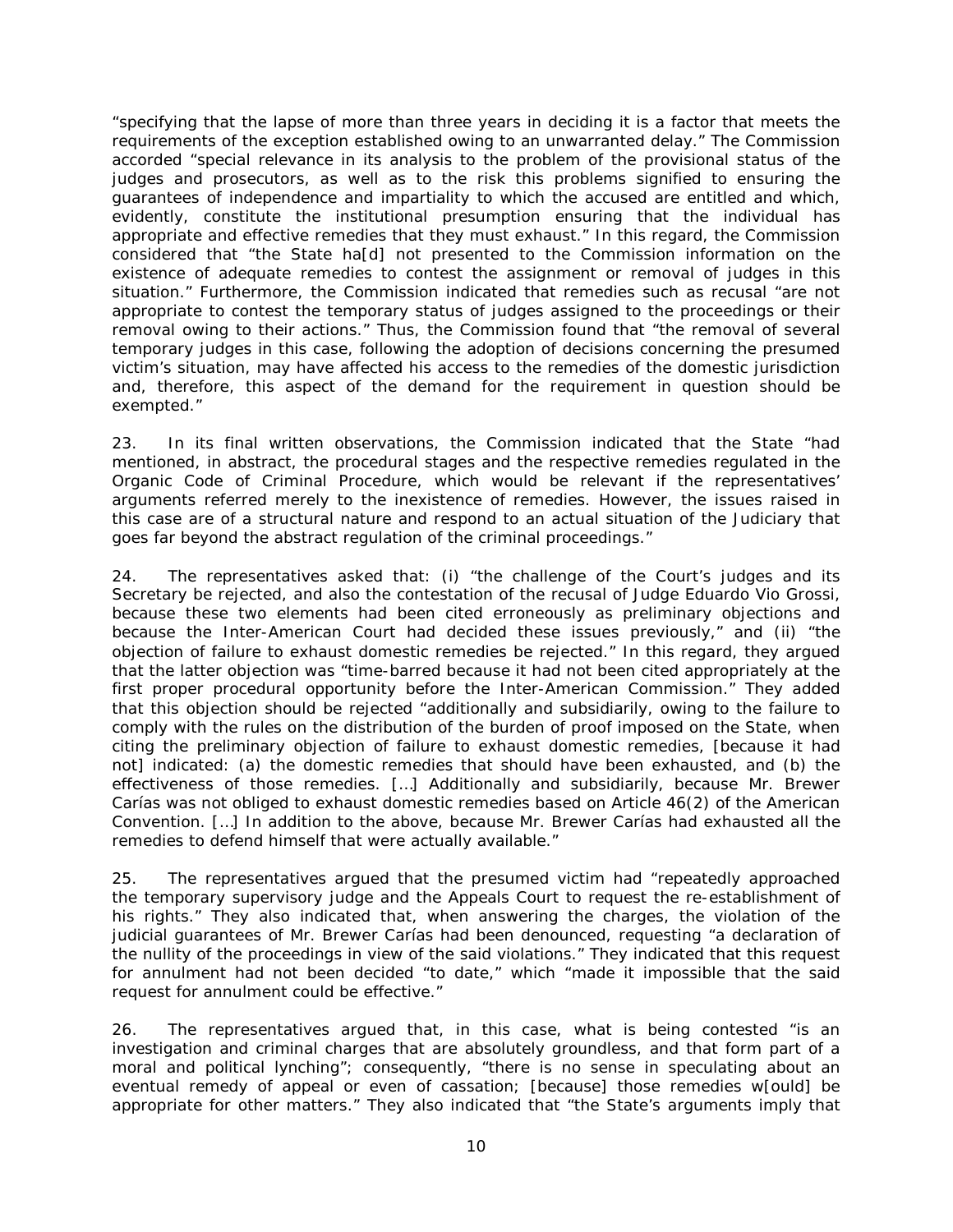the [presumed] victim cannot obtain the protection ensured to him by the Constitution and the Convention, without first abandoning his right to personal liberty and delivering himself up to those who are persecuting him, and who would immediately execute the illegal arrest warrant that has been issued against" Mr. Brewer Carías. They added that "the State seeks that, in order to be able to exhaust the domestic remedies, [Mr.] Brewer must sacrifice his personal liberty, submitting to the discretion of courts that lack independence and impartiality, and to the inhuman and degrading treatment resulting from detention in prisons without natural light and without ventilation, as the Court has had the occasion to verify." They indicated that Mr. Brewer cannot be reproached for "protecting that liberty himself by being outside the country and delaying his return, because the State has denied him that protection and has threatened him." They stated that Mr. Brewer feels "a justified fear that the exercise of the jurisdictional remedies may jeopardize the exercise of his rights."

27. Regarding the absence of the presumed victim at the preliminary hearing, the representatives argued that this did not prevent deciding the request for annulment, considering that the right of the accused not to be tried *in absentia* is "a procedural guarantee that must always be understood in favor of the accused and never against him." They argued that "the procedural actions that cannot be conducted without the presence [of the presumed victim] are those that relate to his trial, which include the preliminary hearing and the oral and public hearing, [and this] does not preclude conducting numerous other judicial actions that do not entail trying him *in absentia*, [such as] the request for the annulment of all the proceedings to date." They cited article 327 and the following articles of the OCCP in order to determine the procedural actions that must be decided in the preliminary hearing and, consequently, with the "essential" presence of the accused, reiterating that the request for annulment owing to violation of procedural guarantees must be decided without the need to hold the said hearing and without requiring the presence of the accused.

28. The representatives also argued that "the only available judicial remedy against the massive violation of the right to due process" was that of absolute nullity based on the unconstitutionality of the judicial proceedings under article 191 of the OCCP. In this regard, they indicated that the law did not establish a time frame for deciding the filing of the said remedy; hence, they stated that the judicial authority should have proceeded in accordance with the general provision established in article 177 of the said Code, and issued a ruling within three days of the filing of the remedy. Accordingly, they concluded that, when the motions and arguments brief was presented, there had been an unwarranted delay of seven years. They contested the State's argument that the remedy had not been decided because it had to be decided during the preliminary hearing, since more than three years had passed without this having been held for reasons that presumably were not related to the presumed victim's absence; a lapse that they considered had "delayed without justification" the decision on the remedy. They also argued that "the general rule contained in article 177 of the OCCP is entirely congruent with the principle of the pre-eminence of human rights […], which imposes on all judges the unavoidable obligation of ruling on the petitions relating to such rights, without delay and with prevalence over any other matter."

29. The representatives considered that, although the request for a declaration of absolute nullity complies, in theory, with the requirements established in Article 25 of the Convention (simple, prompt and effective), in the specific case, "and in the context of a judiciary that lacks the impartiality to decide," there has been a "denial of justice," because seven years have passed (at the time the motions and arguments brief was submitted) since it was filed, without even a start having been made on processing it. The representatives argued that the said remedy constitutes "the *amparo* [remedy of protection]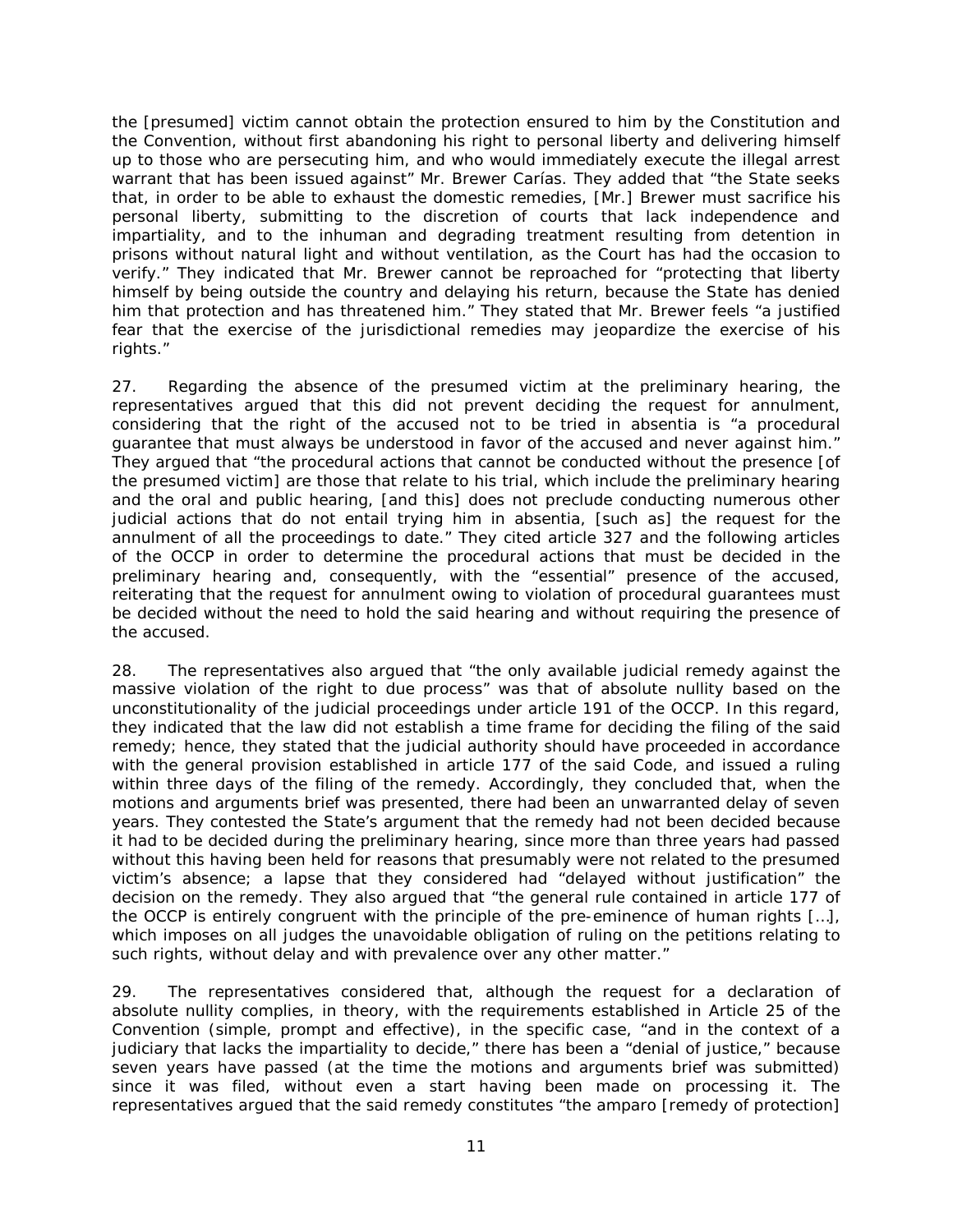in criminal procedural matters" and, thus, "if a decision on the remedy of *amparo* has to await the preliminary hearing, which can be delayed indefinitely, […] the remedy could not be considered simple and prompt; and if the decision on it was conditioned to Mr. Brewer Carías giving himself up to his persecutors and being deprived of his liberty, international human rights law and, in particular the Convention, would not allow it to be considered an effective remedy.

30. Regarding the request for annulment, the representatives added that this can be filed by any of the parties in relation to the actions of prosecutors or judges that may have violated constitutional rights, at any stage of the proceedings, provided that this was before the final judgment was delivered and, according to article 177 of the OCCP, the judicial authority must take a decision within three days. They also referred to the case law of the Criminal Cassation Chamber of the Supreme Court of Justice establishing that, under the open system established in the Code, the request for annulment "can be filed by the parties or applied, *ex officio,* at any stage or level of the proceedings by the person who is hearing the case." Furthermore, the representatives established that "there is no legal restriction [indicating that the annulment] can only be decided exclusively at a precise and specific procedural opportunity, [such as] during the preliminary hearing." They added that "whatever position is adopted with regard to the time frame that the judge has to decide a request for annulment of the actions of the prosecutor based on unconstitutionality, the conclusion is the same, because all the possibilities lead to the same conclusion: that a lapse of eight years without a decision is unreasonable and, therefore, constitutes unwarranted delay." This is because: (i) the supervisory judge should have decided the request for annulment that was filed within the following three days, and (ii) "making a ruling on complaints of serious violations of due process subject to the uncertain time frame of the execution of a procedural action, the legal purpose of which is not to hear and decide these complaints, is unreasonable and harms the right that such violations are decided by a simple, prompt and effective remedy."

31. They also argued that, in the case file there was no "judicial decision of any kind in which the supervisory judge has expressed the impossibility of holding the preliminary hearing owing to the absence of [Mr.] Brewer Carías." They stated that the hearing had been postponed on several occasion for different reasons other than the presumed victim's failure to appear.

32. The representatives added that the Commission's decision to conclude that Article 25(1) of the Convention had not been violated was based on an erroneous interpretation of the Organic Code of Criminal Procedure and of the Venezuelan Constitution. In this regard, they argued that the case law of the Superior Court of Justice cited in the Commission's report "is contrary to the assessment [made by the Commission] about the moment for deciding the request for annulment," because, according to that court, "if the appeal for a declaration of nullity is filed in the intermediate stage, the judge must decide it either before the preliminary hearing, or as a result of that hearing, varying according to the constitutional harm that is alleged, and it only indicated that it would be 'preferable' for the decision on the request for annulment at the intermediate stage to be adopted during the preliminary hearing." They also stated that the October 2009 judgment of the Constitutional Chamber, which was cited by the Commission, "refers to a totally different and specific situation relating to the exercise of an action for *amparo*"; that is, in a precise context and only in order to declare inadmissible the action *amparo*. They indicated that "even if this was true, it would show that domestic law ran counter to Venezuela's obligations under the Convention and international law." In this regard, they argued that "submitting […] the decision on nullity […] to the holding of a constitutional hearing would eliminate from the request for annulment the requirements of being simple and prompt." They considered that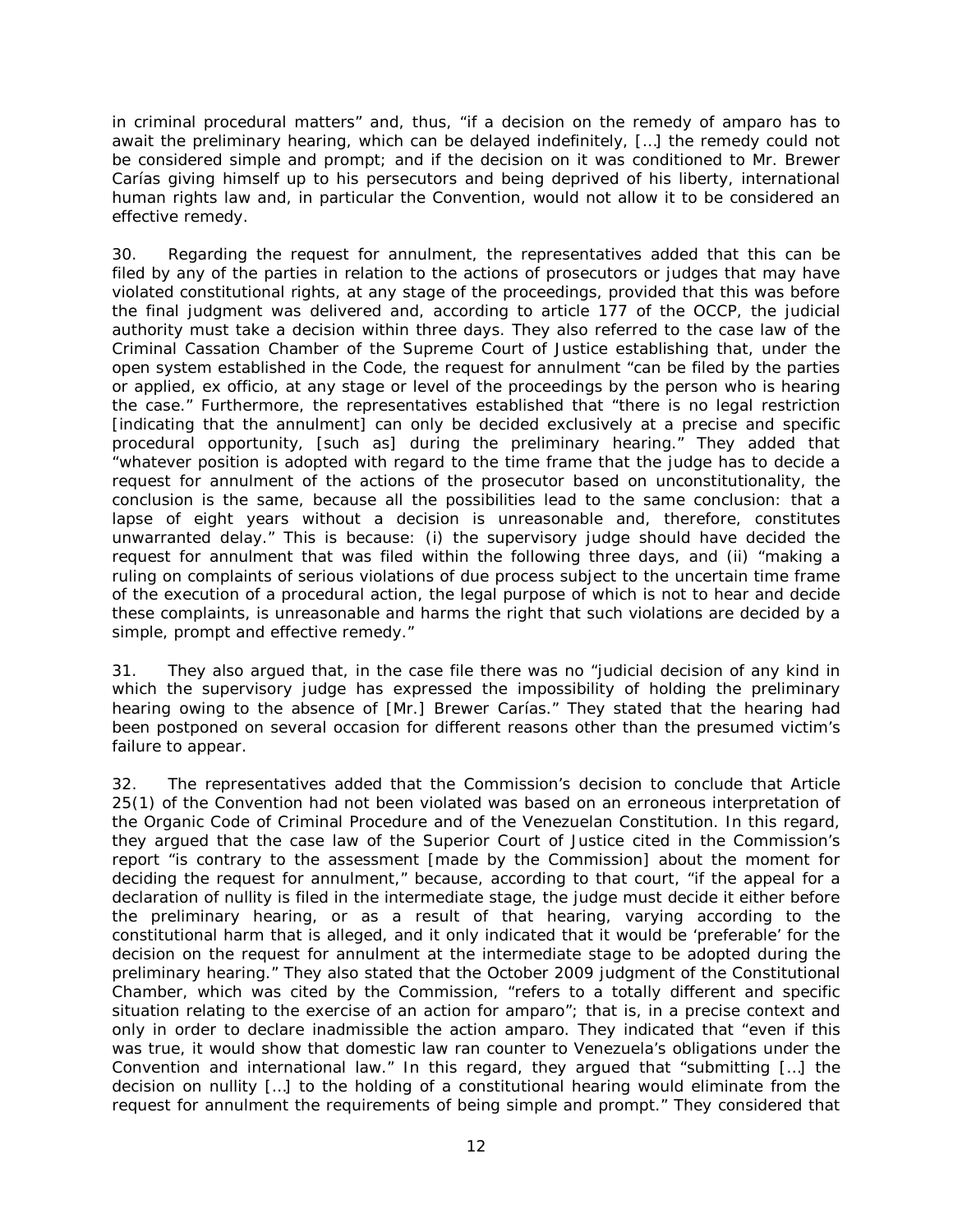the requirement of simplicity is not fulfilled "because it is conditioned to a more complex procedure, such as the preliminary hearing of the criminal proceedings, […] in which different issues of a diverse nature must be decided," so that "it is neither reasonable nor proportionate for the purpose of that protection." They also argued that the request for annulment is not a prompt remedy, concluding that the time that has passed without the said hearing being held and, consequently, a decision being taken on the remedy filed, is "sufficient to invoke an unwarranted delay in deciding the remedy filed." They stated that the appeal for a declaration of nullity would not be effective either, because "it was subject to the illegitimate condition that Mr. Brewer Carías, a victim of political persecution, prosecuted for a political offense, give himself up to those who are persecuting him."

33. Furthermore they argued that, in the specific case, all the conditions had been met for the "ineffective remedy" developed in the Court's case law, namely: (i) the remedy was "illusory" owing to "the general conditions in the country" described in their brief relating to the presumed lack of independence and impartiality of the judicial and prosecution authorities and owing to "the particular circumstances of this case," which were the alleged "vicious persecution of all the branches of the public powers against the [presumed] victim"; (ii) the "uselessness" of the remedies owing to the alleged lack of independence of the judicial authorities to decide with impartiality," and (iii) the "creation of a context of denial of justice as a result of the unwarranted delay in the decision on nullity."

34. In addition, and with regard to the exceptions established in Article 46(2) of the Convention, they argued that: (i) the context of the alleged structural situation of the provisional status of judges and prosecutors in Venezuela, as well as "[t]he reiterated and persistent violation of the right to an independent and impartial judge in the proceedings against [Mr.] Brewer Carías, which the State has not denied, prove that the [presumed] victim was denied due process of law, which constitutes the first exception to the requirement of the exhaustion of domestic remedies before having recourse to the international protection of human rights (Art.  $46(2)(a)$  [of the Convention])"; (ii) "[t]he persistent and arbitrary refusal of the Public Prosecution Service and of the different judges who have heard the criminal case instituted against [Mr.] Brewer Carías to admit and to process the evidence and remedies requested by the [presumed] victim's lawyers, in order to defend him adequately in the terms of Article 8 of the Convention, constitutes the second exception to the requirement of the exhaustion of domestic remedies before having recourse to the international protection of human rights (Art. 46(2)(b) [of the Convention])", and (iii) *"*[t]he circumstance that the request for the annulment of all the proceedings, filed on November 8, 2005, has not been decided to date constitutes the unwarranted delay and, thus, the third exception to the requirement of the exhaustion of domestic remedies before having recourse to the international protection of human rights (Art.  $46(2)(c)$ " of the Convention.

35. The Court will now indicate the facts it considers relevant in order to take a decision on the objection of prior exhaustion of domestic remedies. It will describe these facts in the following order: (1) background to the short-lived overthrow of the President of the Republic in April 2002 and the reactions to that event, and (2) the criminal proceedings against Mr. Brewer Carías.

<span id="page-12-0"></span>*B.2. Determination of the pertinent facts to decide the preliminary objection on the failure to exhaust domestic remedies*

### <span id="page-12-1"></span>*B.2.1. Background*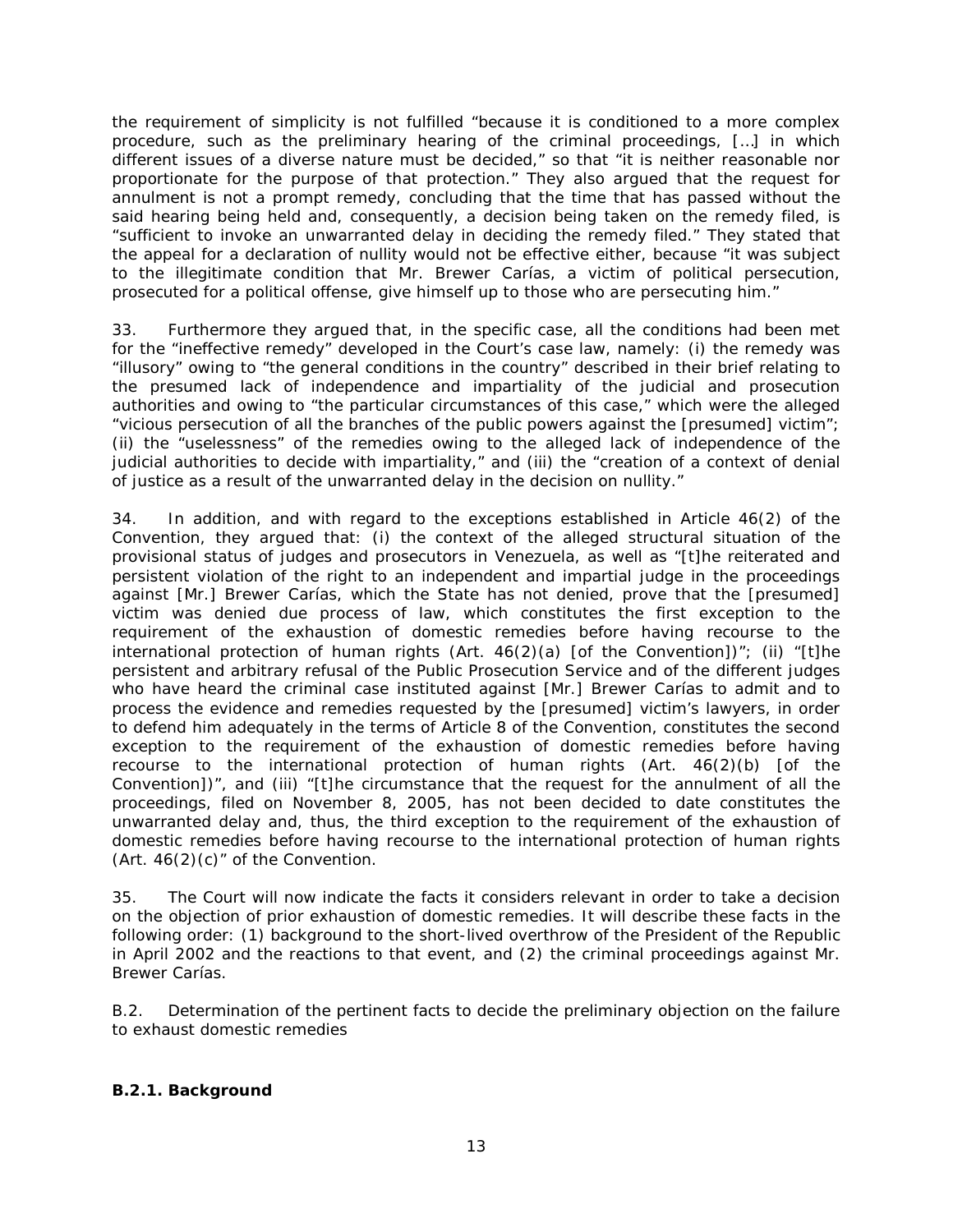#### <span id="page-13-0"></span>B.2.1.1. From the end of 2001 to April 2002

36. Between December 2001 and April 2002 a social movement arose against different policies of the Venezuelan Government.<sup>[16](#page-13-2)</sup> The public protest gradually increased during the first three months of 2002,<sup>[17](#page-13-3)</sup> and led to the short-lived overthrow of the President at the time, Hugo Chávez Frías.<sup>[18](#page-13-4)</sup>

#### <span id="page-13-1"></span>B.2.1.2. April 11, 12 and 13, 2002

37. On April 11, 2002, the commanders of the Army Forces stated that they withdrew their recognition of the authority of the President of the Republic and, the following day, General Lucas Rincón informed the population that "the President of the Republic has been asked to resign and has accepted."[19](#page-13-5)

<span id="page-13-2"></span><sup>&</sup>lt;sup>16</sup> IACHR. Report on the Situation of Human Rights in Venezuela, 2003 OEA/Ser.L/V/II.118. Doc. 4 rev. 1, October 24, 2003, Executive Summary, para. 4. "The political climate in Venezuela has shown a marked tendency to radicalization, which became accentuated in the early months of 2002 and culminated in a breakdown of the constitutional order on April 11, with its subsequent restoration on April 14 of that year." Available at: [http://www.cidh.org/countryrep/Venezuela2003eng/summary.htm;](http://www.cidh.org/countryrep/Venezuela2003eng/summary.htm) transcript of sessions of the "Special Political Committee to investigate the events that occurred on April 11, 12, 13 and 14, 2002," of the National Assembly of the Bolivarian Republic of Venezuela (file of the answering brief, annex 1, exhibit 6, folios 10419 to 10450), and extract from "*Los documentos del Golpe*" of the Ombudsman's Foundation (file of annexes to the answering brief, annex 1, exhibit 6, folios 10704 to 10709).

<span id="page-13-3"></span><sup>17</sup> *Cf.* OAS. Resolution of the General Assembly, Declaration on democracy in Venezuela, AG/DEC. 28 (XXXII-O/02), June 4, 2002 (file of the answering brief, annex 1, exhibit 2, folios 9258 and 9259); OAS. Resolution of the Permanent Council, Support for the democratic institutional structure in Venezuela and the facilitation efforts of the OAS Secretary General, OEA/Ser.G CP/RES.833 (1349/02) corr.1, December 16, 2002, Available at: http://www.oas.org/36ag/english/doc\_referencia/cpres833\_02.pdf; OAS. Resolution of the General Assembly, Support for democracy in Venezuela, AG/RES. 1 (XXIX-E/02), April 18, 2002. Available at: [www.oas.org/consejo/sp/AG/Documentos/AGE-1-29-02%20espanol.doc;](http://www.oas.org/consejo/sp/AG/Documentos/AGE-1-29-02%20espanol.doc) OAS. Resolution of the Permanent Council (CP), Support for the process of dialogue in Venezuela, OEA/Ser.G CP/RES. 821 (1329/02), August 14, 2002. Available at: http://www.oas.org/consejo/resolutions/res821.asp. Newspaper articles: "*No fue un golpe*" in "Panorama" on April 13, 2002 (file of annexes to the answering brief, annex 1, exhibit 2, folio 8879); "*PDVSA suspende envíos a Cuba*" in "Panorama" on April 13, 2002 (file of annexes to the answering brief, annex 1, exhibit 2, folio 8879); "¿*Cómo se fraguó la renuncia de Hugo Chávez*" in "El Nacional" on April 13, 2002 (file of annexes to the answering brief, annex 1, exhibit 7, folio 11185); "*EEUU conocía desde febrero los planes para derrocar a Chávez*" in El Mundo" on April 16, 2002 (file of annexes to the answering brief, annex 1, exhibit 3, folio 9198 and 9199); "*EEUU admite que hubo encuentros con Carmona pero niega su implicación en la trama golpista*" in "El Mundo" on April 17, 2002 (file of annexes to the answering brief, annex 1, exhibit 3, folio 9196 and 9197); "*Los 'demócratas' del 11 de abril y sus asesores*" in "Granma" on April 25, 2002 (file of annexes to the answering brief, annex 1, exhibit 3, folio 9184); "*Al país se le tendió una trampa*" in "El Nacional" on April 27, 2002 (file of annexes to the answering brief, annex 1, exhibit 7, folio 11187); "¿*Hasta cuándo?"* in "Panorama" on May 7, 2002 (file of annexes to the answering brief, annex 1, exhibit 2, folio 8881); "*Autores intelectuales están libre*" in "Panorama" on May 7, 2002 (file of annexes to the answering brief, annex 1, exhibit 2, folio 8882), "*Crónica de una guerra civil anunciada*" in "El Universal" on May 7, 2002 (file of annexes to the answering brief, annex 1, exhibit 2, folio 8883); "*De verdad verdad son verdaderas*" in "Panorama" on May 14, 2002 (file of annexes to the answering brief, annex 1, exhibit 2, folio 8886); "*EEUU abre averiguación sobre complicidad golpista*" in "Panorama" on May 15, 2002 (file of annexes to the answering brief, annex 1, exhibit 2, folio 8890); "*Chávez: Hemos abortado un golpe de Estado*" in "Globovisión" on October 6, 2002 (file of annexes to the answering brief, annex 1, exhibit 4, folio 10043), and "*El Presidente de Venezuela crea plan antigolpe*" in "El Tiempo" on October 9, 2002 (file of annexes to the answering brief, annex 1, exhibit 4, folios 10044 to 10046).

<span id="page-13-4"></span><sup>18</sup> Newspaper article "*Carmona Estanga: He sido opositor pero conspirador nunca*" in "El Nacional" on May 3, 2002; "*Cronología de movilizaciones realizadas por la oposición hasta el 25 de marzo de 2002 y proyecciones de las futuras manifestaciones hasta el 15 de abril de 2002*" (file of annexes to the answering brief, annex 1, exhibit 1, folios 8497 to 8522); annexes sent by the Prosecutor General on the events of April 11, 12 and 13, 2002 (file of annexes to the answering brief, annex 1, exhibit 1, folios 8634 to 8643 – continues in exhibit 2, folios 8644 to 8659), and publication "*Verdades, mentiras y videos. Lo más relevante de las interpelaciones en la Asamblea Nacional sobre los sucesos de abril*" in "Libros El Nacional," 2002 (file of annexes to the motions and arguments brief, tome VII, folios 7809 to 7857).

<span id="page-13-5"></span><sup>19</sup> *Cf.* Newspaper article "*Tres Presidentes en dos días"* in "eluniversal.com" of April 12, 2002 (file of the answering brief, annex 1, exhibit 1, folio 8232) and Document prepared by the Latin American Parliament,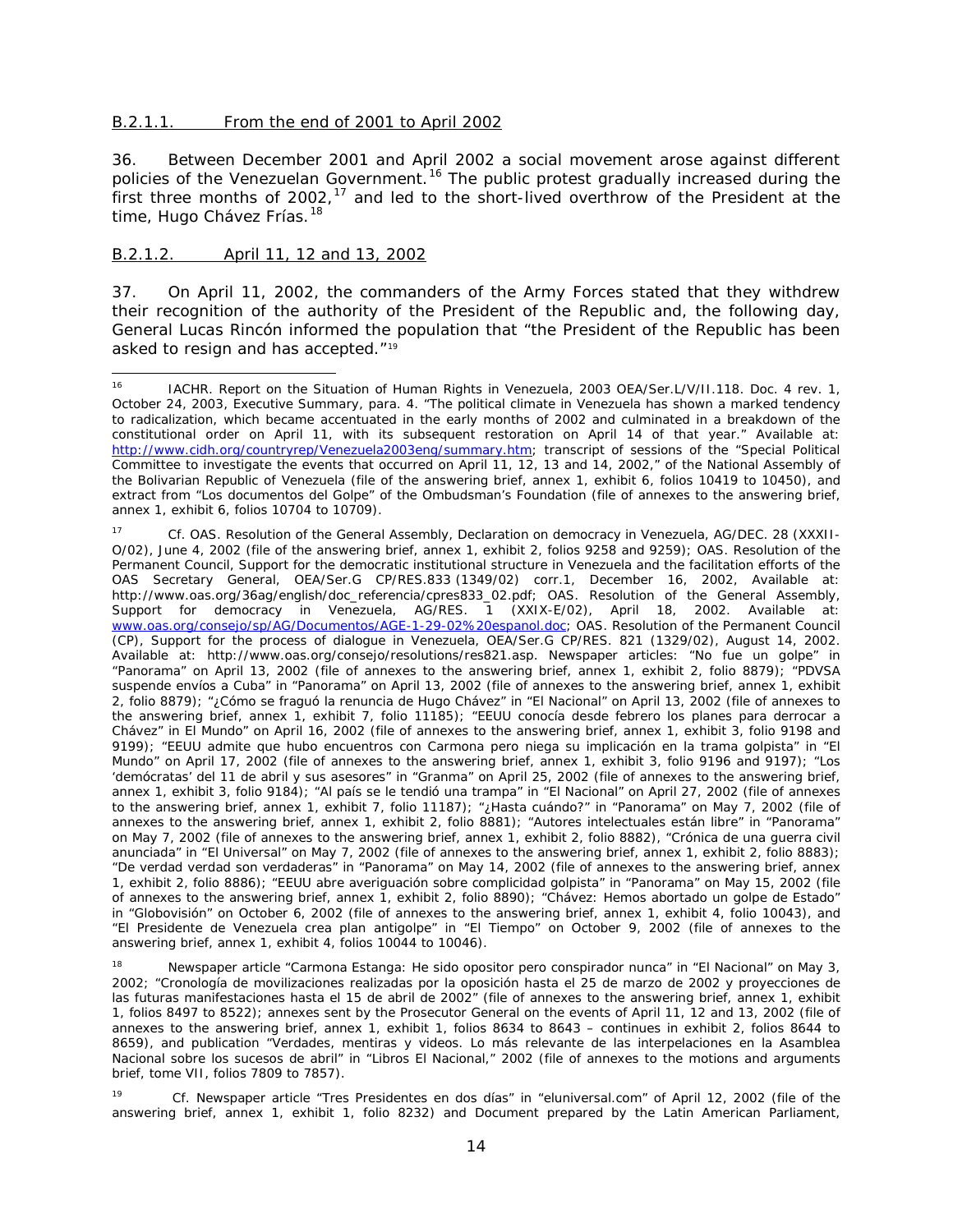38. According to the version of the events provided by Mr. Brewer Carías – because the State's version differs from this (*infra* para. 62) – during the early hours of April 12, 2002, Pedro Carmona Estanga, one of the leaders of the civil protests, had contacted him and "sent a vehicle to collect him from his home."[20](#page-14-0) Mr. Brewer Carías affirms that he was taken to "Fort Tiuna," the headquarters of the Ministry of Defense and of the General Command of the Army, and that, once there, Mr. Carmona had asked him to examine a document that he had been handed on his arrival; to this end, he was introduced to two young lawyers, Daniel Romero and José Gregorio Vásquez, who were the persons who had shown him the document.[21](#page-14-1) The said document would later be known as the "Carmona Decree" and it ordered the "reorganization of the public authorities" and the establishment of a "government of democratic transition."<sup>[22](#page-14-2)</sup> Subsequently, Mr. Brewer stated that, since he was unable to meet with Mr. Carmona in order to give him his opinion on the document, he left "Fort Tiuna" and returned home.<sup>[23](#page-14-3)</sup>

39. That same day, Mr. Carmona Estanga did, in fact, "announce the dissolution of the public authorities and the establishment of 'government of democratic transition,' among other measures,"[24](#page-14-4) reading the so-called "Carmona Decree." Among other matters, this decree established the following: [25](#page-14-5)

1. A government of democratic transition and national unity is established. Pedro Carmona Estanga is designated […] President of the Republic of Venezuela, and hereby becomes the head of State immediately […]. The President of the Republic, in a meeting of the Council of Ministers, is authorized to make the decisions with general effects that are necessary to ensure the most appropriate execution of this decree […].

2. The name of the Republic of Venezuela is re-established […].

i,

3. The members of the National Assembly and their substitutes are suspended from office […].

7. The President of the Republic, in a meeting of the Council of Ministers, may remove and designate temporarily the heads of the organs of the national, state and municipal public authorities, in order to guarantee the democratic institutional framework […].

8. The reorganization of the public authorities is decreed […], and to this end, the President and other justices of the Supreme Court of Justice, the Prosecutor General, the Comptroller General, the Ombudsman, and the members of the National Electoral Council are removed from their functions that they were performing illegally. […]

Venezuelan Parliamentary Group, Political Affairs Committee, entitled "*Responsabilidades que sobre el control de orden público tienen las autoridades de la alcaldía del distrito metropolitano de Caracas en relación a los hechos acaecidos el día 11 de abril de 2002*" dated April 15, 2002 (file of the answering brief, annex 1, exhibit 2, folios 8903 to 8911).

<span id="page-14-0"></span>Statement made by Mr. Brewer Carías on June 3, 2002, before the Sixth Prosecutor (file of annexes to the answering brief, annex 1, exhibit 2, folio 8986); statement made by Mr. Brewer Carías during the public hearing held in this case, and testimony of Edgar Jose López Albujas before the Sixth Prosecutor on April 21, 2005 (file of annexes to the answering brief, annex 1, exhibit 9, folio 12336).

<span id="page-14-1"></span><sup>21</sup> Statement made by Mr. Brewer Carías on June 3, 2002, before the Sixth Prosecutor (file of annexes to the answering brief, annex 1, exhibit 2, folio 8988).

<span id="page-14-2"></span><sup>22</sup> Indictment of Mr. Brewer Carías of January 27, 2005 (file of annexes to the Merits Report, tome I, folio 57).

<span id="page-14-3"></span><sup>23</sup> "Amid the reigning confusion, I asked Carmona's assistants to solve my problem of transport in order to leave Fort Tiuna, and they found me a truck […]. I arrived home at dawn." Statement made by Mr. Brewer Carías on June 3, 2002, before the Sixth Prosecutor (file of annexes to the answering brief, annex 1, exhibit 2, folio 8991).

<span id="page-14-4"></span><sup>24</sup> *Cf.* IACHR, Report on the Situation of Human Rights in Venezuela, 2003. OEA/Ser.L/V/II.118. Doc. 4 rev. 1, October 24, 2003, para. 7. Available at:<http://www.cidh.org/countryrep/Venezuela2003eng/introduction.htm> "[T]he Commission issued a press release on April 13, 2002, in which it expressed, *inter alia,* its strong condemnation of the acts of violence and its regret that the most senior authorities were removed from public office, and cautioned that these acts represented a breach of constitutional order.

<span id="page-14-5"></span><sup>25</sup> Indictment of Mr. Brewer Carías of January 27, 2005 (file of annexes to the Merits Report, tome I, folio 57).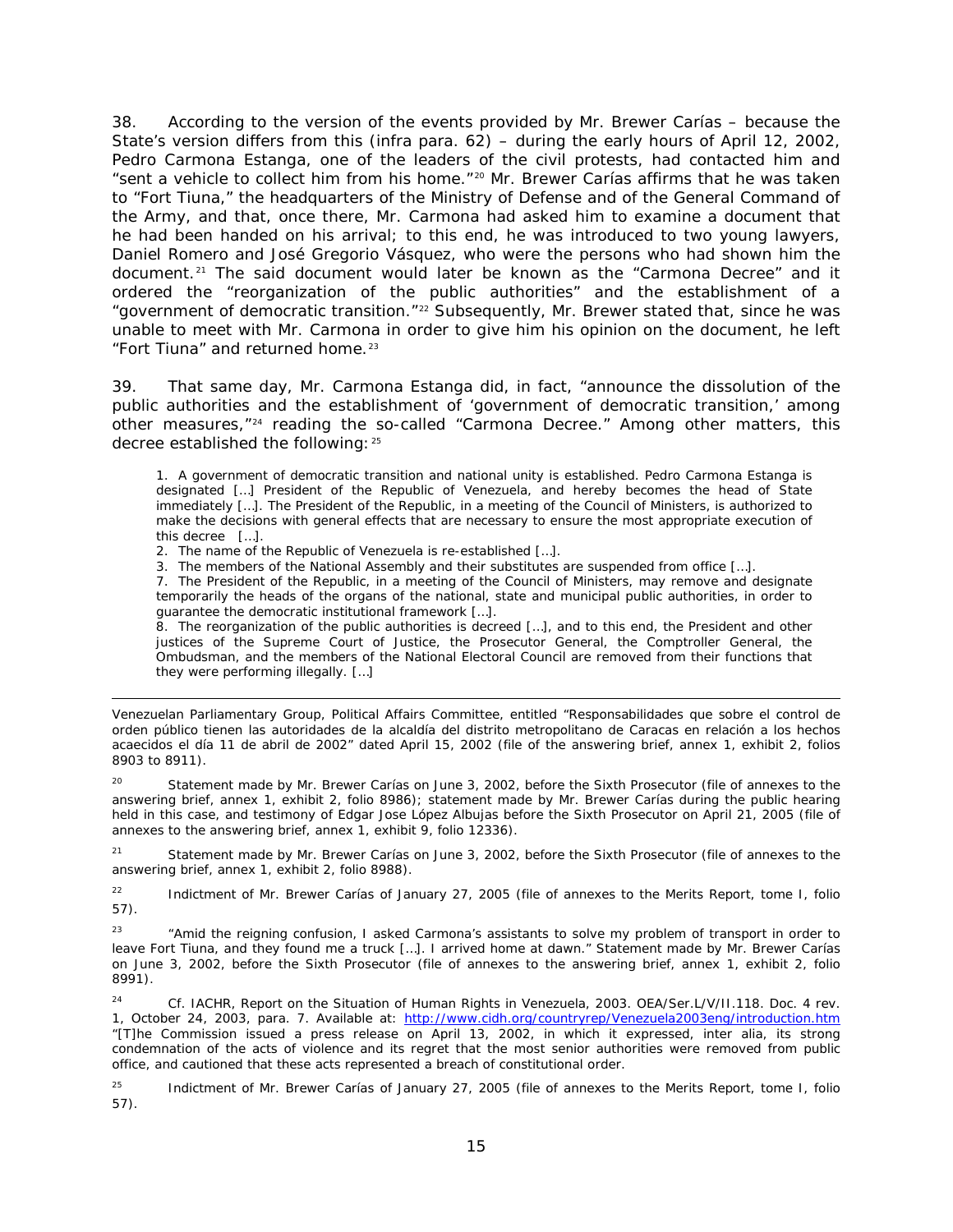40. On April 14, 2002, "Hugo Chávez was reinstated as President of the Republic."<sup>[26](#page-15-3)</sup>

### <span id="page-15-0"></span>B.2.1.3. Reactions to the events of April 11, 12 and 13, 2002

41. The events that took place on April 12 and 13, 2002, were considered by the Permanent Council and the General Assembly of the Organization of American States to be "an abrupt interruption of the democratic and constitutional order [in Venezuela]."[27](#page-15-4)

42. Meanwhile, the media reported that Mr. Brewer Carías had been at "Fort Tiuna" during the early morning hours of April 12, 2002, and linked him to the drafting of the so-called "Carmona Decree." Mr. Brewer Carías admitted that he had been at "Fort Tiuna";<sup>[28](#page-15-5)</sup> however, in several press conferences and in his statement before this Court, he denied having participated in the drafting of the said decree.<sup>[29](#page-15-6)</sup>

43. On April 26, 2002, the National Assembly appointed a "Special Parliamentary Committee to investigate the events of April 2002." The report issued by this Committee "urge[d] the citizen power to investigate and determine the responsibilities of individuals [...] who, although they were not entitled to carry out public functions, collaborated actively in the conspiracy and the coup d'état. Mr. Brewer Carías was included on the list of persons who should be investigated because, according to the Parliamentary Committee "his participation in the planning and execution of the coup d'état was proved. $^{\prime\prime}$ <sup>[30](#page-15-7)</sup>

# <span id="page-15-1"></span>*B.2.2. Facts relating to the criminal proceedings*

<span id="page-15-2"></span>B.2.2.1. Investigation of Pedro Carmona and the events that occurred on April 11, 12 and 13, 2002

44. To determine the responsibilities of those involved in the events that took place in April 2002, on April 13, 2002, the prosecutor of the national Public Prosecution Service with special competence for banks, insurance and capital markets opened an investigation into the events of April 11, 12 and 13, 2002.<sup>[31](#page-15-8)</sup>

<span id="page-15-3"></span><sup>&</sup>lt;sup>26</sup> IACHR. Report on the Situation of Human Rights in Venezuela, 2003.

<span id="page-15-4"></span><sup>&</sup>lt;sup>27</sup> OAS. Resolution of the Permanent Council, Current Situation in Venezuela OEA/Ser.G. CP/doc. 3616/02. May 28, 2002 Available at: http*://* [www.scm.oas.org/idms\\_public/english/hist\\_02/cp09974e06.doc](http://www.scm.oas.org/idms_public/english/hist_02/cp09974e06.doc)*.*

<span id="page-15-5"></span><sup>&</sup>lt;sup>28</sup> Statement made by Mr. Brewer Carías on June 3, 2002, before the Sixth Prosecutor (file of annexes to the answering brief, annex 1, exhibit 2, folio 8986) and statement made by Mr. Brewer Carías during the public hearing held in this case.

<span id="page-15-6"></span>Testimony of Edgar Jose López Albujas before the Sixth Prosecutor on April 21, 2005 (file of annexes to the answering brief, exhibit 9, folio 12334); newspaper articles "*Allan Brewer Carías responde a las acusaciones: No redacté el decreto de Carmona Estanga*" in "El Globo" on April 17, 2002 (file of annexes to the answering brief, annex 1, exhibit 15, folio 15332); "*Brewer Carías se desmarca de Pedro Carmona Estanga*" in "País" on April 17, 2002 (file of annexes to the answering brief, annex 1, exhibit 15, folio 15333); "Brewer Carías: no sé quién redactó el Carmona Decree" in "El Nuevo País" on April 17, 2002 (file of annexes to the answering brief, annex 1, exhibit 15, folio 15335); "*Brewer-Carías niega haber redactado el decreto*" in "El Universal" on April 17, 2002 (file of annexes to the answering brief, annex 1, exhibit 15, folio 15337); Book "*En mi propia defensa. Respuesta preparada con la asistencia de mis defensores Rafael Odremán and León Henrique Cottin contra la infundada acusación fiscal por el supuesto delito de conspiración*" by Allan Brewer Carías, Editorial Jurídica Venezolana, Caracas, 2006 (file of annexes to the Merits Report, tome I, folios 77 to 660), and statement made by Mr. Brewer Carías during the public hearing held in this case.

<span id="page-15-7"></span><sup>30</sup> Report of the Special Parliamentary Committee to investigate the events of April 2002**,** Caracas, July 2002 (file of annexes to the Merits Report, tome II, folio 937).

<span id="page-15-8"></span><sup>31</sup> Order of the Sixth Prosecutor of April 13, 2002 (file of annexes to the answering brief, exhibit 1, folio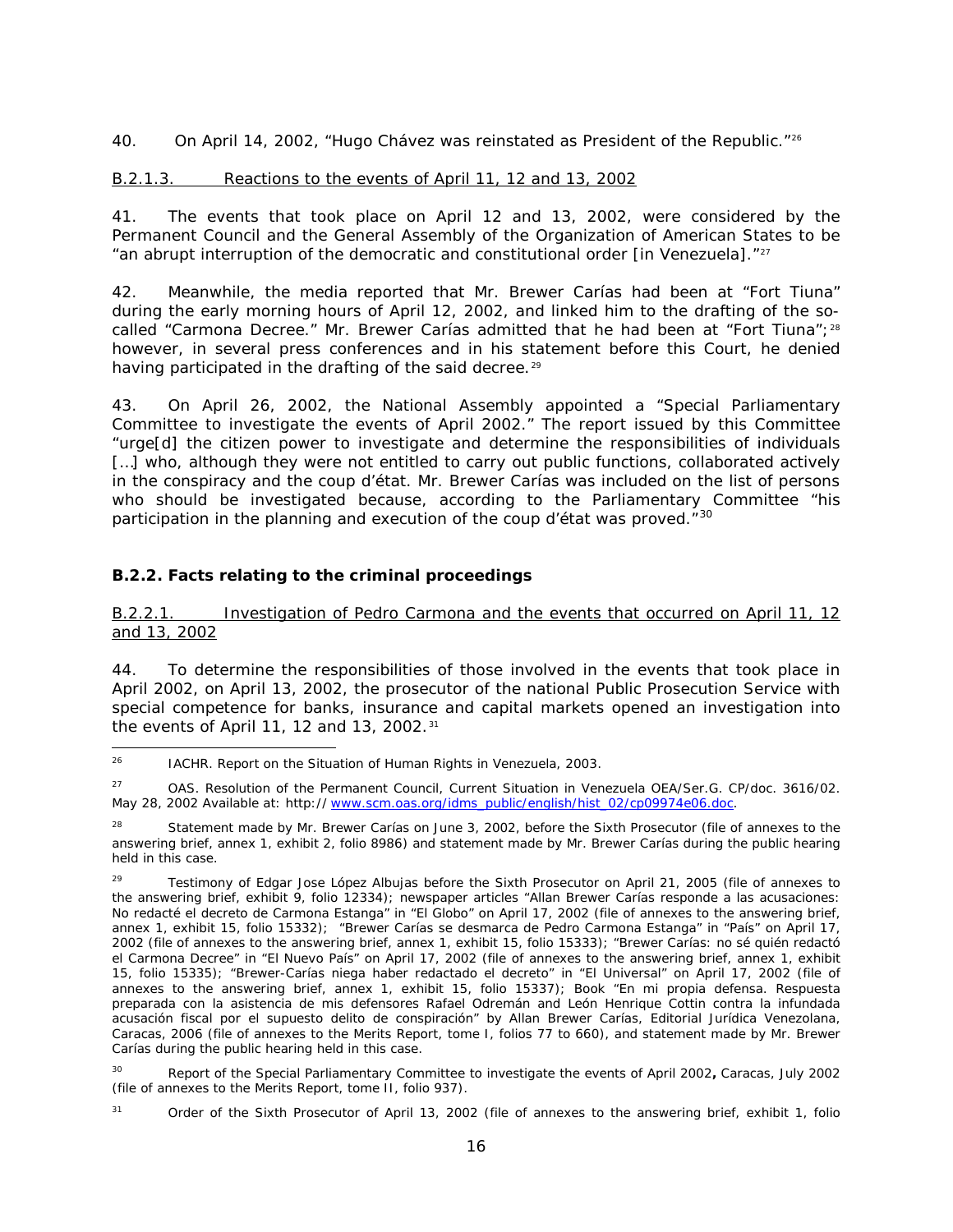45. Between 2002 and 2005 at least four provisional prosecutors investigated the events related to the events of April 11, 12 and 13, 2002, including those concerning the drafting of the "Carmona Decree." Initially, provisional prosecutor José Benigno Rojas was in charge of the investigation;<sup>[32](#page-16-0)</sup> he was then substituted by provisional prosecutor Danilo Anderson<sup>[33](#page-16-1)</sup> and, on August 28, 2002, the investigation was taken over by Luisa Ortega Díaz as substitute for the Sixth Prosecutor of the Public Prosecution Service at the National Level.<sup>[34](#page-16-2)</sup>

46. On May 10, 2002, Mr. Brewer was summoned "to an interview [on May 15, 2002,] in connection with the investigation" conducted against Pedro Carmona.[35](#page-16-3)

47. On May 22, 2002, Ángel Alberto Bellorín, a colonel on active duty with the Venezuelan Army, filed a complaint before the Prosecutor General in which he indicated that "it is a well-known fact, widely reported by the media"[36](#page-16-4) that Mr. Brewer Carías and three other persons were the authors of the "Carmona Decree," and referred to the supposed authors "as experts in constitutional matters."[37](#page-16-5)

48. On June 3, 2002, Mr. Brewer Carías "appeared in answer to a summons" before the prosecutor responsible for the proceedings.<sup>[38](#page-16-6)</sup> On July 9, 2002, a witness, Jorge Olavarría,<sup>[39](#page-16-7)</sup> submitted a brief to prosecutor Rojas in which he indicated that he could "confirm that [Mr.] Brewer did not draw up that document."<sup>[40](#page-16-8)</sup>

49. On October 5, 2003, four members of the National Assembly filed another complaint against Mr. Brewer and three other persons for supposedly being "those who conceived and executed the elaboration, drafting and announcement to the country of the […] Carmona Decree."<sup>[41](#page-16-9)</sup>

50. Twenty-fifth temporary Judge Josefina Gómez Sosa was initially assigned during this stage of the proceedings, at which time Mr. Brewer had not yet been charged. On December

l

<span id="page-16-0"></span><sup>32</sup> Order of the Sixth Prosecutor of April 13, 2002, folio 8214.

<span id="page-16-1"></span>33 Order of the Sixth Prosecutor of September 15, 2004 (file of annexes to the answering brief, exhibit 6, folio 10547).

<span id="page-16-2"></span><sup>34</sup> Public Prosecution Service decision No. 539 of August 28, 2002, issued by the Prosecutor General (file of annexes to the motions and arguments brief, tome III, folio 5270).

<span id="page-16-3"></span><sup>35</sup> Summons of May 10, 2002 (file of annexes to the answering brief, exhibit 2, folio 8742).

<span id="page-16-4"></span><sup>36</sup> Complaint filed by Ángel Bellorín on May 22, 2002 (file of annexes to the Merits Report, tome II, folios 940 to 975), and testimony of witness Ángel Bellorín during the public hearing held in this case.

<span id="page-16-5"></span><sup>37</sup> Complaint filed by Ángel Bellorín on May 22, 2002, folios 940 to 975.

<span id="page-16-6"></span><sup>38</sup> Statement made by Mr. Brewer Carías on June 3, 2002, before the Sixth Prosecutor (file of annexes to the answering brief, exhibit 2, folios 8986 to 8998).

<span id="page-16-7"></span><sup>39</sup> Jorge Olavarría was a member of the 1999 Venezuelan Constituent Assembly. On April 10, he met with Mr. Brewer Carías in his office. Mr. Brewer stated that "at the start of the meeting […] two young lawyers arrived" with a draft of what would be the "Carmona Decree." Mr. Olavarría asserted that he and Mr. Brewer observed the "unconstitutionality and the violation of the Inter-American Democratic Charter" that this document implied. "*En mi propia defensa. Respuesta preparada con la asistencia de mis defensores Rafael Odremán and León Henrique Cottin contra la infundada acusación fiscal por el supuesto delito de conspiración*" by Allan Brewer Carías, Editorial Jurídica Venezolana, Caracas, 2006 (file of annexes to the Merits Report, tome I, folio 98).

<span id="page-16-8"></span>Brief of Jorge Olavarría submitted to the Prosecutor General on July 9, 2002 (file of annexes to the motions and arguments brief, tome IV, folios 6148 and 6149).

<span id="page-16-9"></span>Complaint of October 5, 2003 (file of annexes to the answering brief, exhibit 6, folios 10691 and 10692).

<sup>8214).</sup>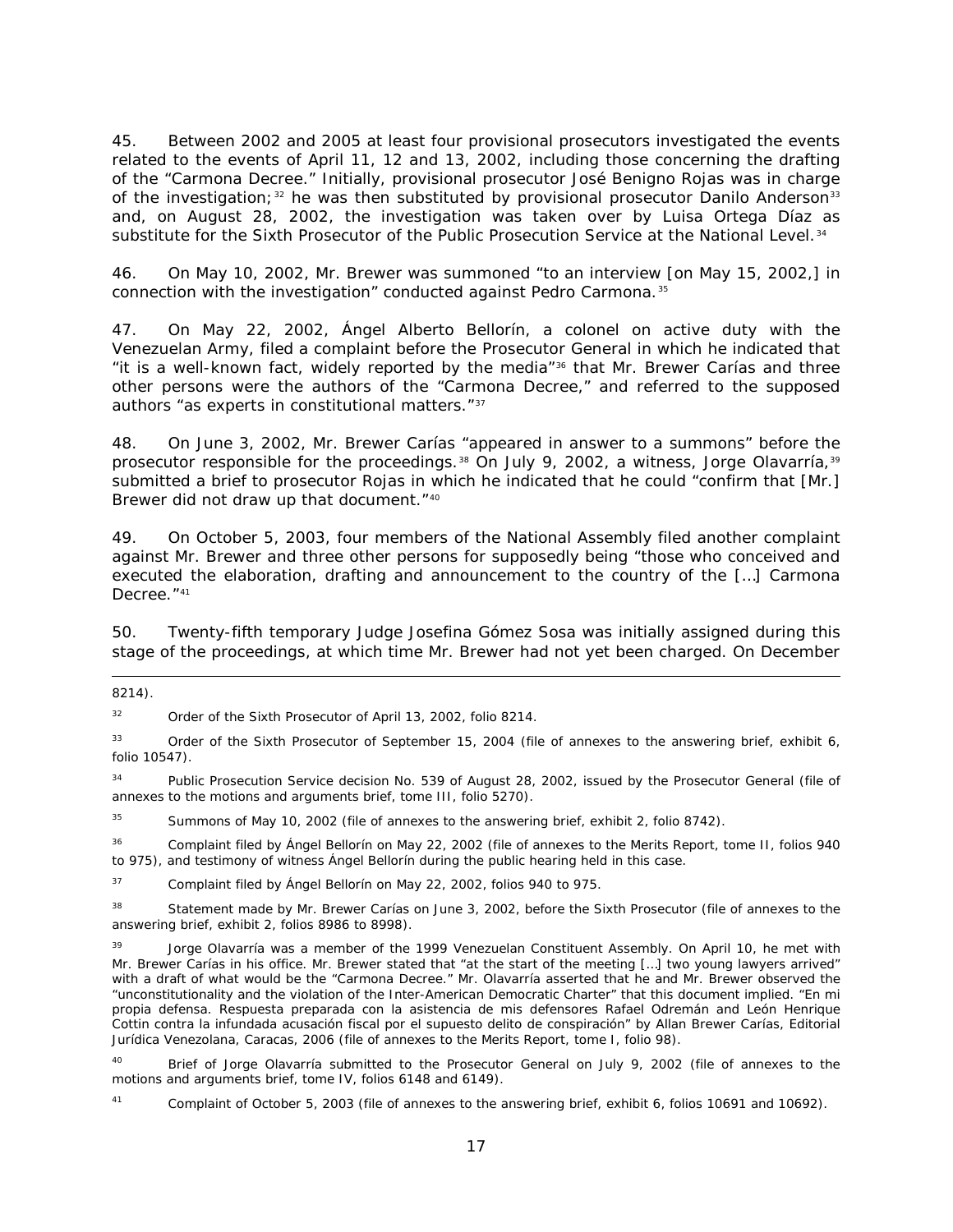17, 2004, this Judge, at the request of the Sixth Provisional Prosecutor, issued an order prohibiting 27 individuals who had been indicted from leaving the country; however, this did not include Mr. Brewer Carías.<sup>[42](#page-17-1)</sup> The order was appealed before the Tenth Chamber of the Court of Appeal and, on January 31, 2005, the Chamber revoked it. On February 3, 2005, the judges of the Court of Appeal who had voted to annul the appealed order were suspended from their functions by the Judicial Commission of the Supreme Court of Justice.[43](#page-17-2) Temporary Judge Gómez Sosa was also suspended from her functions because she had not provided sufficient grounds for the order prohibiting the departure from the country, and she was replaced by Judge Manuel Bognanno.<sup>[44](#page-17-3)</sup>

### <span id="page-17-0"></span>B.2.2.2. Accusation against Mr. Brewer Carías at the investigation stage

51. On January 13, 2005, Mr. Brewer Carías was summoned again by the prosecutor responsible for the case on "January 20, 2005, […] in order to accuse him of the facts that the prosecutor [was] investigating."[45](#page-17-4)

52. The accusation (*imputación*) against Mr. Brewer Carías was made on January 27, 2005, based on his presumed "participation in the drafting and elaboration of the Act constituting the Government of Democratic Transition and National Unity."[46](#page-17-5) This conduct was established and penalized under the offense of "conspiracy to change the Constitution by violent means" established in article 144, paragraph 2, of the Venezuelan Criminal Code, $^{47}$  $^{47}$  $^{47}$  in force at the time. As grounds for the accusation, the prosecutor took into account, *inter alia*: (i) the "Carmona Decree"; (ii) the complaint filed by Ángel Alberto Bellorín; (iii) the different newspaper articles and television programs that had referred to Mr. Brewer as the author of the Decree; (iv) the July 9, 2002, interview with Jorge Olavarría; (v) the content of the book "*Mi testimonio ante la historia*" by Pedro Carmona, and (vi) Mr. Brewer's interview with the prosecutor on June 3, 2002.

53. On February 14, 2005, Mr. Brewer appointed José Rafael Odreman Ledezama and León Henrique Cottin as his defense counsel in the criminal proceedings.<sup>[48](#page-17-7)</sup>

54. On May 4, 2005, the defense counsel filed a brief before the Twenty-fifth Judge in which they described the presumed irregularities that, in their opinion, had occurred in the proceedings, such as the refusal to obtain several testimonies and the transcript of some videos.[49](#page-17-8) On May 11, 2005, the Twenty-fifth Judge, Manuel Bognanno, ordered the Sixth

<span id="page-17-7"></span><sup>48</sup> Decision of February 14, 2005 (file of annexes to the answering brief, exhibit 7, folio 11286).

<span id="page-17-8"></span>49 Brief May 4, 2005, of the defense counsel of Mr. Brewer Carías addressed to the Twenty-fifth Supervisory Judge (file of annexes to the Merits Report, tome II, folios 1035 to 1058).

<span id="page-17-1"></span><sup>&</sup>lt;sup>42</sup> Decision No. 2005-0015 of the Supreme Court of Justice of Caracas of February 3, 2005 (file of annexes to the motions and arguments brief, tome VI, folio 7097).

<span id="page-17-2"></span><sup>43</sup> Decision No. 2005-0015 of the Supreme Court of Justice of Caracas, folio 7098.

<span id="page-17-3"></span><sup>44</sup> Decision No. 2005-0015 of the Supreme Court of Justice of Caracas, folio 7098.

<span id="page-17-4"></span><sup>&</sup>lt;sup>45</sup> Summons of January 13, 2005 (file of annexes to the answering brief, exhibit 7, folio 11066).

<span id="page-17-5"></span><sup>46</sup> Imputation of Mr. Brewer Carías by the Sixth Prosecutor on January 27, 2005 (file of annexes to the Merits Report, tome I, folio 51).

<span id="page-17-6"></span><sup>&</sup>lt;sup>47</sup> Article 144, paragraph 2, of the Criminal Code establishes: "Those who, without the purpose of changing the Republic political structure that the Nation has given itself, conspire or rise up to change the Constitution by violent means shall be punished with twelve to twenty-four years' imprisonment. Those who commit the acts referred to in the preceding paragraphs with regard to the governors of the states, the legislative assemblies and the constitutions of the states shall incur half the said punishment, and those who commit such acts against the presidents of the municipal councils shall incur one-third of that punishment." Criminal Code of Venezuela in force at January 27, 2005. Available at: http://gobiernoenlinea.gob.ve/home/archivos/CodigoPenal.pdf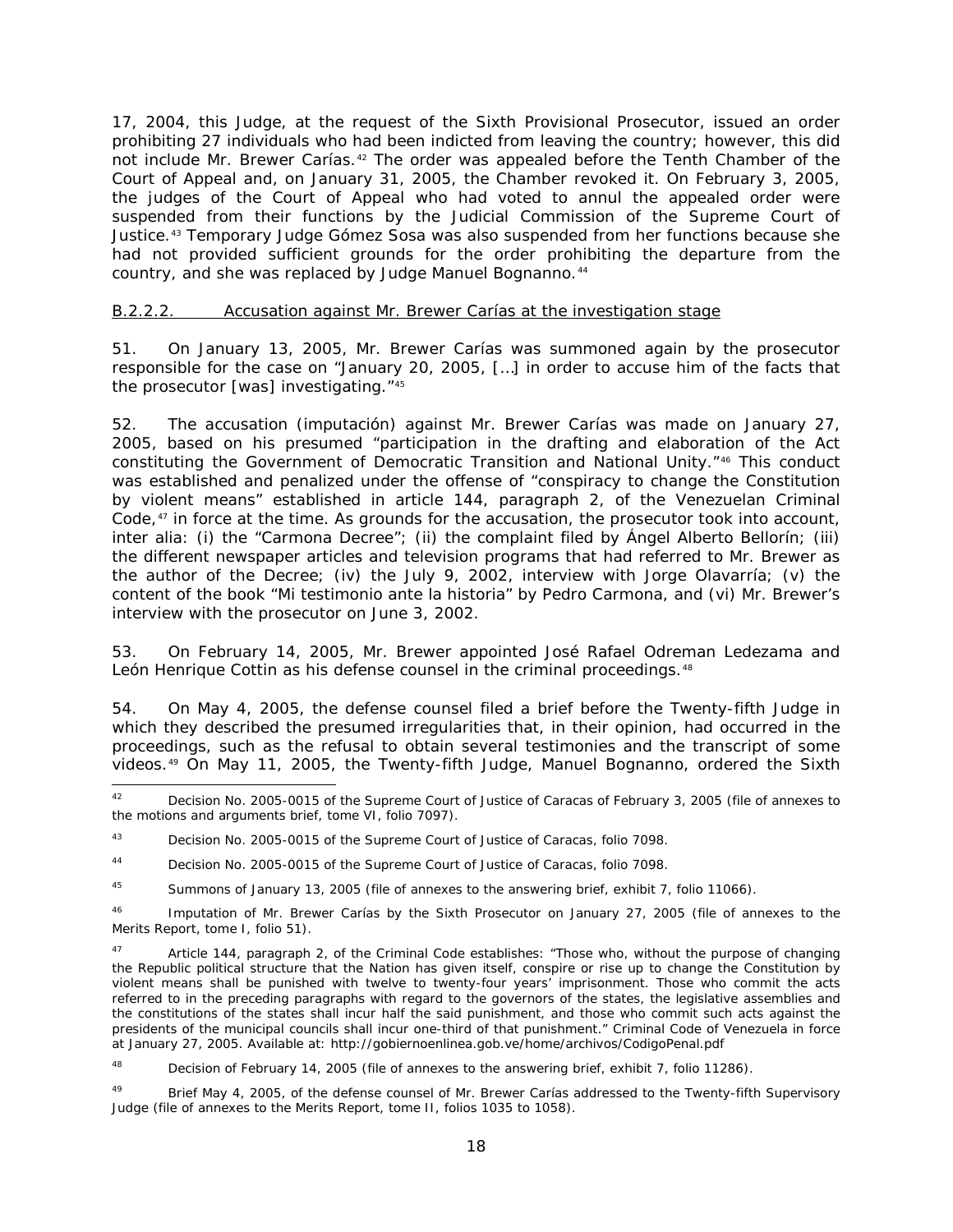Provisional prosecutor to allow the defense counsel and Mr. Brewer "immediate access [to the case file], providing them with copies of the case file or videos that ha[d] been requested and, if necessary, owing to the size of the case file and the space, to provide them with a larger physical area to the present one, to study the file."<sup>[50](#page-18-0)</sup> In addition, at that time the Twenty-fifth Judge indicated "[r]egarding a ruling of the court on the pertinence or usefulness of the evidence, both that offered by the Public Prosecution Service and that offered by the defense, this corresponds to a future stage; currently the case is at the investigation stage, […] and, on this occasion, it is not in order […] to make a ruling on the pertinence, necessity or usefulness of any type of evidence offered by the parties. Furthermore, […] the refusal of the Public Prosecution Service to gather certain evidence, does not constitute an impediment for the defense to offer it subsequently, pursuant to the established procedure and means."<sup>[51](#page-18-1)</sup> The decision of May 11, 2005, was declared absolutely null on July 6, 2005, by the Court of Appeal, which ordered another supervisory judge to rule on the brief of the defense.<sup>[52](#page-18-2)</sup> This was because it considered that the Twenty-fifth Judge had not taken into account in his decision "the reasons given by the Public Prosecution Service to refuse the interviews, [...] so that the adversarial principle had been violated."<sup>[53](#page-18-3)</sup>

55. On May 30, 2005, the Sixth Provisional Prosecutor had asked the Ninth Chamber of the Court of Appeal to nullify the decision of the Twenty-fifth Judge, because the brief filed by the defense counsel had not been notified, so that he had been unable to present a defense.[54](#page-18-4) The prosecutor indicated that the defense counsel of Mr. Brewer Carías had been able to examine the case file during all the proceedings since his accusation and that the corresponding records existed with this information. In addition, the prosecutor indicated that "almost all the numerous pieces of evidence requested by the defense counsel have been agreed to; consequently, it is also false that the petition to obtain evidence has been disregarded."[55](#page-18-5)

56. On June 3, 2005, "Guaicaipuro Lameda's defense counsel asked the court to establish a time frame for the Public Prosecution Service to present its final decision." In response to this request, on June 10, 2005, the Twenty-fifth Judge "sent a note to the Sixth National Prosecutor requesting a report on the actual status of the case, [and that he should forward the case file], emphasizing that both instructions were in order to verify the time frame and the admissibility of the request that had been made."<sup>[56](#page-18-6)</sup> On June 27, 2005, the Sixth Prosecutor asked the judge "to indicate […] the rule on which he had based his request, imposing on the Public Prosecution Service the obligation to provide information on and forward the proceedings that were being conducted before it."<sup>[57](#page-18-7)</sup> The Twenty-fifth Judge

<span id="page-18-4"></span><sup>54</sup> Request for annulment of the Sixth Prosecutor of May 30, 2005 (file of annexes to the Merits Report, tome III, folios 1101 to 1140).

<span id="page-18-5"></span><sup>55</sup> Request for annulment of the Provisional Prosecutor of June 30, 2005 (file of annexes to the answering brief, annex 1, exhibit 10, folio 12865).

<span id="page-18-6"></span><sup>56</sup> Note No. 632-05 of June 27, 2005, of the Twenty-fifth Judge (file of annexes to the Merits Report, tome III, folios 1139 and 1140).

<span id="page-18-7"></span><sup>57</sup> Brief of the Sixth Prosecutor of June 27, 2005, addressed to the Twenty-fifth Supervisory Judge (file of annexes to the Merits Report, tome III, folio 1137).

<span id="page-18-0"></span><sup>&</sup>lt;sup>50</sup> Decision of the Twenty-fifth Judge of May 11, 2005 (file of annexes to the report, tome III, folio 1076).

<span id="page-18-1"></span><sup>51</sup> Decision of the Twenty-fifth Judge of May 11, 2005, folio 1078.

<span id="page-18-2"></span><sup>&</sup>lt;sup>52</sup> Decision of July 6, 2005, of the Ninth Chamber of the Court of Appeal deciding the appeal against the decision of the Twenty-fifth Supervising Court of May 11, 2005 (file of annexes to the Merits Report, tome III, folios 1082 to 1098).

<span id="page-18-3"></span>Decision of July 6, 2005, of the Ninth Chamber of the Court of Appeal deciding the appeal against the decision of the Twenty-fifth Supervising Court of May 11, 2005 (file of annexes to the Merits Report, tome III, folio 1095).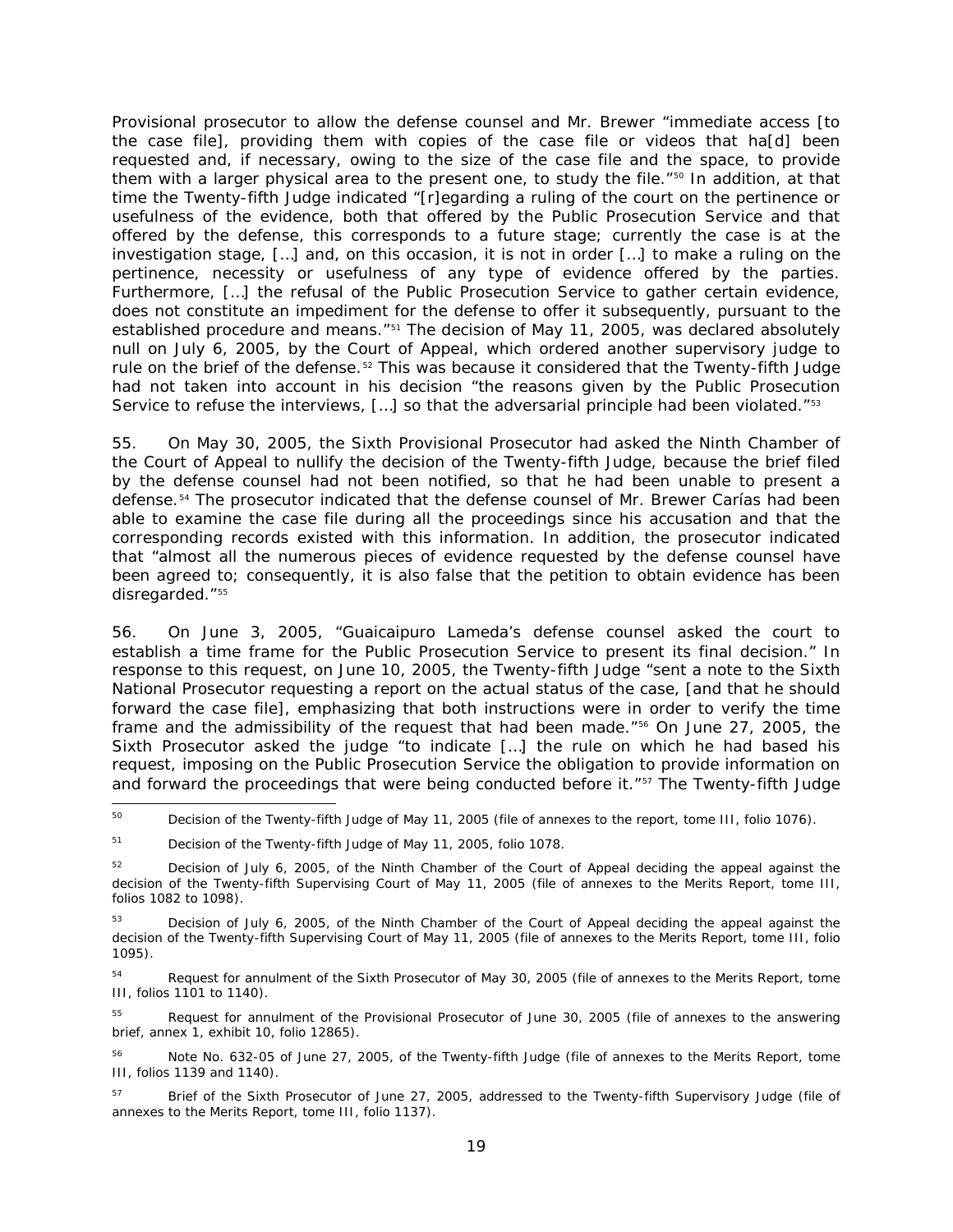forwarded this information to the Superior Prosecutor of the Public Prosecution Service of the Metropolitan Area of Caracas that same day.<sup>[58](#page-19-1)</sup> On June 29, 2005, the appointment of the Twenty-fifth Judge, Manuel Bognanno, was annulled,<sup>[59](#page-19-2)</sup> and he was replaced by Judge José Alonso Dugarte Ramos in the First Instance Court of the Criminal Judicial Circuit - Metropolitan Area of Caracas<sup>60</sup>.

57. On August 10, 2005, the defense filed another brief before the Twenty-fifth Judge insisting on the admission of the testimonies offered, on the technical transcription of the videos, and on compliance with the decision of the Court of Appeal of July 6, 2005.<sup>[61](#page-19-4)</sup>

58. Mr. Brewer Carías left Venezuela on September 29, 2005, $62$  and, on May 10, 2006, his defense counsel informed the supervisory judge that Mr. Brewer Carías would not return until "the conditions were appropriate to obtain an impartial trial that respected his judicial guarantees" (*infra* para. 73).

59. On October 4, 2005, Mr. Brewer's defense filed before the Twenty-fifth Court a request for the annulment "of all the actions taken by the Public Prosecution Service" as a result of a book published by the Prosecutor General entitled "*Abril comienza en octubre*" in which the latter had referred to "certain statements by someone according to which Mr. Brewer was the author of the "Carmona Decree." This request for annulment has still not been decided (*infra* para. 92).

60. On October 20, 2005, the Twenty-fifth Judge issued a decision in which:  $63$  (i) he once again refused the request for a transcript of all the videos, as well as the statements of four witnesses offered by the defense, and (ii) refused the request for the testimony of Mr. Carmona Estanga, because he considered that since the latter had been accused in the case, his testimony would have no probative value. The defense appealed this decision on October 28, 2005.<sup>[64](#page-19-7)</sup>

### <span id="page-19-0"></span>B.2.2.3. Indictment of Mr. Brewer Carías

61. On October 21, 2005, the Sixth Provisional Prosecutor formally indicted Mr. Brewer Carías and two other persons accused of presumed participation in "the perpetration of the

<span id="page-19-1"></span><sup>&</sup>lt;sup>58</sup> Note No. 632-05 of June 27, 2005, of the Twenty-fifth Judge (file of annexes to the Merits Report, tome III, folio 1139 and 1140).

<span id="page-19-2"></span>Ruling of the Supreme Court of Justice of June 29, 2005 (file of annexes to the motions and arguments brief, tome VI, folio 7105). This ruling indicated: "the appointments of the following professionals are annulled […]: the lawyer, Manuel Antonio Bognanno […], temporary judge of the First Instance Court of the Criminal Judicial Circuit […], owing to observations made to this office."

<span id="page-19-3"></span>Table of appointments made by the Executive Directorate of the Judiciary dated June 29, 2005 (file of annexes to the Merits Report, tome III, folio 1142).

<span id="page-19-4"></span><sup>&</sup>lt;sup>61</sup> Brief submitted by the defense on August 10, 2005, to the Twenty-fifth Supervisory Judge (file of annexes to the Merits Report, tome III, folios 1148 to 1196).

<span id="page-19-5"></span><sup>&</sup>lt;sup>62</sup> Note of the Immigration and Border Areas Directorate of the Ministry of the Interior and Justice of March 16, 2006, indicating that the Immigration Identification System had recorded the departure of Mr. Brewer Carías (file of annexes to the answering brief, exhibit 20, folio 17454).

<span id="page-19-6"></span><sup>&</sup>lt;sup>63</sup> Decision of the Twenty-fifth Supervisory Judge of October 20, 2005 (file of annexes to the Merits Report, tome III, folios 1234 to 1238).

<span id="page-19-7"></span><sup>&</sup>lt;sup>64</sup> Appeal by the defense before the Twenty-fifth Supervisory Judge received on October 28, 2005 (file of annexes to the Merits Report, tome IV, folios 1636 to 1700).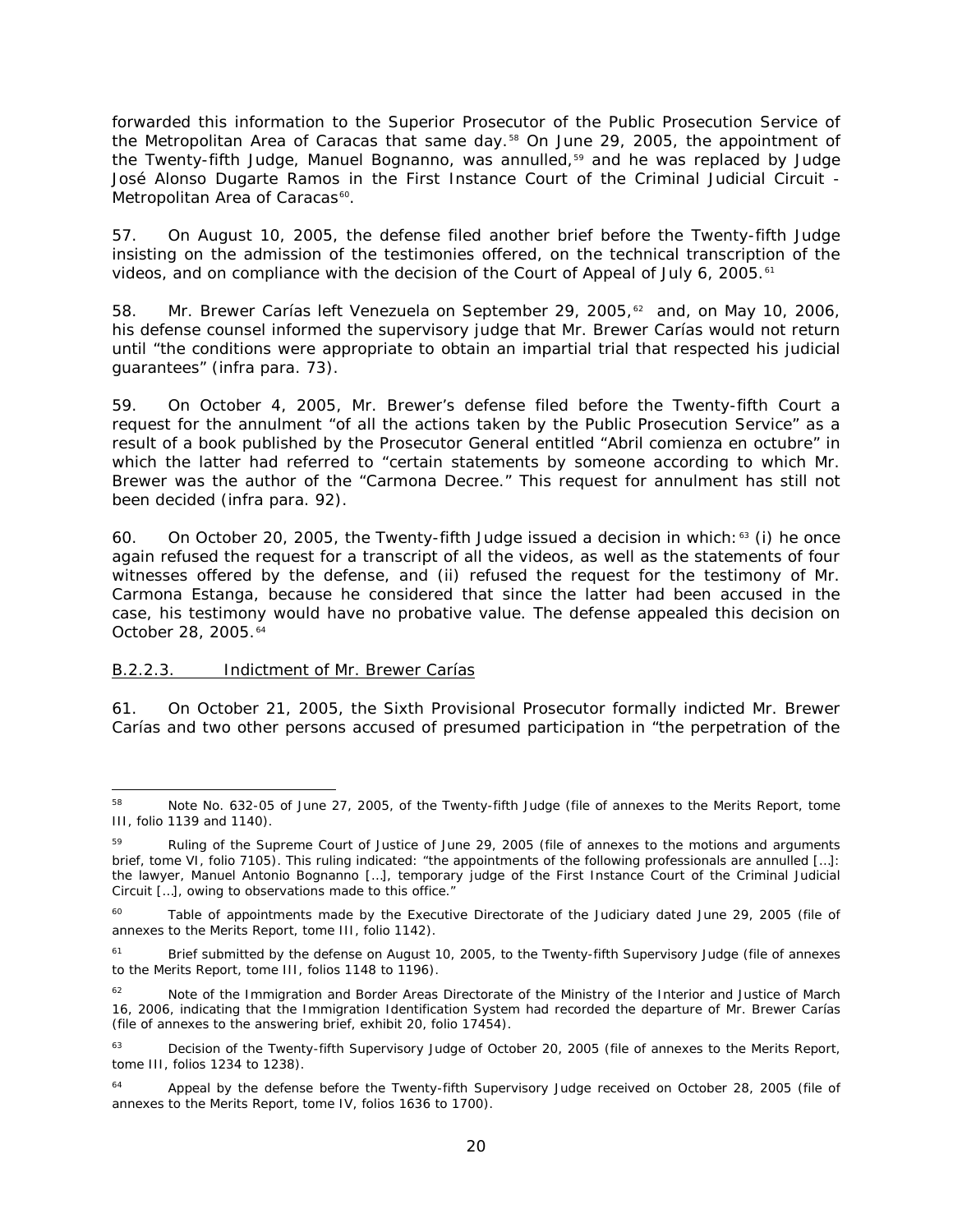offense of conspiracy to change the Constitution by violent means," so that, "consequently, the prosecution of these persons" would ensue."[65](#page-20-0) The indictment included:

- a) A "clear, precise and detailed account of the illegal act attributed to [Mr.] Brewer Carías"; [66](#page-20-1)
- b) The grounds for the accusation, with a list of the evidence used to draw up the charges;
- c) The applicable legal provision, and
- d) An "offer of evidence [to the judge]."

62. Regarding the first point, the prosecutor mentioned the following elements that presumably proved Mr. Brewer's criminal responsibility:

- a) On "April 10, 2002, at 6 p.m., [Mr.] Brewer Carías [allegedly] met with José Gregorio Vásquez López and Jorge Olavarría, among others, in the latter's office, [...] in order to discuss what would become the 'Decree constituting a Government of Democratic Transition and National Unity";
- b) "During this meeting, a draft decree was [allegedly] submitted to [Mr.] Brewer Carías for discussion […]. […] The draft [was] examined and discussed by [Mr.] Brewer Carías, who [allegedly] underscored the poor quality of the drafting, but never indicated […] that it was not the appropriate procedure […] to change the Constitution";
- c) On "April 11, 2002, at 9 a.m., a ceremony was held on a platform set up in front of the PDVSA building, and [Mr.] Brewer Carías was among those present. [He had] momentarily left the march and went [to be interviewed], stating that, once the interview was over, he would rejoin the march";
- d) "Letters of resignation and dismissal [had been prepared, […] and documents had been drawn up, and the investigation revealed that [Mr.] Brewer Carías was one of the persons [supposedly] responsible for drafting these legal instruments";
- e) On April 11, at Fort Tiuna, Mr. Brewer Carías had "again examined the document that he had discussed two days previously" and had "drafted what would be the letter of resignation of the President of the Republic and [had] given advice on how the new government should proceed; [he had] provided instructions and suggestions on how to implement the said decree";
- f) On the morning of April 12, 2002, Mr. Brewer Carías had been interviewed during the program *CMT Noticias* and, from there, he had driven "to the Miraflores Palace" where he had presumably met with Pedro Carmona, and
- g) During the evening of April 12, 2002, he alleged "telephoned José Gregorio Vásquez López […] who […] was allegedly in a meeting with Pedro Carmona […], planning the new government's strategies."

63. With regard to the second point, the prosecutor had prepared a list of the evidence together with the arguments used to substantiate the charges against Mr. Brewer Carías.<sup>[67](#page-20-2)</sup>

<span id="page-20-0"></span><sup>&</sup>lt;sup>65</sup> Indictment of October 21, 2005 (file of annexes to the answering brief, annex 1, exhibit 13, folios 14193 to 14351).

<span id="page-20-1"></span><sup>&</sup>lt;sup>66</sup> Indictment of October 21, 2005 (file of annexes to the answering brief, annex 1, exhibit 13, folios 14196 to 14202).

<span id="page-20-2"></span> $67$  Indictment of October 21, 2005 (file of annexes to the answering brief, annex 1, exhibit 13, folios 14209 to 14274). The indictment includes 31 probative elements in addition to those established in the accusation and, in "Chapter III," on "grounds for the accusation indicating the evidence that emerges from the investigation against [...] Allan Brewer Carías," describes 54 "probative elements" for the indictment: (A) content of the "Decree constituting a Government of Democratic Transition and National Unity"; (B) two criminal complaints against Allan Brewer Carías filed before the Public Prosecution Service; (C) two briefs filed by Allan Brewer Carías; (D) 19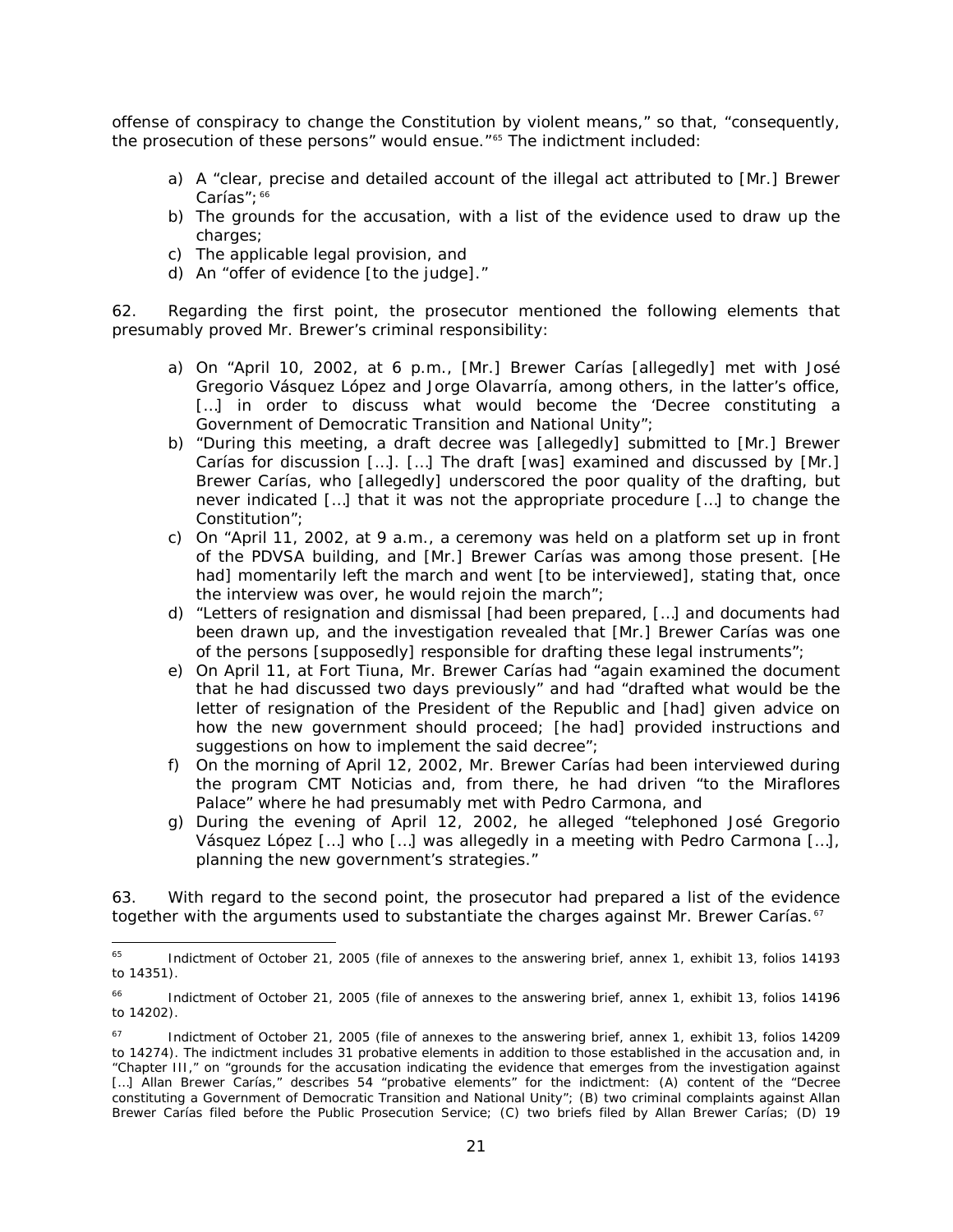64. As regards the applicable legal provision, the prosecutor stated that the acts that Mr. Brewer was accused of were subsumed in the offense of "conspiracy to change the Constitution by violent means"; thus, he concluded that "the evidence listed […] leads to certainty that the accused […] conspired to change the Constitution by violent means […], so that, in the prosecutor's opinion, the grounds exist to request his public prosecution."<sup>[68](#page-21-0)</sup>

65. In addition, in the indictment, the Sixth Provisional Prosecutor requested that the court order "the preventive deprivation of liberty" of Mr. Brewer Carías and the other two accused. As grounds for this, the prosecutor stated that since the "illegal act was punishable by imprisonment, and the criminal action was not subject to a statute of limitations, and that there was evidence to consider that the accused […] are authors of, or participants in, the perpetration of the offense of conspiracy to change the Constitution by violent means, [...] and [there is] a reasonable presumption of danger of flight based on the severity of the punishment that could be imposed (18 years' imprisonment), as well as on the ability of the accused to leave the country because they have sufficient financial resources."<sup>[69](#page-21-1)</sup>

66. On October 24, 2005 the Twenty-fifth Judge agreed to hold the preliminary hearing on November 17, 2005.<sup>[70](#page-21-2)</sup> The same day, Mr. Brewer's defense requested a non-certified copy of the indictment;  $71$  and this was accepted and ordered on October 26, 2005.<sup>[72](#page-21-4)</sup>

67. On October 26, 2005, the defense asked the Twenty-fifth Judge to guarantee the right of Mr. Brewer Carías "to stand trial a free man" and also asked for "an advance declaration of the inadmissibility of preventive detention," since Mr. Brewer did not represent a danger to the public, was employed and active in the academic sphere, and with residence and roots in the country.<sup>[73](#page-21-5)</sup>

68. On November 8, 2005, the defense submitted a brief to the Twenty-fifth Judge responding to the indictment and rejecting "all aspects, both factual and legal, of the accusation." Among other matters, they requested the annulment of all the records that formed part of the investigation and presented objections to the indictment (*infra* paras. 93 and 94).

69. On November 15, 2005, the Court of Appeal of the Judicial Circuit requested the Twenty-fifth Judge to forward the indictment drawn up against Mr. Brewer, "in order to

<span id="page-21-0"></span><sup>68</sup> Indictment of October 21, 2005 (file of annexes to the answering brief, annex 1, exhibit 13, folio 14325).

<span id="page-21-1"></span><sup>69</sup> Indictment of October 21, 2005 (file of annexes to the answering brief, annex 1, exhibit 13, folio 14344).

<span id="page-21-2"></span><sup>70</sup> Order of the Twenty-fifth Judge of October 24, 2005 (file of annexes to the answering brief, annex 1, exhibit 13, folio 14386).

<span id="page-21-3"></span> $71$  Request by the defense of October 24, 2005 (file of annexes to the answering brief, annex 1, exhibit 13, folio 14357).

<span id="page-21-4"></span><sup>72</sup> Order of the Twenty-fifth Judge of October 26, 2005 (file of annexes to the answering brief, annex 1, exhibit 14, folio 14424).

<span id="page-21-5"></span> $73$  The defense's appeal against the indictment filed before the Twenty-fifth Supervisory Judge and received on October 28, 2005 (file of annexes to the Merits Report, tome III, folios 1401 to 1412).

i, newspaper articles or statements to the press regarding which the prosecution conducted seven interviews with journalists concerning what was mentioned or written; (E) 17 testimonial statements made before the Public Prosecution Service; (F) four videos; (G) two investigation procedures carried out by the prosecution on a video and on telephone calls made by the presumed victim on April 12, 2002; (H) report of the Special Parliamentary Committee to investigate the events of April 2002; (I) two inquiries of the Special Committee of the National Assembly; (J) three articles or books, and (K) one letter signed by Isaac Perez Recao.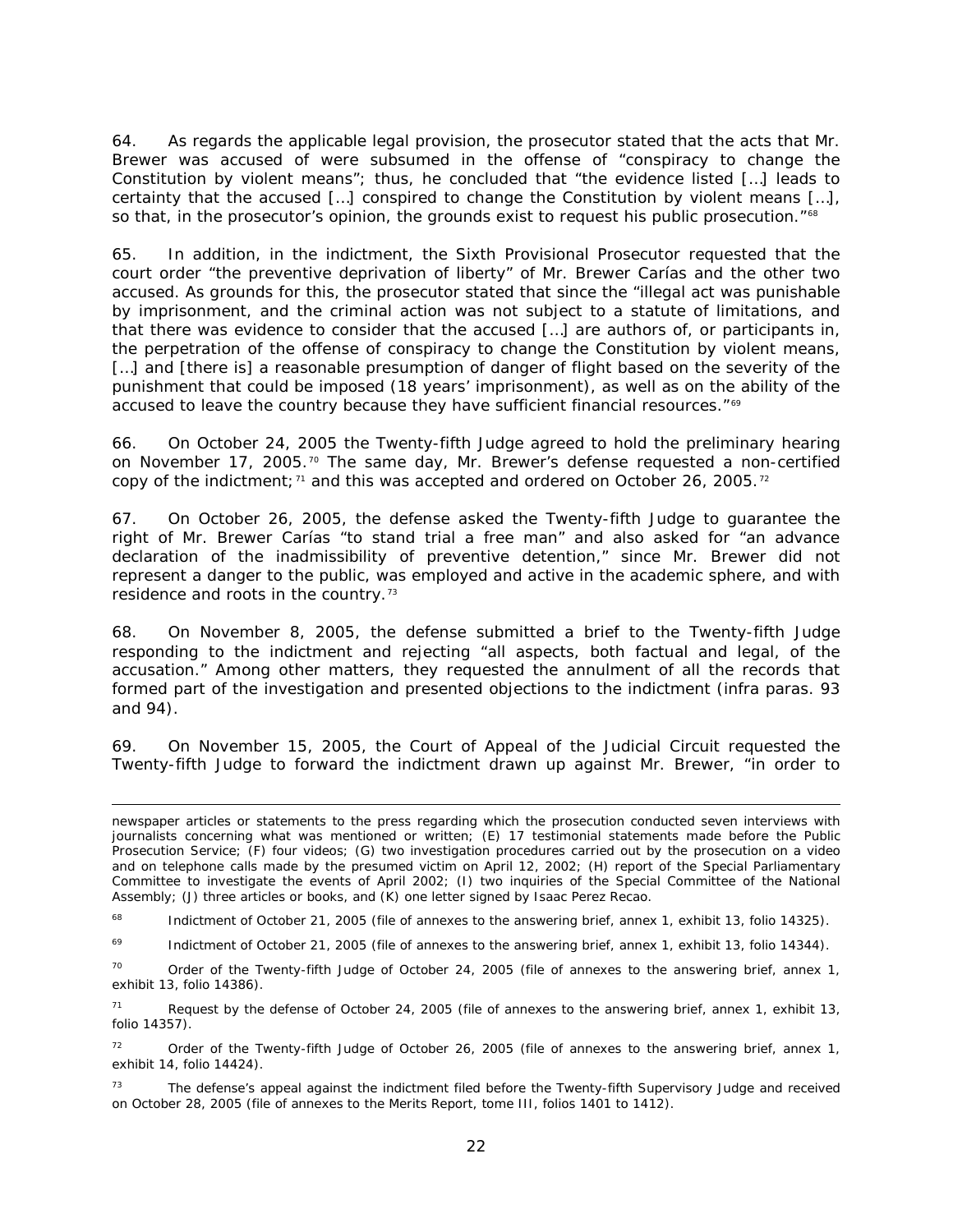decide whether or not the remedy of appeal filed by [his] lawyers was admissible,"[74](#page-22-1) and the judge did this on November 17, that year.<sup>[75](#page-22-2)</sup>

70. On November 16, 2005, the defense recused the Twenty-fifth Judge; consequently, the preliminary hearing scheduled for November 17, 2005, was not held.<sup>[76](#page-22-3)</sup> This recusal was based on the fact that the Twenty-fifth Judge had incurred in a cause for disqualification, because, on October 20, 2005, he had ruled on the decision to refuse the testimony of Pedro Carmona. Therefore, on that occasion, the defense argued that, since the judge had "issued an opinion on a crucial issue in these proceedings, which was the refusal to obtain very important evidence for the defense of [Mr.] Brewer Carías that could lead to excluding the latter's criminal responsibility, […] this disqualified him […] from continuing to hear these proceedings."[77](#page-22-4) The Court of Appeal of the Judicial Circuit (Tenth Chamber) declared the recusal inadmissible on January 30, 2006, because it considered that "a ruling on the admissibility or inadmissibility of evidence submitted prior to trial does not entail prejudging a person's quilt or innocence."<sup>[78](#page-22-5)</sup>

71. Once his recusal had been decided, on February 7, 2006, the Twenty-fifth Judge decided to set March 7, 2006, as the new date for the preliminary hearing.<sup>[79](#page-22-6)</sup> The defense submitted an extra-procedural statement by Pedro Carmona on March 1, 2006, and asked that it be admitted as evidence in the proceedings.<sup>[80](#page-22-7)</sup> On March 7, 2006, "the failure to appear of [Mr.] Brewer Carías [was recorded and,] added to this, the Twenty-fifth Judge [was] on leave, and the Twenty-fourth Supervisory Judge headed the court […]; accordingly, it was agreed to postpone [the preliminary hearing] until April 4, 2006. $^{\prime\prime}$ <sup>[81](#page-22-8)</sup> On April 10, 2006, the Twenty-fifth Judge again postponed the preliminary hearing until May 10, 2006, because he had been challenged by another of the individuals indicted in the proceedings.[82](#page-22-9) This new recusal was declared inadmissible on April 26, 2006.[83](#page-22-10)

#### <span id="page-22-0"></span>B.2.2.4. The preventive detention order

<span id="page-22-5"></span><sup>78</sup> Ruling of the Contingent Court of the Court of Appeal of the Criminal Judicial Circuit of the Metropolitan Area of Caracas (file of annexes to the answering brief, annex 1, exhibit 18, folio 16680).

<span id="page-22-1"></span><sup>&</sup>lt;sup>74</sup> Order of the Twenty-fifth Court of November 15, 2005 (file of annexes to the answering brief, annex 1, exhibit 16, folio 15792).

<span id="page-22-2"></span><sup>&</sup>lt;sup>75</sup> Order of the Court of Appeal of the Judicial Circuit of November 17, 2005 (file of annexes to the answering brief, annex 1, exhibit 16, folio 15799).

<span id="page-22-3"></span><sup>&</sup>lt;sup>76</sup> Record of the Twenty-fifth Court of November 17, 2005 (file of annexes to the answering brief, annex 1, exhibit 16, folio 15805).

<span id="page-22-4"></span><sup>77</sup> Ruling of the Contingent Court of the Court of Appeal of the Criminal Judicial Circuit of the Metropolitan Area of Caracas (file of annexes to the answering brief, annex 1, exhibit 18, folio 16680).

<span id="page-22-6"></span> $79$  Order of February 7, 2006, of the Twenty-fifth Judge (file of annexes to the answering brief, annex 1, exhibit 18, folio 16720).

<span id="page-22-7"></span><sup>&</sup>lt;sup>80</sup> Brief submitted by Mr. Brewer's defense to the Twenty-fifth Supervisory Judge on March 1, 2006, together with the extra-procedural statement made by Pedro Carmona Estanga (file of annexes to the answering brief, annex 1, exhibit 18, folios 16833 to 16848).

<span id="page-22-8"></span><sup>&</sup>lt;sup>81</sup> Record of the Twenty-fifth Court for March 7, 2006 (file of annexes to the answering brief, annex 1, exhibit 18, folio 16874).

<span id="page-22-9"></span><sup>82</sup> Record of the Twenty-fifth Court for April 10, 2006 (file of annexes to the answering brief, annex 1, exhibit 18, folio 16942).

<span id="page-22-10"></span><sup>83</sup> Ruling of the Fourth Incidental Chamber of the Court of Appeal of the Criminal Judicial Circuit of the Metropolitan Area of Caracas (file of annexes to the answering brief, annex 1, exhibit 19, folio 17249).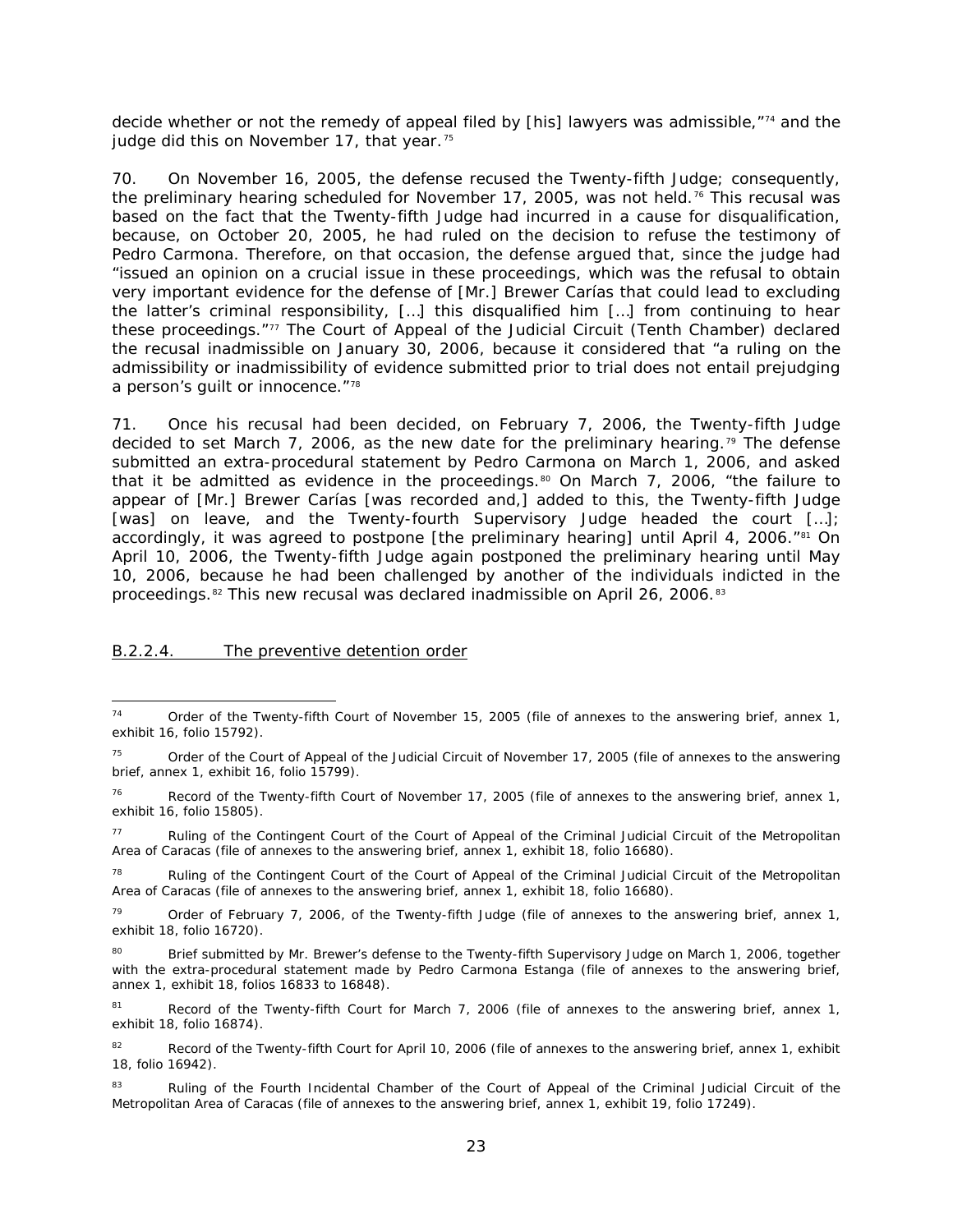72. On May 9, 2006, the Twenty-fifth Judge ordered a verification of "the migratory movements of [Mr.] Brewer Carías,"<sup>[84](#page-23-0)</sup> because he considered that "in view of the results of the notices served on [Mr.] Brewer Carías by the Clerk of the Court's Office, it was pertinent to make the following observations: the parties must appear in person at the preliminary hearing which is an intermediate stage; otherwise, the hearing must be postponed until all the necessary parties are present in person. However, […] the repeated postponements of the preliminary hearing owing to the failure of the parties to appear without justification results in an abuse of the right to stand trial as free men by those who fail to appear […]. A logical deductive inference from the results of the efforts to serve notice to [Mr.] Brewer Carías, lead this court to consider, reasonably, that there is uncertainty as regards his presence in the country, and this would indicate the impossibility of his appearing in person at the preliminary hearing. This is a reasonable consideration of this judge based on the results of the notifications carried out on reiterated occasions. This situation would negate the right of the other accused to obtain promptly from the jurisdictional organs the decisions that must be taken at the preliminary hearing during this intermediate stage.<sup>"[85](#page-23-1)</sup> On this basis, the Twenty-fifth Judge also decided to delay the hearing until June 20, 2006.

73. On May 10, 2006, the defense counsel of Mr. Brewer Carías informed the Twentyfifth Judge that the latter would not return to the country because he considered that: $86$  (i) "the actions of the Public Prosecution Service in this case have represented evident official political persecution against him"; (ii) the Prosecutor General himself […] ha[d] directly violated the guarantee of the presumption of innocence by condemning him publicly in advance with the publication of the book '*Abril comienza en octubre'*"; (iii) "in response to the opportune claim filed before the court, he had only received negative responses [and] these negative and frequently delayed responses from the jurisdictional organ ha[d], in turn, constituted fresh violations of his constitutional guarantees"; (iv) "his right to obtain the dismissal of the case in the intermediate stage of the proceedings had been curtailed"; (v) "all of this represented the denial of accessible, impartial, appropriate, transparent, autonomous, independent, responsible, equitable and expedite justice"; (vi) "the indictment is, in itself, already a sentence designed to punish his political and ideological criticism of the project intended to subjugate Venezuela," and (vii) he had "been appointed associate professor of the law school of Columbia University" in the United States of America, and had accepted this position. Lastly, he stated that he had "taken the decision to wait until the conditions were appropriate to obtain an impartial trial, that respected his judicial guarantees; [he therefore informed the court] so that it could take the pertinent decision and continue the proceedings, in order not to cause any delay, or prejudice the other accused."

74. On June 2, 2006, the Sixth Prosecutor again asked the judge to order the preventive detention of Mr. Brewer Carías, stating that the brief presented by the defense counsel on May 10, 2006, "reveal[ed] that the accused [... was] outside the country and that he d[id] not intend to return, so that it [was] necessary to conclude that his intention [was] not to submit to the criminal proceedings [and that], consequently, the accused w[ould] not attend the preliminary hearing set for June 20, 2006."[87](#page-23-3) On June 15, 2006, the Twenty-fifth Court

<span id="page-23-0"></span><sup>&</sup>lt;sup>84</sup> Ruling of the Twenty-fifth Court of May 9, 2006 (file of annexes to the answering brief, annex 1, exhibit 19, folios 17305 to 17307).

<span id="page-23-1"></span>Ruling of the Twenty-fifth Court of May 9, 2006 (file of annexes to the answering brief, annex 1, exhibit 19, folios 17305 to 17307).

<span id="page-23-2"></span><sup>86</sup> Brief of the defense of May 10, 2006 (file of annexes to the answering brief, annex 1, exhibit 19, folios 17320 to 17322).

<span id="page-23-3"></span><sup>&</sup>lt;sup>87</sup> Brief of June 2, 2006, submitted to the judge by the prosecutor (file of annexes to the Merits Report, tome IV, folios 1433 to 1436).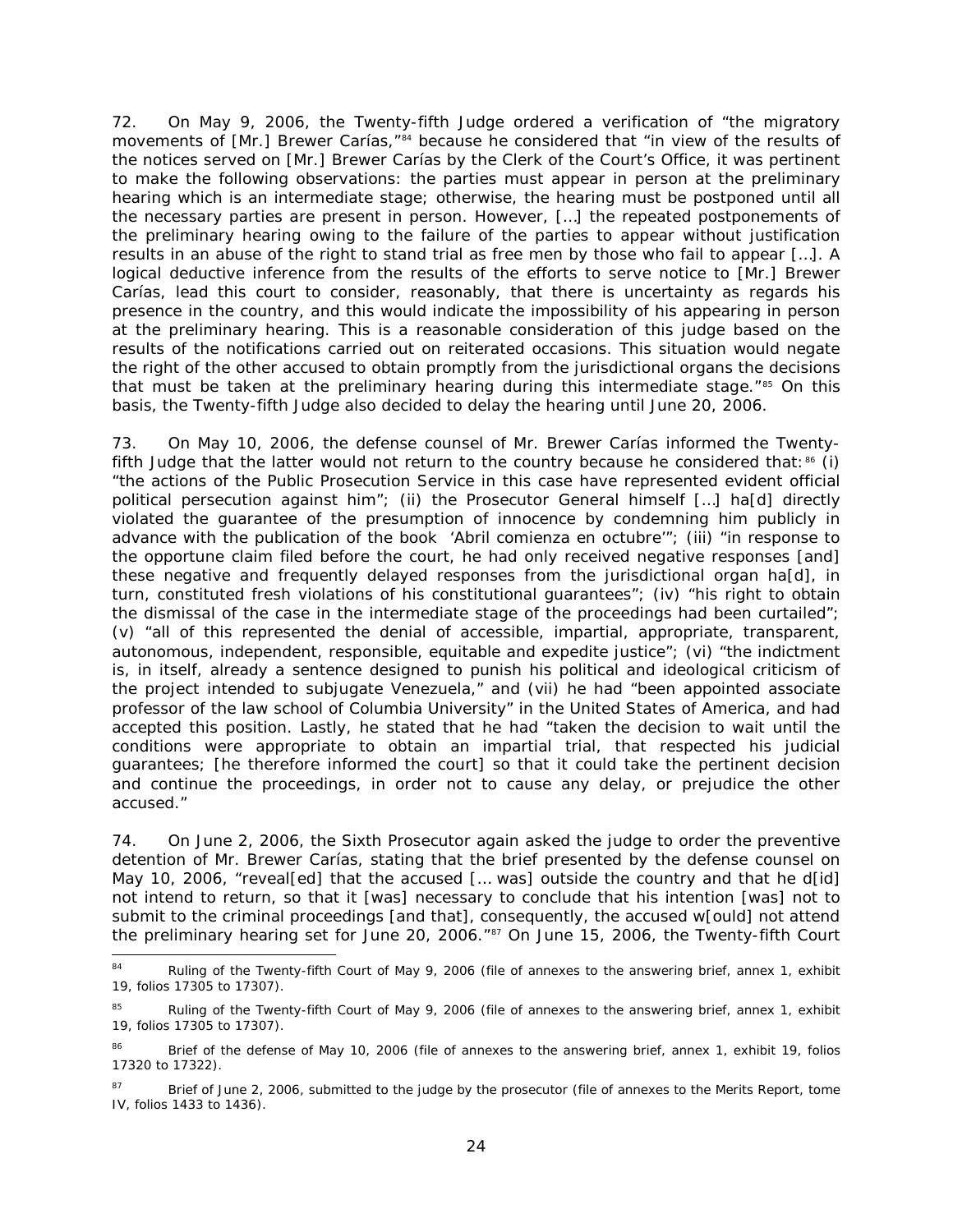agreed to issue the warrant for the arrest of Mr. Brewer Carías,<sup>[88](#page-24-1)</sup> having decreed the measure of judicial preventive detention. The reasons given by the judge in this decision were, *inter alia*, that: (i) "[Mr.] Brewer Carías had clearly expressed his intention not to submit to criminal prosecution; hence his intention of avoiding the administration of justice was evident"; (ii) "a wrongful act existed that warranted imprisonment (from 12 to 24 years), and the action had evidently not prescribed," and (iii) "based on the facts revealed by the investigation that have been provided as evidence by the Public Prosecution Service, the presumably wrongful acts or conduct that is attributed to the accused are subsumed in the illegal act defined by the offense of conspiracy to change the Constitution by violent means." On the same date, certified copies of this decision were sent to the Director of the Scientific, Criminal and Criminalistics Investigations Unit.<sup>[89](#page-24-2)</sup> The warrant has not been executed because, to date, Mr. Brewer Carías remains abroad.

### <span id="page-24-0"></span>B.2.2.5. Continuation of the proceedings after the preventive detention order

75. On February 22, 2007, the defense counsel of José Gregorio Vásquez, who had been charged together with Mr. Brewer Carías, advised the Twenty-fifth Court that "[t]he order for the preventive detention of [Mr.] Brewer Carías, and the impossibility of executing this order because he was abroad […], made it necessary for this Supervisory Court, following the preliminary hearing, […] to take a decision on separating the case against [Mr.] Brewer Carías because, in order to try this person, it might be necessary to take special measures to be determined by the Court."<sup>[90](#page-24-3)</sup> On March 7, 2007, the Twenty-fifth Judge decided not to separate the case, "because this court will rule [on that issue] during the preliminary hearing, which has already been scheduled."[91](#page-24-4) Mr. Vásquez appealed this decision on March 23, 2007, $92$  and his appeal was granted by the Court of Appeal, which decided to annul the decision of March 7, and ordered that a new decision be issued.<sup>[93](#page-24-6)</sup> Accordingly, on July 20, 2007, the said judge again decided not to separate the case, indicating that:  $94$ 

The binding judgment of the Constitutional Chamber of the Supreme Court of Justice […] of December 22, 2003, should be emphasized, which states that when there are several parties to a criminal proceeding, and one of them is absent for different circumstances, the proceedings must be suspended until all these persons are present for the said proceeding. […]

<sup>&</sup>quot;In the case in question, the preliminary hearing has not been postponed owing to the failure to appear of [Mr.] Brewer Carías; to the contrary, the different delays noted in the records of this case file have been due to the numerous requests filed by the different defense counsel of those accused. […]

<span id="page-24-1"></span><sup>&</sup>lt;sup>88</sup> Decision of the Twenty-fifth Court of June 15, 2006 (file of annexes to the answering brief, annex 1, exhibit 20, folio 17435).

<span id="page-24-2"></span><sup>&</sup>lt;sup>89</sup> Note of the Twenty-fifth Court of June 15, 2006 (file of annexes to the answering brief, annex 1, exhibit 20, folio 17493).

<span id="page-24-3"></span><sup>&</sup>lt;sup>90</sup> Brief of the defense counsel of José Gregorio Vásquez submitted to the Twenty-fifth Court on February 22, 2007 (file of annexes to the answering brief, annex 1, exhibit 21, folios 18319 and 18320).

<span id="page-24-4"></span><sup>&</sup>lt;sup>91</sup> Decision of the Twenty-fifth Court of June 15, 2006 (file of annexes to the answering brief, annex 1, exhibit 20, folio 18413).

<span id="page-24-5"></span> $92$  Brief of the defense counsel of José Gregorio Vásquez submitted to the Twenty-fifth Court on March 23, 2007 (file of annexes to the answering brief, annex 1, exhibit 22, folios 18531 and 18538).

<span id="page-24-6"></span><sup>93</sup> Ruling of the Twenty-fifth Court of the Judicial Circuit of the Metropolitan Area of Caracas of July 20, 2007 on the brief submitted by the defense counsel of José Gregorio Vásquez (file of annexes to the motions and arguments brief, tome v, folios 6832 to 6838).

<span id="page-24-7"></span><sup>94</sup> Ruling of the Twenty-fifth Court of the Judicial Circuit of the Metropolitan Area of Caracas of July 20, 2007 on the brief submitted by the defense counsel of José Gregorio Vásquez (file of annexes to the motions and arguments brief, tome v, folios 6832 to 6838).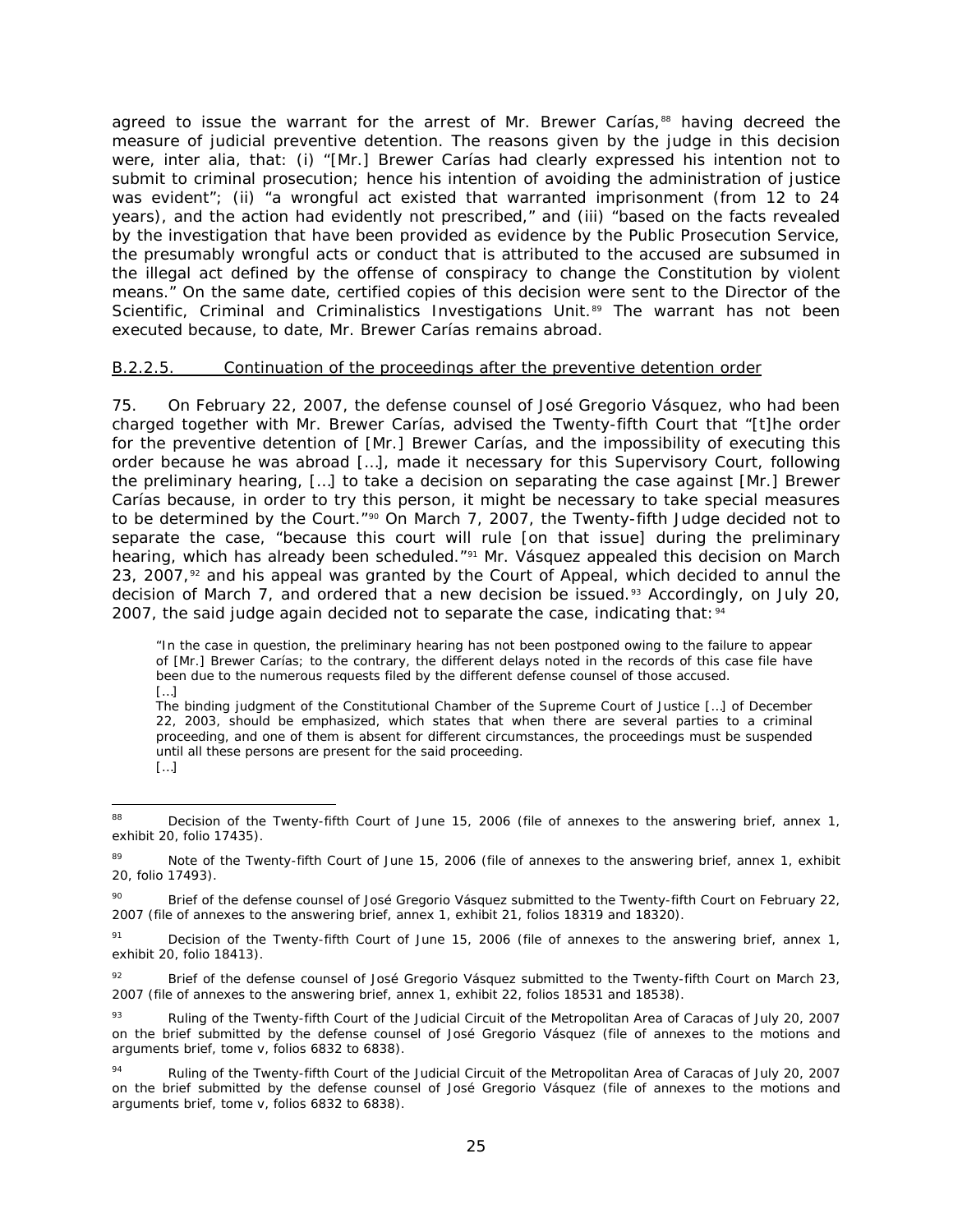The diverse postponements of the said hearing have not been based on the absence of the abovementioned accused who is a fugitive from justice; to the contrary, they are the result of the innumerable requests for delays by the defense counsel themselves."

### <span id="page-25-0"></span>*B.3. Considerations of the Court*

76. Based on arguments presented by the parties and the Commission, the Court finds it necessary to analyze: (a) whether the objection concerning exhaustion of domestic remedies was presented at the proper procedural stage; (b) whether the appropriate and effective remedies were filed to redress the alleged violation of rights, and (c) whether the exceptions to the prior exhaustion of domestic remedies are admissible.

# <span id="page-25-1"></span>*B.3.1. Presentation of the objection at the proper procedural stage*

77. This Court has affirmed consistently that an objection to the exercise of the Court's jurisdiction based on the supposed failure to exhaust domestic remedies must be filed at the proper procedural stage;  $95$  that is, during the admissibility stage before the Commission.  $96$ Therefore, first, the State should have defined clearly before the Commission, during the admissibility stage of this case, the remedies that, in its opinion, had not been exhausted. Furthermore, the arguments substantiating the preliminary objection filed by the State before the Commission during the admissibility stage must coincide with those adduced before the Court.<sup>[97](#page-25-4)</sup>

78. In this regard, the Court notes that, in the proceedings before the Commission, the State, in its brief of August 25, 2009, answering the petition, indicated that "[t]he petitioners acknowledge[d] that they ha[d] not exhausted the domestic remedies [and that] it was evident that the petition [was] inadmissible."<sup>[98](#page-25-5)</sup>

79. In this brief, the State alleged that the argument that Mr. Brewer Carías could, "in no way be the author of the April 12 decree," and the allegation of the "unfounded accusation filed against [Mr.] Brewer Carías, in a brief of January 27, 2005," suppose that the Commission should decide whether or not the accusation was unfounded, when this was incumbent on the Venezuelan courts. The State argued that the factual and legal arguments presented by the petitioners should be decided by the courts of the Bolivarian Republic of Venezuela and that, to this end, Mr. Brewer Carías should resolve his situation before the Venezuelan courts.

80. Furthermore, in this brief, the State argued that the petitioners had not exhausted the domestic remedies since the criminal proceedings being held against Mr. Brewer Carías remained at an intermediate stage because he had left Venezuela and could not be tried *in absentia*. On that occasion, it argued that, consequently, the proceedings had not reached the trial stage, that "the oral and public hearing had not been held; the admission of

<span id="page-25-2"></span> <sup>95</sup> *Case of Velásquez Rodríguez v. Honduras. Preliminary objections.* Judgment of June 26, 1987. Series C No. 1, para. 88, and *Case of Liakat Ali Alibux v. Suriname. Preliminary objections, merits, reparations and costs*. Judgment of January 30, 2014. Series C No. 276, para. 14.

<span id="page-25-3"></span><sup>96</sup> *Cf. Case of Velásquez Rodríguez v. Honduras. Preliminary objections*, paras. 84 and 85, and *Case of Liakat Ali Alibux v. Suriname*, para. 14.

<span id="page-25-4"></span><sup>97</sup> *Cf. Case of Furlan and family members v. Argentina. Preliminary objections, merits, reparations and costs.*  Judgment of August 31, 2012 Series C No. 246, para. 29.

<span id="page-25-5"></span>The State's brief of August 31, 2009, before the Commission (annexes to the brief with observations of the presumed victim's representatives on the preliminary objection filed by the State, tome 1, folio 21873).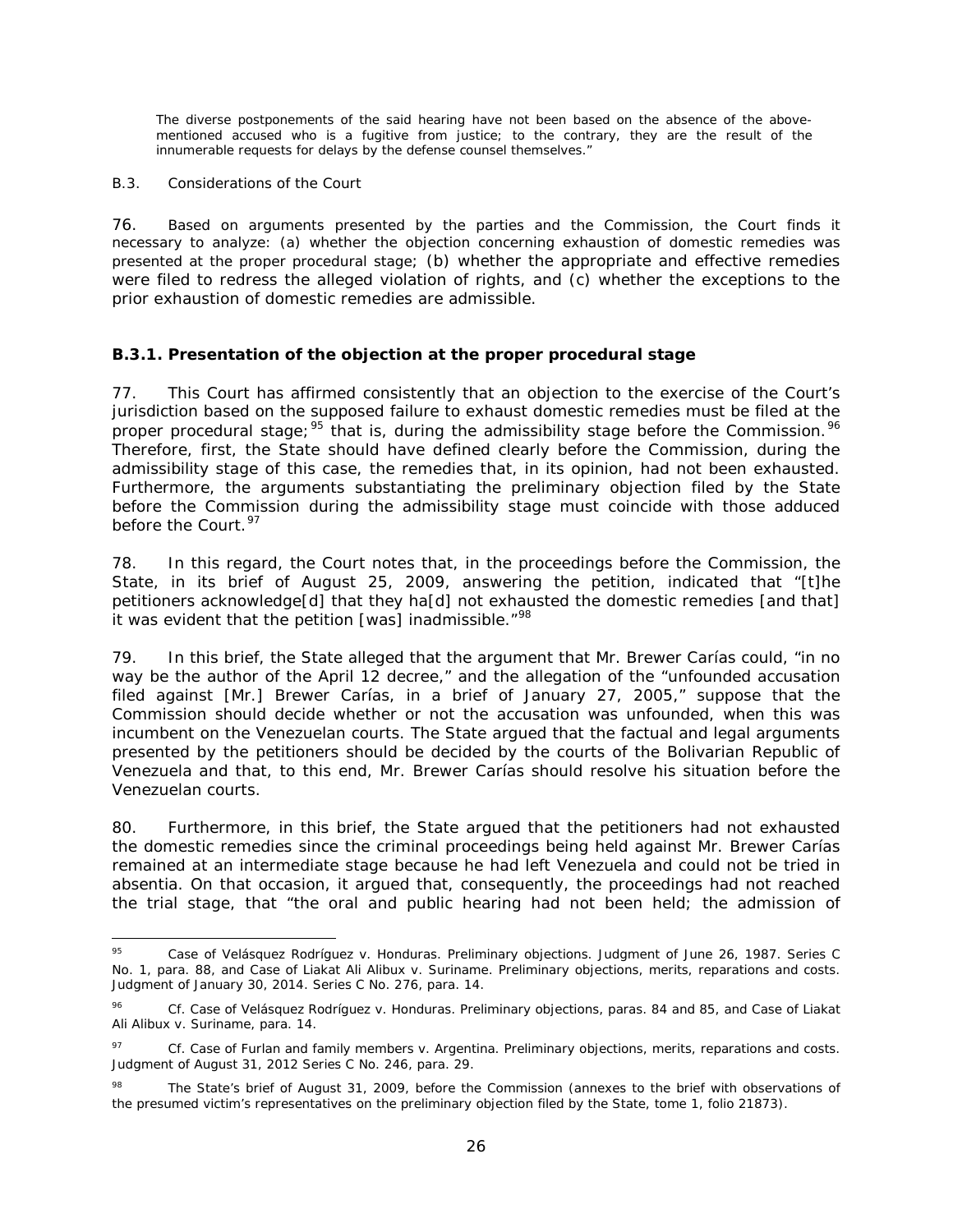evidence had not started, [and] a first instance judgment ha[d not been delivered that would enable him to file a]n appeal against the judgment, against the final judgment, for annulment, cassation, review, *amparo*, and [finally,] for constitutional review by the Constitutional Chamber of the Republic of Venezuela."<sup>9</sup>

81. Consequently, the Court considers that the State presented the preliminary objection of failure to exhaust domestic remedies at the appropriate procedural stage in the proceedings before the Commission, based on the argument that the failure to exhaust domestic remedies was constituted because the criminal proceedings against Mr. Brewer Carías had not concluded and there were stages during which it was possible to debate the alleged irregularities, and specific remedies that could be filed within the framework of the criminal proceedings.

82. In its Admissibility Report, the Commission focused its analysis on determining whether the exceptions to the exhaustion of domestic remedies were admissible. However, the representatives indicated that sufficient remedies had been exhausted to comply with the requirement of Article 46(1); consequently, the Court will rule on this argument.

# <span id="page-26-0"></span>*B.3.2. Presentation of appropriate and effective remedies to exhaust the domestic jurisdiction*

83. Article 46(1)(a) of the American Convention stipulates that, in order to determine the admissibility of a petition or communication lodged before the Inter-American Commission in accordance with Articles 44 or 45 of the Convention, it is necessary that the remedies under domestic law have been pursued and exhausted in accordance with generally recognized principles of international law.<sup>[100](#page-26-2)</sup> The Court recalls that the rule of prior exhaustion of domestic remedies was conceived in the interests of the State, because it seeks to exempt the latter from responding before an international organ for acts attributed to it before it has had the opportunity to remedy them by its own means.<sup>[101](#page-26-3)</sup> This signifies that such remedies should not only exist formally, but they must also be adequate and effective owing to the exceptions established in Article  $46(2)$  of the Convention.<sup>[102](#page-26-4)</sup>

84. When the State alleges the failure to exhaust domestic remedies, it must at the same time describe the remedies that should be exhausted and their effectiveness. Based on the burden of proof applicable to this matter, the State that argues the failure to exhaust domestic remedies must indicate the domestic remedies that should be exhausted and provide evidence of their effectiveness. In this regard, the Court reiterates that, for more than two decades, its interpretation of Article  $46(1)(a)$  of the Convention has been in keeping with international law<sup>[103](#page-26-5)</sup> and that, pursuant to its case law<sup>[104](#page-26-6)</sup> and international

<span id="page-26-6"></span><span id="page-26-1"></span>The State's brief of August 31, 2009, before the Commission (annexes to the brief with observations of the presumed victim's representatives on the preliminary objection filed by the State, tome 1, folio 21873).

<span id="page-26-2"></span><sup>100</sup> *Cf. Case of Velásquez Rodríguez v. Honduras. Preliminary objections*, para. 85, and *Case of Liakat Ali Alibux v. Suriname*, para. 14.

<span id="page-26-3"></span><sup>101</sup> *Cf. Case of Velásquez Rodríguez v. Honduras*. *Merits*. Judgment of July 29, 1988. Series C No. 4, para. 61, and *Case of Liakat Ali Alibux v. Suriname*, para. 15.

<span id="page-26-4"></span><sup>102</sup> *Cf. Case of Velásquez Rodríguez v. Honduras*. *Merits*, para. 63, and *Case of Liakat Ali Alibux v. Suriname*, para. 15.

<span id="page-26-5"></span><sup>103</sup> *Cf. Case of Reverón Trujillo v. Venezuela*. *Preliminary objection, merits, reparations and costs*. Judgment of June 30, 2009. Series C No. 197, para. 22, and *Case of Mémoli v. Argentina. Preliminary objections, merits, reparations and costs*. Judgment of August 22, 2013. Series C No. 265, para. 47.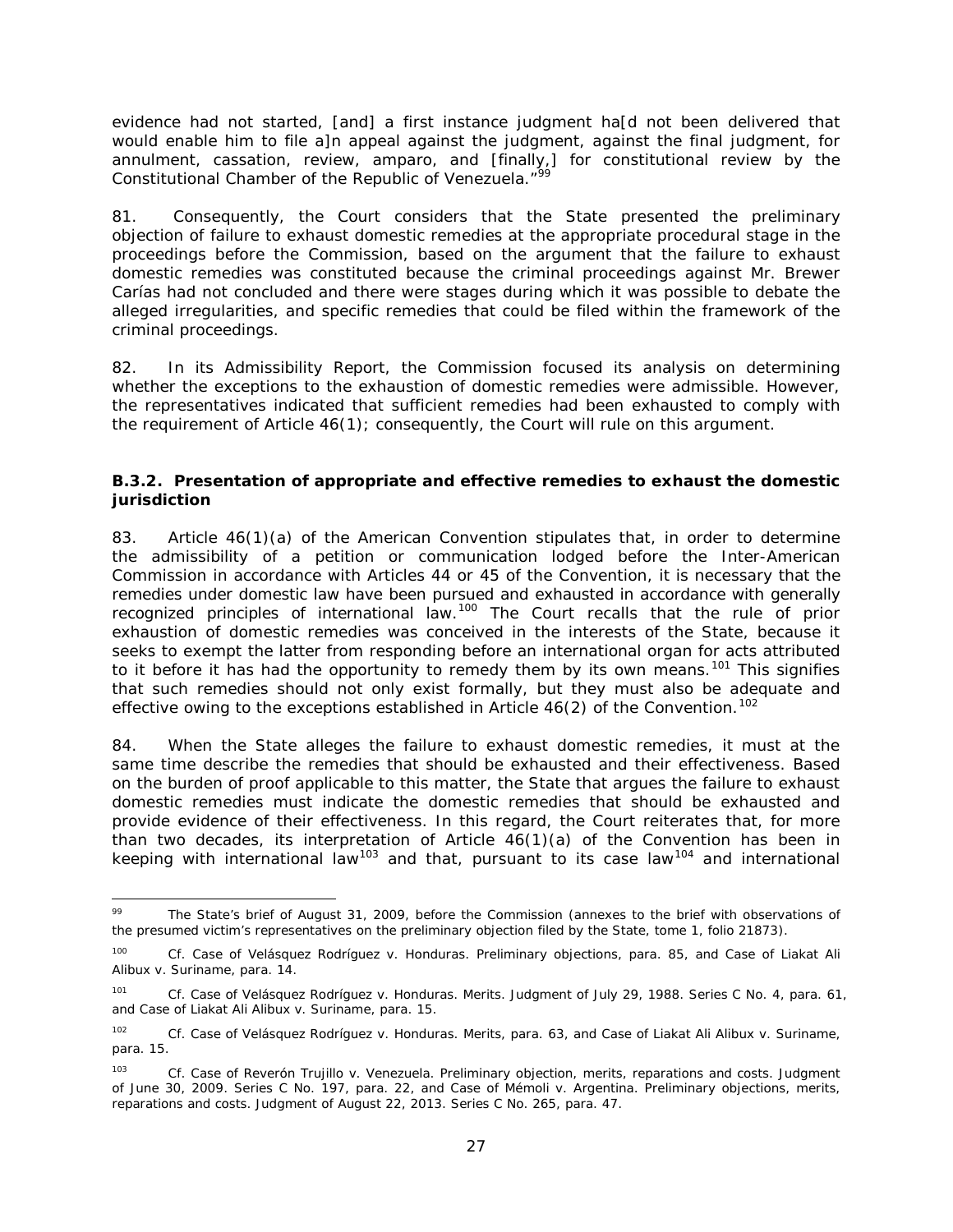jurisprudence, [105](#page-27-0) it is not the task of the Court, or of the Commission, to identify *ex officio* the remedies that remain to be exhausted. The Court stresses that it is not incumbent on the international organs to rectify a lack of precision in the State's arguments.<sup>[106](#page-27-1)</sup>

85. In the instant case, the State argued that the criminal proceedings had not advanced owing to the absence of Mr. Brewer Carías and, moreover, that the appeals for a declaration of nullity could not be decided without his presence. Therefore, it argued that the conclusion of the criminal proceedings and the presentation of remedies such as appeal, cassation or review constituted appropriate remedies for the presumed victim (*supra* paras. 17 and 18).

86. The Court also recalls that, as of its first case, it established that the appropriateness of the remedies means that the function of these remedies, under domestic law, is appropriate to protect the legal right that has been violated:

Numerous remedies exist in the legal system of every country, but not all are applicable in every circumstance. If a remedy is not adequate in a specific case, it obviously need not be exhausted. This is indicated by the principle that a norm is meant to have an effect and should not be interpreted in such a way as to negate its effect or lead to a result that is manifestly absurd or unreasonable. For example, a civil proceeding specifically cited by the Government, such as a presumptive finding of death based on disappearance, the purpose of which is to allow heirs to dispose of the estate of the person presumed deceased or to allow the spouse to remarry, is not an adequate remedy for finding a person or for obtaining his release, if he has been detained.<sup>[107](#page-27-2)</sup>

87. While, with regard to the effectiveness of the remedies, the Court has established that:

66. A remedy must also be effective - that is, capable of producing the result for which it was designed. Procedural requirements can make the remedy of *habeas corpus* ineffective: if it is powerless to compel the authorities, if it presents a danger to those who invoke it, or if it is not applied impartially.

67. **On the other hand, contrary to the Commission's argument, the mere fact that a domestic remedy does not produce a result favorable to the petitioner does not in and of itself demonstrate the inexistence or exhaustion of all effective domestic remedies. For example, the petitioner may not have invoked the appropriate remedy in a timely fashion[108](#page-27-3)** (bold added).

88. The case submitted to the Court has special characteristics because: (i) the proceedings are at an intermediate stage (*infra* paras. 95 to 97), and (ii) the main obstacle to the advance of the proceedings is the absence of Mr. Brewer Carías (*infra* paras. 138 to 143). In this regard, the Court considers that in this case, in which the preliminary hearing and, at least, a first instance decision are still pending, it is not possible to rule on the presumed violation of judicial guarantees, because there is still no certainty about how the proceedings will go forward and whether many of the allegations made may be rectified at

 <sup>104</sup> *Cf. Case of Velásquez Rodríguez v. Honduras. Preliminary objections*, para. 88, and *Case of Furlan and family members v. Argentina*, para. 25.

<span id="page-27-0"></span><sup>105</sup> *Cf.* European Court of Human Rights (hereinafter "ECHR")*, Case of Deweer v. Belgium* (No. 6903/75), Judgment of 27 February 1980, para. 26; *Case of Foti and Others v. Italy* (No.7604/76; 7719/76; 7781/77; 7913/77), Judgment of 10 December 1982, para. 48, and *Case of de Jong, Baljet and van den Brink v. The Netherlands* (No. 8805/79 8806/79 9242/81), Judgment of 22 May 1984, para. 36.

<span id="page-27-1"></span><sup>106</sup> *Cf. Case of Reverón Trujillo v. Venezuela*, para. 23, and *Case of Liakat Ali Alibux v. Suriname*, para. 16. See also: ECHR**,** *Case of Bozano v. France*, Judgment of 18 December 1986, para. 46.

<span id="page-27-2"></span><sup>107</sup> *Case of Velásquez Rodríguez v. Honduras*. *Merits*, para. 64.

<span id="page-27-3"></span><sup>108</sup> *Case of Velásquez Rodríguez v. Honduras*. *Merits*, para. 66 and 67.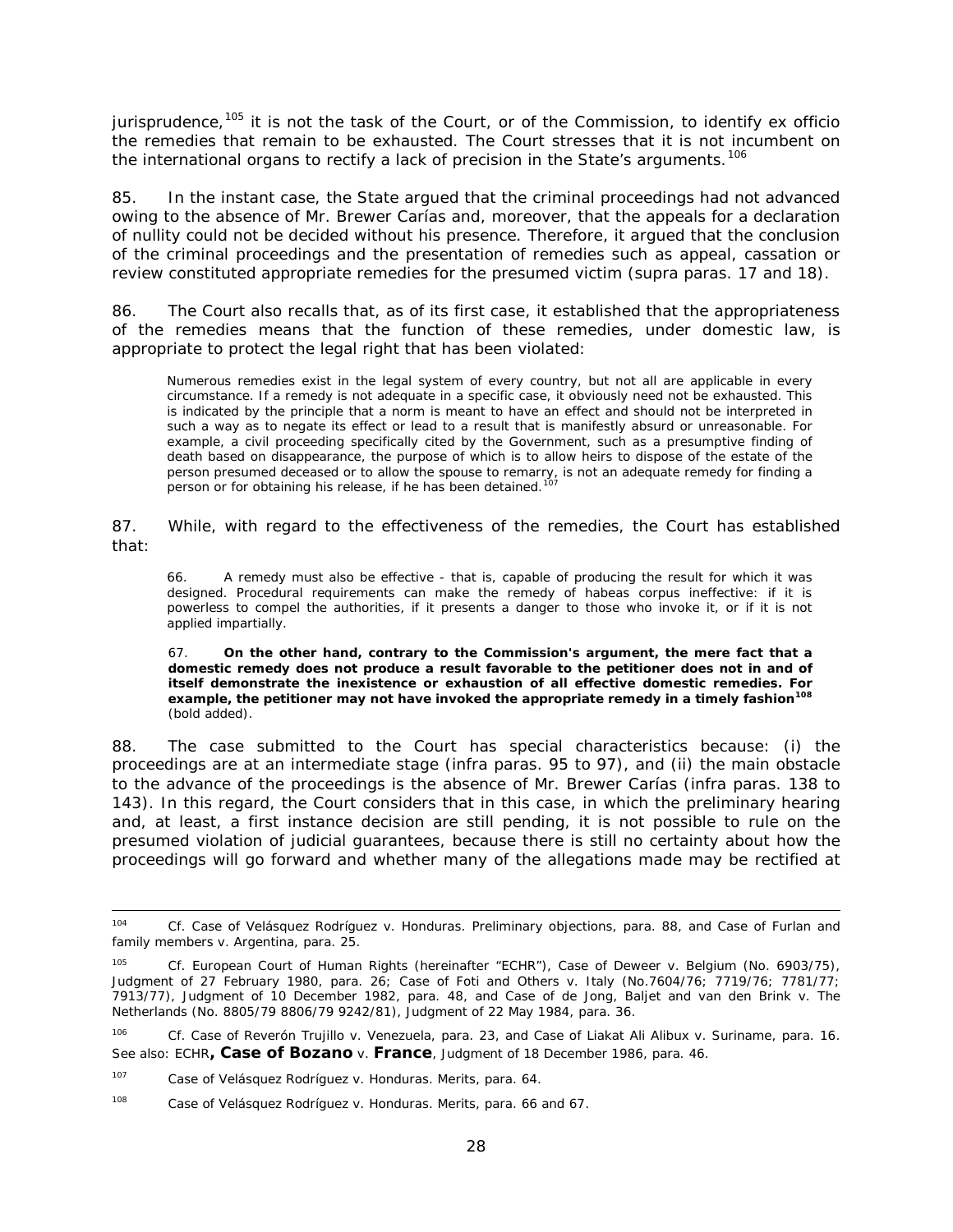the domestic level. And this is without prejudice to the possible analysis of the alleged unwarranted delay or the reasonable time (*infra* para. 143).

89. Similarly, the Court has indicated that requests filed by the defense, such as applications for a declaration of nullity based on failure to comply with legal forms and conditions, or the annulment of an expertise offered by the Public Prosecution Service cannot signify that domestic remedies have been exhausted.[109](#page-28-0) Indeed, in the case of *Diaz Peña v. Venezuela*, the Court concluded, *inter alia*, that "the appropriate remedy in this regard was the appeal against the judgment delivered at the conclusion of the trial, without prejudice to the possibility of filing an objection owing to the excessive duration of the proceedings."[110](#page-28-1)

90. In this regard, the Court notes that, in the context of the criminal proceedings conducted against Mr. Brewer Carías, his defense presented various briefs relating to the alleged guarantees that they considered had been violated. Thus, the accusation against Mr. Brewer Carías occurred on January 27, 2005, owing to his presumed "participation in the drafting and elaboration of the Act constituting the Government of Democratic Transition and National Unity" (*supra* para. 52). The representatives argued that, following this accusation, they had filed other "remedies" during the prosecutor's investigation, and that "their uselessness was revealed continually owing to the Public Prosecution Service's [alleged] arbitrary measures and [presumed] systematic manipulation. In the context of the observations made when determining the pertinent facts to decide the preliminary objection, these briefs were as follows:

i) On May 4, 2005, a brief was filed setting out the presumed irregularities that it was considered had occurred during the proceedings, such as the rejection of some of the testimonies requested as well as the transcription of the video (*supra* para. 54);

ii) On August 10, 2005, the defense presented another brief to the Twenty-fifth Judge insisting on the admission of the testimonies offered, the technical transcription of the videos, and compliance with the July 6, 2005, decision of the Court of Appeal in which that court had ordered a different supervisory judge to rule on the brief filed on May 4, 2005 (*supra* para. 57);

iii) On October 26, 2005, the defense asked the Twenty-fifth Judge to guarantee the right of Mr. Brewer Carías "to stand trial as a free man" and also asked for "the pre-trial declaration of the inadmissibility of preventive detention," since Mr. Brewer did not represent a danger to the public, was employed and active in the academic sphere, and with residence and roots in the country (*supra* para. 67);

iv) On October 28, 2005, the defense appealed a decision of October 20, 2005, which: (a) again rejected the request for the transcription of all the videos, as well as the testimony of four witnesses offered by the defense, and (b) denied the request for a statement from Mr. Carmona Estanga, because it considered that, since he was one of the accused in the case, his statement would have no probative value (*supra* para. 60);

v) The defense Mr. Brewer Carías filed an appeal against the note sent to INTERPOL by the Twenty-fifth Court on September 17, 2007,<sup>[111](#page-28-2)</sup> and requested its annulment;

<span id="page-28-0"></span> <sup>109</sup> *Case of Díaz Peña v. Venezuela.* Judgment of June 26, 2012. Series C No. 244, para. 124.

<span id="page-28-1"></span><sup>110</sup> *Case of Díaz Peña v. Venezuela*, para. 124.

<span id="page-28-2"></span><sup>111</sup> Note of the Twenty-fifth Court to INTERPOL of September 17, 2007 (file of annexes to the answering brief, annex 1, exhibit 23, folios 19387 to 19396).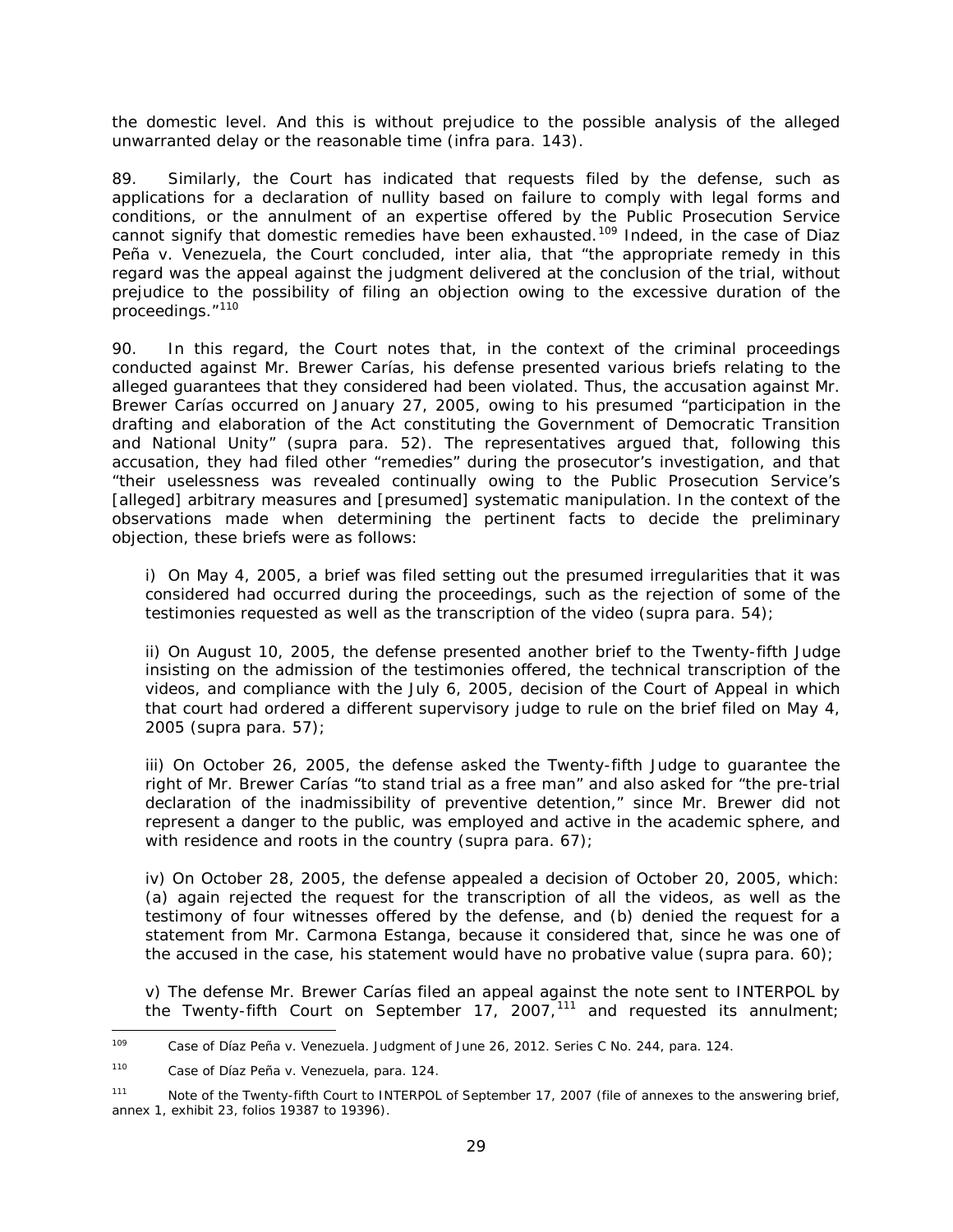however, on October 29, 2007, the appeal was declared inadmissible by a decision of the Eighth Chamber of the Court of Appeal of the Criminal Judicial Circuit of the Metropolitan Area of Caracas, which declared that "actions can be taken during the criminal proceedings that require the presence of the accused, one of these being the remedy of appeal,"<sup>[112](#page-29-0)</sup> and

vi) On January 11, 2008, the representatives of Mr. Brewer Carías filed a request for dismissal before the Twenty-fifth Judge based on Decree No. 5,789,<sup>[113](#page-29-1)</sup> which declared that amnesty was granted to "all those persons who, in conflict with the established order, and who at this date are in compliance with the law and have submitted to criminal proceedings, and who have been prosecuted and convicted for committing the following acts: […] the drafting of the April (12,) 2002, Decree of the Government *de facto*."[114](#page-29-2)

91. In addition, the defense filed two briefs in which it requested the annulment of the proceedings at that date. In the Organic Code of Criminal Procedure, the causes of nullity are established in chapter II, articles 190 and 191, which establish that:

Article 190 – Principle: acts that contravene or disregard the forms and conditions established in this Code, the Constitution of the Bolivarian Republic of Venezuela, the law, and the international treaties, conventions and agreements signed by the Republic, cannot be used as grounds for a judicial decision, using them as presumptions for this decision, unless the defect has been rectified or authorized.

Article 191 – Absolute nullities: absolute nullities shall be those concerning the intervention, assistance and representation of the accused in the cases and ways established by this Code, or those that involve disregard or violation of fundamental rights and guarantees established in this Code, the Constitution of the Bolivarian Republic of Venezuela, the law, and international treaties, conventions and agreements signed by the Republic.<sup>[115](#page-29-3)</sup>

92. The defense counsel filed the first request for a declaration of nullity before the Twenty-fifth Court on October 4, 2005 (*supra* para. 59). They requested the annulment "of all the actions taken by the Public Prosecution Service."<sup>[116](#page-29-4)</sup> The grounds for this appeal were: (i) "[t]he […] Prosecutor General […] ha[d] published a book entitled '*Abril comienza en octubre'*"; (ii) in this book, the Prosecutor General had referred to certain statements provided by an individual according to which Mr. Brewer was the author of the "Carmona Decree"; (iii) "in his book, the Prosecutor General considered proved, admitted, affirmed [...] that the person [they] represent supposedly had been in a meeting that he had not attended, had been drafting  $-$  together with other persons with whom he had never met  $-$  a document that he did not draft"; (iv) "the publication, and the reference to [Mr.] Brewer Carías – to a case in which the Prosecution Service had brought charges against him – that the Prosecutor General makes […] in his book […] constitutes a clear and flagrant violation of the right to the presumption of innocence of the person [they] are defending, as well as of all the principles of a criminal proceeding"; (v) "[i]t would be naïve for the Prosecutor

<span id="page-29-0"></span><sup>&</sup>lt;sup>112</sup> Ruling of the Court of Appeal of the Criminal Judicial Circuit of the Metropolitan Area of Caracas, Eighth Chamber of October 29, 2007. "Under out criminal procedure, there are actions that require the presence of the accused, and the remedy of appeal is one of them" (file of annexes to the Merits Report, tome IV, folio 6859).

<span id="page-29-1"></span><sup>113</sup> Brief of the defense of January 11, 2008 (file of annexes to the answering brief, annex 1, exhibit 25, folios 20001 to 20012).

<span id="page-29-2"></span><sup>114</sup> Decree No. 5,789 of December 31, 2007 (file of annexes to the report, tome IV, folios 1581 to 1587).

<span id="page-29-3"></span><sup>115</sup> Articles 190 and 191 of the Organic Code of Criminal Procedure of Venezuela (file of annexes to the answering brief, tome I, folio 20631).

<span id="page-29-4"></span><sup>116</sup> Brief of October 7, 2005, filed by the defense before the Twenty-fifth Judge (file of annexes to the answering brief, annex 1, exhibit 13, folios 14107 to 14128).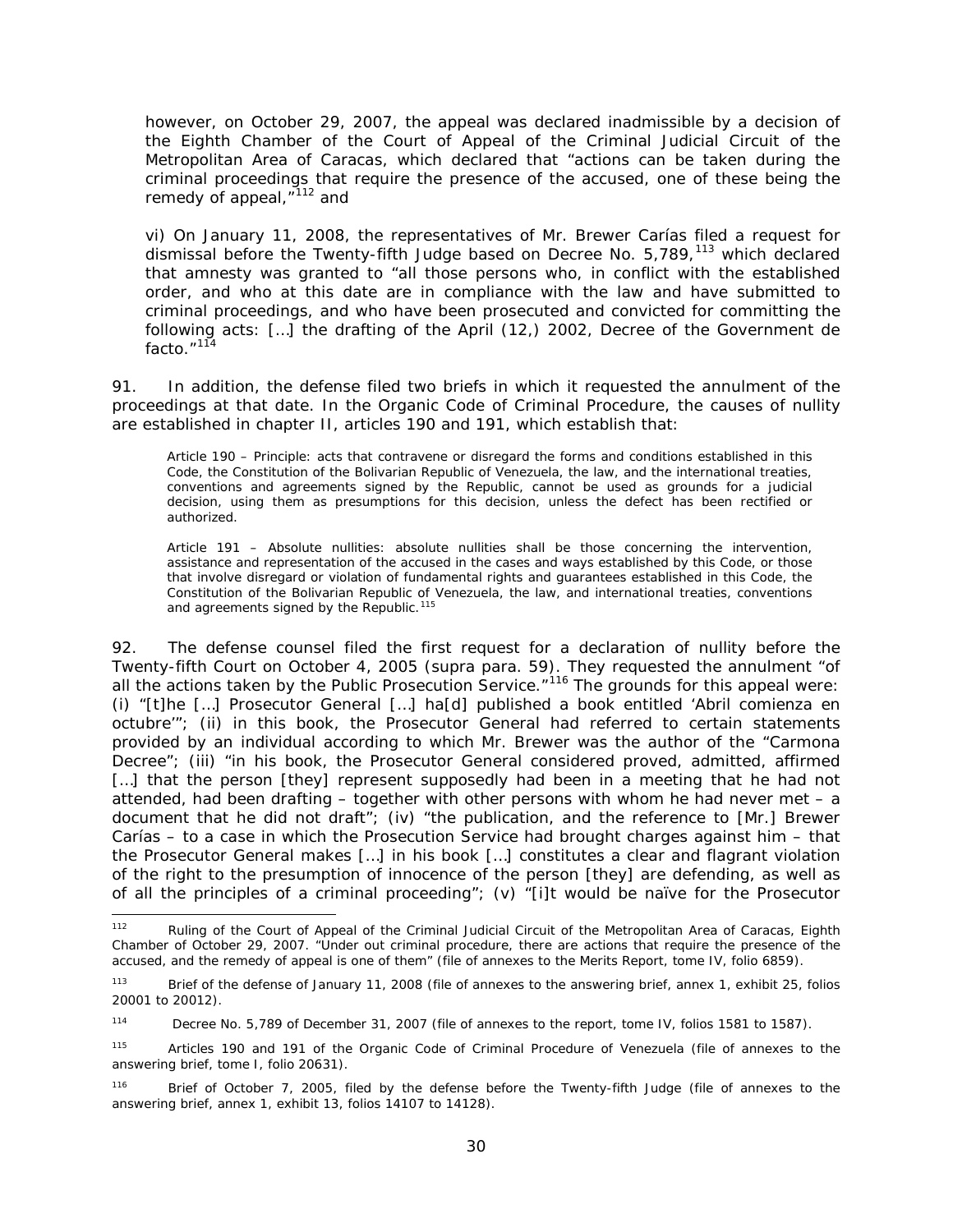General […] to shield and excuse his […] conduct by affirming that what appears published under his signature is a reference to what Rafael Poleo said"; (vi) "the investigation of this case has been conducted by an entity headed by a person who is totally biased," and (vii) "the right of defense, to the presumption of innocence, and to due process, all of which are of constitutional rank, [had been violated], which resulted in the nullity of all the actions taken by the Public Prosecution Service."

93. The second brief – consisting of 523 pages – was presented to the Twenty-fifth Judge by the defense on November 8, 2005, in response to the indictment of October 21, 2005 (*supra* para. 68). In this brief, the defense rejected "all aspects, both factual and legal, of the charges." On that occasion, the defense requested that:<sup>[117](#page-30-0)</sup> (i) "the nullity be declared of all the measures taken in the investigation conducted by the Public Prosecution Service, as well as the concluding decision"; (ii) "the objections filed be declared admissible"; (iii) "the evidence offered by the Public Prosecution Service be rejected"; (iv) "all the evidence that [… they had] offered be admitted," and (v) "Mr. Brewer be allowed to stand trial a free man." The request for absolute nullity was founded above all on:

i)The refusal to carry out the measures requested by the defense;

- ii) The alleged violation of the right of defense and the principle of the presumption of innocence by presumably reversing the burden of proof and using hearsay;
- iii) The supposed violation of the right of defense and the adversarial principle related to "investigative measures based on media reports;
- iv) The alleged lack of a prompt decision on the request for annulment filed on October 4, 2005, and
- v) The presumed violation of the guarantee of an ordinary judge.

94. In addition to the requests for a declaration of nullity, this 523-page brief contained the following objections to the indictment: (i) the action was supposedly "taken illegally owing to the absence of formal requirements for filing the indictment," and (ii) the alleged "action had been taken illegally because it was based on an act that was not a criminal offense."[118](#page-30-1) As ground for the requests, the defense argued: (i) the presumed "inexistence in this case of the so-called 'well-known act of communication' required by the legal doctrine of the constitutional chamber in order to justify criminal charges"; (ii) the alleged "unfounded accusation and the [supposed] inexistence in this case of the offense of conspiracy"; (iii) a detailed analysis of each of the supposed "probative element" used by the Public Prosecution Service in the indictment; (iv) the actions of Mr. Brewer, "as a lawyer during the months prior to April 12, 2002, and on that day," and (v) "the non-liability of the lawyer in the exercise of his profession." In addition, the defense presented arguments related to the reasons why it had asked that the evidence requested by the Public Prosecution Service be rejected, and the evidence that it wished to offer during the trial.

95. In order to decide whether these briefs represent adequate remedies, the Court notes that, in this case, the preparatory stage has been completed; in other words, the

<span id="page-30-0"></span> <sup>117</sup> The defense's brief filed before the Twenty-fifth Court on November 8, 2005 (file of annexes to the answering brief, annex 1, exhibit 15, folio 15195).

<span id="page-30-1"></span><sup>118</sup> On this point, Mr. Brewer's defense counsel indicated, *inter alia*, that the prosecutor had "accepted, erroneously in our opinion, that the said decree for a transitional government of April 12, 2002, had "entered into force," disregarding and changing "violently the Constitution of December 30, 1999," which "legally speaking is not correct. Under Venezuela's Constitution and law no decree of a supposed transitional government could have entered into force on April 12 and, on that date, the 1999 Constitution was not changed, because this act never began to take effect or enter into force, among other factors, because it was never published in any way in the Official Gazette of the Bolivarian Republic of Venezuela*"* (file of annexes to the answering brief of the State, annex 1, exhibit 14, folio 14850).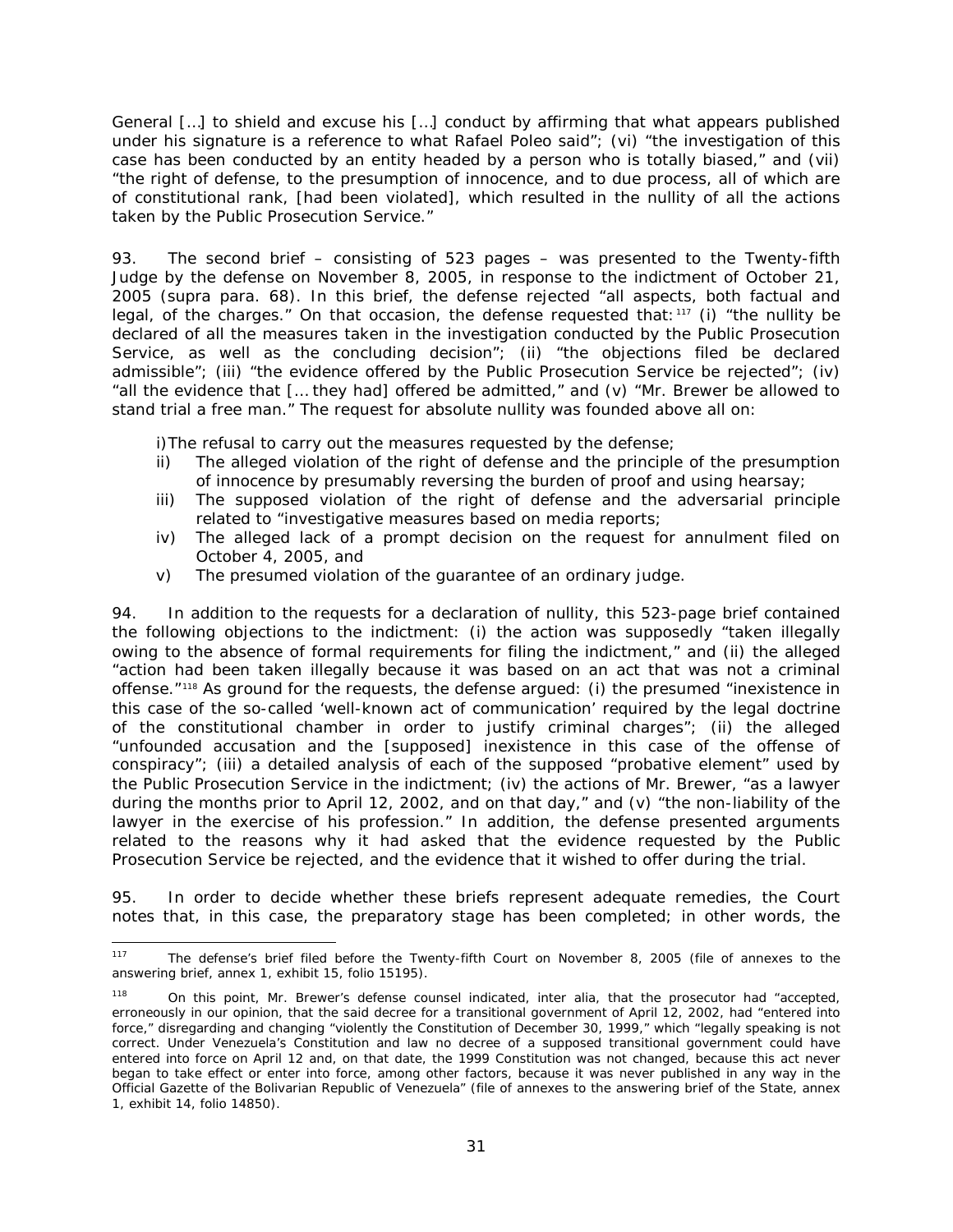investigation stage has concluded, $119$  culminating in the indictment of the accused.<sup>[120](#page-31-1)</sup> On October 21, 2005, the Sixth Prosecutor filed charges so that the court would proceed, "consequently, to try the individuals."[121](#page-31-2) According to the Organic Code of Criminal Procedure the following stage is the so-called "intermediate" stage, which consists, above all, of the preliminary hearing.<sup>[122](#page-31-3)</sup> This stage may end with the dismissal of the case or with a decision to begin the trial. If the latter is ordered, the third stage of the proceedings initiates; namely, the oral trial, and the remedies that can be filed, such as the appeal and cassation. In addition, article 125 of the OCCP establishes that one of the rights of the accused is "[n]ot to be tried *in absentia*, with the exceptions established in the Constitution of the Republic."<sup>[123](#page-31-4)</sup>

96. Bearing in mind the above, in this case, as indicated in the description of the stages of the applicable criminal proceedings (*supra* para. 95), the proceedings against Mr. Brewer Carías are still at the intermediate stage, because the preliminary hearing has not been held yet and, consequently, the oral trial has not taken place; hence, the Court notes that the criminal proceedings are at an early stage. This means that it is not possible to analyze the negative impact that a decision could have if taken at in the early stages when such decisions may be rectified or corrected by means of the remedies or actions established in domestic law.

97. Owing to the early stage that the proceedings were at, the defense counsel of Mr. Brewer Carías filed the different requests for a declaration of nullity and for other measures mentioned previously (*supra* para. 90). However, they did not file the remedies that the State indicated were appropriate; namely, the remedy of appeal established in articles 451 to 458 of the OCCP,  $124$  the remedy of cassation indicated in articles 459 to 469 of the OCCP,  $125$  and the appeal for review indicated in articles 470 to 477 of the OCCP.  $126$  In this regard, the State alleged the existence of "[t]he remedies corresponding to the intermediate stage established in the Organic Code of Criminal Procedure; also, the completion of the trial stage, if applicable, as well as [the existence of] effective remedies, [such as] the appeal against decisions, against final judgments, for reconsideration, of cassation, [and] for review."

<span id="page-31-0"></span><sup>119</sup> Article 280 of the OCCP establishes that "[t]he purpose of this stage if to prepare the oral and public trial, by investigating the truth and gathering all the evidence that will provide grounds for the indictment by the prosecutor and the defense of the accused" (file of annexes to the answering brief, tome I, folio 20636).

<span id="page-31-1"></span>Among the actions that conclude the preparatory stage, article 326 of the 2001 OCCP refers to the submission of the indictment to the supervisory court by the Public Prosecution Service, "when the Public Prosecution Service considers that the investigation [has] provided real grounds to try the accused" (file of annexes to the answering brief, tome I, folio 20638).

<span id="page-31-2"></span> $121$  Indictment of October 21, 2005 (file of the answering brief, annex 1, exhibit 13, folio 14193 to 14351).

<span id="page-31-3"></span><sup>122</sup> Article 327 of the OCCP indicates: "preliminary hearing – once the indictment has been presented, the judge shall summon the parties to the oral hearing" (file of annexes to the answering brief, tome I, folio 20638).

<span id="page-31-4"></span><sup>123</sup> Article 125 of the OCCP (file of annexes to the answering brief, tome I, folio 20628).

<span id="page-31-5"></span><sup>124</sup> Article 453 of the OCCP establishes that: "[t]he remedy of appeal shall be admissible against the final judgment delivered in the oral trial" (file of annexes to the answering brief, tome I, folio 20645).

<span id="page-31-6"></span>Article 459 of the OCCP indicates that: "[t]he remedy of cassation may only be filed against the judgments of the courts of appeal that decide the appeal without ordering the holding of a new oral trial when the Public Prosecution Service has requested in the indictment, or the victim in his complaint, a sentence to imprisonment for a maximum of more than four years; or the judgment includes a sentence to imprisonment in excess of this limit, when the Public Prosecution Service or the complainant have requested the application of lower punishments than those indicated. In addition, the decisions of the courts of appeal that confirm the proceedings or that enable their continuation may be contested" (file of annexes to the answering brief, tome I, folio 20646).

<span id="page-31-7"></span><sup>126</sup> Article 470 of the OCCP indicates that: "[t]he review shall be admissible against the final judgment, at all times and only in favor of the accused" (file of annexes to the answering brief, tome I, folio 20647).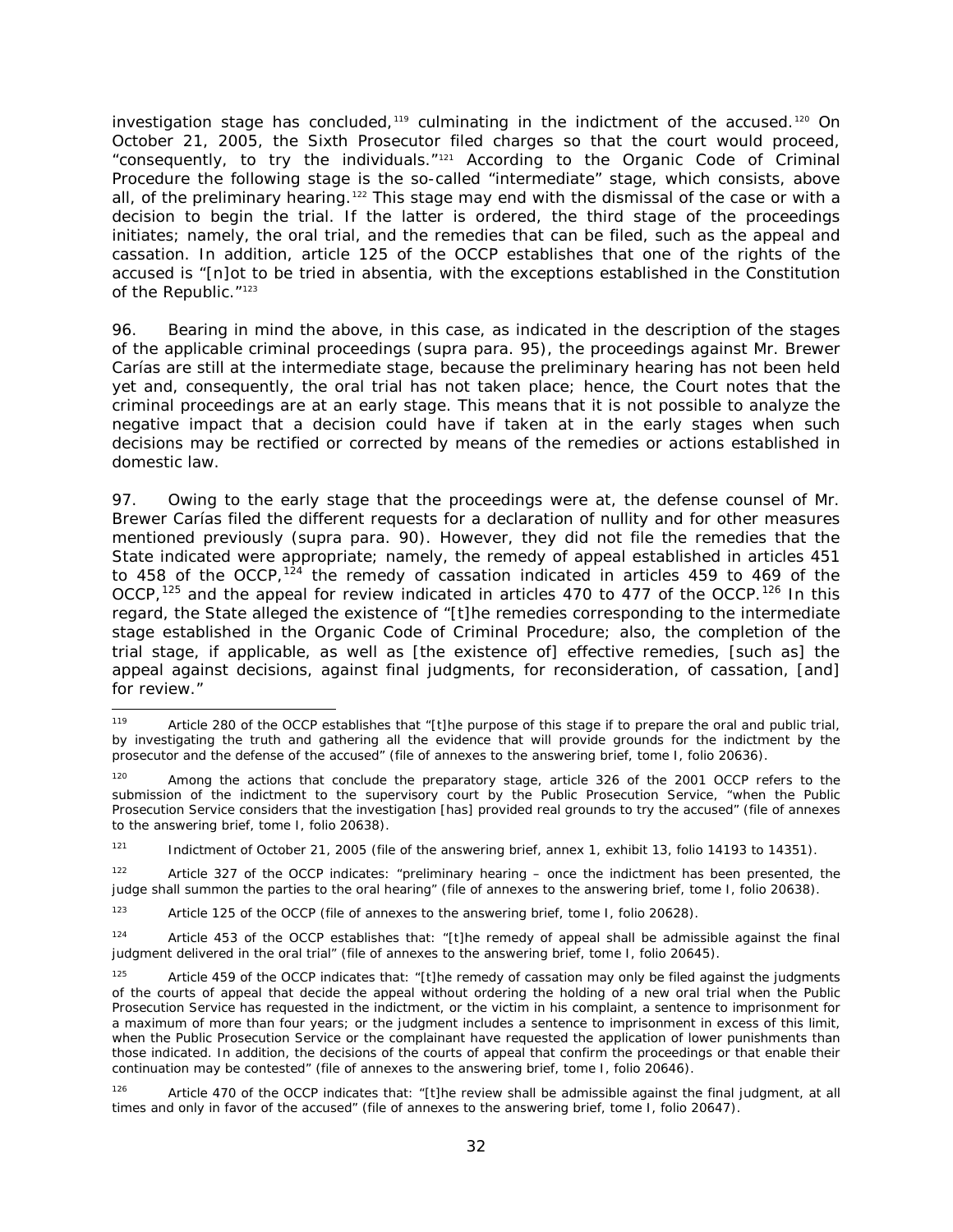98. When a specific proceeding has stages during which it is possible to correct or to rectify certain kinds of irregularities, States should be able to take advantage of the said procedural stages to rectify the alleged irregularities in the domestic sphere, without prejudice to the possible analysis required of the exception to the prior exhaustion of domestic remedies established in Article 46(2) of the Convention. It is precisely following the conclusion of an intermediate stage, or during the trial, that the existence of the said irregularities may be declared and the annulment of the entire proceedings or their restructuring as pertinent be admissible. This has greater relevance in the instant case when it is considered that the requests for a declaration of nullity referred to some of the arguments that have been presented before this Court concerning the presumed violation of judicial independence and impartiality, the right of defense, disputes regarding the evidence that had been rejected, possibilities of cross-examination or being present during certain testimonies, or amendments to the charges, among other judicial guarantees.

99. Based on the above, the Court considers that the representatives' arguments that the said briefs were adequate and sufficient to satisfy the requirement established in Article 46(1)(a) of the American Convention are not admissible. In addition, in the specific context of the disputes on admissibility in this case, and owing to the stage that the proceedings are at, it is not possible to determine the effectiveness of the remedies indicated by the State because, to date, they have not been used. Given that the Commission focused its analysis of admissibility on the exceptions to the exhaustion of domestic remedies, the Court will now analyze whether the said exceptions are admissible in this case.

# <span id="page-32-0"></span>*B.3.3 Exceptions to prior exhaustion of domestic remedies (Article 46(2) of the American Convention)*

100. Article 46(2) of the Convention establishes that the requirement of prior exhaustion of domestic remedies is not applicable when: (a) the domestic legislation of the State concerned does not afford due process of law for the protection of the right or rights that have allegedly been violated; (b) the party alleging violation of his rights has been denied access to the remedies under domestic law or has been prevented from exhausting them, or (c) there has been unwarranted delay in rendering a final judgment under the aforementioned remedies. In this regard, the Court has indicated that it is not necessary to exhaust ineffective remedies:

[F]or such a remedy to exist, it is not sufficient that it be provided for by the Constitution or by law or that it be formally recognized, but rather it must be truly effective in establishing whether there has been a violation of human rights and in providing redress. A remedy which proves illusory because of the general conditions prevailing in the country, or even in the particular circumstances of a given case, cannot be considered effective. That could be the case, for example, when practice has shown its ineffectiveness: when the Judicial Power lacks the necessary independence to render impartial decisions or the means to carry out its judgments; or in any other situation that constitutes a denial of justice, as when there is an unwarranted delay in the decision; or when, for any reason, the alleged victim is denied access to a judicial remedy.<sup>[127](#page-32-1)</sup>

101. The Court agrees with the Inter-American Commission's observation in the Admissibility Report in this case that the citing of the exceptions to the rule of the exhaustion of domestic remedies established in Article 46(2) of the Convention is closely related to the determination of possible violations of certain rights recognized in this

<span id="page-32-1"></span><sup>&</sup>lt;sup>127</sup> "Judicial Guarantees in States of Emergency (Arts. 27.2 25 and 8 of the American Convention on Human Rights)". Advisory Opinion OC–9/87 of October 6, 1987. Series A No. 9, para. 24.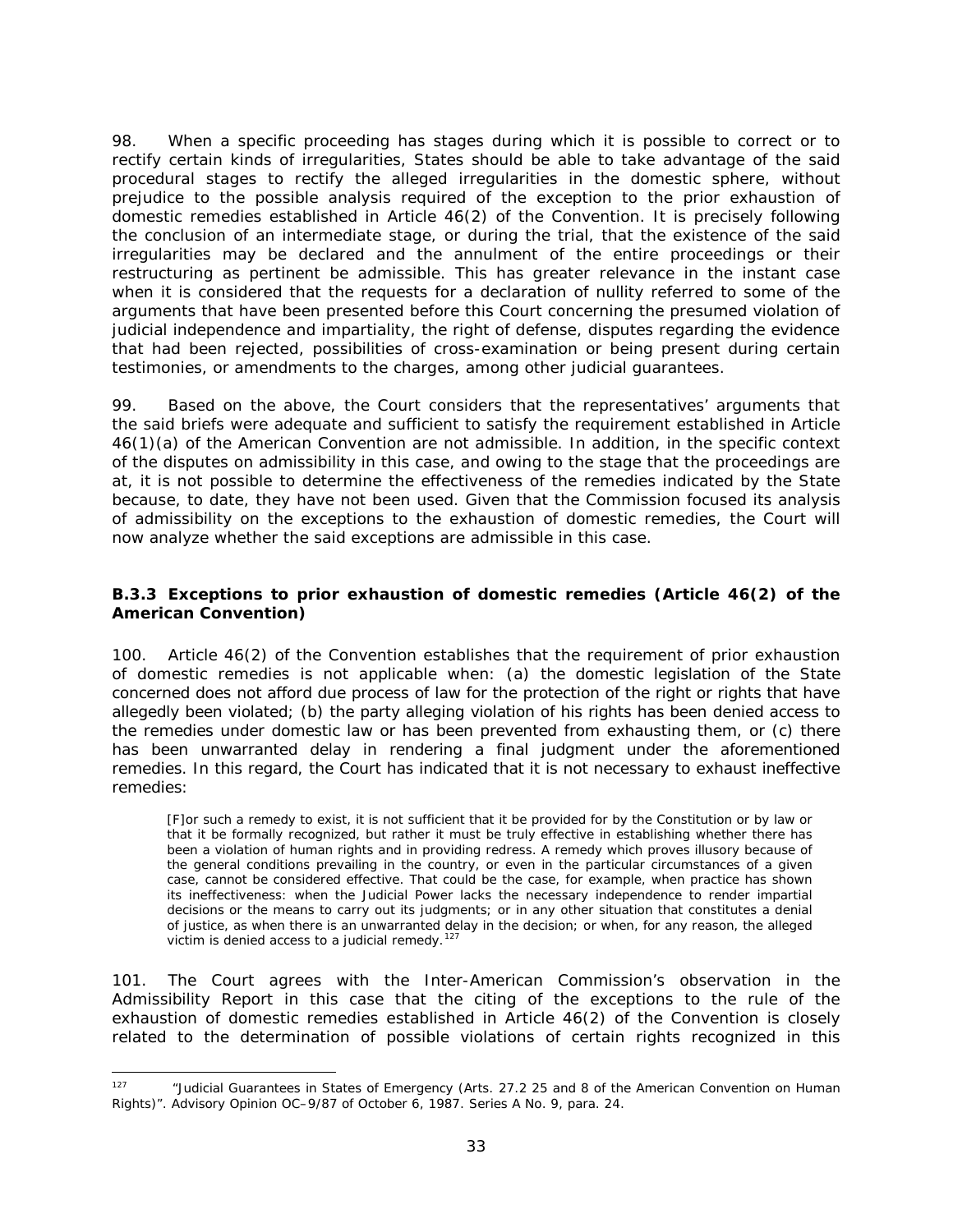instrument, such as the guarantee of access to justice. Owing to its nature and purpose, Article 46(2) of the American Convention is a norm with an autonomous content *vis-à-vis* the substantive norms of the Convention. Therefore, the determination of whether the exceptions to the rule of prior exhaustion of domestic remedies is applicable to the case in question must be made before and separately from the analysis of the merits of the matter, because the standard of assessment differs from the one used to determine the presumed violation of Articles 8 and 25 of the Convention. Consequently, the Court will not begin to examine the merits of this case now, but rather will proceed to assess, exclusively, the information required to determine the admissibility of the exceptions to the exhaustion of the remedies, within the framework of its case law according to which this issue is "merely a matter of admissibility."<sup>[128](#page-33-1)</sup>

102. Nevertheless, it is pertinent to recall that when the Commission's decisions in relation to the proceedings before it are alleged as a preliminary objection, the Court has maintained that the Inter-American Commission has autonomy and independence in the exercise of its mandate as established in the American Convention, and particularly in the exercise of its functions in the proceedings concerning the processing of individual petitions established in Articles 44 to 51 of the Convention.<sup>[129](#page-33-2)</sup> However, in matters that it is examining, the Court has the authority to examine the legality of the Commission's actions;[130](#page-33-3) although this does not necessarily mean reviewing the proceedings conducted before the latter,<sup>[131](#page-33-4)</sup> unless there has been a serious error that violates the parties' right of defense.<sup>[132](#page-33-5)</sup> Lastly, the party affirming that an action of the Commission during the proceedings before it has been irregular, affecting their right of defense, must prove this prejudice.<sup>[133](#page-33-6)</sup> In this regard, a complaint or difference of opinions in relation to the actions of the Inter-American Commission is not sufficient.[134](#page-33-7) Taking the foregoing into account, the Court will now examine each of the exceptions established in Article 46(2) of the American Convention separately.

### <span id="page-33-0"></span>B.3.3.1 The domestic legislation of the State does not afford due process of law for the protection of the right or rights that have allegedly been violated (Article  $46(2)(a)$ )

103. The Court has noted that the representatives argued that a structural problem existed which allegedly affected the independence and impartiality of the Judiciary and that could be summarized as the subjection of the Judicial Branch to the Executive Branch (*supra*  para. 34).

<span id="page-33-1"></span> <sup>128</sup> Similarly, *Case of Velásquez Rodríguez v. Honduras. Preliminary objections*, para. 88 and *Case of Salvador Chiriboga v. Ecuador. Preliminary objection and merits.* Judgment of May 6, 2008. Series C. No. 179, para. 40.

<span id="page-33-2"></span>Cf. Control of Due Process in the Exercise of the Powers of the Inter-American Commission on Human *Rights* (Arts. 41 and 44 of the American Convention on Human Rights). Advisory Opinion OC-19/05 of November 28, 2005. Series A No. 19, first operative paragraph, and *Case of Mémoli v. Argentina*, paras. 25 and 49.

<span id="page-33-3"></span><sup>130</sup> *Cf. Control of Due Process in the Exercise of the Powers of the Inter-American Commission on Human Rights (Arts. 41 and 44 of the American Convention on Human Rights).* Advisory Opinion OC-19/05, third operative paragraph, and *Case of Mémoli v. Argentina*, paras. 25 and 49.

<span id="page-33-4"></span><sup>131</sup> *Cf. Case of the Dismissed Congressional Employees (Aguado Alfaro et al.) v. Peru. Preliminary objections, merits, reparations and costs*. Judgment of November 24, 2006. Series C No. 158, para. 66, and *Case of Mémoli v. Argentina*, paras. 25 and 49.

<span id="page-33-5"></span><sup>132</sup> *Cf. Case of the Dismissed Congressional Employees (Aguado Alfaro et al.) v. Peru*, para. 66, and *Case of Mémoli v. Argentina*, paras. 25 and 49.

<span id="page-33-6"></span><sup>133</sup> *Cf. Case of the Dismissed Congressional Employees (Aguado Alfaro et al.) v. Peru*, para. 66, and *Case of Mémoli v. Argentina*, paras. 27 and 49.

<span id="page-33-7"></span><sup>134</sup> *Cf. Case of Castañeda Gutman v. Mexico. Preliminary objections, merits, reparations and costs.* Judgment of August 6, 2008. Series C No. 184, para. 42, and *Case of Mémoli v. Argentina*, paras. 27 and 49.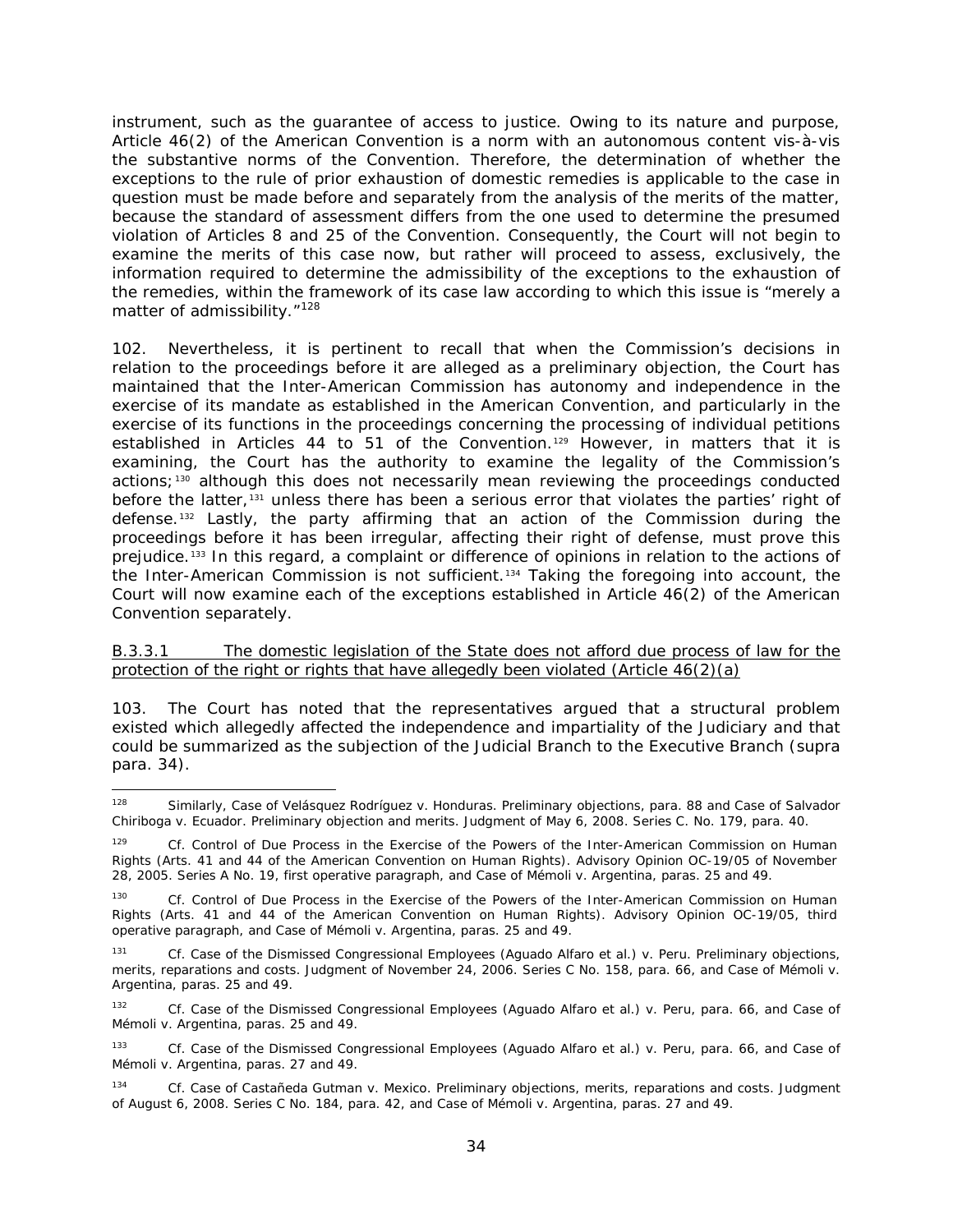104. In its Admissibility Report, the Inter-American Commission considered that it was not admissible to apply the exception established in Article  $46(2)(a)$  for the following reasons: <sup>[135](#page-34-1)</sup>

90. The petitioners consider that in cases of political persecution, international law is on the side of one who seeks protection from the State in question. It indicates that this is the ultimate basis of asylum and refuge as legal institutions, and they cite the principle of *non-refoulement*. The Commission understands, however, that Allan Brewer Carías is not abroad with refugee status. The Commission considers that an eventual analysis of the allegations of political persecution or of the factors that would have affected his right to due process should be done during the stage on the merits.

91. As for the petitioner's argument regarding the illusory nature of domestic remedies due to the lack of independence and impartiality of the Judiciary, the petitioners base their argument on the election of the Supreme Court of Justice not having been done in keeping with the Constitution; that the reform of the Organic Law of the Supreme Court of Justice of 2002 established the election of judges by simple majority, and that those justices who do not follow the government line have been removed or "retired." […]

92. While the [Inter-American Commission] has expressed its concern over factors that may affect the impartiality and independence of some public servants working in the Public Prosecution Service and the Judiciary in Venezuela on several occasions, **the nature of contentious proceedings requires that the petitioners present concrete arguments on the impact on the judicial proceedings related to the claim. Generic mentions of the context are not sufficient** *per se* **to justify the citing of that objection** (bold added).

105. Although it is true that, in its arguments before this Court, the Inter-American Commission has insisted that the "problem posed in this case is structural and responds to a *de facto* situation of the Judiciary that far exceeds the abstract regulation of the criminal proceedings," the Court has no evidence that contradicts the Inter-American Commission's decision in its Admissibility Report regarding the inadmissibility of the requirement established in Article 46(1)(a) of the Convention. In this regard, the Court considers that the direct application of the exception contained in Article 46(2)(a) of the Convention cannot be derived from an alleged structural context of the provisional status of the judiciary, because this would mean that, based on a general argument on the lack of independence and impartiality of the judiciary, it was not necessary to comply with the requirement of prior exhaustion of domestic remedies.

<span id="page-34-0"></span>B.3.3.2. The party alleging violation of his rights has been denied access to the remedies under domestic law or has been prevented from exhausting them (Article 46(2)(b)

106. The representatives argued that, by supposedly conditioning, "arbitrarily and illegally," the processing of the request for annulment to the appearance of the presumed victim, based on a court order contrary to the Convention, Mr. Brewer Carías was prevented from having access to the domestic remedies, to which was added "a well-founded fear" that the exercise of the remedies would increase the persecution to which he had supposedly been subjected (*supra* para. 34).

107. In its Admissibility Report, the Inter-American Commission considered that the exception established in Article  $46(2)(b)$  was admissible in this case for the following reasons: [136](#page-34-2)

<span id="page-34-1"></span><sup>135</sup> Admissibility Report No. 97/09, Petition 84-07, Allan R. Brewer Carías, Venezuela, September 8, 2009 (file of annexes to the report, appendix, tome IV, folio 3629).

<span id="page-34-2"></span><sup>136</sup> Admissibility report No. 97/09, Petition 84-07, Allan R. Brewer Carías, Venezuela, September 8, 2009 (file of annexes to the report, appendix, tome IV, folios 3629 and 3630).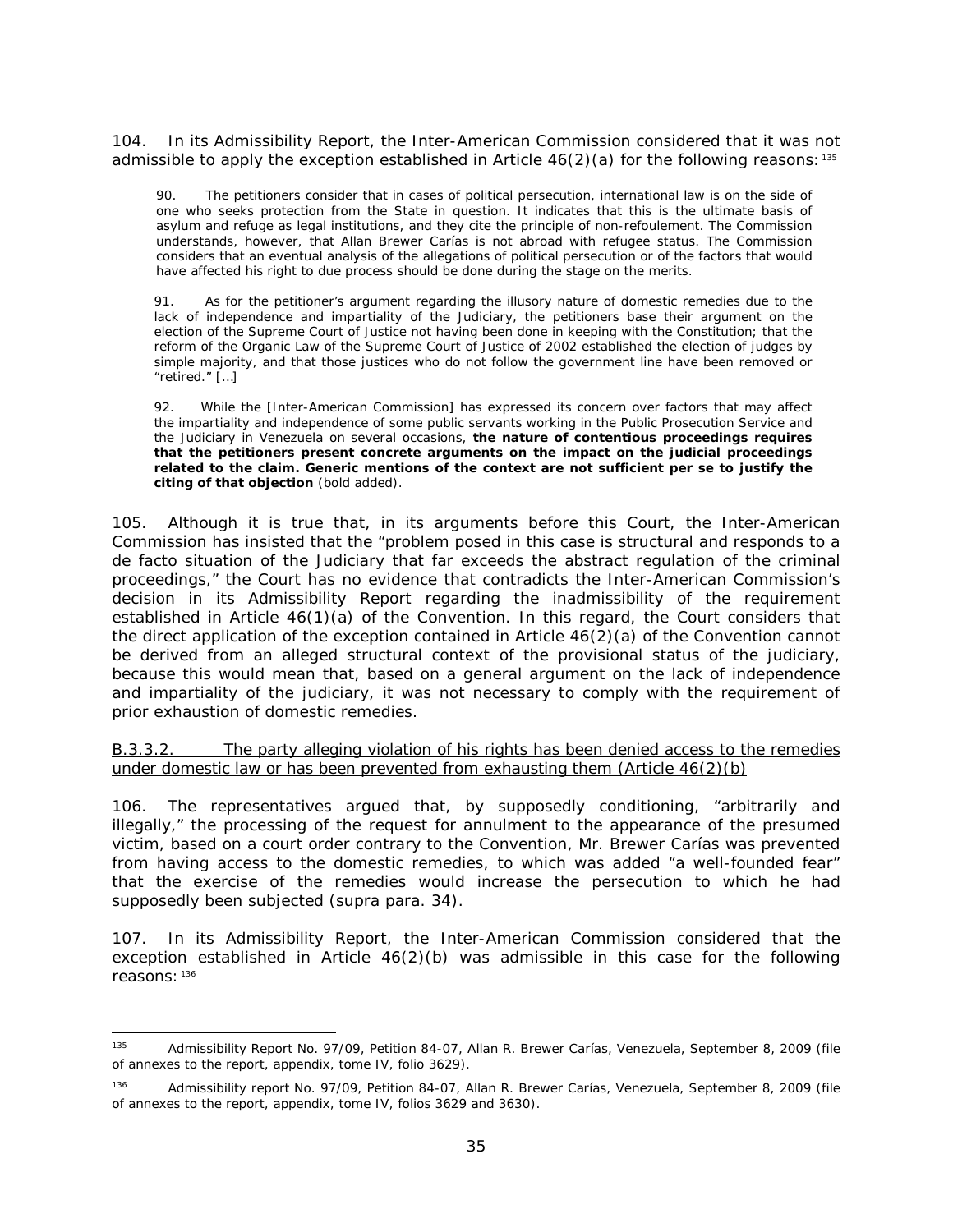93. […] In the present case, the petitioners allege that factors such as the provisional status of the judges and prosecutors involved in the case have caused them to be subject to removal without a proceeding, a situation that affects the guarantees of impartiality and independence.

Specifically, the petitioners allege that at the request of the Sixth Prosecutor, the Twenty-fifth Supervisory Judge **issued the order barring Allan Brewer Carías from leaving the country**. That order was appealed before the Tenth Chamber of the Court of Appeal. On January 31, 2005, the Appeals Chamber revoked the order barring Brewer Carías from leaving the country. On February 3, 2005, the Judicial Commission of the Supreme Court of Justice suspended the judges of the Court of Appeal who had voted in favor of the nullity of the decision appealed, as well as Temporary Judge Josefina Gómez Sosa, for not having indicated sufficient grounds to support the order prohibiting departure from the country. Judge Gómez Sosa was replaced by Supervisory Judge Manuel Bognanno, also temporary. The petitioners allege that Judge Bognanno was suspended from office on June 29, 2005, **after notifying the Superior Prosecutor on June 27, 2005, of alleged irregularities in the investigation conducted by the Sixth Prosecutor**. In other words, the petitioners allege that the judges who supervise guarantees and who ruled in favor of the defense or sought to rectify violations of due process allegedly committed during the investigation phase were replaced.

95. The Commission observes that, in response to the allegations made by the petitioners, the State has not indicated the most effective remedies to question the assignment or removal of judges. In fact, it should be pointed out that the remedies usually available to the defense, such as recusal, are not suitable to question the provisional appointments of judges assigned to the proceedings or their removal because of their performance. The Commission finds that the removal of several provisional judges in the present case, **after rendering decisions regarding the situation of the alleged victim**, may have affected his access to domestic remedies and, therefore, this aspect of the claim should be exempt from the requirement being analyzed (bold added).

108. In this regard, the Court considers that, although the determinations made by the Commission in its Admissibility Report are determinations *prima facie*, it is an error for the Commission to have considered that the decisions adopted with regard to some of the temporary and provisional judges who intervened in the proceedings were directly related to Mr. Brewer.

109. Indeed, the Court underscores that Mr. Brewer Carías has been charged in proceedings in which other individuals who supposedly took part in the events of April 2002 have been accused. The suspension of the supervisory judge and of two members of the Chamber who declared the nullity of the prohibition to leave the country of some of the accused in the proceedings was related to an alleged irregularity in decisions concerning some of the accused, but not Mr. Brewer (*supra* para. 50), who, at that time, had not been accused.[137](#page-35-0)

110. Moreover, although the Admissibility Report mentioned that the appointment of the supervisory judge Manuel Bognanno was annulled as a result of the alleged irregularities committed by the Sixth Prosecutor, the Court notes that the dispute that occurred on June 27, 2005, between the Sixth Prosecutor and Judge Bognanno was related to a request by the defense counsel of another of those accused in the proceedings; in other words, an accused who was not Mr. Brewer (*supra* para. 56). Thus, even *prima facie*, it is not possible to establish a direct causal link between the decision to annul the appointment of Judge Bognanno on June 29, 2005 (*supra* para. 56), and an action carried out by a judge "with regard to the situation of the presumed victim," as mentioned in the Admissibility Report.

111. Also, in relation to the discussions as to whether this exception was admissible, the Court reiterates that the actual procedural stage of this case (*supra* paras. 96 to 98) does

<span id="page-35-0"></span><sup>&</sup>lt;sup>137</sup> In this regard, the Commission, in its Merits Report stated that "Admissibility Report No. 97/09 wrongly indicated that the ban on leaving the country included Allan Brewer Carías. In the merits procedural stage it was determined that this ban was not issued against Allan Brewer Carías but against other individuals investigated for their alleged participation in those facts." Merits Report No. 171/11, Case 12,724, Allan R. Brewer Carías, Venezuela, November 3, 2011 (Merits Report, tome I, folio 28).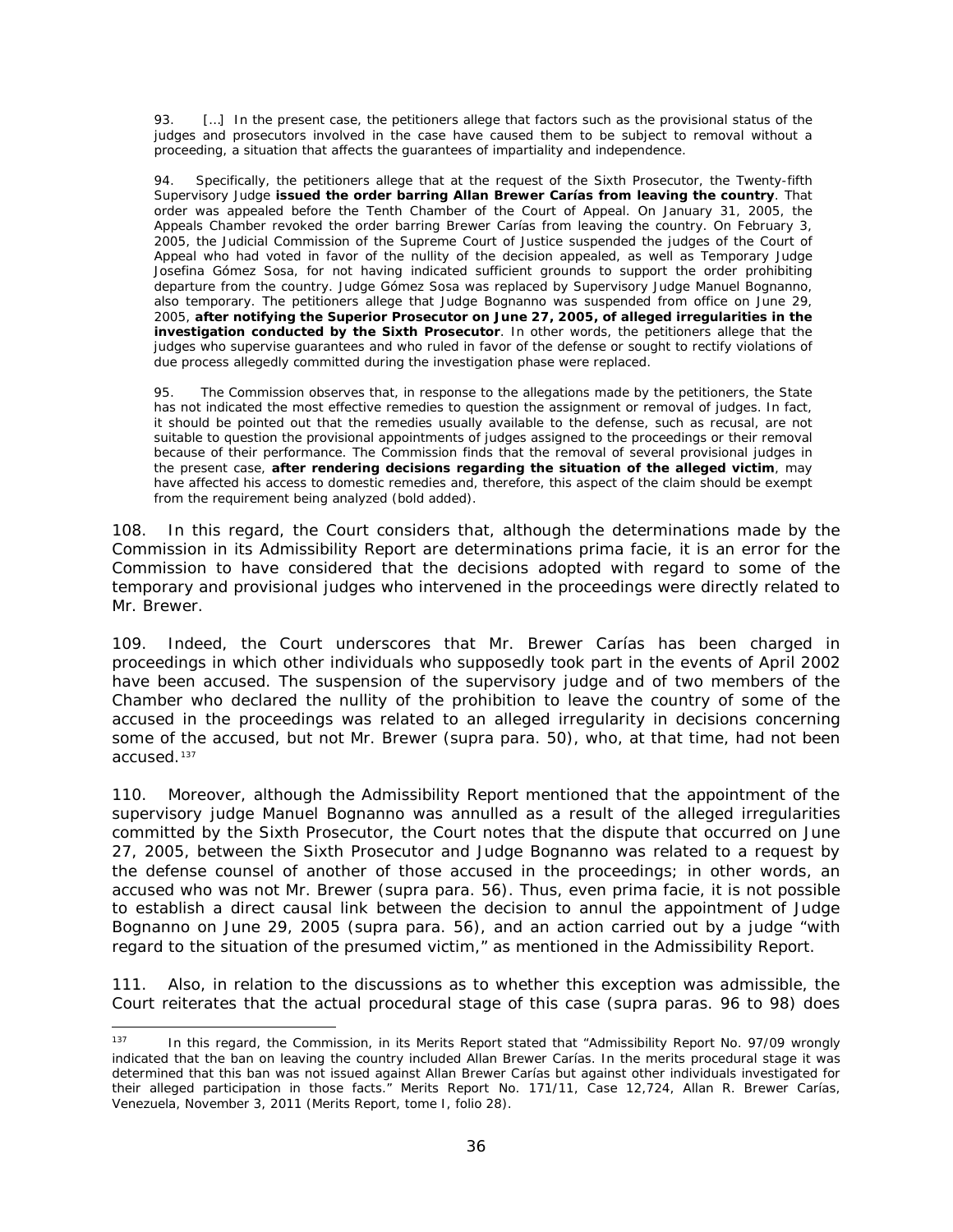not allow a *prima facie* conclusion to be reached regarding the impact of the provisional status on the guarantee of judicial independence in order to establish that an exception to the exhaustion of domestic remedies is admissible based Article 46(2)(b) of the Convention. This is because not even one first instance decision exists in which it is possible to assess the real impact that the provisional status of the judges could have had on the proceedings, an aspect that represents an important difference with previous cases that the Court has heard on this issue in Venezuela. Indeed, in those case, at least a first instance decision had been issued and, in some of them, decisions on the appeals.<sup>[138](#page-36-0)</sup> Furthermore, the victims in those cases had been judges who were removed, contrary to this case in which the presumed victim is the accused.

112. In proceedings held under the rules of the adversarial system, such as this case, during the trial stage or during appeal proceedings, any defects or violations that the domestic judges consider pertinent can be corrected. It should be emphasized that, in the second request for annulment filed by Mr. Brewer's defense counsel, it was argued that the problems associated with the way in which the appointment of some provisional judges who intervened in the proceedings was annulled allegedly affected his guarantee of being tried by an ordinary judge, because "their autonomy, independence and impartiality" had not been guaranteed."<sup>[139](#page-36-1)</sup> The Court considers that, if the domestic judges had intervened to decide this argument, it would have been possible to determine more clearly whether or not the provisional status had such an impact that the exception established in Article 46(2)(b) would have applied and, if so, to analyze the merits of the case.

113. Based on the foregoing, the Court finds that the exception established in Article 46(2)(b) of the American Convention is not applicable.

<span id="page-36-0"></span> <sup>138</sup> In the case of *Apitz Barbera et al.,* the Court analyzed the disciplinary proceeding that led to the removal of three of the five judges who, at the time, composed the second most important court of Venezuela. The victims presented an application for *amparo* against the decision ordering the suspension of two of the judges, an appeal to a higher court against the decision ordering the removal, and an appeal for annulment and preventive measure of protection against the sanction of removal from office. *Case of Apitz Barbera et al. ("First Contentious Administrative Court") v. Venezuela. Preliminary objection, merits, reparations and costs*. Judgment of August 5, 2008. Series C No. 182.

The case of *Reverón Trujillo* related to a provisional judge whose removal from office was annulled, but without this declaration involving her reinstatement in her functions owing to her provisional status. The Commission for the Restructuring and Operation of the Judicial System dismissed her considering that she had committed disciplinary faults related to the abuse of authority and lack of diligence. Ms. Reverón Trujillo filed an appeal for annulment of this ruling. The Political and Administrative Chamber of that court declared the nullity of the sanction of dismissal. However, it did not order that she be reinstated in her post, or payment of the salaries she had failed to perceive. *Case of Reverón Trujillo v. Venezuela. Preliminary objection, merits, reparations and costs*. Judgment of June 30, 2009. Series C No. 197.

Lastly, in the case of *Chocrón Chocrón,* the Court declared that the State was internationally responsible for having annulled Ms. Chocrón Chocrón's appointment as a temporary judge, without guaranteeing her a minimum stability in the exercise of this function, a reasoned decision on her removal, and her rights of defense and to an effective remedy. Ms. Chocrón Chocrón had been appointed "on a temporary basis" by the Judicial Committee of the Supreme Electoral Tribunal. Three months after her appointment, the Judicial Committee met and decided to annul her appointment based on certain observations that had been made to the judges, members of that Committee. Consequently, an administrative appeal for review was filed before the Judicial Committee and also a contentious administrative appeal for a declaration of nullity based on unconstitutionality and illegality, together with an application for *amparo* before the Political and Administrative Chamber of the Supreme Electoral Tribunal. Both bodies declared the appeals "inadmissible." *Case of Chocrón Chocrón v. Venezuela. Preliminary objection, merits, reparations and costs.* Judgment of July 1, 2011. Series C No. 227.

<span id="page-36-1"></span><sup>&</sup>lt;sup>139</sup> Brief of the defense submitted to the Twenty-fifth Court on November 8, 2005 (file of annexes to the answering brief, annex 1, exhibit 15, folio 14783).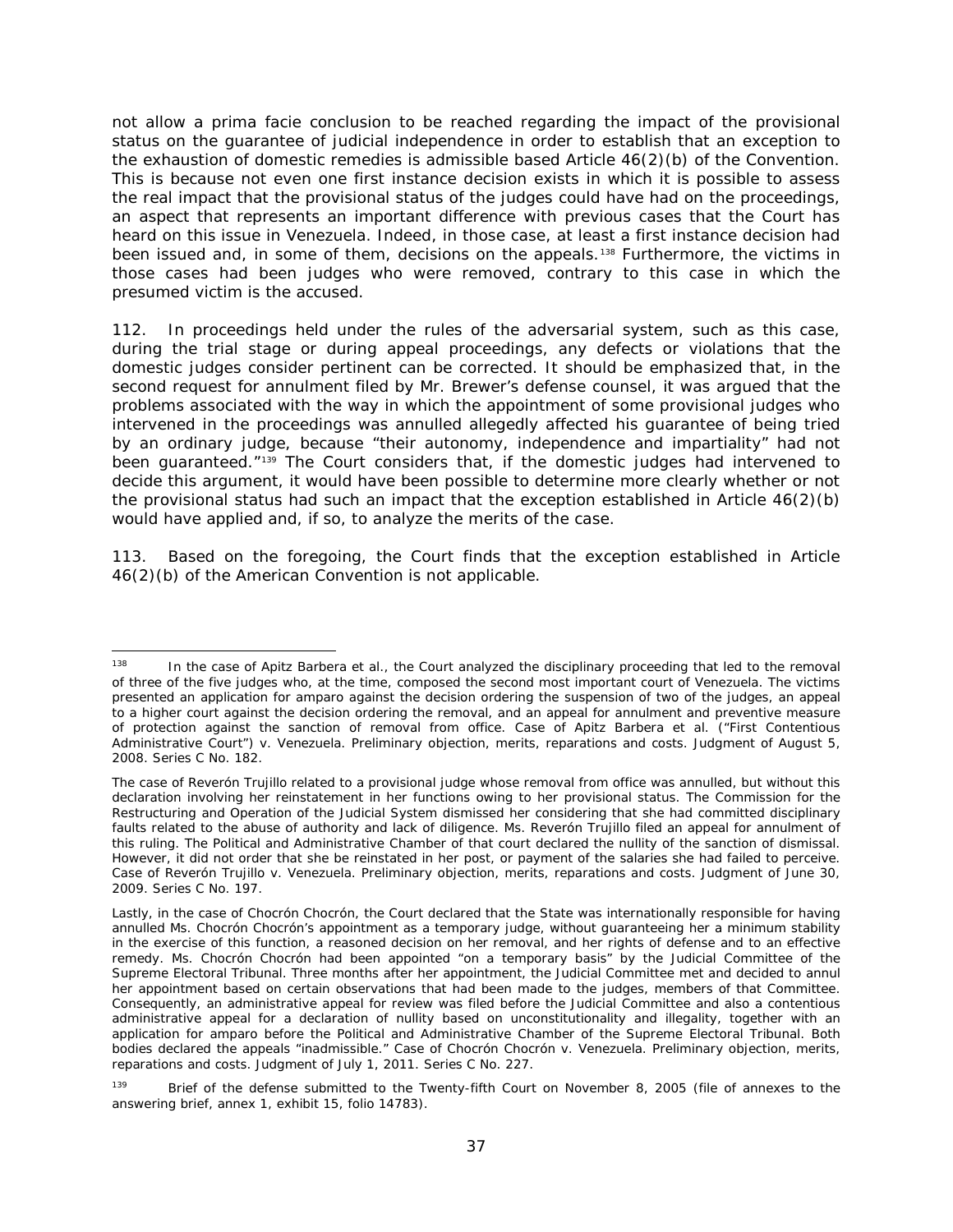B.3.3.3. There has been unwarranted delay in rendering a final judgment under the aforementioned remedies (article 46(2)(c)

114. The representatives argued that the delay in deciding the requests for annulment was unwarranted under domestic and international law (*supra* para. 34).

115. Even though the Court has previously decided that requests for annulment were not appropriate remedies, it is pertinent to analyze the exception of "unwarranted delay," because the Commission accepted the exhaustion of domestic remedies based on this exception. In fact, in its Admissibility Report, the Inter-American Commission considered that this exception was admissible in light of the following considerations: [140](#page-37-0)

87. In this respect, the Commission observes that while the motion for nullity filed on November 8, 2005, could have been resolved without the presence of Allan Brewer Carías, the physical absence of the accused in fact impeded the holding of the preliminary hearing and other procedural acts related to his trial, **as a result, the Commission does not have elements to attribute to the State an unwarranted delay in the decision** regarding the criminal proceedings as a whole. The Commission notes, **however, that the lack of resolution of the request for annulment is an indication of delay attributable to the State** with regard to the resolution of the claims concerning due process which were included in the same appeal.

88. As for the application of the exception to the requirement of prior exhaustion of domestic remedies provided for in Article 46(2)(b) of the Convention, the petitioners allege that Allan Brewer Carías has been impeded from using the remedies that should be available to the defense in a criminal proceeding, which were arbitrarily disregarded by the Public Prosecution Service and by the judicial system. The petitioners allege that Allan Brewer Carías has not been allowed to have access to domestic remedies considering that there has apparently been a violation of the principle of presumption of innocence in his case in light of statements by members of the Judiciary on the alleged guilt of the accused; that the provisional status of prosecutors and judges involved in the case may have affected their independence and impartiality. In addition, they refer to the impairment of due process guarantees related to the exercise of the defense at trial, such as the right to examine and offer witnesses as well as to have access to the file in conditions that make it possible to prepare the defense of the accused satisfactorily. They argue that these alleged violations of access to judicial remedies with due guarantees were questioned before the courts by means of the motion for nullity filed on November 8, 2005, which has not been resolved.

89. The Commission notes that the claims mentioned in the preceding paragraph were filed in the domestic courts together with the request for annulment and, consequently, must be analyzed in that context and the analysis *supra* in accordance with Article 46(2)(c). As it has been already pointed out with regard to that appeal, there has been a delay in issuing a decision, and the Commission considers that **the lapse of more than three years in deciding this appeal is a factor that falls within the framework of the exception to the exhaustion of domestic remedies due to an unwarranted delay** (bold and underlining added).

116. In this case, the parties disagree as to whether the exception contained in Article 46(2)(c) is applicable; in other words, whether there has been an unwarranted delay. This disagreement has also focused on determining whether the request for annulment can only be decided during the preliminary hearing in the presence of Mr. Brewer Carías, or whether the request can be decided without his presence, independently of the preliminary hearing.

117. In order to decide whether the acceptance of this exception to the exhaustion of domestic remedies signified a serious error that violated the State's right of defense, the

<span id="page-37-0"></span> <sup>140</sup> Admissibility report No. 97/09, Petition 84-07, Allan R. Brewer Carías, Venezuela, September 8, 2009 (file of annexes to the report, appendix, tome IV, folios 3628 and 3629).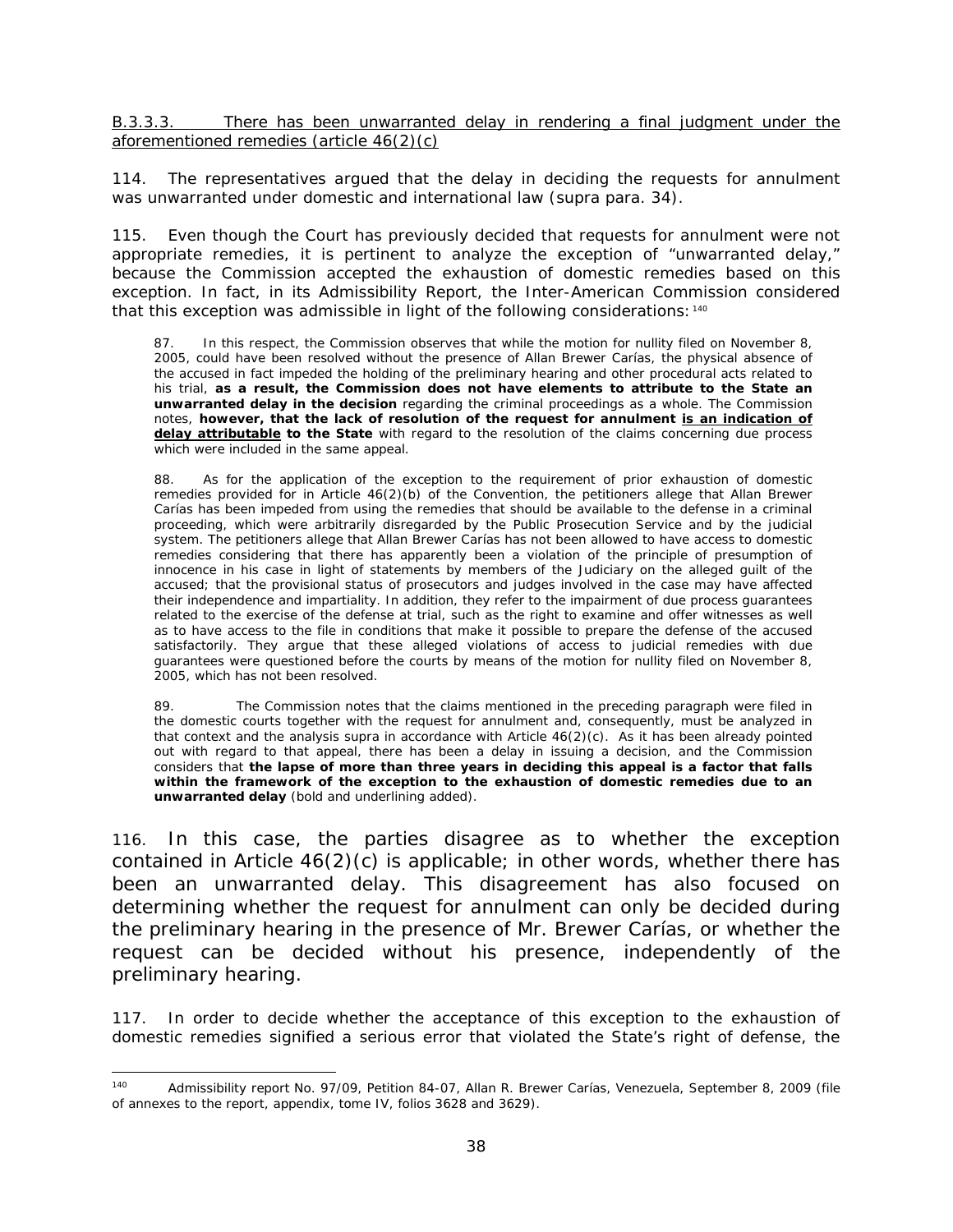Court will examine the dispute between the parties with regard to: (i) the time frame and the procedural stage established in domestic law for deciding requests for annulment, and (ii) the need for the presence of the accused at the preliminary hearing, and the reasons why the hearing was postponed.

*B.3.3.3.1. Time frame and procedural stage established in domestic law for deciding requests for annulment*

118. To determine whether there was an unwarranted delay in deciding the two requests for annulment, the Court deems it pertinent to decide the dispute between the parties concerning the time frame and procedural stage established in Venezuelan law. In this regard, the parties are in disagreement as to whether these requests should be decided by the judge in charge of the case within three days or whether, to the contrary, the request should be examined and decided during the preliminary hearing.

119. The representatives substantiated their assertion that the annulment must be decided within three days based on article 177 of the OCCP which establishes that: [141](#page-38-0)

Court orders and final judgments following an oral hearing shall be issued immediately after the hearing has concluded. In the case of written proceedings, the decisions shall be issued within the following three days (underlining added).

120. Meanwhile, the State's argument, according to which it was necessary to wait until the preliminary hearing in order to decide on the said requests, is based on article 330 of the OCCP, which indicates: [142](#page-38-1)

**Decision.** Once the hearing has concluded, the judge shall decide, in the presence of the parties, the following questions, as applicable:

1. If there are formal defects in the charges brought by the prosecutor or by the complainant, these can be rectified immediately or during this hearing; a request may be made to suspend the hearing, if necessary, and to continue as soon as possible;

2. To admit the charges of the Public Prosecution Service or of the complainant, totally or partially, and to order the opening of the trial; the judge may give the facts a provisional legal definition distinct from the one in the charges brought by the prosecutor or the victim;

3. To order the dismissal of the case, if he considers that any of the cause established by law exist;

- 4. To decide the objections filed;
- 5. To decide preventive measures;
- 6. To rule in accordance with the procedure based on the admission of the facts;
- 7. To approve reparation agreements;
- 8. To decide the conditional suspension of the proceedings;

9. To decide on the legality, lawfulness, pertinence and need of the evidence offered to the oral proceeding.

121. To defend their positions, the parties presented several witnesses and expert witnesses on this point. For example, Mr. Brewer stated during the public hearing that:  $143$ 

<span id="page-38-0"></span><sup>141</sup> Article 177 of the OCCP (file of annexes to the answering brief, tome I, folio 20631).

<span id="page-38-1"></span><sup>142</sup> Article 130 of the OCCP (file of annexes to the answering brief, tome I, folio 20629).

<span id="page-38-2"></span><sup>143</sup> Statement made by Mr. Brewer Carías during the public hearing held in this case.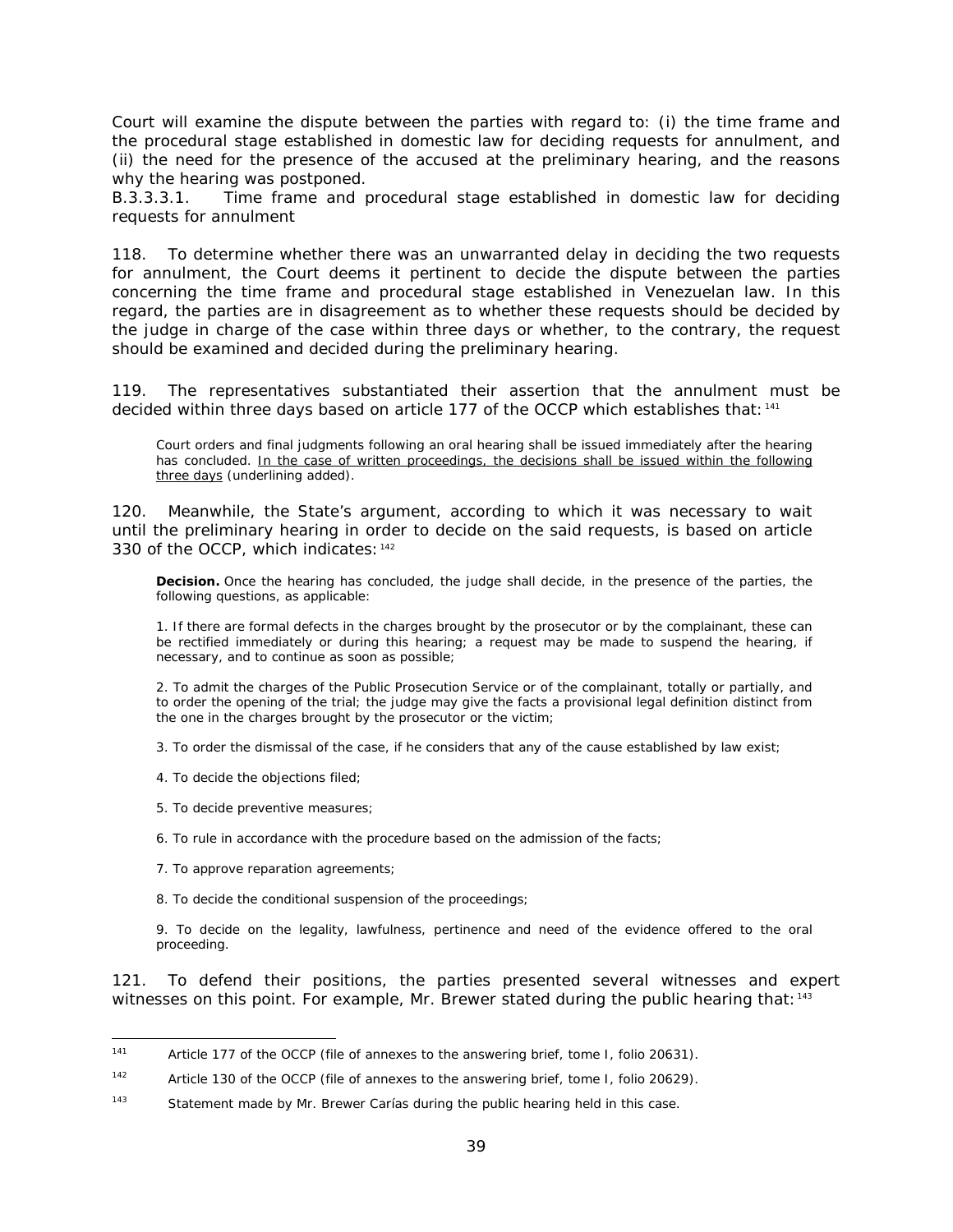The State is obliged to decide the request for annulment before the preliminary hearing, because that decision will determine whether or not the proceedings are free of constitutional violations. Once the decision on annulment has been taken, the preliminary hearing can then be convened if the request for annulment is declared inadmissible. This is the situation of the proceedings at the present time; paralyzed by the State because the judge has not decided the request for annulment which is the only one that exists and there is no other remedy, and this is why the preliminary hearing cannot be convened.

#### 122. In addition, expert witness Ollarves Irazábal indicated that: [144](#page-39-0)

The time frame for deciding it is clearly identified in our laws in the Organic Code of Criminal Procedure; it is three days; this is for absolute nullities, nullities that violate the essential content of human rights, the constitutional rights and guarantees that cannot be ratified or rectified. […]

Relative nullities, nullities that can be rectified, refer to the nullity that may be involved in the requirements established in article 326 relating to the charges. And, in the case of absolute nullities, these cannot be rectified and must be decided within a definite time frame of three days as the Constitutional Chamber has repeatedly indicated.

#### 123. Meanwhile, witness Castellanos stated that: [145](#page-39-1)

Nullity as such is not a remedy, but rather a prerogative of all the parties who intervene in a criminal proceeding in order to denounce the violation of constitutional prerogatives that apply in their favor. The request for a declaration of nullity is filed in the intermediate stage […], but also in the context of the brief with objections and offer of evidence, which are essentially a form of answering the charges, this request for annulment, together with the other claims must be decided during the preliminary hearing.

[…]

This nullity was requested in the context of the exercise of the burden that falls on the defense to react to the charges, and the only way that the court has to rule on this request for annulment, which was requested in the brief filed by the defense, is during the preliminary hearing, because the request for annulment is analyzed in that brief and […] a similarity exists between the presentation made by the defense, for example, when filing the objections, but it is also cited in the request for annulment. A ruling on nullity would mean that the judge would be making an early ruling on the merits during the preliminary hearing.

124. The parties also referred to case law of the Supreme Court that would support their theses. Thus, for example, expert witness Ollarves Irazábal provided the Court with several judgments of the Supreme Court that reveal the complexity of this matter. In one of these judgments, on February 14, 2002, the Constitutional Chamber of the Supreme Court<sup>[146](#page-39-2)</sup> indicated that:

During the preparatory and intermediate stages of criminal proceedings, the supervisory judge shall ensure that the procedural guarantees are respected, but the Organic Code of Criminal Procedure does not indicate the procedural occasion for filing and deciding violations of such guarantees […].

Since the law is silent on this point, how should the supervisory judge deal with a request for annulment? In the opinion of this Chamber, it depends on the procedural stage at which the request is filed, and if it is filed in the intermediate stage, the judge can decide it either before the preliminary hearing or as a result of that hearing, varying according to the constitutional violation that has been alleged, because there are violations that it is not urgent to decide, because they do not harm the legal situation of the parties immediately or irreparably.

If a request for annulment is filed, the supervisory judge – based on the urgency in view of the type of violation, and given the silence of the law – may, before ordering that the case go to trial, and at any time before that act, rule on it, even though it is preferable that this is done during the preliminary hearing.[…]

<sup>[…]</sup>

<span id="page-39-0"></span><sup>144</sup> Statement made by expert witness Jesús Ollarves Irazábal during the public hearing held in this case.

<span id="page-39-1"></span> $145$  Statement made by witness Néstor Castellanos during the public hearing held in this case.

<span id="page-39-2"></span><sup>&</sup>lt;sup>146</sup> Judgment of the Constitutional Chamber of the Supreme Court of February 14, 2002 (Merits Report, tome VII, folio 3167). Similarly, in its Merits Report, the Commission cited another decision of the Constitutional Chamber of the Supreme Court of Justice. File No. 07-0827. Decision of July 20, 2007.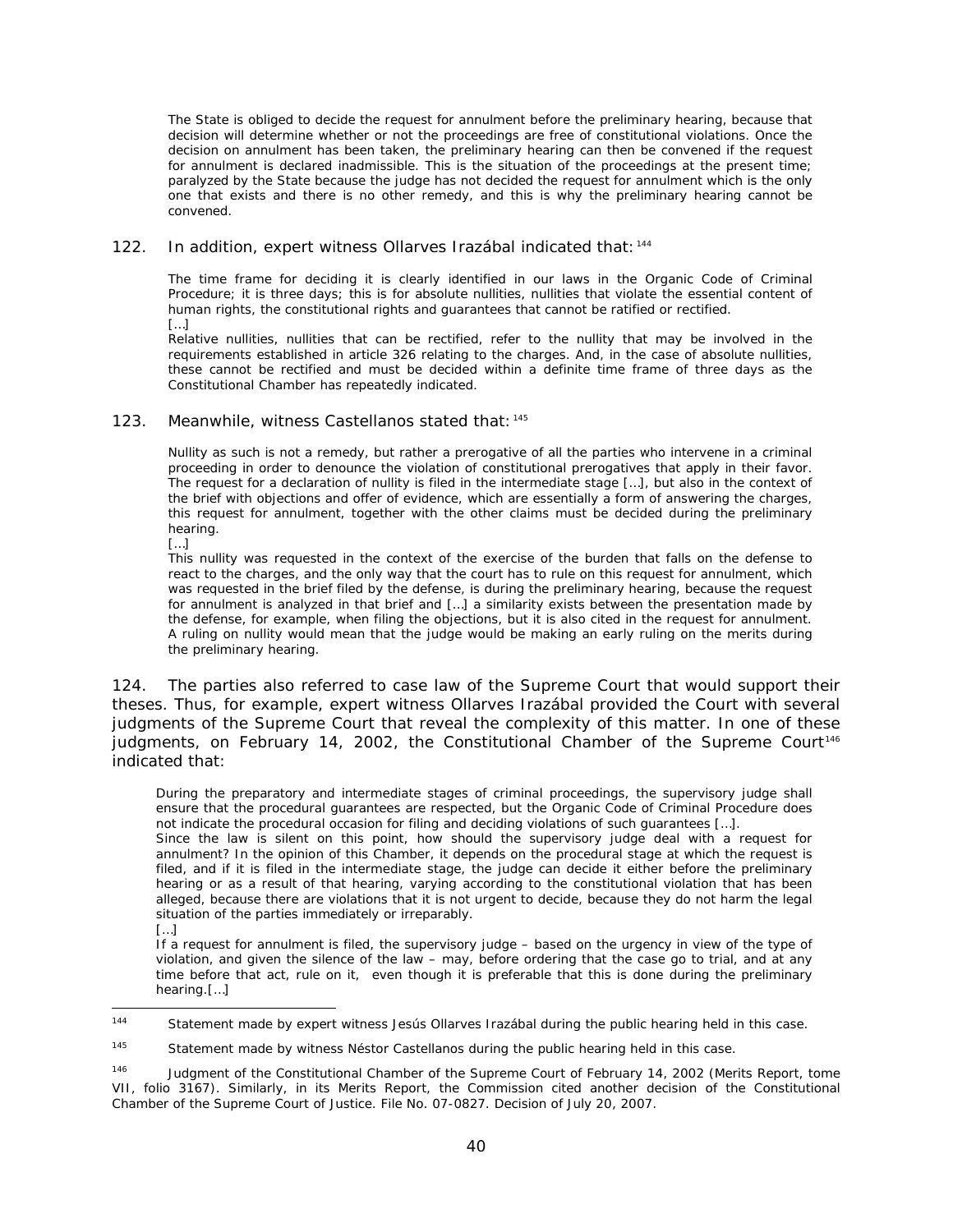However, when requests for annulment coincide with the purpose of the preliminary questions, they must be decided at the same time as the preliminary questions; that is, during the preliminary hearing, which also guarantees the right of defense of all the parties to the proceedings and complies with the adversarial principle.

125. Another judgment of the Constitutional Chamber of February 6, 2003, establishes, to the contrary,  $147$  that:

The Chamber observes that the plaintiff founded his claim on the alleged violation of a right that, as in the case of due process, is guaranteed under articles 49 and 257 of the Constitution. [… T]he plaintiff had a pre-existing procedural measure, which was just as, or more, appropriate, expedite, brief and simple as the application for *amparo,* which was the request for a declaration of nullity of the decision against which he has exercised this present protective action, pursuant to article 212 of the said Code; a claim that must be decided, even as a mere matter of law, by a ruling that must be issued within the three-day period established in article 194 (now 177) of the procedural code. It is worth noting that, in temporal terms, this request for a declaration of absolute nullity should have been substantiated and decided within a time frame that is ostensibly less than the one established by law in relation to the *amparo* procedure.

126. Moreover, in its Merits Report, the Commission cited a recent judgment according to which:

[...] the ruling sought by the plaintiff for the declaration of nullity of the prosecutor's charges may only be given at the preliminary hearing, which has not taken place due to the defendant's failure to appear. […] Regarding the failure to rule on requests for '…joinders, annulments, and amended pleadings…,' in this Chamber's opinion such requests should be decided at the preliminary hearing, as stipulated in article 330 of the Organic Code of Criminal Procedure; for that reason, the purported threat to or violation of constitutional rights alleged by the plaintiff is not actionable by the Fourth Supervisory Court […], because the said court may only rule on the accused's request at the preliminary hearing.<sup>[148](#page-40-1)</sup>

127. In addition, mention was made of judgments establishing that it was not possible to wait until the preliminary hearing to review measures of preventive detention, but these judgments did not refer to requests for annulment.<sup>[149](#page-40-2)</sup>

128. In particular, in its Merits Report, the Commission indicated in this regard that "the presence of the accused is required at the preliminary hearing so that this hearing can be held and for the judge, on that occasion, to decide the request for a declaration of nullity filed by the defendant's defense counsel" and that, owing to the need for the presence of the accused, the Commission found that "there was no violation of Article 25(1) of the American Convention, in relation to Article 1(1) thereof, with regard to Allan Brewer Carías." However, it its Admissibility Report, it had alleged that "the failure to decide the appeal for annulment is an indication of delay that can be attributed to the State with regard to the deciding of the claims concerning due process that were included in the appeal."<sup>[150](#page-40-3)</sup> It had also argued that "the claims […] filed in the domestic courts together with the appeal for

<span id="page-40-0"></span><sup>&</sup>lt;sup>147</sup> Judgment of the Constitutional Chamber of the Supreme Court of February 6, 2003 (Merits Report, tome VII, folio 3234).

<span id="page-40-1"></span><sup>&</sup>lt;sup>148</sup> Judgment of the Constitutional Chamber of the Supreme Court of Justice of October 19, 2009. See also, judgment of the Incidental Chamber of the Court of Appeal of the Criminal Judicial Circuit of the State of Sucre of October 19, 2008 (Merits Report, tome I, folio 44).

<span id="page-40-2"></span><sup>&</sup>lt;sup>149</sup> Judgment of the Constitutional Chamber of the Supreme Court of July 22, 2004 (Merits Report, tome VII, folios 3251 to 3257); Judgment of the Constitutional Chamber of the Supreme Court of November 4, 2003 (Merits Report, tome VII, folios 3245 to 3250); Judgment of the Constitutional Chamber of the Supreme Court of May 16, 2003 (Merits Report, tome VII, folios 3238 to 3243), and Judgment of the Constitutional Chamber of the Supreme Court of May 11, 2011 (Merits Report, tome VII, folios 3327 to 3336).

<span id="page-40-3"></span><sup>150</sup> Admissibility report No. 97/09, Petition 84-07, Allan R. Brewer Carías, Venezuela, September 8, 2009, para. 87, folio 3628.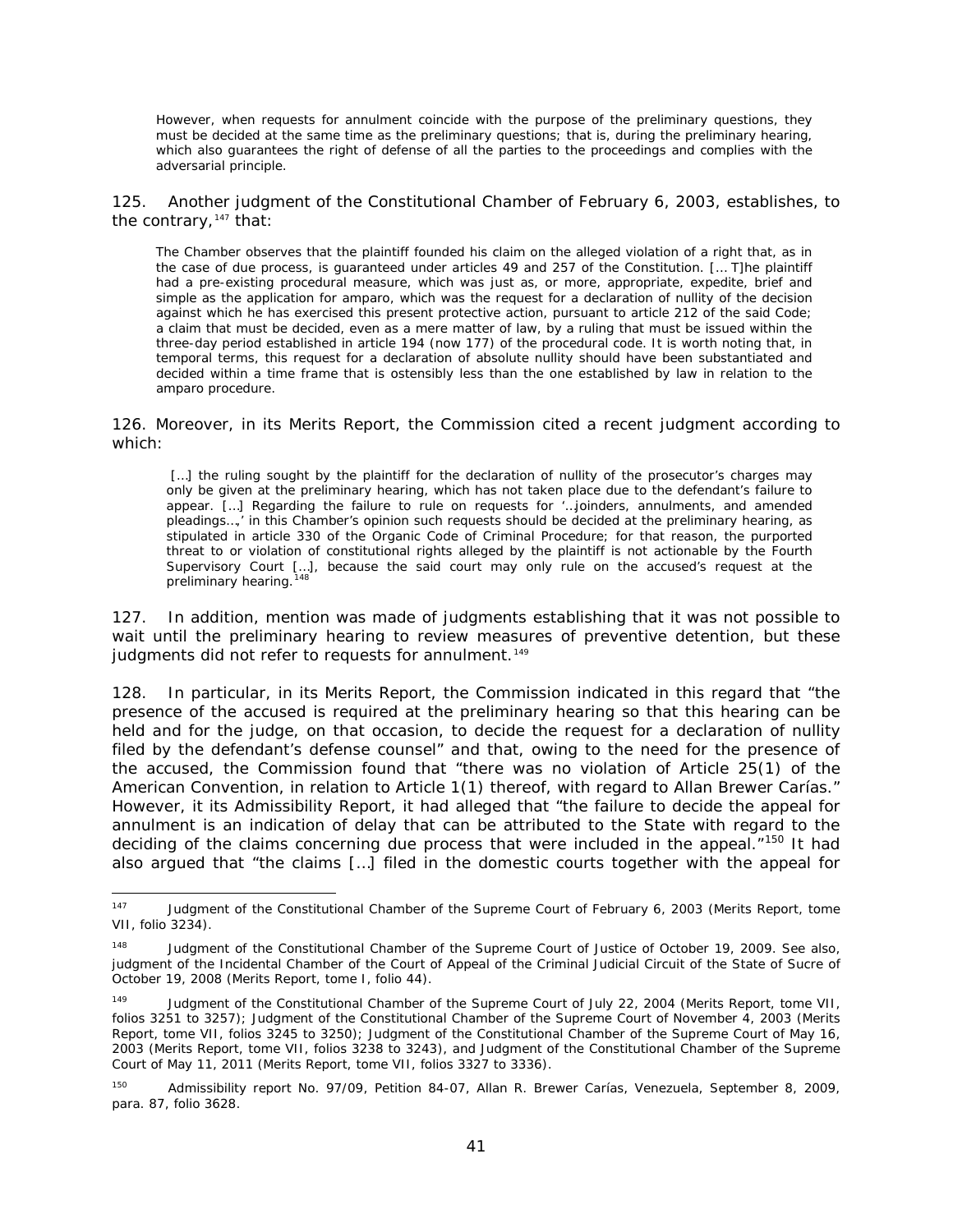annulment  $\lceil \ldots \rceil$  must be analyzed in that context and  $\lceil \ldots \rceil$  in accordance with Article 46(2)(c) [because] there [was] a delay in issuing the respective decision, and […] the lapse of more than three years in deciding this appeal is a factor that falls within the framework of the exception to the exhaustion of domestic remedies due to an unwarranted delay."<sup>[151](#page-41-0)</sup>

129. Subsequently, in its final written observations before the Court, the Inter-American Commission took "note of the distinction between the different types of nullity under the Venezuelan Code of Criminal Procedure" and that "the nullity presented by Mr. Brewer Carías was not a request for annulment of the charges, but of all the previous proceedings and based on reasons of fundamental rights," with the consequence that "the requests for annulment at the intermediate stage – such as in this specific case – can be decided either before the preliminary hearing or after it, depending on their nature." Thus, the Commission considered that "pursuant to Venezuela's domestic law, it was not obligatory to await the preliminary hearing in order to decide the request for annulment."

130. Taking the foregoing into consideration, the Court notes that there are two interpretations of the procedural stage at which the requests for annulment that have been submitted should be decided. Despite this, there are elements related to the content of the appeal that allow the following considerations to be made.

131. First, the Court notes that the judgments provided by the representatives in support of their arguments refer to specific requests concerning particular procedural actions that differ from the brief requesting the annulment of all the proceedings presented by the defense of Mr. Brewer Carías. In fact, they are judgments that refer to specific requests relating to particular procedural actions that did not involve the annulment of all previous the proceedings.<sup>[152](#page-41-1)</sup> This type of request can be decided within the three days indicated in article 177 of the OCCP, contrary to an appeal of 523 pages, 90 of which focus on requesting the annulment of all the proceedings up until that date.

132. In addition, the Court takes into account that the Supreme Court of Justice has established that the procedural stage for deciding briefs that request annulments depends on when they were filed and on the type of arguments they include. Specifically, the Supreme Court has indicated that, if the request for annulment coincides with the preliminary questions, this request must be decided together with the preliminary questions during the preliminary hearing (*supra* para. 124). The Court stresses that the 523-page brief included arguments concerning, among other matters, the non-liability of the lawyer in the exercise of his profession, and gave details of disputes that are not only procedural, but involve substantive aspects concerning the merits and criminal liability, as well as requests

<span id="page-41-0"></span> <sup>151</sup> Admissibility report No. 97/09, Petition 84-07, Allan R. Brewer Carías, Venezuela, September 8, 2009, para. 89, folio 3629.

<span id="page-41-1"></span>Indeed, these are judgments where a specific type of absolute nullity must be decided "within a time frame that is ostensibly less than the one established by law in relation to the *amparo* procedure (judgment No. 100 of the Constitutional Chamber of the Supreme Court of February 6, 2003: Case of *Leonardo Rodríguez Carabalí*, Merits Report, tome IV, folio 4581); the presumed omission of a ruling on the request for absolute annulment (judgment of the Constitutional Chamber of the Supreme Court of May 11, 2011, Merits Report, tome VII); the postponement of decisions on requests by the defense until the preliminary hearing (judgment No. 1198 of the Constitutional Chamber of the Supreme Court of February 6, 2003: Case of *Luis Enrique Guevara Medina*, Merits Report, tome IV, folio 4582); the appeal for review of a preventive measure of deprivation of liberty (judgment of the Constitutional Chamber of the Supreme Court of July 22, 2004, Merits Report, tome VII, folios 3251 to 3257); irregularities in the substitution of defense counsel by a public defender appointed by a judge (judgment No. 2161 of the Constitutional Chamber of the Supreme Court of September 5, 2002, Merits Report, tome IV, folio 4583), and the inadmissibility of a joint application for constitutional *amparo* and for a declaration of nullity (judgment No. 349 of the Constitutional Chamber of the Supreme Court of February 26, 2002, Merits Report, tome IV, folio 4583).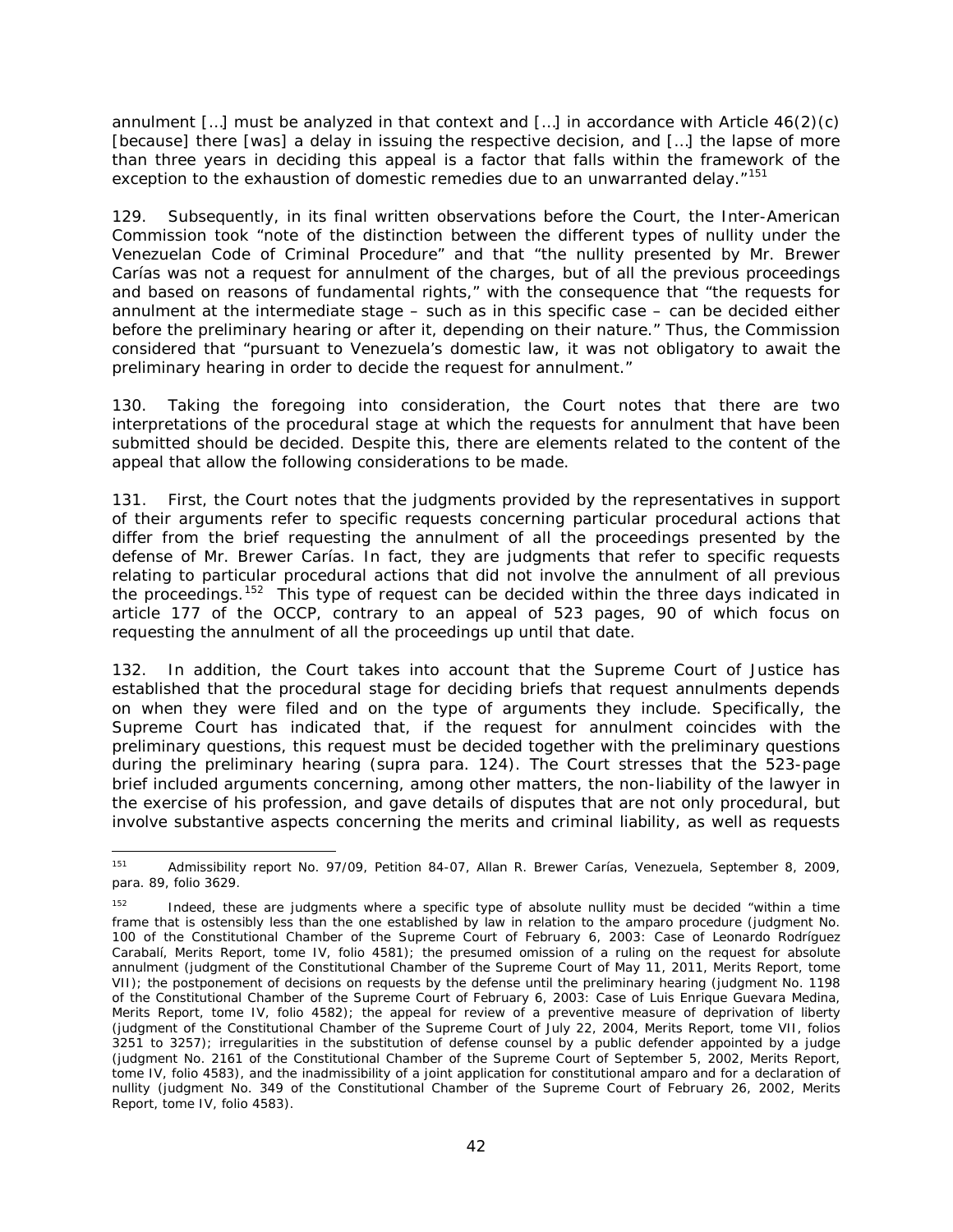related to the defense's rejection of the evidence offered by the Public Prosecution Service and requiring the admission of evidence that the defense wished to offer during the trial. Indeed, in the brief answering the accusation, the defense, as a "final petition" requested that the court "declare the nullity of all the actions taken in the investigation conducted by the Public Prosecution Service; secondly, [… that it] admit the objections filed against the charges […, that the evidence offered by the Public Prosecution Service [be] rejected, that all the evidence they ha[d] offered [be] admitted [… and] that the [the defendant] stand trial a free man.<sup>"[153](#page-42-0)</sup> This means that it can be found reasonable that it was not considered possible to respond to this brief and the matters it contained relating to the merits before the preliminary hearing and that a fragmented analysis of the brief, as requested by the representatives, could be considered inadmissible.

133. Taking the above into account, and given the content, characteristics, complexity, and length of the brief presented on November 8, 2005, the Court considers that the requests for annulment are not of the type that must be decided within the three-day period indicated in article 177 of the OCCP.

### *B.3.3.3.2. Need for the presence of the accused at the preliminary hearing and reasons why the hearing was postponed*

134. The Court considers that, under many procedural systems, the presence of the accused is an essential requirement for the regular and legal implementation of the proceedings. The Convention itself reflects this requirement. In this regard, Article 7(5) of the Convention establishes that "release may be subject to guarantees to assure his appearance for trial," so that States are authorized to establish domestic laws to ensure the appearance of the accused. As can be seen, one of the most important objectives of preventive detention, which is only admissible on an exceptional basis, is to ensure the appearance of the accused at his trial, in order to guarantee the criminal jurisdiction and help combat impunity. It also constitutes a guarantee for the implementation of the proceedings. Furthermore, Venezuela has established the prohibition of a trial *in absentia* by law (*supra* para. 95).

135. In its report on the use of pre-trial detention in the Americas*,*[154](#page-42-1) the Commission established that the legitimate and permissible objectives of preventive detention must be of a procedural nature, such as to avoid the danger of flight, or the obstruction of the proceedings, and that preventive detention should only be used when there are no other means of ensuring the presence of the accused during the trial or preventing the alteration of evidence.<sup>[155](#page-42-2)</sup>

136. Regarding whether the accused must be present at the preliminary hearing in order for this hearing to be held, there is a consensus among the parties on this point. Indeed the representatives have indicated that "the preliminary hearing cannot be held in the absence

<span id="page-42-0"></span><sup>&</sup>lt;sup>153</sup> Brief of the defense filed before the Twenty-fifth Court on November 8, 2005 (file of annexes to the answering brief, annex 1, exhibit 15, folios 15194 and 15195).

<span id="page-42-1"></span><sup>154</sup> Report on the Use of Pre-trial Detention in the Americas, OEA/Ser.L/V/II. Doc.46/13, December 30, 2013. Available at: http:// http://www.oas.org/en/iachr/pdl/reports/pdfs/Report-PD-2013-en.pdf

<span id="page-42-2"></span><sup>&</sup>lt;sup>155</sup> In this report (para. 206), the Commission also indicated that "[t]he judge must specify the concrete circumstances in the proceedings that lead to the reasonable conclusion that there is still a real risk of flight, or identify the evidence that still needs to be gathered and explain why it would be impossible to do so with the accused at large. This obligation is based on the need for current circumstances to determine the State's interest in maintaining the pretrial detention. This requirement is not met when the judicial authorities systematically reject review requests by, for example, merely invoking legal assumptions related to flight risk or any other provisions that, in one way or another, require that the measure be maintained."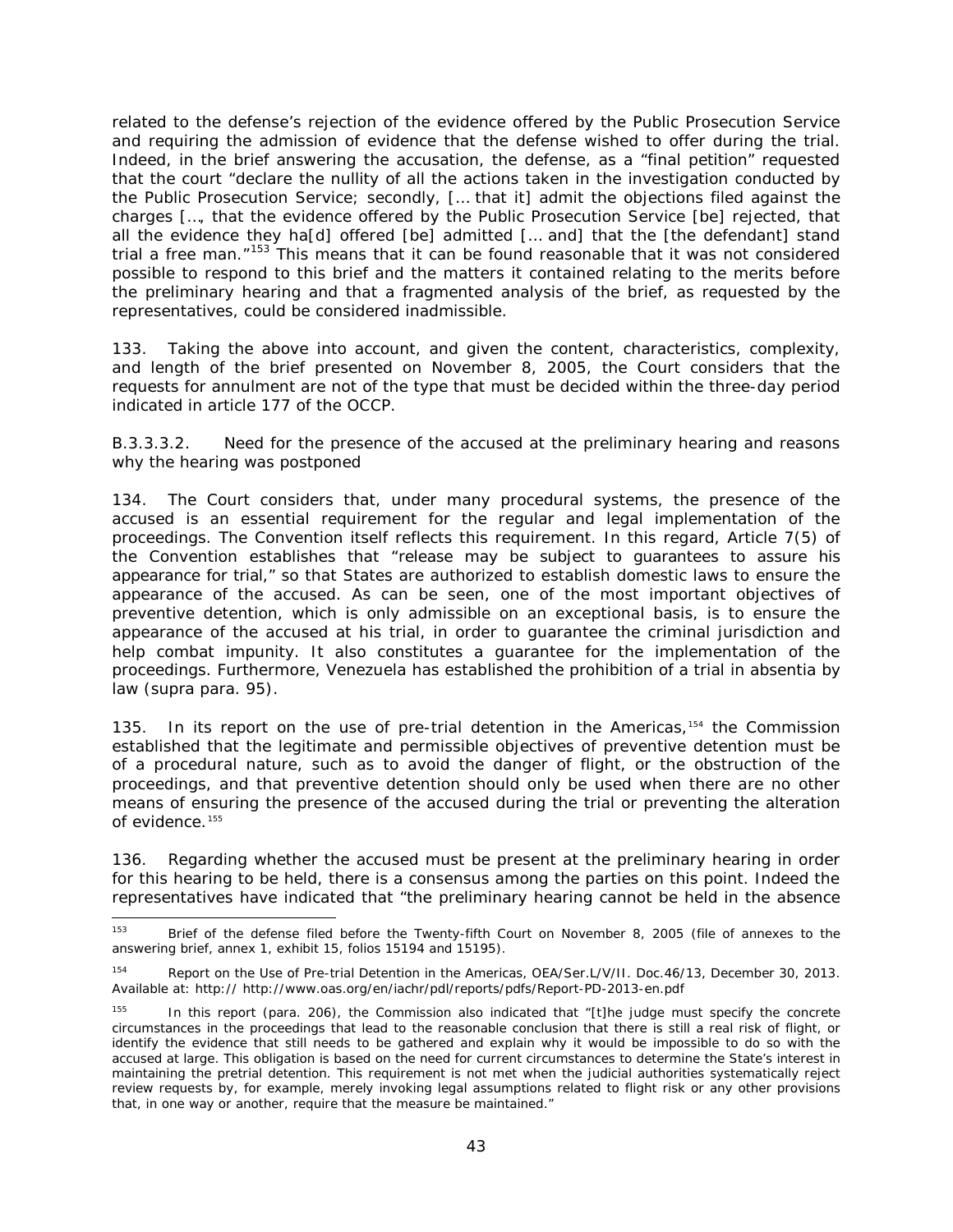of the accused, because it is part of the trial" and that "the presence of the accused is essential." In addition, Mr. Brewer's defense counsel acknowledged this during the criminal proceedings when he stated that "the only occasion on which [Mr.] Brewer Carías had the procedural obligation to appear in person at a judicial act was the preliminary hearing."<sup>[156](#page-43-0)</sup> Based on the fact that the presence of Mr. Brewer Carías was necessary in order to hold the preliminary hearing, the parties were in dispute as to whether the postponement of this could be attributed to Mr. Brewer's absence, or whether it was due to circumstances beyond his control.

137. In this regard, the representatives have argued throughout the proceedings that the State "has been unable to present […] any proof of even one case in which the preliminary hearing has been postponed due to the failure to appear of Mr. Brewer Carías." The representatives founded their assertion on the judicial decision of the Twenty-fifth Court of July 20, 2007,<sup>[157](#page-43-1)</sup> responding to the request to separate Mr. Brewer from the case, owing to "the impossibility of executing this measure because he was abroad," presented by another of those accused in the proceedings, who was also awaiting the holding of the preliminary hearing. On that occasion, in the reasoning of his decision not to separate the case, the judge stated that:

"In the case in question, the preliminary hearing has not been delayed by the failure to appear of [Mr.] Brewer Carías; to the contrary, the different postponements that appear in the records of this case file have been due to the numerous requests filed by the different defense counsel of the defendants."

138. Although the Twenty-fifth Court made this assertion in which, in general, it indicated that none of the postponements had been caused by Mr. Brewer's absence, a review of the case file of the criminal proceedings provided to this Court reveals the contrary. In fact, the first summons to hold the preliminary hearing set this for November 17, 2005,<sup>[158](#page-43-2)</sup> a date on which Mr. Brewer Carías had already left the country (*supra* para. 58). After this, and up until the preventive detention order was issued against Mr. Brewer, the preliminary hearing was delayed or postponed five times,<sup>[159](#page-43-3)</sup> and on three of these occasions, this postponement was directly related to the actions of Mr. Brewer or his defense counsel. The first time, the defense recused the Twenty-fifth Judge on November 16, 2005; thus, the preliminary hearing scheduled for November 17, 2005, was not held.<sup>[160](#page-43-4)</sup> Second, on March 7, 2006, it was recorded that "[Mr.] Brewer Carías failed to appear and, added to this, the Twenty-fifth Judge [was] on leave, and the Twenty-fourth Supervisory Judge headed the court […]; accordingly, it was agreed to postpone [the preliminary hearing] until April 4, 2006."[161](#page-43-5)

<span id="page-43-0"></span><sup>156</sup> Ruling of the Twenty-fifth Supervisory Judge of First Instance of the Criminal Judicial Circuit of the Metropolitan Area of Caracas of January 25, 2008 (file of annexes to the motions and arguments brief, tome V, folios 6893 to 6910).

<span id="page-43-1"></span><sup>&</sup>lt;sup>157</sup> Ruling of the Twenty-fifth Court of July 20, 2007, on the brief filed by the defense counsel of José Gregorio Vásquez (file of annexes to the motions and arguments brief, tome v, folios 6832 to 6838).

<span id="page-43-2"></span><sup>&</sup>lt;sup>158</sup> Order of the Twenty-fifth Judge of October 24, 2005 (file of annexes to the answering brief, annex 1, exhibit 13, folio 14386).

<span id="page-43-3"></span><sup>&</sup>lt;sup>159</sup> Record of the Twenty-fifth Court of November 17, 2005 (file of annexes to the answering brief, annex 1, exhibit 16, folio 15805); Order of February 7, 2006 of the Twenty-fifth Judge (file of annexes to the answering brief, annex 1, exhibit 18, folio 16720); Record of the Twenty-fifth Court of March 7, 2006 (file of annexes to the answering brief, annex 1, exhibit 18, folio 16874); Record of the Twenty-fifth Court of April 10, 2006 (file of annexes to the answering brief, annex 1, exhibit 18, folio 16942), and Ruling of the Twenty-fifth Court of May 9, 2006 (file of annexes to the answering brief, annex 1, exhibit 19, folios 17305 to 17307).

<span id="page-43-4"></span><sup>&</sup>lt;sup>160</sup> Record of the Twenty-fifth Court of November 17, 2005 (file of annexes to the answering brief, annex 1, exhibit 16, folio 15805).

<span id="page-43-5"></span><sup>&</sup>lt;sup>161</sup> Record of the Twenty-fifth Court of March 7, 2006 (file of annexes to the answering brief, annex 1, exhibit 18, folio 16874).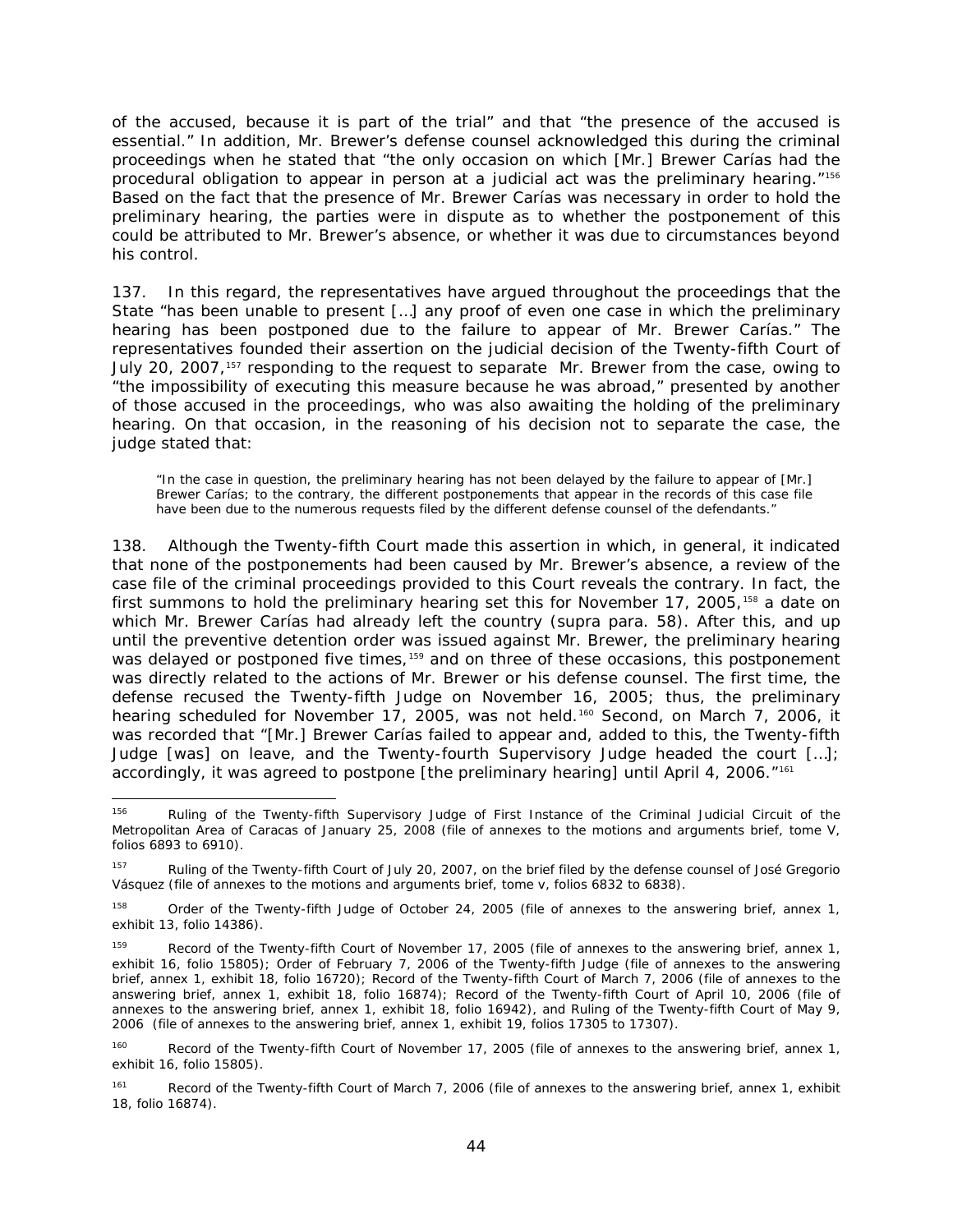139. Lastly, on May 9, 2006, the Twenty-fifth Judge ordered a verification of "the migratory movements of [Mr.] Brewer Carías,<sup>"[162](#page-44-0)</sup> because he considered that "in view of the results of the notices served on [Mr.] Brewer Carías by the Clerk of the Court's Office, it was pertinent to make the following observations: [...] A logical deductive inference from the results of the efforts to serve notice to [Mr.] Brewer Carías, lead this court to consider, reasonably, that there is uncertainty as regards his presence in the country, and this would indicate the impossibility of his appearing in person at the preliminary hearing. This is a reasonable consideration of this judge based on the results of the notifications carried out on reiterated occasions. This situation would negate the right of the other accused to obtain promptly from the jurisdictional organs the decisions that must be taken at the preliminary hearing during this intermediate stage" (underlining added). Based on the foregoing, the Twenty-fifth Judge also decided to postpone the hearing until June 20, 2006.

140. On May 10, 2006, the defense counsel of Mr. Brewer Carías advised the Twenty-fifth Judge that Mr. Brewer would not return to the country because he considered that:<sup>[163](#page-44-1)</sup> (i) "the actions of the Public Prosecution Service in this case had clearly constituted official political persecution against him"; (ii) the Prosecutor General himself […] ha[d] directly violated his guarantee of the presumption of innocence, by publicly condemning him in advance of a trial, with the publication of the book '*Abril comienza en octubre'*"; (iii) "in response to the opportune appeal filed before the court, he had only obtained negative responses [and] these negative and frequently delayed responses from the jurisdictional organ ha[d], in turn, constituted new violations of his constitutional guarantees"; (iv) "his right to obtain the dismissal of the case in the intermediate stage of the proceedings had been curtailed"; (v) all of this represented the denial of accessible, impartial, appropriate, transparent, autonomous, independent, responsible, equitable and expedite justice," and (vi) the indictment was, in itself, already a sentence designed to punish his political and ideological criticism of the project intended to subjugate Venezuela."

141. Lastly, he stated that:

"Faced with these two situations; on the one hand the systematic and massive violation of his constitutional guarantees and rights of defense, access to the evidence, equality between the parties, the presumption of innocence, the ordinary judge, effective judicial protection, to stand trial as a free man, in sum, of due process of law and, on the other hand, that […] Columbia University has offered him the opportunity to realize a long-standing professional goal, which is to become one of its professors, he had taken the decision to wait until conditions are appropriate to obtain an impartial trial that respects his judicial guarantees, [and he therefore advised the court] so that it could take the decision it considered appropriate and continue the proceedings in order not to cause any delay or prejudice to the other defendants."

142. Following this, on June 15, 2006, the Twenty-fifth Court issued the arrest warrant against Mr. Brewer Carías. As of that time, the hearing was again postponed on thirteen occasions.[164](#page-44-0) And, on those occasions, only once was Mr. Brewer mentioned explicitly;

<span id="page-44-0"></span><sup>&</sup>lt;sup>162</sup> Ruling of the Twenty-fifth Court of May 9, 2006 (file of annexes to the answering brief, annex 1, exhibit 19, folios 17305 to 17307).

<span id="page-44-1"></span><sup>163</sup> Brief of the defense of May 10, 2006 (file of annexes to the answering brief, annex 1, exhibit 19, folios 17320 to 17322).

<sup>&</sup>lt;sup>164</sup> Record of the Twenty-fifth Court of June 20, 2006 (file of annexes to the answering brief, annex 1, exhibit 20, folio 17435); Record of the Twenty-fifth Court of July 27, 2006 (file of annexes to the answering brief, annex 1, exhibit 20, folio 17586); Record of the Twenty-fifth Court of September 18, 2006 (file of annexes to the answering brief, annex 1, exhibit 20, folio 17711); Record of the Twenty-fifth Court of November 7, 2006 (file of annexes to the answering brief, annex 1, exhibit 20, folio 17914); Record of the Twenty-fifth Court of December 13, 2006 (file of annexes to the answering brief, annex 1, exhibit 21, folio 17982); Record of the Twenty-fifth Court of January 25, 2007 (file of annexes to the answering brief, annex 1, exhibit 21, folio 18174); Record of the Twenty-fifth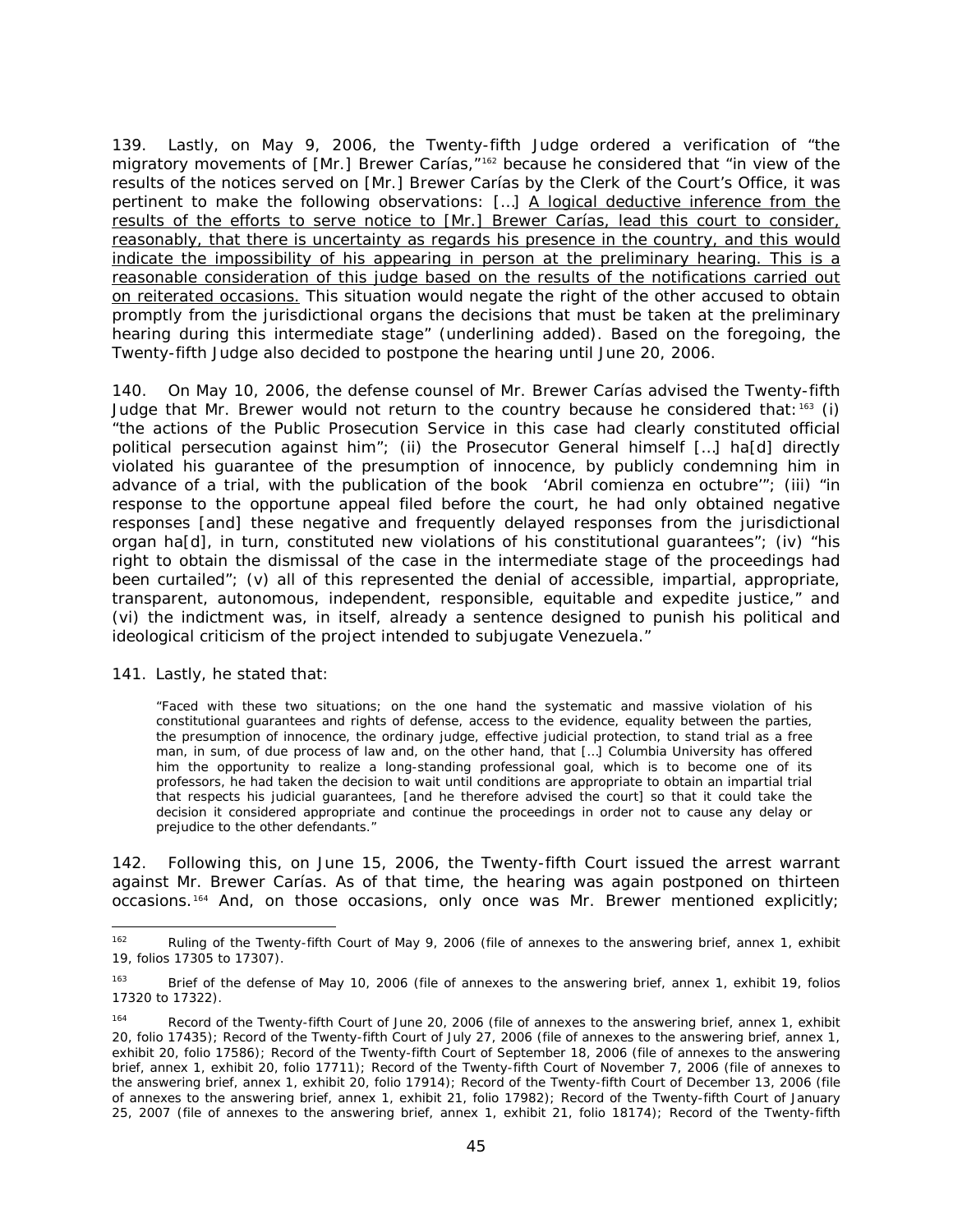specifically on October 25, 2007, the hearing was postponed, because the court was awaiting the "appeal filed by the legal representative of [Mr.] Brewer Carías" against the note sent to INTERPOL.<sup>[165](#page-45-0)</sup>

143. Based on this information, it should be underlined that the case file contains proof that Mr. Brewer Carías left Venezuela on September 29, 2005 (*supra* para. 58); in other words, before formal charges had been brought against him and before the first summons to the preliminary hearing had been issued to the parties (*supra* para. 66). Hence, Mr. Brewer Carías would not have been able to attend that hearing. Consequently, his absence has meant that it has not been possible to hold the preliminary hearing against him, so that it can be affirmed that the delay in deciding the requests for annulment could be attributed to his decision not to submit to the proceedings, and has an impact on the analysis of the unwarranted delay or reasonable time. Consequently, there in a contradiction in the fact that the Commission's Admissibility Report considered that an unwarranted delay could not be attributed to the State, but found, to the contrary, that the failure to decide the request for annulment was an indication of delay that could be attributed to the State.

### *B.3.4. Conclusion concerning the preliminary objection of failure to exhaust domestic remedies*

144. Taking into account the preceding considerations, the Court admits the preliminary objection, because it considers that, in this case, the appropriate and effective remedies were not exhausted, and that the exception to the requirement of prior exhaustion of the said remedies was not admissible. Consequently, it is not in order to proceed to the analysis of the merits.

### **IV OPERATIVE PARAGRAPHS**

#### **THEREFORE,**

#### **THE COURT**

#### **DECLARES:**

By four votes to two,

1. That in the instant case the domestic remedies were not exhausted, in accordance with paragraphs 77 to 144 of this Judgment.

#### **DECIDES:**

i, Court of February 23, 2007 (file of annexes to the answering brief, annex 1, exhibit 21, folio 18325); Record of the Twenty-fifth Court of March 26, 2007 (file of annexes to the answering brief, annex 1, exhibit 22, folio 18579); Record of the Twenty-fifth Court of May 4, 2007 (file of annexes to the answering brief, annex 1, exhibit 23, folio 18963); Record of the Twenty-fifth Court of June 27, 2007 (file of annexes to the answering brief, annex 1, exhibit 23, folio 19185); Record of the Twenty-fifth Court of July 31, 2007 (file of annexes to the answering brief, annex 1, exhibit 23, folio 19304); Record of the Twenty-fifth Court of September 27, 2007 (file of annexes to the answering brief, annex 1, exhibit 24, folio 19430), and Record of the Twenty-fifth Court of November 29, 2007 (file of annexes to the answering brief, annex 1, exhibit 24, folio 19643).

<span id="page-45-0"></span><sup>&</sup>lt;sup>165</sup> Record of the Twenty-fifth Court of November 29, 2007 (file of annexes to the answering brief, annex 1, exhibit 24, folio 19643).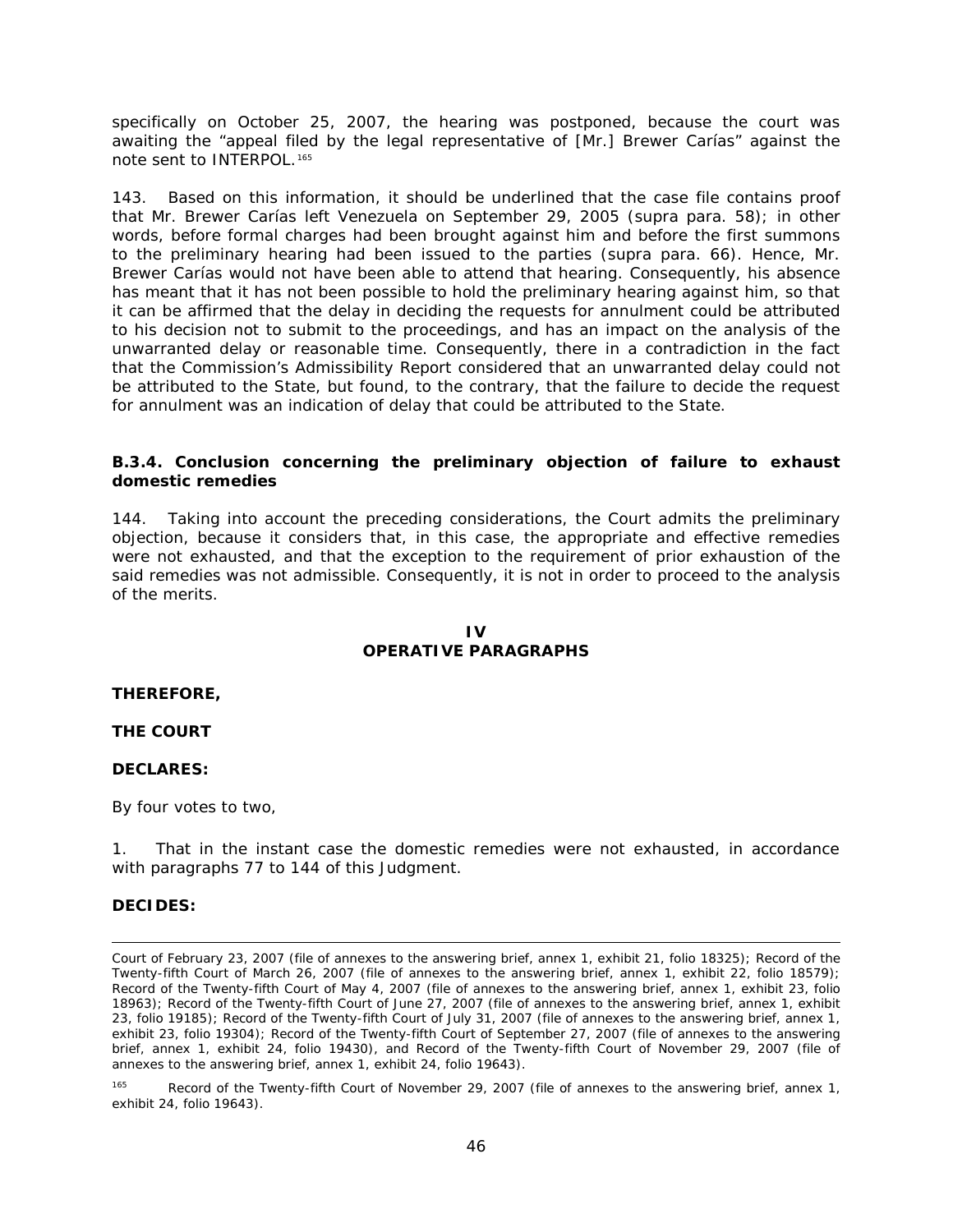By four votes to two,

2. To admit the preliminary objection filed by the State concerning the failure to exhaust domestic remedies, in accordance with paragraphs 77 to 144 of this Judgment.

## **AND DETERMINES:**

By four votes to two,

3. To close the case file.

Judges Manuel E. Ventura Robles and Eduardo Ferrer Mac-Gregor Poisot advised the Court of their joint dissenting opinions, which is attached to the Judgment.

Done, at San José, Costa Rica, on May 26, 2014, in the Spanish language.

### Humberto Antonio Sierra Porto President

Roberto F. Caldas **Manuel E. Ventura Robles** Manuel E. Ventura Robles

Diego García-Sayán **Alberto Pérez Pérez Pérez Pérez Alberto Pérez** Pérez

Eduardo Ferrer Mac-Gregor Poisot

Pablo Saavedra Alessandri **Secretary** 

So ordered,

Humberto Antonio Sierra Porto President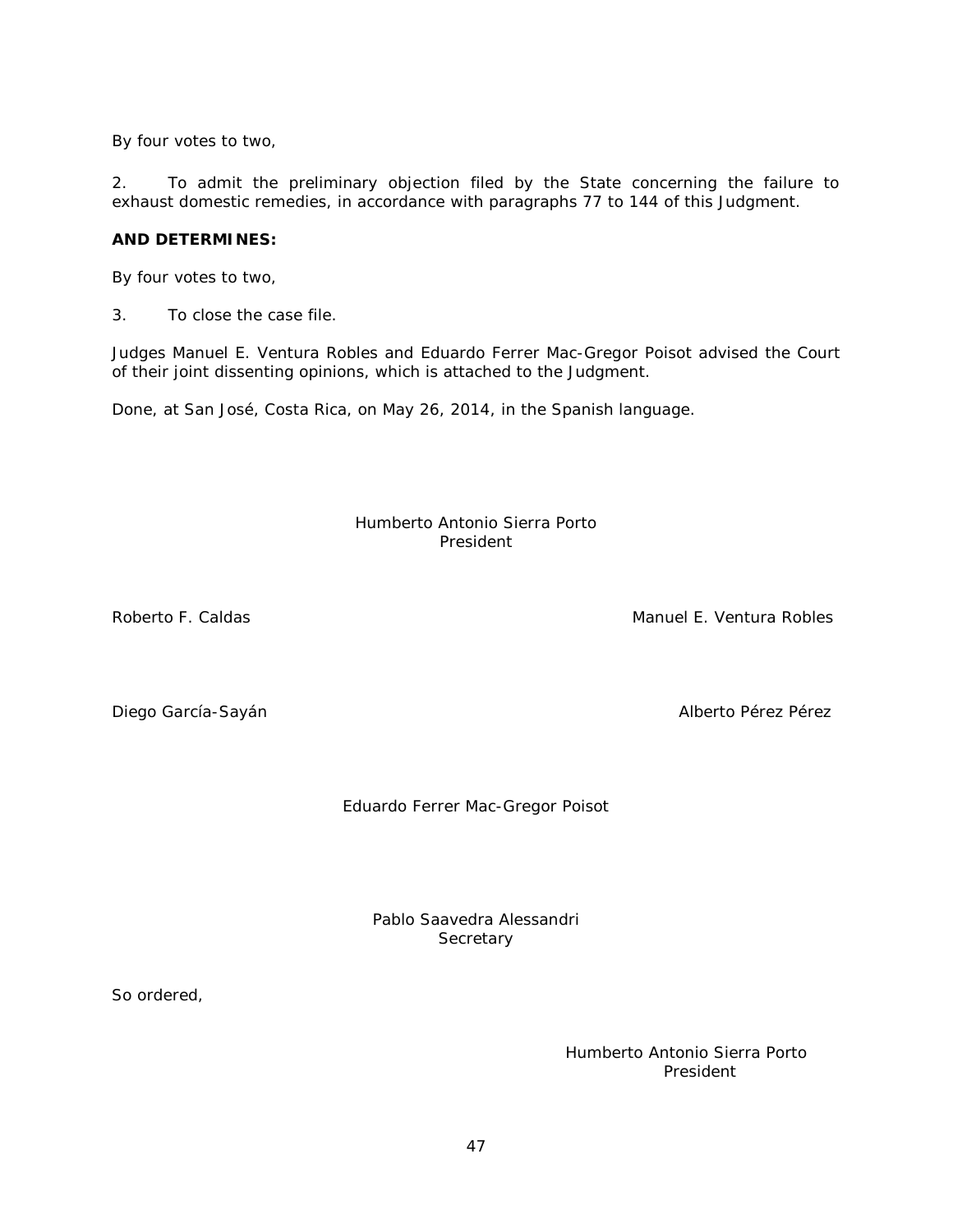Pablo Saavedra Alessandri Secretary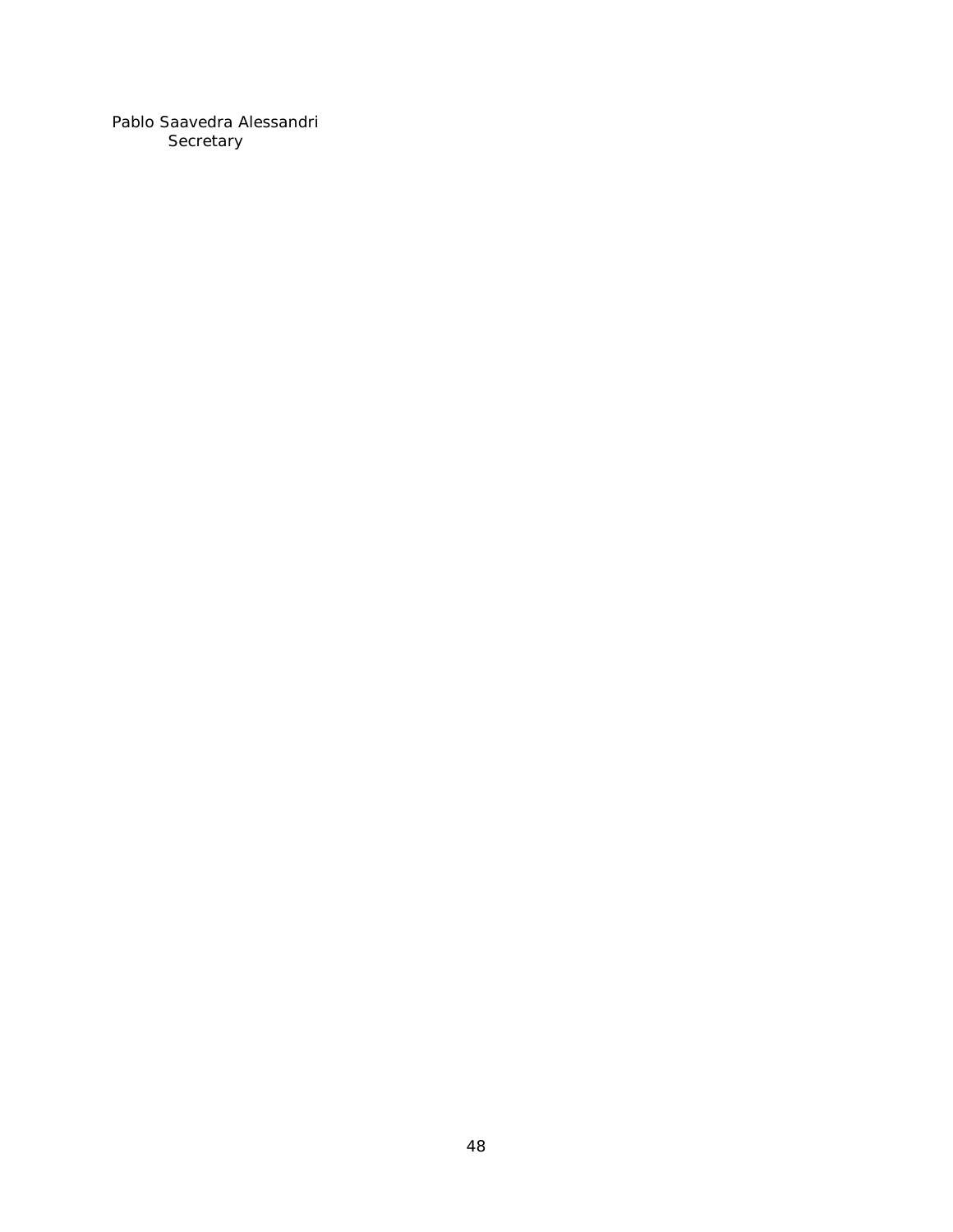## **JOINT DISSENTING OPINION OF JUDGES MANUEL E. VENTURA ROBLES AND EDUARDO FERRER MAC-GREGOR POISOT**

### *CASE OF BREWER CARÍAS* v*. VENEZUELA* **JUDGMENT OF MAY 26, 2014 (***Preliminary objections***)**

1. This dissenting opinion in the case of *Brewer Carías v. Venezuela* is issued for the reasons to be described below, based on which the authors are in disagreement with the operative paragraphs of the Judgment adopted by a majority of four votes (hereinafter "the Judgment" or "the majority opinion"), in which the Inter-American Court of Human Rights (hereinafter "the Court" or "the Inter-American Court") admits the preliminary objection filed by the State concerning the failure to exhaust domestic remedies and, thus, orders that the file of this case be archived.

2. We observe with concern that, for the first time in its history, the Court does not proceed to examine the merits of a litigation because it finds admissible a preliminary objection of failure to exhaust domestic remedies,<sup>[1](#page-48-0)</sup> related in this case to Articles 8 and 25 of the American Convention on Human Rights (hereinafter "the American Convention," "the Pact of San José de Costa Rica" or "the ACHR"). In addition, as analyzed below, the Judgment includes some considerations that, in our opinion, are not only contrary to the Inter-American Court's case law, but also represent a dangerous precedent for the inter-American system for the protection of human rights as a whole, to the detriment of the right of access to justice, and the individual.<sup>[2](#page-48-1)</sup>

3. The special interest that this case has aroused in civil society should also be stressed, since 33 *amicus curiae* briefs have been received from renowned international jurists, as well as from legal and professional institutions and non-governmental organizations and associations of the Americas and Europe, concerning different issues relating to the litigation,<sup>[3](#page-48-2)</sup> such as the rule of law, judicial guarantees, due process of law, judicial independence, the provisional nature of the judges, and the practice of law. All

<span id="page-48-0"></span> <sup>1</sup> On only three previous occasions in the more than 26 years of its contentious jurisdiction, the Inter-American Court has not examined the merits of the dispute submitted to it for different reasons: the first, owing to the expiry of the time frame for the presentation of the application by the Inter-American Commission (*Case of Cayara v. Peru. Preliminary objections*. Judgment of February 3, 1993. Series C No. 14); the second, due to the discontinuance of the action, decided by the Inter-American Commission on Human Rights (*Case of Maqueda v. Argentina*. *Preliminary objections.* Order of January 17, 1995. Series C No. 18), and third, owing to the lack of competence *ratione temporis* of the Inter-American Court (*Case of Alfonso Martín del Campo Dodd v. Mexico*. *Preliminary objections*. Judgment of September 3, 2004. Series C No. 113).

<span id="page-48-1"></span>It should not be forgotten that the international system must be understood as a whole, an essential principle indicated by Article 29 of the Pact of San José, which imposes a framework of protection that always gives preference to the most favorable interpretation, which constitutes the "cornerstone of the protection of the whole inter-American system." *Cf. Case of Radilla Pacheco v. Mexico. Preliminary objections, merits, reparations and costs.* Judgment of November 23, 2009. Series C No. 209, para. 24.

<span id="page-48-2"></span><sup>3</sup> The names of the persons, institutions and associations that submitted *amici curiae,* appear in para. 9 of the Judgment.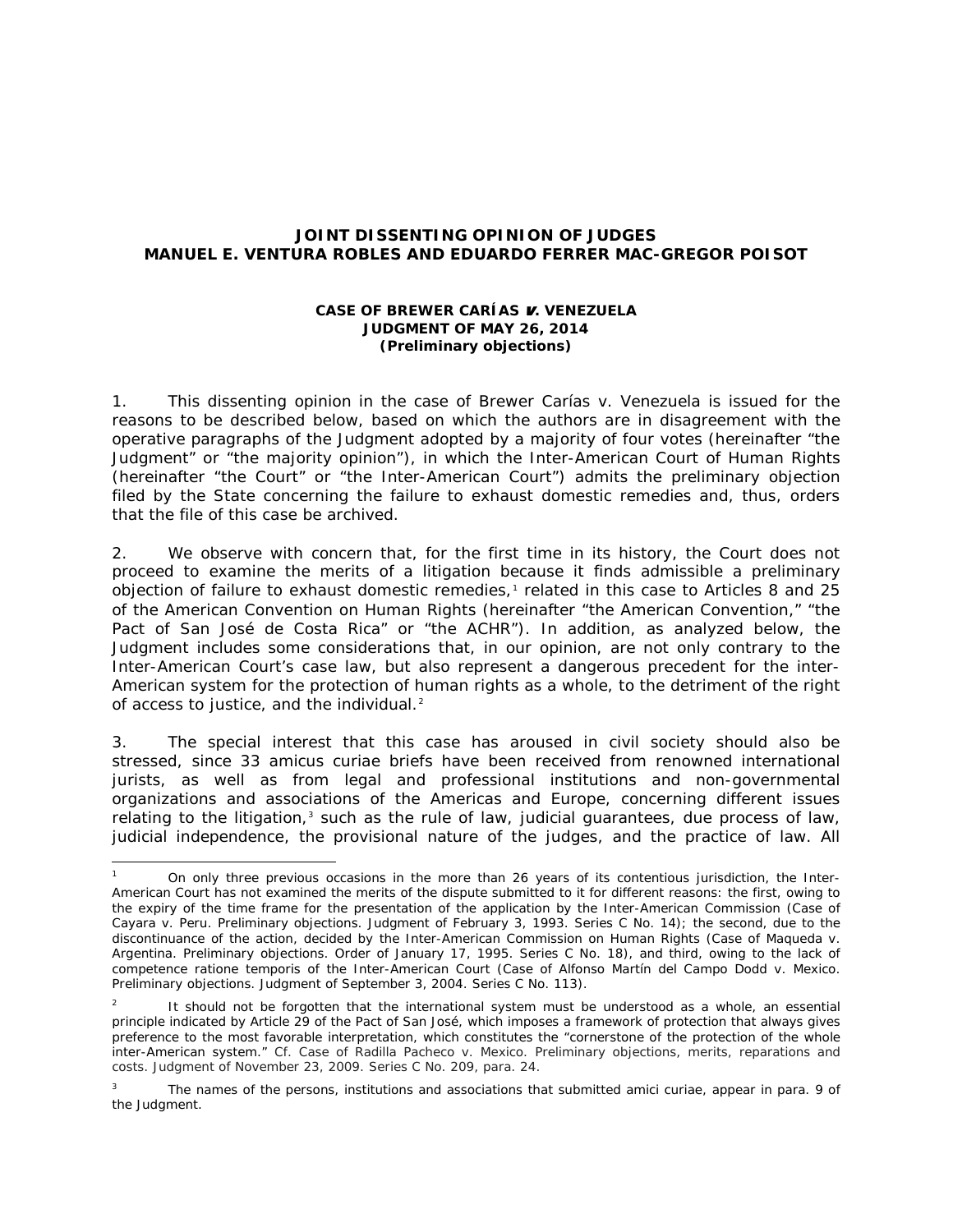these *amici curiae* coincide in indicating different violations of Mr. Brewer's rights under the Convention.

4. For greater clarity, we will divide this opinion into the following sections: (1) Subject of the dispute (paras. 5 to 32); (2) Dissent (paras. 33 to 119), and (3) Defense of the rule of law and the exercise of the legal profession (paras. 120-125).

## **1. Subject of the dispute**

5. Regarding the preliminary objection filed by the State, as indicated in the Judgment, the main dispute between the parties arises from the different judicial actions filed by the representatives of the victims during the processing of the domestic criminal proceedings; in particular, the filing of two applications for a declaration of the absolute nullity of all the measures taken in the preliminary investigation and the proceedings instituted against the lawyer, Allan Brewer Carías.

6. This dispute stems from: (i) whether the requests for annulment were appropriate and effective remedies to exhaust the domestic jurisdiction; (ii) the procedural stage at which the requests for annulment should be decided; (iii) whether the presumed victim was prevented from exhausting the domestic remedies, and (iv) whether the delay in deciding the said remedies could be attributed to the presumed victim.

7. The first dispute focuses on whether the two requests for annulment filed by the representatives of Mr. Brewer Carías can be considered appropriate and effective remedies to comply with the requirement of exhaustion of the remedies of the domestic jurisdiction.

8. Regarding the second dispute, the parties disagree as to whether the requests for annulment should have been decided by the judge in charge of the case within three days of their presentation or whether, to the contrary, this request should be examined and decided during the preliminary hearing.

9. As regards the third dispute, the disagreement relates to whether an impediment existed that prevented Allan Brewer Carías from exhausting the remedies of the domestic jurisdiction, a matter related to the provisional nature of judges in Venezuela, as well as to the impartiality and independence of that country's judges and prosecutors.

10. In relation to the fourth dispute, the disagreement refers to whether the said requests for annulment should or could be decided even in the absence of the accused. There is consensus between the parties that, in order to hold the preliminary hearing, the accused must be present. Indeed, the representatives have indicated that "the preliminary hearing cannot be held in the absence of the accused, because it is part of the trial" and that "the presence of the accused is essential." Based on the fact that the presence of Mr. Brewer Carías was necessary in order to hold the preliminary hearing, the parties disagree on whether the request for annulment that had been filed should be decided before the preliminary hearing or, to the contrary, at the end of that procedural stage.

# **1.1 Position of the State**

11. In this regard, the State argued the existence of "[t]he remedies corresponding to the intermediate stage established in the Organic Code of Criminal Procedure; also, the exhaustion of the trial stage, if appropriate, as well as [the existence of] effective remedies, [such as] the appeals against decisions, against final judgments, for reconsideration, for cassation, [and] for review." As possible remedies, the State indicated the remedies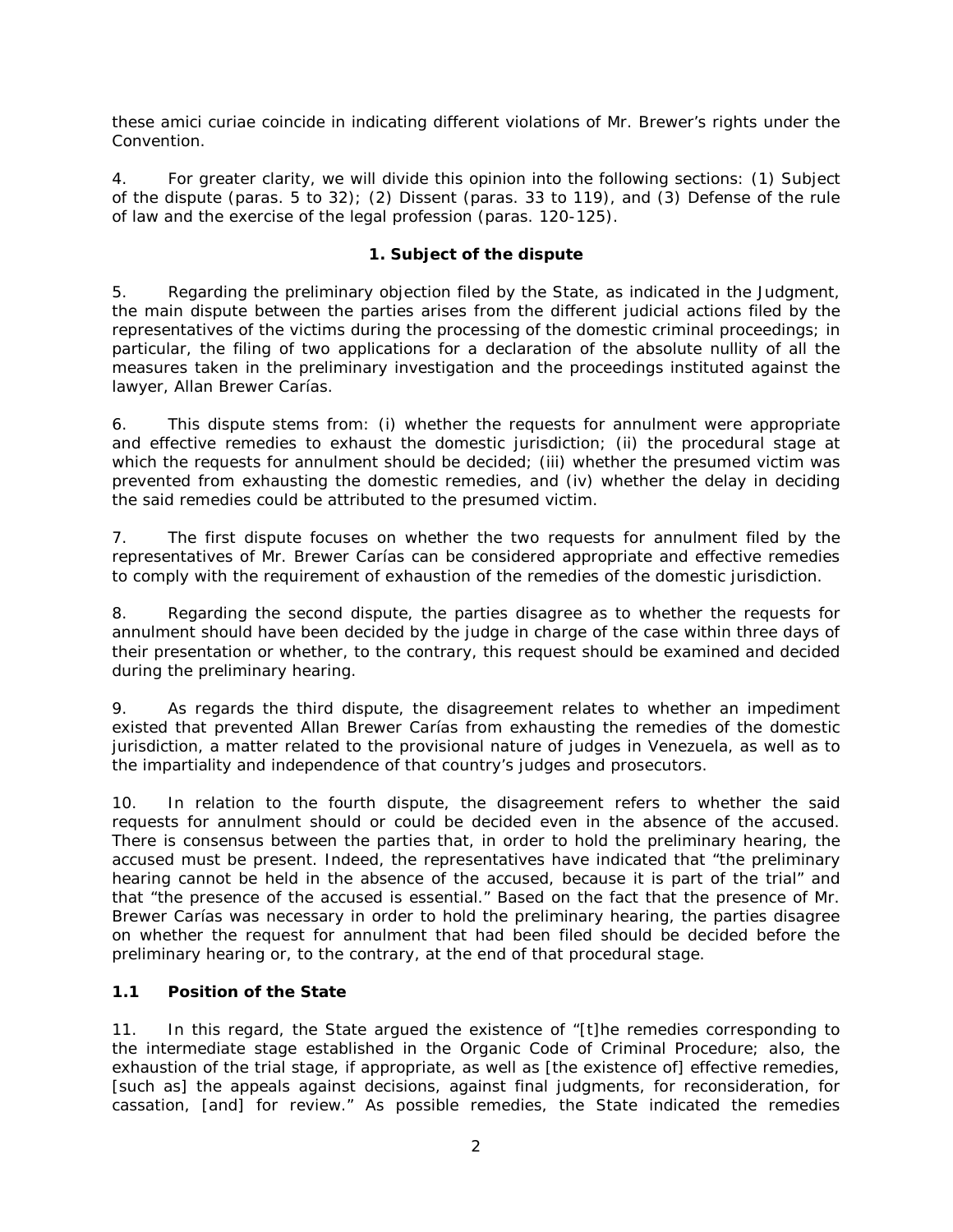mentioned in article 328 of the Organic Code of Criminal Procedure in force (hereinafter "the OCCP") of September 4, 2009, the remedy of appeal (article 453 of the Organic Code of Criminal Procedure), the remedy of cassation (article 459 of the Organic Code of Criminal Procedure), and the appeal for review (article 470 of the Organic Code of Criminal Procedure).

12. The State also argued that "the absence of Allan Brewer Carías has made it impossible to hold the preliminary hearing, [which] has prevented the exercise of the actions established in the Organic Code of Criminal Procedure that enable the parties to the proceedings to assert their rights." It argued that this "is the opportunity granted to the accused to deny, contest and argue the facts and the law, to reply, make a rejoinder or a rebuttal, speak with defense counsel at all times, without this entailing the suspension of the hearing." Furthermore, it considered it "unusual to claim that the judge can decide the request for a declaration of nullity without the presence of the accused, and that the preliminary hearing can be held subsequently, [because] this would result in a major violation of due process and of the rights of Allan Brewer Carías."

13. The State alleged that the criminal proceedings had not progressed owing to the absence of Mr. Brewer Carías, and that, without his presence, the request for annulment could not be decided. Therefore, it argued that the completion of the criminal proceedings and the presentation of remedies such as an appeal, cassation or review represented the appropriate remedies for the presumed victim.

14. In addition, the State argued that "there is no human rights violation in a trial that never started because the petitioner left the country" and that "the OCCP and the case law of our Supreme Court of Justice have determined that the request for annulment filed by the lawyers of Mr. Brewer Carías must be decided during the preliminary hearing."

# **1.2 Position of the representatives**

15. For their part, the representatives of the presumed victim argued that "the only available judicial remedy against the massive violation of the right to due process" was that of absolute nullity based on the unconstitutionality of the judicial proceedings under article 191 of the Organic Code of Criminal Procedure. In addition, they contested the State's argument that the remedy had not be decided because it had to be decided during the preliminary hearing, since more than three years had passed without this having been held for reasons that presumably were not related to the presumed victim's absence, a lapse that they considered had "delayed without justification" the decision on the remedy.

16. The representatives considered that, although the request for a declaration of absolute nullity complies, in theory, with the requirements established in Article 25 of the American Convention (simple, prompt and effective), in the specific case, "and in the context of a judiciary that lacks the impartiality to decide," there has been a "denial of justice," because seven years have passed (at the time the motions, arguments and evidence brief was submitted to the Inter-American Court) since it was filed without even a start having been made on processing it.

17. The representatives argued, also, that this remedy constitutes "the *amparo* remedy in criminal procedural matters," and thus, "if a decision on the remedy of *amparo* has to await the preliminary hearing, which can be delayed indefinitely […], the remedy could not be considered simple and prompt; and if the decision on it was conditioned to [Mr.] Brewer Carías giving himself up to his persecutors and being deprived of his liberty, international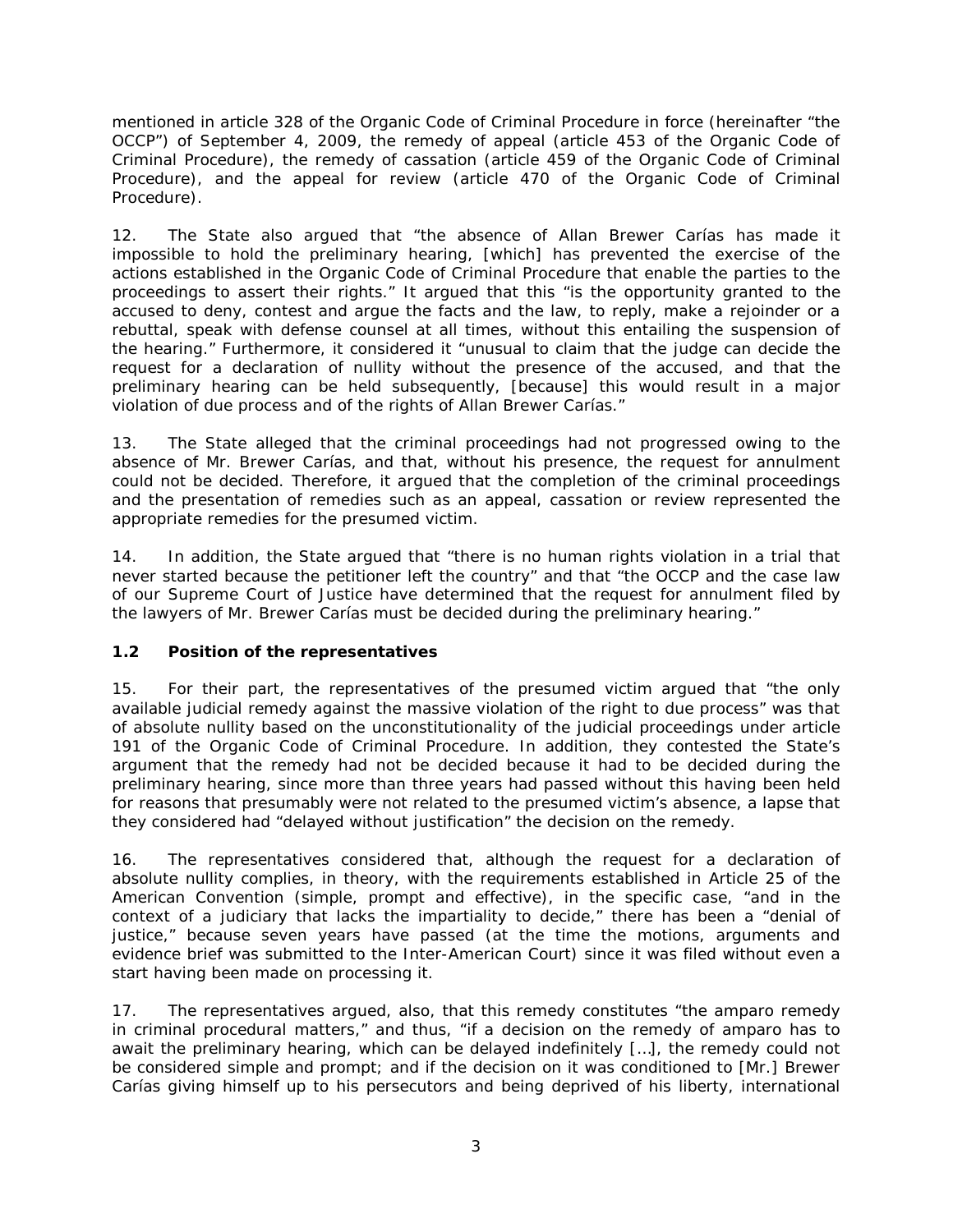human rights law and, in particular the Convention, would not allow it to be considered an effective remedy."

18. In addition, the representatives argued, with regard to the presumed victim's absence from the preliminary hearing, that this did not prevent deciding the request for annulment, considering that the right of the accused not to be tried *in absentia* is "a procedural guarantee that must always be understood in favor of the accused and never against him." They added that "the procedural actions that cannot be conducted without the presence [of the presumed victim] are those that relate to his trial, which include the preliminary hearing and the oral and public hearing [and this] does not preclude conducting numerous other judicial actions that do not entail trying him *in absentia,* [such as] the request for the annulment of all the proceedings to date." Based on article 327 and the following articles of the Organic Code of Criminal Procedure, they repeated that the request for annulment owing to the violation of procedural guarantees must be decided without the need to hold the said hearing and without requiring the presence of the accused.

19. They also argued that, in the case file, there is no "judicial decision or order of any kind in which the supervisory judge has expressed the impossibility of holding the preliminary hearing owing to the absence of [Mr.] Brewer Carías."

20. The representatives concluded that: (i) the context of the alleged structural situation of the provisional nature of judges and prosecutors in Venezuela, as well as "[t]he reiterated and persistent violation of the right to an independent and impartial judge in the proceedings against Mr. Brewer Carías, which the State has not denied, prove that the [presumed] victim was denied due process of law, which constitutes the first exception to the requirement of the exhaustion of domestic remedies before having recourse to the international protection of human rights (Art.  $46(2)(a)$  [of the Convention])"; (ii) "[t]he persistent and arbitrary refusal of the Public Prosecution Service and of the different judges who have heard the criminal case instituted against [Mr.] Brewer Carías to admit and to process the evidence and remedies requested by the victim's lawyers in order to defend him adequately in the terms of Article 8 of the Convention, constitutes the second exception to the requirement of the exhaustion of domestic remedies before having recourse to the international protection of human rights  $(Art. 46(2)(b)$  [of the Convention])," and (iii) *"*[t]he circumstance that the request for the annulment of all the proceedings, filed on November 8, 2005, has not been decided to date, constitutes the unwarranted delay and, thus, the third exception to the requirement of the exhaustion of domestic remedies before having recourse to the international protection of human rights (Art. 46(2)(c))."

21. Furthermore, the case file before the Venezuela courts in this case reveals that the defense filed two briefs in which they requested the annulment of the proceedings.<sup>[4](#page-51-0)</sup> The first on October 4, 2005, on the grounds that: "the Prosecutor General had published a book entitled '*Abril comienza en octubre,'*" in which he referred to certain statements provided by

<span id="page-51-0"></span>In the Organic Code of Criminal Procedure nullities are established in Chapter II, articles 190 and 191 (file of annexes to the answering brief, folio 20631). Article 190. Principle: the proceedings conducted that contravene or disregard the forms and conditions established in this Code, the Constitution of the Bolivarian Republic of Venezuela, the law, and international treaties, conventions and agreement signed by the Republic may not be taken into consideration in order to provide grounds for a judicial decision, unless the defect has been rectified and authenticated.

Article 191. Absolute nullities: absolute nullities shall be considered those concerning the intervention, assistance and representation of the accused in the cases and forms that this Code establishes, or those that entail non-observance or violation of fundamental rights and guarantees established in this Code, the Constitution of the Bolivarian Republic of Venezuela, the law, and international treaties, conventions and agreement signed by the Republic.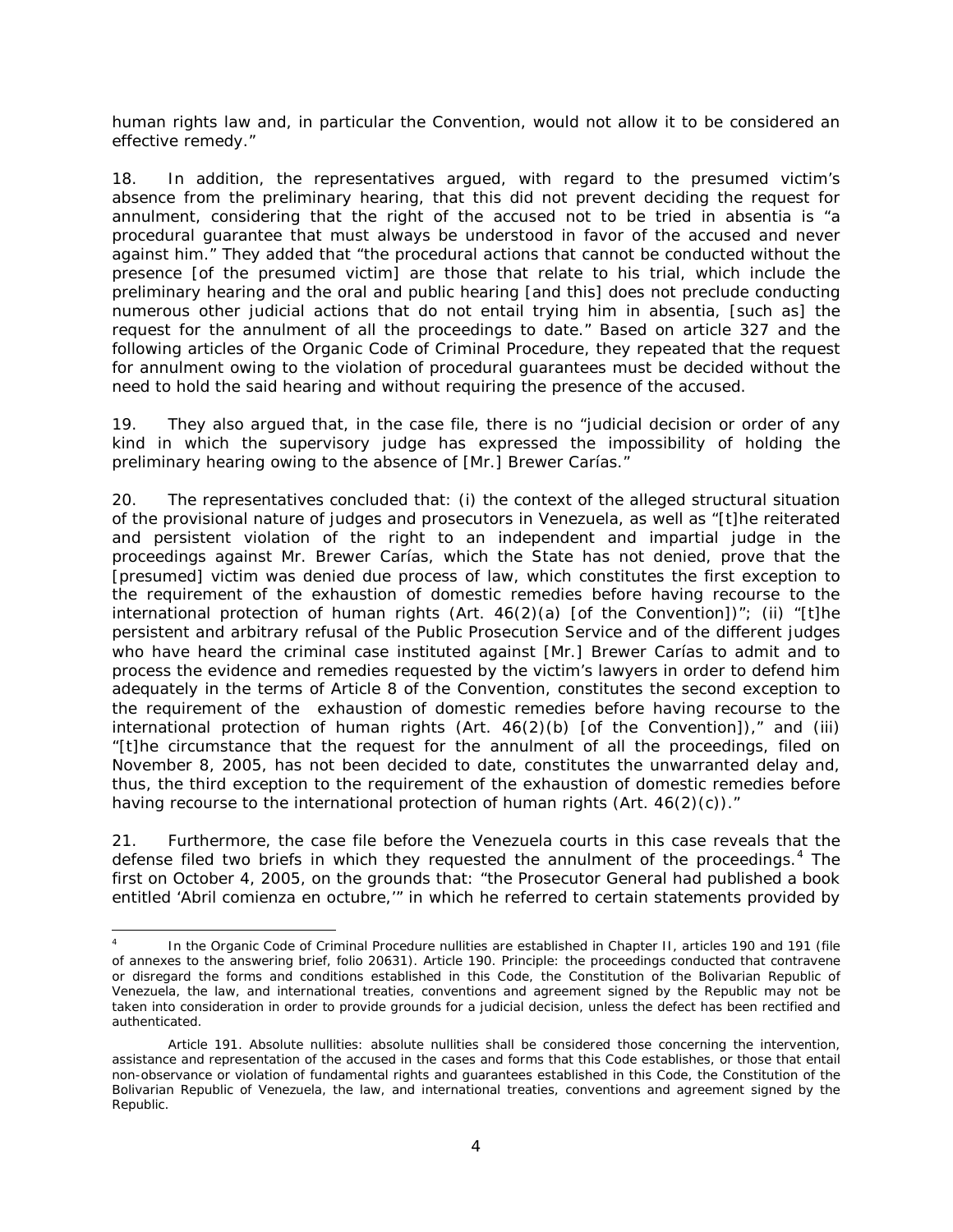an individual according to which Mr. Brewer was the author of the "Carmona Decree." Accordingly, in this brief, the representatives of Mr. Brewer Carías considered that "the investigation of this case has been conducted by an entity, headed by a person who is totally biased" and that, consequently, "the right of defense, to the presumption of innocence and […] to due process, all of a constitutional rank, [had been violated], which resulted in the nullity of all the actions taken by the Public Prosecution Service," and asked the judge "to exercise real control over the proceedings," because "the violations in which the Public Prosecution Service has incurred lead to the absolute nullity of all the proceedings because they entail violations of the constitutional rights and guarantees of the person we represent, as established in article 191 del OCCP."

# **1.3 Position of the Inter-American Commission on Human Rights**

22. For its part, the Inter-American Commission on Human Rights (hereinafter "the Commission" or "the Inter-American Commission") accorded "special relevance in its analysis to the problem of the provisional status of the judges and prosecutors, as well as to the risk that this problem signified to ensuring the guarantees of independence and impartiality to which the accused are entitled and which, evidently, constitute the institutional presumption ensuring that the individual has appropriate and effective remedies that they must exhaust." It added that the problem posed in this case is of a structural nature and responds to a *de facto* situation of the judiciary that goes far beyond the abstract regulation of the criminal proceedings.

23. In this regard, the Commission emphasized that "during the admissibility stage […] the State failed to provide a satisfactory explanation of the reasons under domestic law that prevented the judicial authorities from ruling on the arguments that supported the appeal for a declaration of nullity owing to the absence of Mr. Brewer Carías."

24. The Commission also indicated that the failure to decide the appeal for a declaration of nullity was evidence of a delay that can be attributed to the State as regards deciding the claims relating to the due process that were filed during the proceedings, and that the claims filed in the domestic jurisdiction with the request for annulment must be analyzed in the context of this and under Article  $46(2)(c)$ , because there had been a delay in the respective decision, and that the lapse of more than three years in deciding the remedy was a factor that met the requirements of the exception established owing to an unwarranted delay.<sup>[5](#page-52-0)</sup> Thus, the Commission considered that, "pursuant to Venezuela's domestic law, it was not obligatory to await the preliminary hearing in order to decide the request for annulment."

## **1.4 Majority opinion with regard to the preliminary objection of exhaustion of domestic remedies**

25. In view of the disagreement described above, in the Judgment it was considered that, in this case, in which the preliminary hearing and a decision, at least, of first instance are still pending, it was not possible to rule on the presumed violation of judicial guarantees, because there was no certainty yet about how the proceedings would proceed and whether many of the allegations presented could be resolved at the domestic level.<sup>[6](#page-52-1)</sup>

<span id="page-52-0"></span> <sup>5</sup> Admissibility Report No. 97/09, Petition 84-07, Allan R. Brewer Carías, Venezuela, September 8, 2009, para. 89 (file of annexes to the report, appendix, tome IV, folio 3629).

<span id="page-52-1"></span>Cf. para. 89 of the Judgment.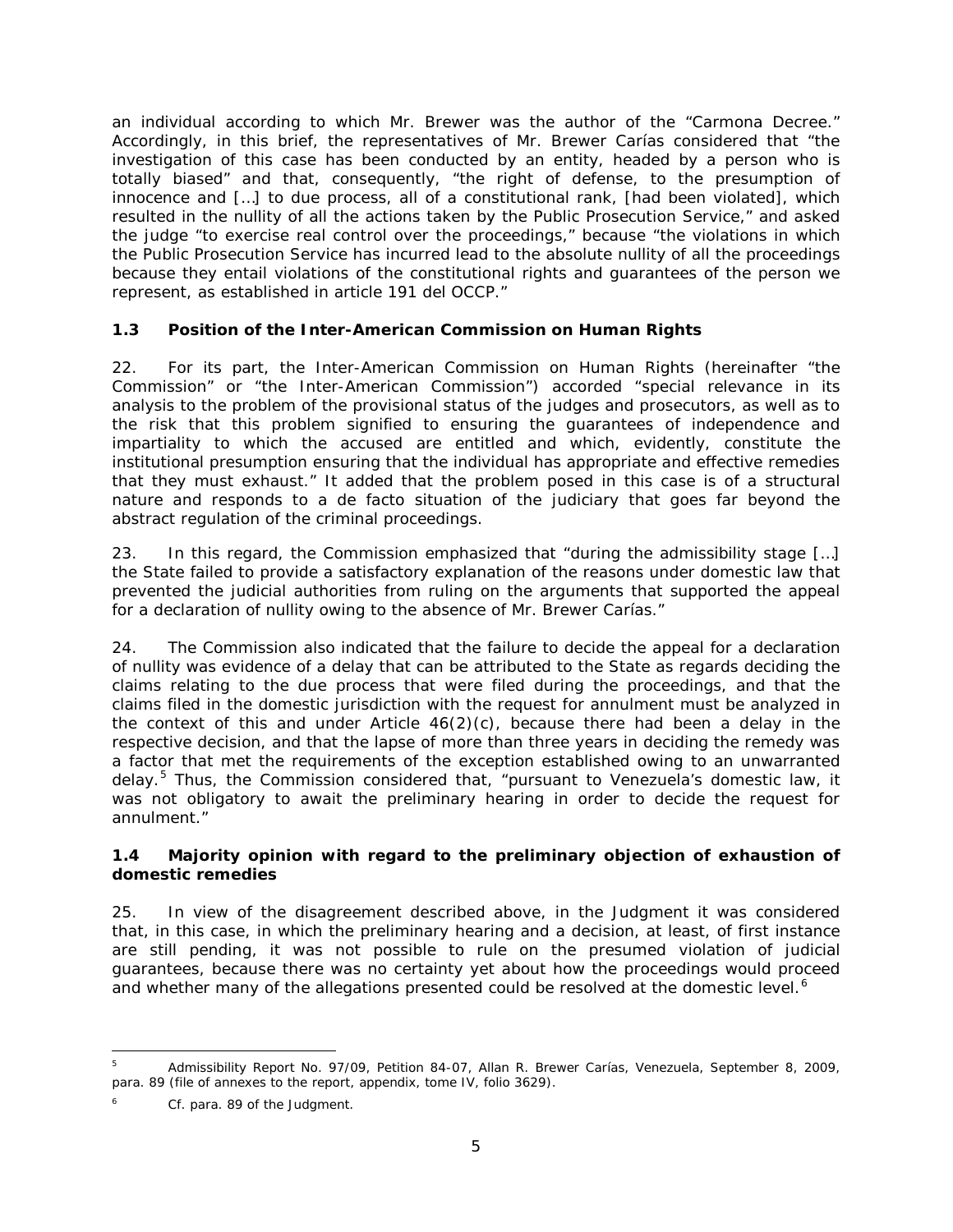26. Regarding the dispute as to whether the requests for annulment presented by the defense counsel of Mr. Brewer Carías were appropriate and effective remedies, the majority opinion considered that the proceedings against Mr. Brewer Carías were still at an intermediate stage, because the preliminary hearing had not been held and, consequently, the oral trial had not commenced, so that, in the Judgment, it was noted that the criminal proceedings were at an "early stage" (the first time in the Court's history that this concept has been used). Consequently, the majority opinion found that, in these circumstances, it was not possible to analyze the negative impact that a decision could have if taken in the early stages of the proceedings, because such decisions could be corrected by domestic actions or remedies.<sup>[7](#page-53-0)</sup>

27. The majority opinion also considered that the direct application of the exception contained in Article 46(2)(a) of the American Convention cannot be derived from an alleged structural context of the provisional nature of the judiciary, because this would mean that, based on a general argument on the lack of independence and impartiality of the judiciary, it was not necessary to comply with the requirement of prior exhaustion of domestic remedies.<sup>[8](#page-53-1)</sup>

28. Furthermore, the Judgment indicated that the actual procedural stage of this case does not allow a *prima facie* conclusion to be reached regarding the impact of the provisional status on the guarantee of judicial independence in order to establish that an exception to the exhaustion of domestic remedies is admissible based on Article 46(2)(b) of the American Convention and, consequently, that this exception was not applicable in the instant case.<sup>[9](#page-53-2)</sup>

29. Bearing in mind the disagreement indicated above with regard to the moment at which requests for annulment should be decided, it was noted in the Judgment that there are two interpretations of the procedural stage at which requests for annulment should be decided. The representatives supported the assertion that nullity should be decided within three days by considering that article 177 of the Organic Code of Criminal Procedure was applicable; while the State's argument that it was necessary to wait until the preliminary hearing in order to decide on the said requests was based on article 330 of this Code. In defense and substantiation of their positions in this regard, the parties presented several witnesses and expert witnesses on this point, as well as case law that validated both positions.[10](#page-53-3)

30. Nevertheless, the Court decided in favor of the State's thesis by considering that, based on the content, characteristics, complexity and length of the brief filed on November 8, 2005, the requests for annulment were not the type of request that should be decided within the three-day time frame indicated in article 177 of the said Organic Code of Criminal Procedure.<sup>[11](#page-53-4)</sup>

31. In addition, the majority opinion concluded that the absence of the presumed victim has resulted in the preliminary hearing not being held; hence, it is possible to affirm that the delay in deciding the requests for annulment could be attributed to his decision not to

<span id="page-53-0"></span> <sup>7</sup> *Cf.* para. 97 of the Judgment.

<span id="page-53-1"></span><sup>&</sup>lt;sup>8</sup> Cf. para. 105 of the Judgment.

<span id="page-53-2"></span><sup>&</sup>lt;sup>9</sup> *Cf.* paras. 111 and 112 of the Judgment.

<span id="page-53-3"></span><sup>10</sup> *Cf.* paras. 118 to 127 of the Judgment.

<span id="page-53-4"></span><sup>11</sup> *Cf.* paras. 130 to 133 of the Judgment.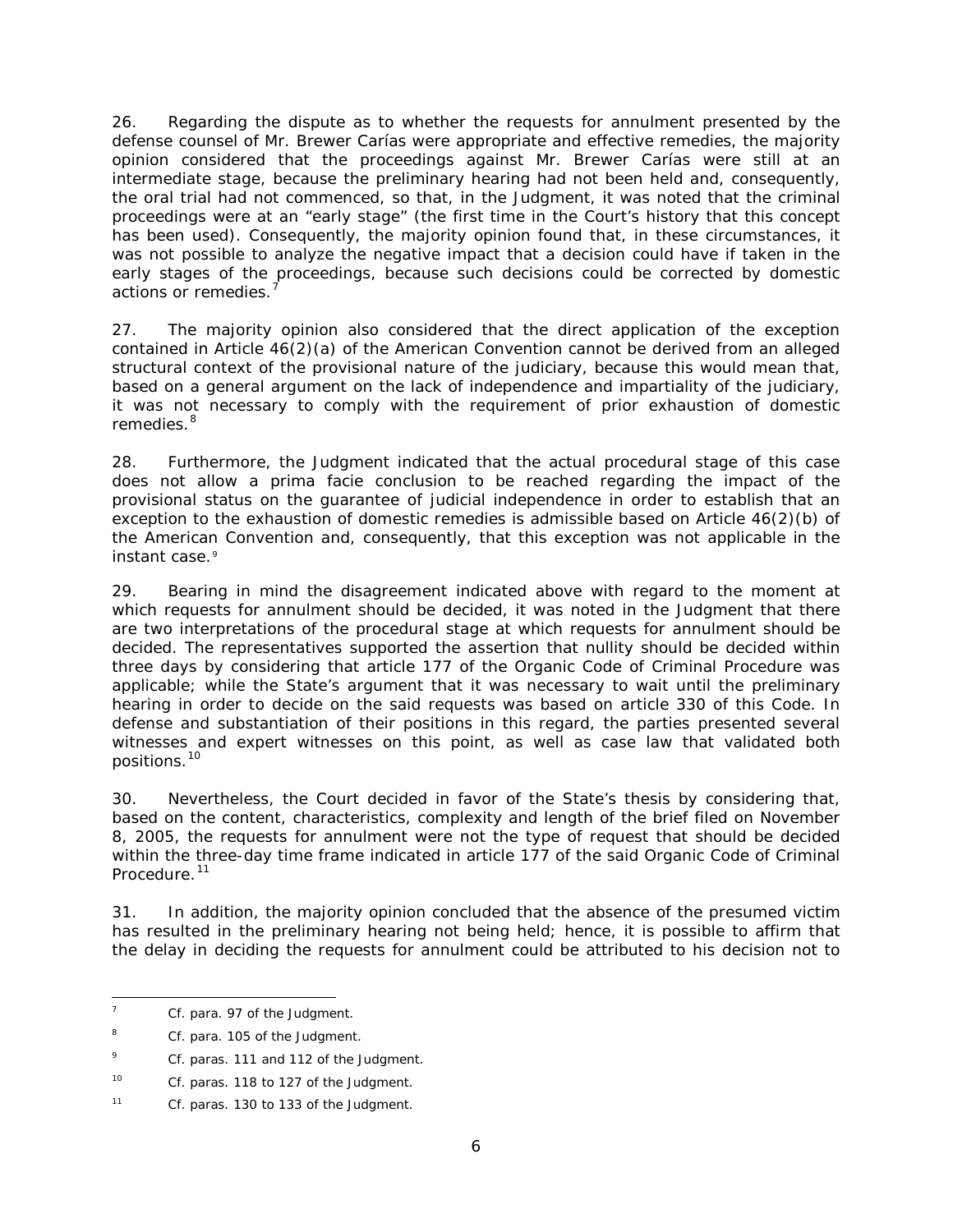submit to the proceedings and has an impact on the analysis of the unwarranted delay or reasonable time.

32. Thus, in the Judgment, the Court admitted the preliminary objection presented by the Venezuelan State, because it considered that, in this case, the appropriate and effective remedies were not exhausted and that the exceptions to the requirement of prior exhaustion of domestic remedies were not admissible. Consequently, it decided that it was not in order to proceed to analyze the merits.

# **2. Dissent**

33. Our dissent stems specifically from the considerations made in the Judgment concerning: (1) the filing of the appropriate and effective remedies to exhaust the domestic jurisdiction (Art. 46(1)(a), of the ACHR), and (2) the exceptions to the rule of prior exhaustion of domestic remedies (Art. 46(2) of the ACHR). We will now set out our considerations in this regard.

# **2.1 Filing of the appropriate and effective remedies to exhaust the domestic jurisdiction**

34. The majority opinion has considered that the two requests for a declaration of absolute nullity filed by the representatives of Mr. Brewer Carías in the criminal proceedings do not constitute an appropriate remedy to exhaust the domestic jurisdiction, because the representatives did not file the remedies that the State indicated were appropriate; namely, the remedy of appeal established in article 453 of the Organic Code of Criminal Procedure, the remedy of cassation indicated in article 459 of the Code, and the appeal for review indicated in article 470 of the said Code, among others.

35. In addition, in the Judgment, it was indicated that the criminal proceedings instituted against Mr. Brewer Carías were at an "early stage," because the preliminary hearing and a decision, at least, in first instance were pending. According to the majority opinion, this means that it is not possible to analyze the negative impact that a decision may have if it occurs during the early stages of the proceedings, when these decisions may be amended or rectified by remedies or actions stipulated in domestic law.

# *2.1.a The filing of the objection at the appropriate procedural stage*

36. First, we should indicate that it should not be forgotten that at the admissibility stage, during the proceedings before the Inter-American Commission, the State did not in fact specify the effective and appropriate remedies, but merely indicated, in general, that no first instance judgment had been delivered that would make it possible to file the remedies of appeal of decisions, appeal of the final judgment, revocation, cassation, review of the facts in a criminal matter, *amparo* and constitutional review. All the State really did was to mention all the remedies available at the different stages of the proceedings, but it did not refer, specifically, to appeals for a declaration of nullity, and to whether these were appropriate and effective remedies.<sup>[12](#page-54-0)</sup>

37. We should recall that the burden of proof lies with the defendant State. Indeed, it has been the Court's consistent case law that an objection to the exercise of its jurisdiction based on the supposed failure to exhaust domestic remedies must be presented at the

<span id="page-54-0"></span>

<sup>&</sup>lt;sup>12</sup> Briefs of the State of August 25 and 31, 2009, before the Inter-American Commission.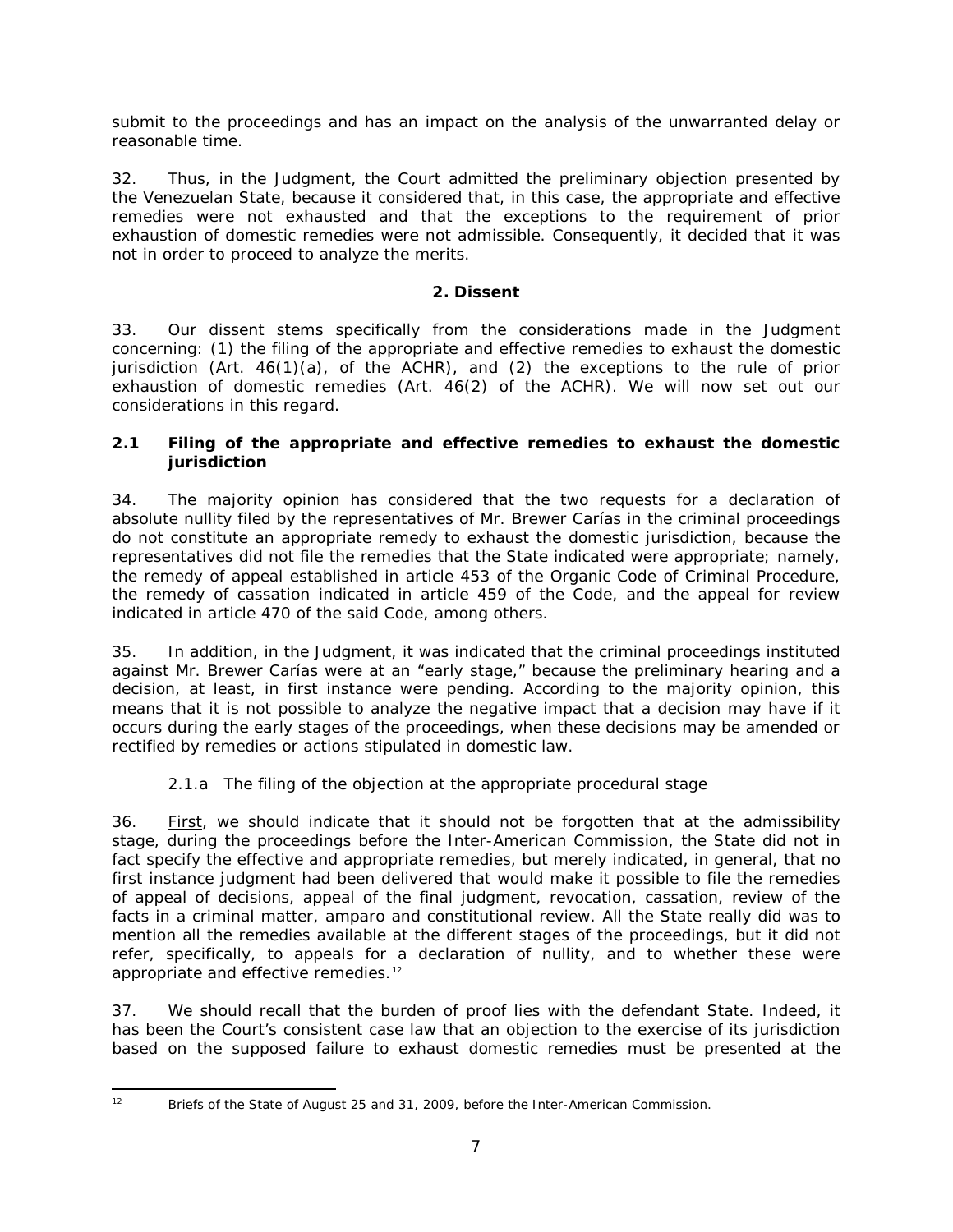opportune procedural stage;<sup>[13](#page-55-0)</sup> namely, during the initial stages of the admissibility procedure before the Commission.<sup>[14](#page-55-1)</sup> Consequently, it is understood that, following this opportune procedural stage, the principle of procedural preclusion comes into effect.[15](#page-55-2) Furthermore, when arguing the failure to exhaust domestic remedies, the State must indicate on that occasion the remedies that must be exhausted and their effectiveness.[16](#page-55-3) The Inter-American Court has found that the interpretation it has given to Article  $46(1)(a)$  of the American Convention for more than two decades is in keeping with international law.[17](#page-55-4)

38. As the Inter-American Court has stated consistently, "for a preliminary objection of the failure to exhaust domestic remedies to be admissible, the State that presents this objection must specify the domestic remedies that have not yet been exhausted, and prove that these remedies are available and were adequate, appropriate and effective<sup>"[18](#page-55-5)</sup> *(underlining added).*

39. In this specific case, during the admissibility stage before the Inter-American Commission, the State did not make any observation on the requests for a declaration of the absolute nullity of the proceedings based on violations of fundamental rights – dated October 4 and November 8, 2005 – or, in particular, indicate why the said remedies are not adequate, appropriate and effective; merely indicating, in general, all the remedies that exist in criminal proceedings under Venezuelan law. Consequently, we consider that it is evident that the Court's consistent case on this matter should have been followed, because "when arguing the failure to exhaust domestic remedies, the State must indicate at the proper opportunity, the remedies that must be exhausted and their effectiveness. [19](#page-55-6) Thus, it is not the task of the Court, or of the Commission, to identify, *ex officio,* the domestic remedies that remain to be exhausted. The Court emphasizes that it is not incumbent on the international organs to rectify the lack of precision of the State's arguments."<sup>[20](#page-55-7)</sup>

## *2.1.b The appropriateness of the remedies in this case*

40. Second, regarding the majority opinion that appeals for a declaration of nullity are not appropriate remedies, we observe, first, that the representatives of Allan Brewer Carías

<span id="page-55-0"></span> <sup>13</sup> *Cf. Case of Velásquez Rodríguez v. Honduras. Preliminary objections.* Judgment of June 26, 1987. Series C No. 1, para. 88, and *Case of Mémoli v. Argentina. Preliminary objections, merits, reparations and costs*. Judgment of August 22, 2013. Series C No. 265, para. 47.

<span id="page-55-1"></span><sup>14</sup> *Cf. Case of Herrera Ulloa v. Costa Rica. Preliminary objections, merits, reparations and costs.* Judgment of July 2, 2004. Series C No. 107, para. 81, and *Case of Mémoli v. Argentina. Preliminary objections, merits, reparations and costs*. Judgment of August 22, 2013. Series C No. 265, para. 47.

<span id="page-55-2"></span><sup>15</sup> *Case of Mémoli v. Argentina. Preliminary objections, merits, reparations and costs*. Judgment of August 22, 2013. Series C No. 265, para. 47.

<span id="page-55-3"></span><sup>16</sup> *Cf. Case of Velásquez Rodríguez v. Honduras. Preliminary objections.* Judgment of June 26, 1987. Series C No. 1, paras. 88 and 91, and *Case of Mémoli v. Argentina. Preliminary objections, merits, reparations and costs*. Judgment of August 22, 2013. Series C No. 265, paras.46 and 47.

<span id="page-55-4"></span><sup>17</sup> *Case of the Santo Domingo Massacre v. Colombia. Preliminary objections, merits and reparations.* Judgment of November 30, 2012. Series C No. 259, para. 34.

<span id="page-55-5"></span><sup>18</sup> *Cf. Case of Velásquez Rodríguez. v. Honduras. Preliminary objections.* Judgment of June 26, 1987. Series C No. 1, paras. 88 and 91, and *Case of Mémoli, Preliminary objections, merits, reparations and costs.* Judgment of August 22, 2013. Series C No. 265, paras. 46 and 47*.*

<span id="page-55-6"></span><sup>19</sup> *Cf. Case of Velásquez Rodríguez. Preliminary objections.* Judgment of June 26, 1987. Series C No. 1, para. 88, and *Case of Mémoli v. Argentina, Preliminary objections, merits, reparations and costs.* Judgment of August 22, 2013. Series C No. 1*,* para. 47.

<span id="page-55-7"></span><sup>20</sup> *Cf. Case of Reverón Trujillo v. Venezuela*. *Preliminary objection, merits, reparations and costs*. Judgment of June 30, 2009. Series C No. 197, para. 23, and *Case of Artavia Murillo et al. (In vitro fertilization) v. Costa Rica. Preliminary objections, merits, reparations and costs.* Judgment of November 28, 2012 Series C No. 257, para. 23.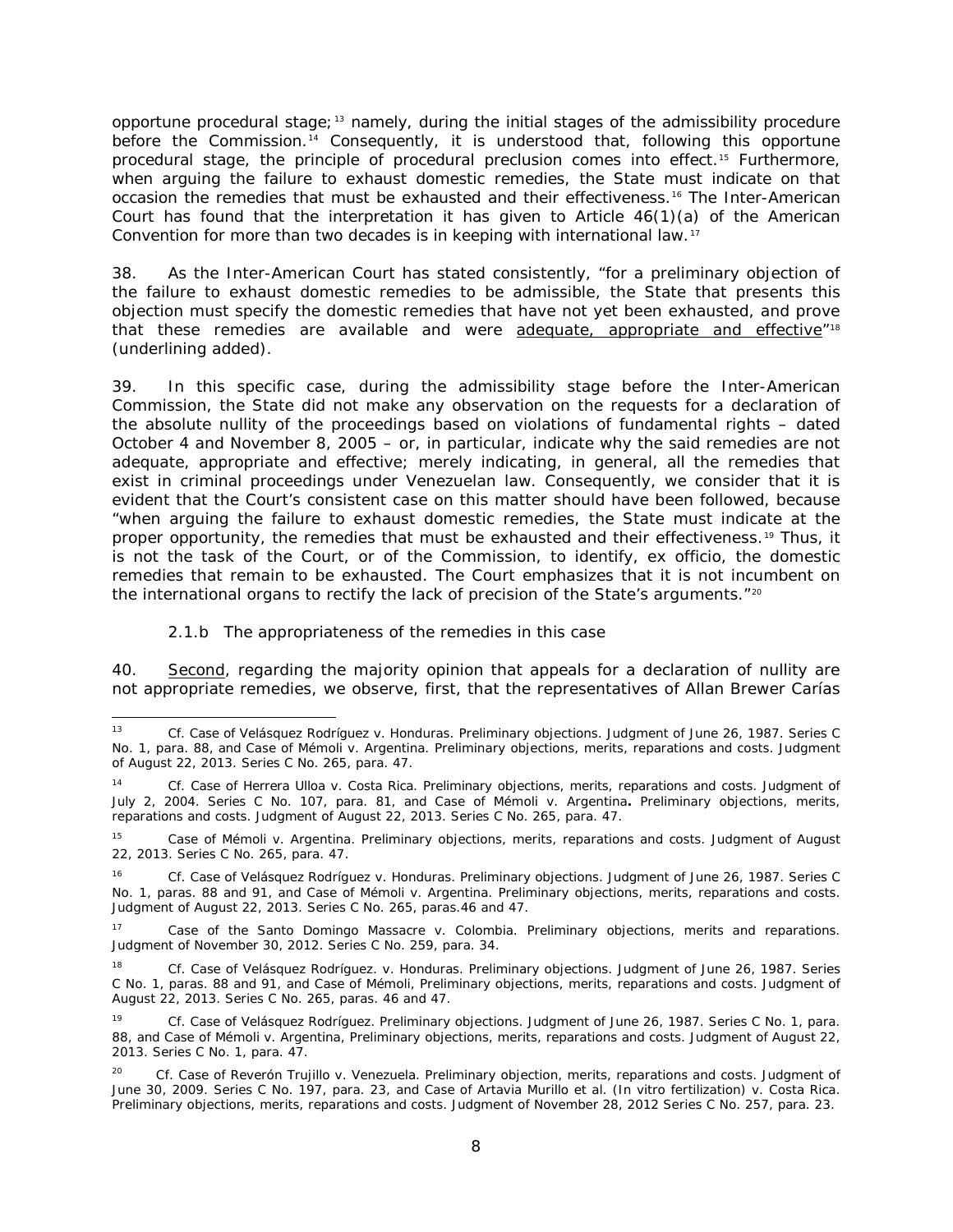filed two requests for the absolute nullity of the proceedings. The first, on October 4, 2005 $^{21}$  $^{21}$  $^{21}$ — at the "preparatory stage" — was not even processed and, even less, decided. The second request for annulment, dated November 8,  $2005<sup>22</sup>$  $2005<sup>22</sup>$  $2005<sup>22</sup>$  filed in response to the prosecutor's indictment (the moment at which the "intermediate stage" commences) contested, among other matters, the fact that the first request for annulment had not been processed and decided. This second request for annulment was not processed or decided either, as can be seen from the case file.<sup>[23](#page-56-2)</sup>

41. Thus it is evident that these requests for annulment, which, at that procedural stage, represented the appropriate and effective remedy in light of the Inter-American Court's consistent case law, were neither processed nor decided. All things considered, suggesting that it was necessary to wait until the preliminary hearing and the whole of the proceedings had been held before contesting the first instance judgment constitutes an unwarranted delay from the point of view of international law, if it is taken into account that more than seven years have passed.

42. As the representatives indicated — an opinion that we share — the request for annulment represents, by its nature, "the remedy of *amparo* in criminal procedural matters"; therefore "if a decision on the remedy of *amparo* has to await the preliminary hearing, which can be delayed indefinitely, […] the remedy could not be considered simple and prompt." In this regard, as can be seen in the case file, a judgment of the Venezuelan Constitutional Chamber of February 6, 2003, indicates that: [24](#page-56-3)

[... T]he plaintiff had a pre-existing procedural measures, which was just as, or more, appropriate, expedite, brief and simple as the application for *amparo,* which was the request for a declaration of nullity of the decision against which he has exercised the present protective action pursuant to article 212 of the said Code; a claim that must be decided, even as a mere matter of law, by a ruling that must be issued within the threeday period established in article 194 (now 177) of the procedural code. It is worth noting that, in temporal terms, this request for a declaration of absolute nullity should have been substantiated and decided within a time frame that is ostensibly less than the one established by law in relation to the *amparo* procedure *(underlining added).*

43. In other words, the application for a declaration of the absolute nullity of all the proceedings in cases of violation of due process that involve fundamental rights, as in the case of *amparo* in criminal matters, must, in accordance with Article 25 of the American Convention, be an effective, simple and prompt remedy before the competent judges or courts, that provides protection against acts that violate the fundamental rights recognized by the Constitution, the law or the Convention.

44. Based on the foregoing considerations, it is clear, in our opinion, that the requests for annulment filed by Mr. Brewer's representatives in the domestic criminal proceedings

<span id="page-56-0"></span><sup>&</sup>lt;sup>21</sup> The appeal for a declaration of nullity of all the investigation proceedings was signed on October 4, 2005, and, according to the information in the case file, "filed yesterday, October 6, before the 25<sup>th</sup> Supervisory Judge"; it is stamped "received" on October 7 that year. *Cf.* File of annexes to the answering brief of the State, folio 1407.

<span id="page-56-1"></span><sup>22</sup> According to the case file, the second appeal for annulment was signed on November 8, 2005, and it was decided "to open a new exhibit to be entitled Thirtieth (30th) EXHIBIT" of "Two hundred and seventy-two (272) folios, including this decision," by a ruling of the Twenty-fifth First Instance Supervisory Court of the Criminal Judicial Circuit of the Metropolitan Area of Caracas. *Cf.* file of annexes to the State's answering brief, folio 14675.

<span id="page-56-2"></span>The State provided the Inter-American Court with a copy of the entire case file of the domestic criminal proceedings. It can be seen that there is no judicial decision or order that even admits for processing the briefs on the absolute nullity of the proceedings filed by the representatives of the presumed victims.

<span id="page-56-3"></span>Transcript of the relevant part in para. 125 of the Judgment.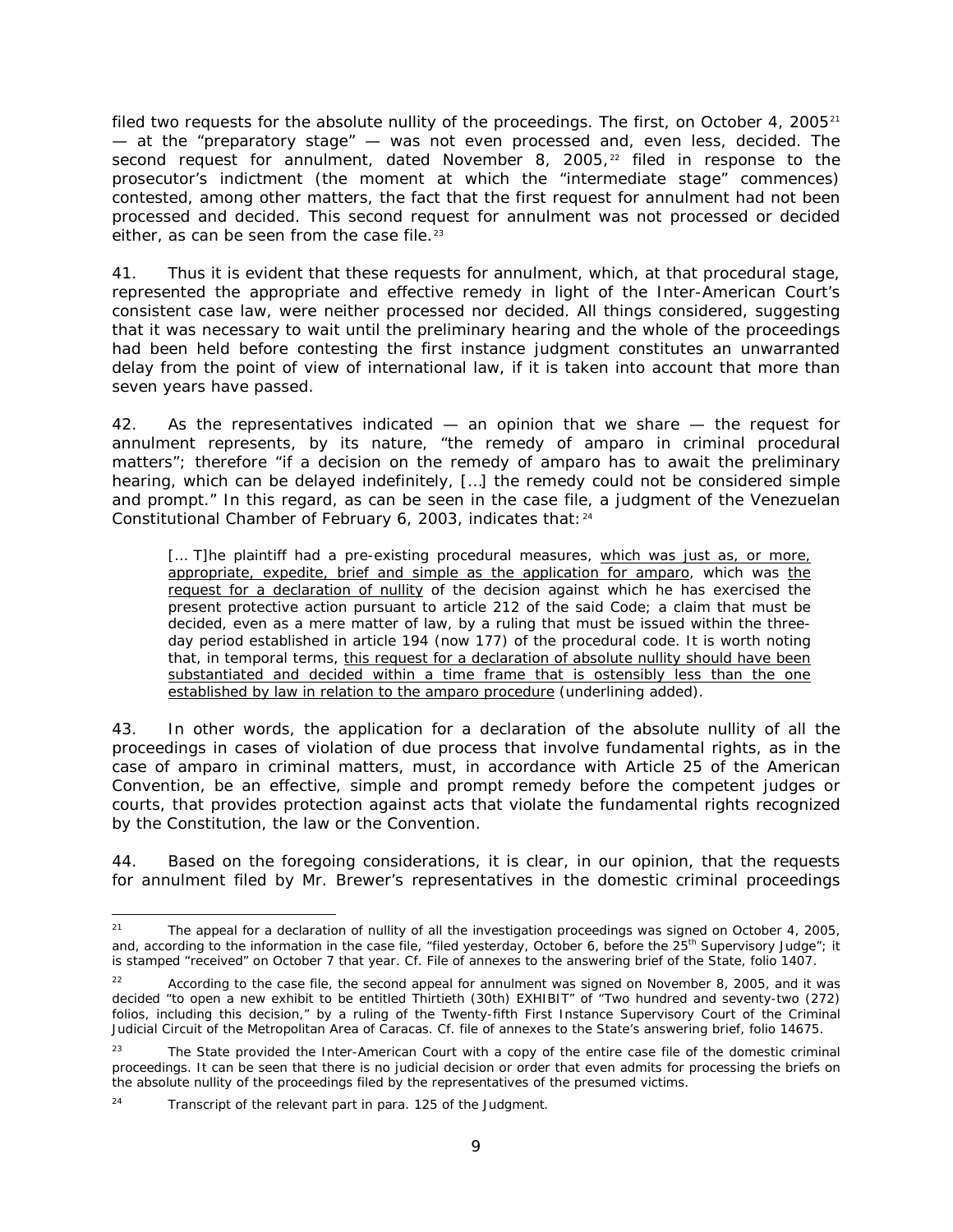represented appropriate and effective remedies, even more effective than a remedy of *amparo* in the specific case – according to the case law of the Constitutional Chamber cited above.[25](#page-57-0) And this is, regardless of the fact that, in the specific case, when analyzing the merits, it was possible to observe that these requests for annulment were not even processed by the State. In addition, the arguments and consideration on this aspect should have been interpreted by the Court pursuant to Article 29 of the American Convention, which establishes an interpretation that is preferentially *pro homine*. Indeed, as Inter-American Court has established: [26](#page-57-1)

"It must be stressed that the international protection system should be understood as a whole, a principle established in Article 29 of the American Convention, which imposes a framework of protection that always give preference to the interpretation or the norm that is more favorable to the rights of the individual, the keystone for protection of the whole inter-American system. In this regard, the adoption of a restrictive interpretation of the scope of this Court's competence would not only run counter to the object and purpose of the Convention, but would also impair the practical effects of the treaty itself and the guarantee of protection that it establishes, with negative consequences for the presumed victim in the exercise of his right of access to justice" *(underlining added).*

45. Hence, by failing to show which specific remedy was the appropriate one, or to verify fully the State's argument that the remedy filed was inappropriate, the preliminary objection of failure to exhaust domestic remedies should not even have been examined.

## *2.1.c Regarding the so-called "early stage" as an alleged new element in the rule of exhaustion of domestic remedies*

46. Third, we do not consider admissible the majority opinion that the criminal proceedings are still at an "early stage" (a new concept created in the Judgment and in case law), and that this means that it is not possible to analyze the negative impact that a decision may have, because decisions can be amended or rectified by means of the remedies or actions established in domestic law at later stages.

47. This consideration runs counter to the case law of the Inter-American Court over the more than 26 years of its contentious jurisdiction since its first decision on the issue of exhaustion of domestic remedies in the case of *Velásquez Rodríguez v. Honduras*,<sup>[27](#page-57-2)</sup> thus creating a disturbing precedent contrary to its own case law and the right of access to justice in the inter-American system.

48. Indeed, in its first contentious case, the 1987 case of *Velásquez Rodríguez*, the Court found as follows:

91. The rule of prior exhaustion of domestic remedies under international human rights law has certain implications that are present in the Convention. Under the Convention, States Parties have the obligation to provide effective judicial remedies to victims of human rights violations (Art. 25), remedies that must be substantiated in accordance with the rules of due process of law (Art. 8(1)), all in keeping with the general obligation of such States to ensure the free and full exercise of the rights recognized by the Convention to all persons subject to their jurisdiction (Art. 1). Thus, when certain exceptions to the

<span id="page-57-0"></span> <sup>25</sup> See *supra*, para. 42 of this joint dissenting opinion.

<span id="page-57-1"></span><sup>&</sup>lt;sup>26</sup> *Cf. Case of Radilla Pacheco v. Mexico. Preliminary objections, merits, reparations and costs. Judgment of* November 23, 2009. Series C No. 209, para. 24.

<span id="page-57-2"></span><sup>27</sup> *Case of Velásquez Rodríguez v. Honduras*. Preliminary objections. Judgment of June 26, 1987. Series C No. 1.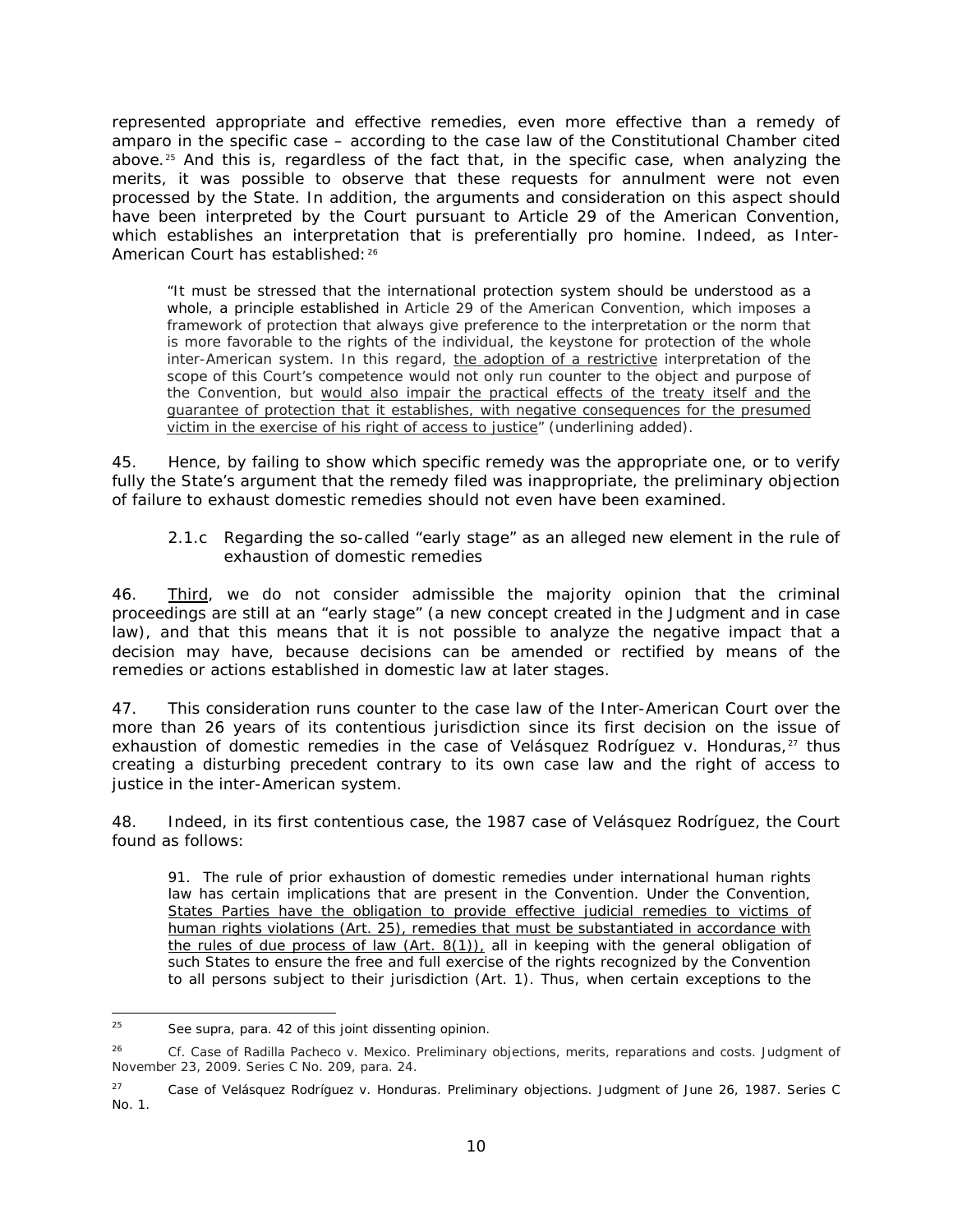rule of non-exhaustion of domestic remedies are invoked, such as the ineffectiveness of such remedies or the lack of due process of law, not only is it contended that the victim is under no obligation to pursue such remedies, but, indirectly, the State in question is also charged with a new violation of the obligations assumed under the Convention. **Thus, the question of domestic remedies is closely tied to the merits of the case** (underlining and bold added).

49. The Judgment refers to the *case of Velázquez Rodríguez* where it is worth underscoring that, although the Court recognized that "the mere fact that a domestic remedy does not produce a favorable result for the petitioner does not, in itself, demonstrate the inexistence or exhaustion of all effective domestic remedies; because, for example, the petitioner may not have invoked the appropriate remedy in a timely fashion."[28](#page-58-0) This precedent also adds that:

"68. It is a different matter […] when it is shown that remedies are denied for trivial reasons or without an examination of the merits, of if there is proof of the existence of a practice or policy ordered or tolerated by the Government, the effect of which is to impede certain persons from invoking domestic remedies that would normally be available to others. In such cases, resort to those remedies becomes a senseless formality. The exceptions of Article 46(2) would be fully applicable in those situations and would waive the obligation to exhaust domestic remedies that, I practice, cannot accomplish their <u>objective"</u> <sup>[29](#page-58-1)</sup> (underlining added).

50. In this case, the representatives of Mr. Brewer used the means of contestation established in Venezuelan law – application for a declaration of absolute nullity – in order to guarantee his fundamental rights in the criminal proceedings. In the Judgment, it is affirmed that the Venezuelan criminal proceedings instituted against Mr. Brewer Carías are at an "early stage," so that other domestic remedies remained pending at later stages that could have ensured his rights. In the words of the majority opinion:

"[I]n this case, in which the preliminary hearing and, at least, a first instance decision are still pending, it is not possible to rule on the presumed violation of judicial guarantees, because there is still no certainty about how the proceedings will go forward and whether many of the allegations made may be rectified at the domestic level. And this is without prejudice to the possible analysis of the alleged unwarranted delay or the reasonable time," taking into consideration that "the proceedings against Mr. Brewer Carías are still at the intermediate stage, because the preliminary hearing has not been held yet and, consequently, the oral trial has not taken place; hence, the Court notes that the criminal proceedings are at an early stage. This means that it is not possible to analyze the negative impact that a decision could have if taken at in the early stages when such decisions may be amended or rectified by means of the remedies or actions established in domestic law" [30](#page-58-2) *(underlining added).*

51. In addition, regarding the remedies during the intermediate stage and the oral trial, the majority opinion stated that:

"Owing to the early stage that the proceedings were at, the defense counsel of Mr. Brewer Carías filed the different requests for a declaration of nullity […]. However, they did not file the remedies that the State indicated were appropriate; namely, the remedy of appeal established in articles 451 to 458 of the OCCP, the remedy of cassation indicated in articles 459 to 469 of the OCCP, and the appeal for review indicated in articles 470 to 477 of the OCCP. In this regard, the State alleged the existence of "[t]he remedies

<span id="page-58-0"></span> <sup>28</sup> *Case of Velásquez Rodríguez v. Honduras. Merits.* Judgment of July 29, 1988. Series C No. 1, para. 67.

<span id="page-58-1"></span><sup>29</sup> *Case of Velásquez Rodríguez v. Honduras. Merits.* Judgment of July 29, 1988. Series C No. 1, para. 68.

<span id="page-58-2"></span><sup>&</sup>lt;sup>30</sup> Paras. 88 and 96 of the Judgment.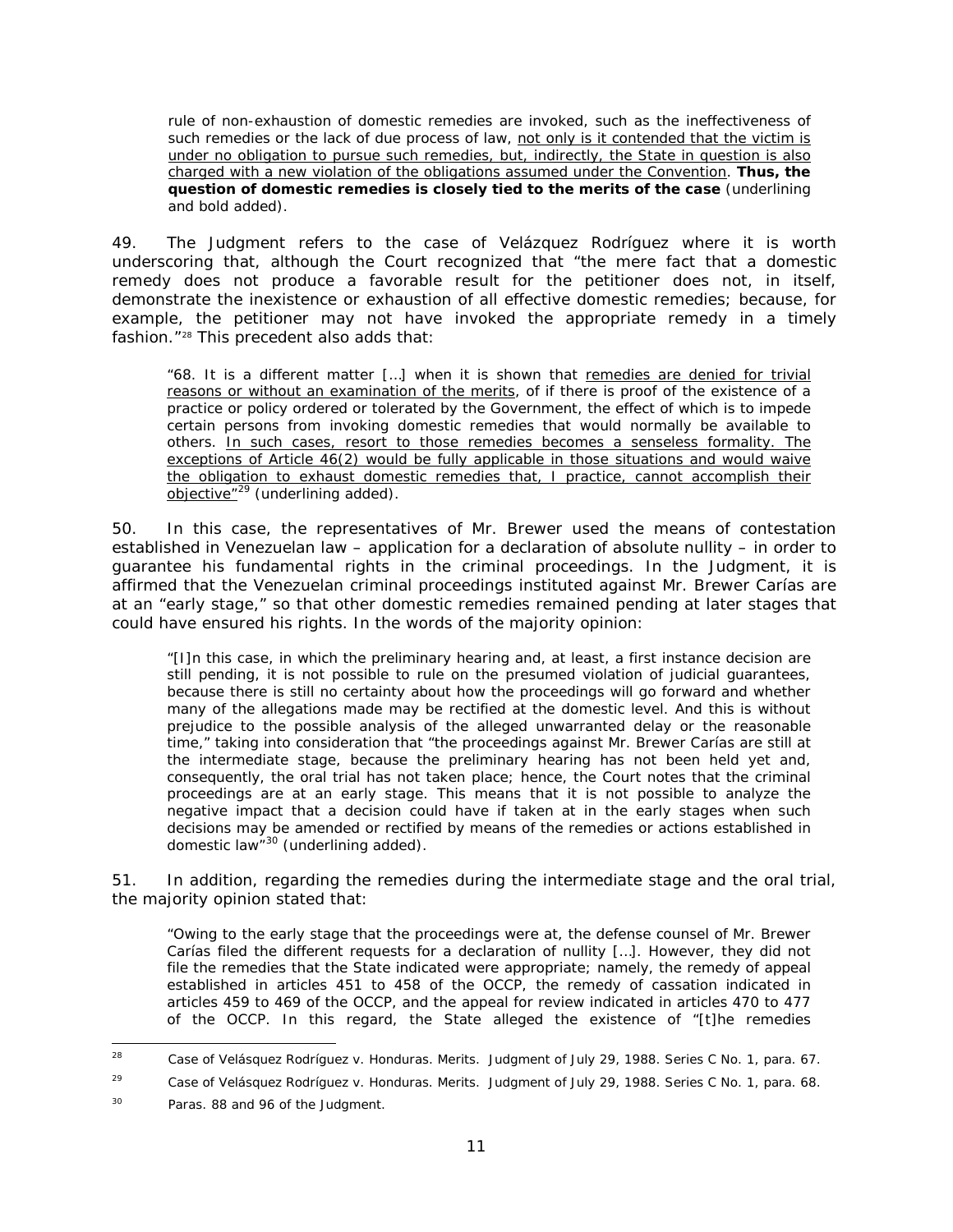corresponding to the intermediate stage established in the Organic Code of Criminal Procedure; also, the completion of the trial stage, if applicable, as well as [the existence of] effective remedies, [such as] the appeal against decisions, against final judgments, for reconsideration, of cassation, [and] for review<sup>"[31](#page-59-0)</sup> (underlining added).

52. In the *Case of Díaz Peña v. Venezuela* — which is cited in the Judgment<sup>[32](#page-59-1)</sup> — the Court indicated that "requests filed by the defense, such as applications for a declaration of nullity based on failure to comply with legal forms and conditions, or the annulment of an expertise offered by the Public Prosecution Service, cannot signify that domestic remedies have been exhausted"<sup>[33](#page-59-2)</sup> and "the appropriate remedy in this regard was the appeal against the judgment delivered at the conclusion of the trial, without prejudice to the possibility of filing an objection owing to the excessive duration of the proceedings." First, the precedent created in the *Case of Díaz Peña* represented an isolated precedent that has not been used subsequently; second, contrary to the said precedent where an application for *amparo* had been filed and, therefore, it was found that the appeal had exhausted the domestic remedies, in the case *sub judice,* owing to the procedural stage of the criminal proceedings against Allan Brewer Carías, the requests for annulment that were filed were those that had to be exhausted in order to rectify the violations that had occurred during the preliminary investigation stage. Evidently, since the requests for annulment were not processed and, especially as no decision was taken on them, it was not possible to accede to the remedies established by Venezuelan law for the intermediate stage and during the oral trial.

53. Furthermore, it should not be ignored that the State did not, in fact, contest the effectiveness of the applications for a declaration of nullity, since it merely indicated that "[t]he remedies corresponding to the intermediate stage established in the Organic Code of Criminal Procedure; also, the exhaustion of the trial stage, if applicable, as well as [the existence of] effective remedies, [such as] the appeals against decisions, against final judgments, for reconsideration, for cassation, [and] for review." [34](#page-59-3) In other words, regarding the requests for annulment that were filed, the State did not indicate that they were not appropriate and effective remedies that should be exhausted, but rather, to the contrary, merely indicated the pending remedies that should be exhausted at later stages.

54. As we have mentioned – see *supra* paras. 40 to 44 of this opinion – we consider that the two requests for annulment filed by the defense counsel of Mr. Brewer Carías were clearly the appropriate, adequate and effective remedies that had to be exhausted at the procedural stage that the criminal proceedings had reached at that time, because their purpose was to remedy the fundamental rights that had been violated during the investigation stage. Therefore, as neither of the two requests for annulment filed in 2005 have even been processed, it is evident, in our opinion, that from the perspective of international law the applicable exception in Article  $46(2)(c)$  of the American Convention has been constituted.

55. In this regard, the case law of the Inter-American Court has been consistent when analyzing the application of the exceptions established in Article 42(6) of the Convention. In some cases, it has rejected the preliminary objection or has determined that questions relating to the exhaustion and effectiveness of the applicable domestic remedies must be

<span id="page-59-0"></span> <sup>31</sup> Para. 97 of the Judgment.

<span id="page-59-1"></span><sup>32</sup> Para. 89 of the Judgment.

<span id="page-59-2"></span><sup>33</sup> *Cf. Case of Díaz Peña v. Venezuela. Preliminary objections, merits, reparations and costs.* Judgment of June 26, 2012, Series C No. 244, para. 90 and 124.

<span id="page-59-3"></span><sup>34</sup> Para. 17 of the Judgment.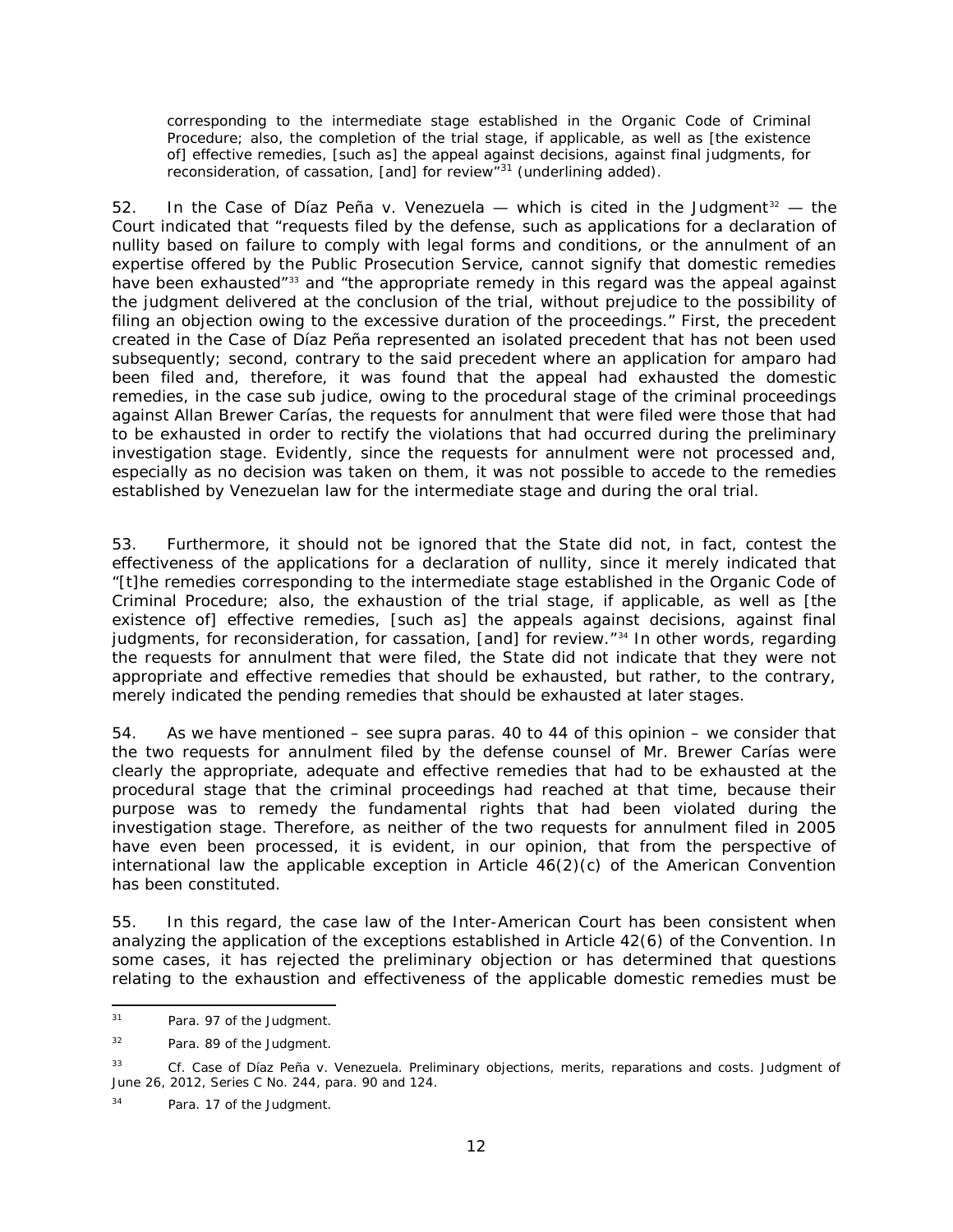decided together with the substantive matters. Thus, the application of the exception to the exhaustion of domestic remedies has been considered *as a whole,*[35](#page-60-0) owing to an unwarranted delay during the investigations or proceedings, $36$  and the absence of adequate and effective remedies.[37](#page-60-2) The Court even indicated in the *Case of Gomes Lund et al. (Guerrilha do Araguaia) v. Brazil* that "[a]t the time the Commission issued its Report [on Admissibility], more than 19 years ha[d] passed since the filing of [the ordinary action and] there had been no final decision on the merits in the domestic sphere. Therefore, the Commission concluded that the delay in the proceedings could not be considered reasonable"; hence, "the Court [did] not find evidence to change […] the decision taken by the Inter-American Commission. Added to this, […] the Court observe[d] that the State's arguments concerning the effectiveness of the remedy and the inexistence of an unwarranted delay in the ordinary action relate[d] to matters with regard to the merits of the case, because they contested the arguments concerning the presumed violation of Articles 8, 13 and 25 of the American Convention" (underlining added). Consequently [both the Commission and the Court] considered that it was not possible to require the exhaustion of domestic remedies and applied Article  $46(2)(c)$  of the Convention to the case.[38](#page-60-3)

56. The new theory of the "early stage" used in this Judgment represents a step backwards that affects the whole of the inter-American system as regards the matters before the Inter-American Commission and the cases pending the decision of the Court, because it has negative consequences for the presumed victims in the exercise of the right of access to justice. Accepting that, at the "early stages" of the proceedings, no violations can be determined (because they could eventually be remedied at subsequent stages), creates a precedent that would entail ranking the severity of the violations based on the stage of the proceedings. Moreover, since it is due to the State itself that the domestic remedies have not been exhausted in this case, because it did not even process the requests – of October 4 and November 8, 2005 – for the annulment of the proceedings due to the violation of fundamental rights. Consequently, admitting the preliminary objection is contrary to the Inter-American Court's criteria since the *Case of Velásquez Rodríguez* in which it considered that:

"If the Court, then, were to sustain the Government's objection and declare that effective judicial remedies are available, it would be prejudging the merits without having heard the evidence and arguments of the Commission or those of the Government. If, on the

<span id="page-60-0"></span> <sup>35</sup> *Case of Velásquez Rodríguez v. Honduras. Preliminary objections*. Judgment of June 26, 1987. Series C No. 1, para. 95; *Case of Fairén Garbi and Solís Corrales v. Honduras. Preliminary objections*. Judgment of June 26, 1987. Series C No. 2, para. 94, and *Case of Godínez Cruz v. Honduras. Preliminary objections*. Judgment of June 26, 1987. Series C No. 3, para. 97.

<span id="page-60-1"></span><sup>36</sup> *Case of Genie Lacayo v. Nicaragua. Preliminary objections*. Judgment of January 27, 1995. Series C No. 21, paras. 29, 30 and 31; *Case of Las Palmeras v. Colombia. Preliminary objections.* Judgment of February 4, 2000. Series C No. 67, paras. 38 and 39; *Case of Juan Humberto Sánchez v. Honduras.* Judgment of June 7, 2003. Series C No. 99, para. 68 and 69; *Case of Heliodoro Portugal v. Panama*. Preliminary objections, merits, reparations and costs. Judgment of August 12, 2008. Series C No. 186, para. 19 and 20; *Case of Ríos et al. v. Venezuela*. *Preliminary objections, merits, reparations and costs*. Judgment of January 28, 2009. Series C No. 194, para. 39; *Case of Anzualdo Castro v. Peru.* Preliminary objection, merits, reparations and costs. Judgment of September 22, 2009. Series C No. 202, para. 19; *Case of Gomes Lund et al. (Guerrilha do Araguaia) v. Brazil. Preliminary objections, merits, reparations and costs*. Judgment of November 24, 2010. Series C No. 219, para. 42, and *Case of Osorio Rivera v. Peru. Preliminary objections, merits, reparations and costs.* Judgment of November 26, 2013, Series C No. 275, para. 23.

<span id="page-60-2"></span>Case of Díaz Peña v. Venezuela. Preliminary objections, merits, reparations and costs. Judgment of June 26, 2012, Series C No. 244, para. 126.

<span id="page-60-3"></span><sup>38</sup> *Case of Gomes Lund et al. (Guerrilha do Araguaia) v. Brazil. Preliminary objections, merits, reparations and costs.* Judgment of November 24, 2010. Series C No. 219, para. 42.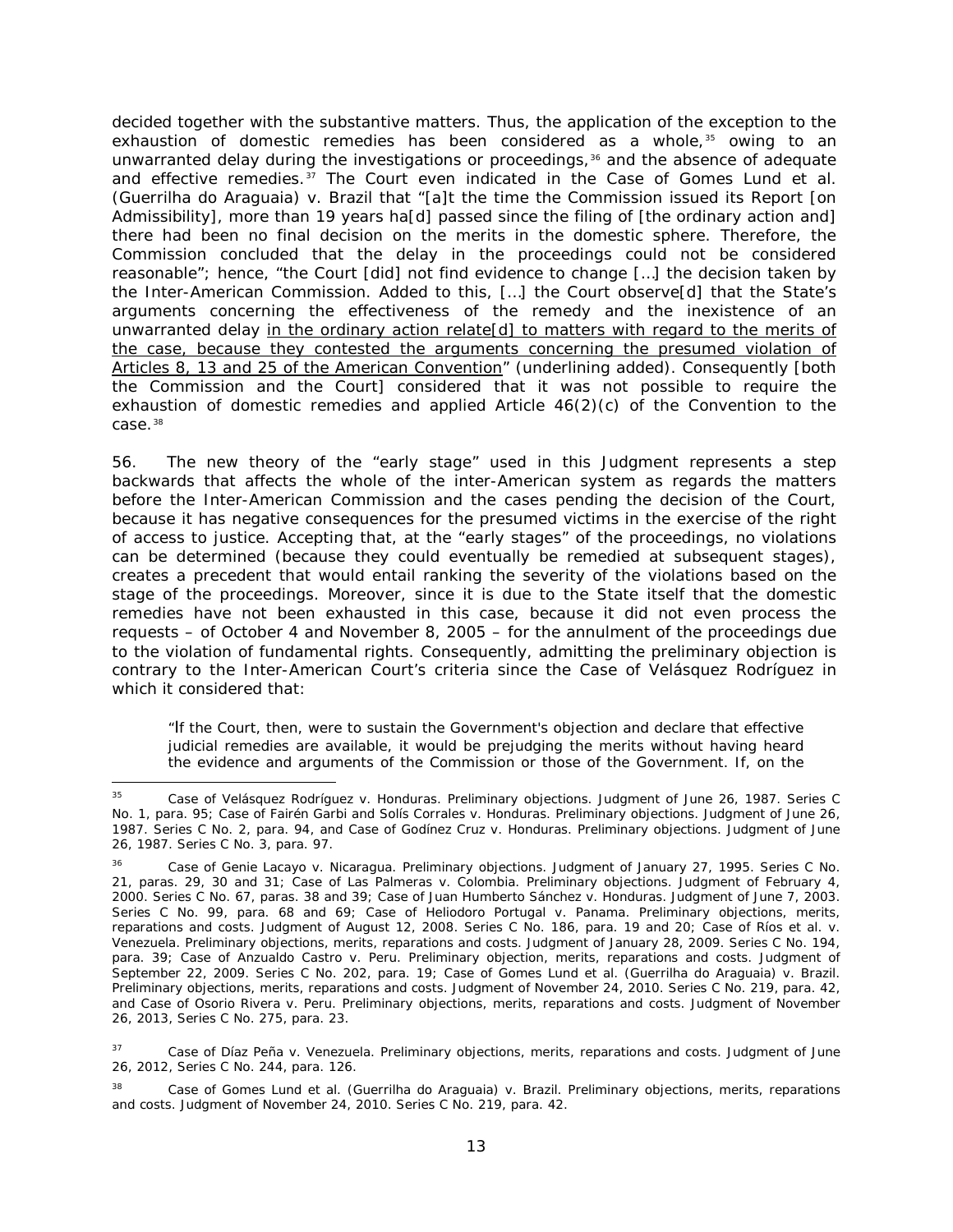other hand, the Court were to declare that all effective domestic remedies had been exhausted or did not exist, it would be prejudging the merits in a manner detrimental to the State."<sup>[39](#page-61-0)</sup>

57. In addition, regarding the expression used in this Judgment concerning the analysis of "merely a matter of admissibility,"<sup>[40](#page-61-1)</sup> the Court, in its consistent case law, has understood that:

First, the Court has indicated that the failure to exhaust remedies is merely a matter of admissibility and that the State that alleges this must indicate the domestic remedies that must be exhausted, and also prove that these remedies are effective.<sup>41</sup> Second, to be timely, the objection asserting the non-exhaustion of domestic remedies must be made in the first measure taken by the State during the proceedings before the Commission; to the contrary, it is presumed that the State has tacitly waived presenting this argument. Third, the defendant State may expressly or tacitly waive citing the failure to exhaust domestic remedies[42](#page-61-3) *(underlining added).*

58. In this case, the matters of "mere admissibility," as has been understood by this Court's case law, refer to the presentation and indication at the appropriate procedural stage of the proceedings before the Inter-American Commission. However, such matters cannot be analyzed independently of the substantive matters, especially when allegations of presumed violations of due process and judicial guarantees are involved because, as the Commission indicated, "the exceptions to the rule of exhaustion of domestic remedies established in Article 46(2) of the Convention are closely related to the determination of possible violations of certain rights recognized therein, such as the guarantees of access to justice." [43](#page-61-4)

59. Separating the aspects that relate strictly to admissibility from those on merits, as the Judgment seeks to do, is a contrived issue in this case because, in order to decide whether the exceptions to the rule of the exhaustion of domestic remedies apply, it is unavoidable to analyze substantive aspects related to "due process of law," "access to remedies under domestic law" or to the "unwarranted delay" in such remedies, exceptions established in paragraphs (a), (b) and (c) of Article  $46(2)$ , closely related to the rights established in Articles 8 and 25 of the Pact of San José, which motivated specific arguments by the parties, and their dispute.

60. In this regard, in the *Case of Salvador Chiriboga v. Ecuador,* owing to the fact that the Commission's filing of remedies in the proceedings before the inter-American system was directly related to the merits, the Inter-American Court decided, as it has in many cases, that "[t]he argument related to the unwarranted delay in some of the judicial proceedings instituted by the Salvador Chiriboga brothers and the State, […] would be

<span id="page-61-0"></span> <sup>39</sup> *Case of Velásquez Rodríguez v. Honduras. Preliminary objections*. Judgment of June 26, 1987. Series C No. 1, para. 95.

<span id="page-61-1"></span><sup>40</sup> *Cf.* para. 101 of the Judgment.

<span id="page-61-2"></span><sup>41</sup> *Case of Velásquez Rodríguez v. Honduras. Preliminary objections.* Judgment of June 26, 1987. Series C No. 1, para. 88; Case of Nogueira Carvalho et al. v. Brazil. Preliminary objections and merits. Judgment of November 28, 2006. Series C No. 161, para. 51, and *Case of Almonacid Arellano et al. v. Chile. Preliminary objections, merits, reparations and costs.* Judgment of September 26, 2006. Series C No. 154, para. 64.

<span id="page-61-3"></span><sup>42</sup> *Case of Velásquez Rodríguez v. Honduras. Preliminary objections.* Judgment of June 26, 1987. Series C No. 1, para. 88; Case of Nogueira Carvalho et al. v. Brazil. Preliminary objections and merits. Judgment of November 28, 2006. Series C No. 161, para. 51, and *Case of Almonacid Arellano et al. v. Chile.* Judgment of September 26, 2006. Series C No. 154, para. 64.

<span id="page-61-4"></span><sup>43</sup> Para. 101 of the Judgment.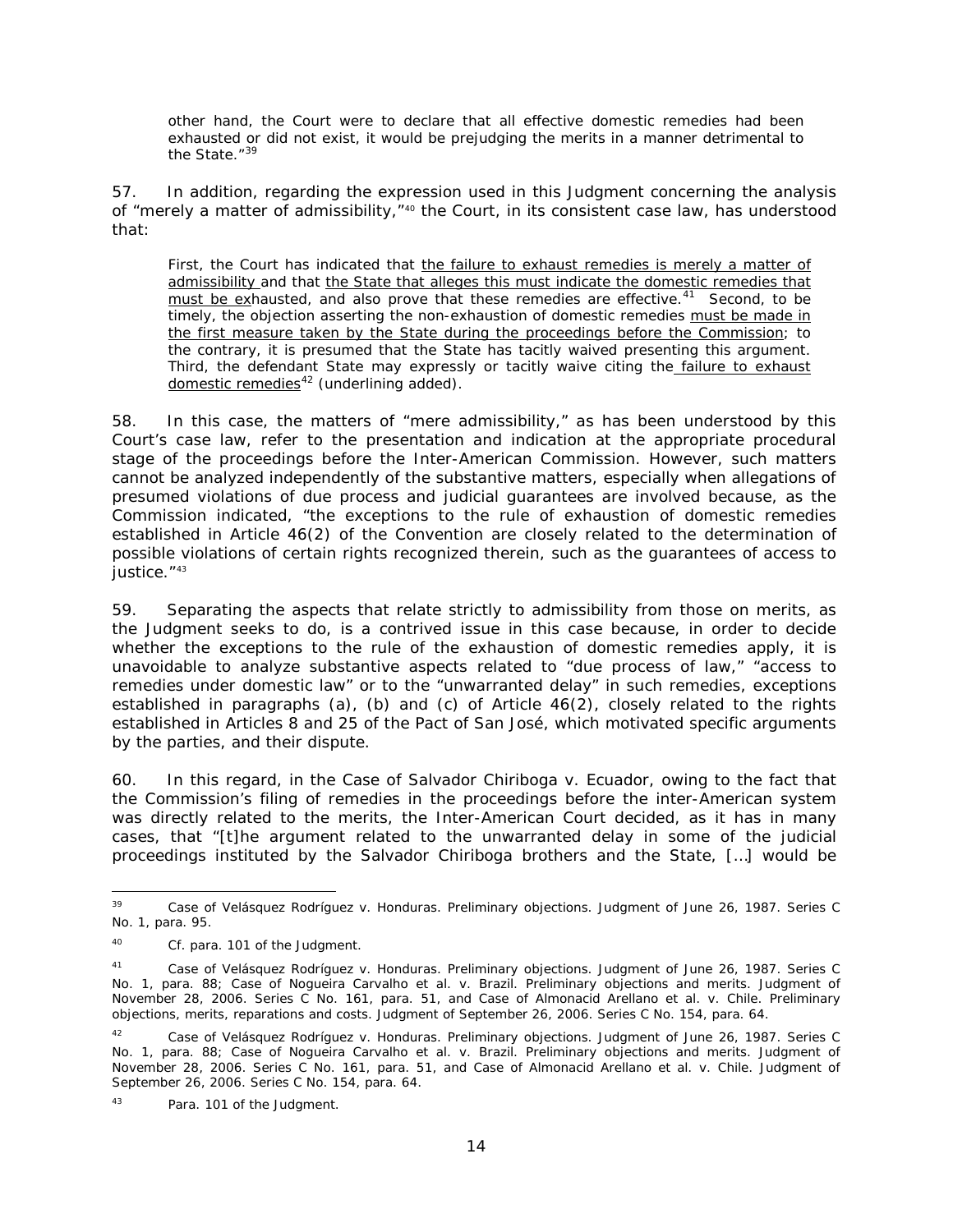analyzed by the Court when examining the presumed violation of Articles 8 and 25 of the Convention."[44](#page-62-0)

61. Similarly, in the case of *Heliodoro Portugal v. Panama<sup>[45](#page-62-1)</sup>* for example, the Court considered that:

"19. Based on the above, the arguments of the parties and the evidence provided in these proceedings, the Court observes that the State's arguments on the alleged inexistence of an unwarranted delay in the investigations and proceedings opened in the domestic jurisdiction relate to issues concerning the merits of the case, because they contest the arguments regarding the presumed violation of Articles 8 and 25 of the American Convention. Moreover, the Court finds that it has no cause to re-examine the Inter-American Commission's reasoning when it decided on the admissibility of this case<sup>"[46](#page-62-2)</sup> *(underlining added).*

62. Although the rule of the failure to exhaust domestic remedies is in the interests of the State, it also represents a right of the individuals that simple and prompt remedies exist that *protect their fundamental rights*, as established in Article 25 of the American Convention, to ensure that these remedies are truly effective to remedy violations in the domestic sphere and to avoid the involvement of the organs of the inter-American system.<sup>[47](#page-62-3)</sup>

63. In this regard, it should be recalled, as established by the Inter-American Court, that the State "is the main guarantor of the human rights of the individual, so that if an act occurs that violates these rights, it is the State itself that has the duty to resolve the matter at the domestic level […], before having to respond before international organs, such as the inter-American system, and this stems from the subsidiary nature of the international proceedings in relation to the national systems of human rights guarantees."[48](#page-62-4) These ideas have also recently become case law under the concept that all the authorities and organs of a State Party to the Convention have the obligation to exercise "control of conformity with the Convention<sup>"[49](#page-62-5)</sup>

64. In sum, if the precedent that is being created by what in the Judgment is called the "early stage" of the proceedings is taken literally, it could have a negative effect on the inter-American system for the protection of human rights, because, in many matters being processed before the Commission, or even in cases before the Court, this would mean admitting the preliminary objection of failure to exhaust domestic remedies, without examining the merits of the case; and this is contrary to the direction in which the Inter-American Court's case law has been evolving since its first cases, to the detriment of the right of access to justice.

<span id="page-62-0"></span> <sup>44</sup> *Case of Salvador Chiriboga v. Ecuador. Preliminary objection and merits*. Judgment of May 6, 2008. Series C No. 179, Para. 45.

<span id="page-62-1"></span><sup>45</sup> *[Case of Heliodoro Portugal v. Panama. Preliminary objections, merits, reparations and costs](http://joomla.corteidh.or.cr:8080/joomla/es/casos-contenciosos/38-jurisprudencia/772-corte-idh-caso-heliodoro-portugal-vs-panama-excepciones-preliminares-fondo-reparaciones-y-costas-sentencia-de-12-de-agosto-de-2008-serie-c-no-186)*. Judgment of [August 12, 2008. Series C No. 186](http://joomla.corteidh.or.cr:8080/joomla/es/casos-contenciosos/38-jurisprudencia/772-corte-idh-caso-heliodoro-portugal-vs-panama-excepciones-preliminares-fondo-reparaciones-y-costas-sentencia-de-12-de-agosto-de-2008-serie-c-no-186)

<span id="page-62-2"></span><sup>46</sup> *Cf. Case of the Serrano Cruz Sisters v. El Salvador. Preliminary objections.* Judgment of November 23, 2004. Series C No. 118, para. 141, and *Case of Salvador Chiriboga v. Ecuador. Preliminary objection and merits.*  Judgment of 6 May 6, 2008. Series C No. 179, para. 44.

<span id="page-62-3"></span><sup>&</sup>lt;sup>47</sup> Similarly, see the concurring opinion of Judge Eduardo Ferrer Mac-Gregor Poisot to the judgment of the Inter-American Court in the *Case of Liakat Ali Alibux v. Suriname*, of January 14, 2014, especially paras. 24 to 26, and with regard to the dimensions of Article 25 of the Pact of San José, paras. 30 to 125 of that opinion.

<span id="page-62-4"></span><sup>48</sup> *Case of Acevedo Jaramillo et al. v. Peru. Interpretation of the judgment on preliminary objections, merits, reparations and costs.* Judgment of November 24, 2006. Series C No. 157, para. 66.

<span id="page-62-5"></span><sup>49</sup> *Case of the Santo Domingo Massacre v. Colombia***.** *Preliminary objections, merits and reparations*. Judgment of November 30, 2012. Series C No. 259, para. 142.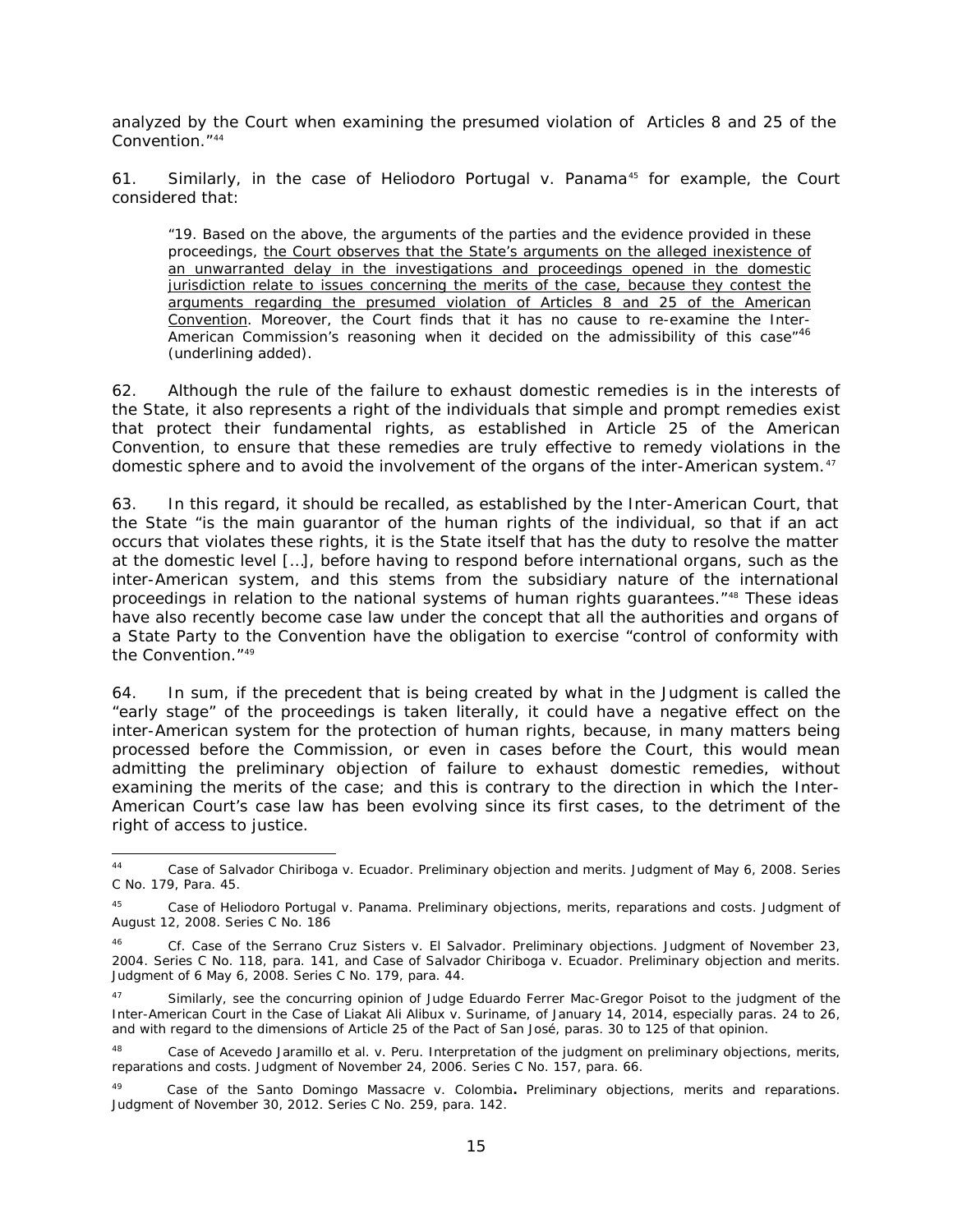## **2.2 Exceptions to the rule of prior exhaustion of domestic remedies**

65. We will now analyze each of the exceptions established in the rule of prior exhaustion of domestic remedies established in Article 46(2) of the American Convention on Human Rights.

### *2.2.a The domestic legislation of the State concerned does not afford due process of law for the protection of the right or rights that have allegedly been violated (Art. 46(2)(a) of the American Convention)*

66. As previously indicated, the representatives argued that a structural problem exists which affects the independence and impartiality of the judiciary and is summarized by the subjection of the Judicial Branch to the interests of the Executive Branch.

67. Meanwhile, the Inter-American Commission has insisted that "the problem described in this case is structural in nature and responds to a *de facto* situation of the judiciary that goes far beyond the abstract regulation of criminal proceedings."

68. However, in the Judgment, it has been considered that the direct application of the exception contained in Article 46(2)(a) of the American Convention cannot be derived from an alleged structural context of the provisional nature of the judiciary, because this would mean that, based on an argument of a general nature regarding the lack of independence or impartiality of the judiciary, it would not be necessary to comply with the requirement of prior exhaustion of domestic remedies.

69. First, it is important to indicate that, in the chapter on the "Determination of pertinent facts," the Judgment totally omits the issue of the provisional status of prosecutors and judges in Venezuela, even though this is a key element and one that has been especially debated by the parties; moreover, there is abundant material in the case file on specific facts relating to this issue.<sup>[50](#page-63-0)</sup> Second, there can be no doubt that this problem of the provisional status of judges and prosecutors in that country – which the Court has already examined in the cases of *Apitz Barbera et al.*,[51](#page-63-1) *Reverón Trujillo*[52](#page-63-2) and *Chocrón Chocrón*[53](#page-63-3) against Venezuela – is closely related to the issue of the judicial remedies in the domestic jurisdiction. The Court has even determined a series of proven facts in these cases in relation to the main aspects of the judicial restructuring process in Venezuela. Thus, it would have been appropriate for the Court to combine the examination of the preliminary objection of failure to exhaust domestic remedies with an analysis of the arguments on merits in this case, as it has on other occasions.

70. Regarding this situation, and specifically in relation to Venezuela, the Inter-American

<span id="page-63-0"></span><sup>&</sup>lt;sup>50</sup> In the three previous cases in the Court's history where it did not examine the merits of the case (see *supra* footnote 1 of this opinion), there is no description or specific determination of the facts. Curiously, this is the first case in which, admitting the preliminary objection, a heading is included in the Judgment entitled "Determination of the pertinent facts to decide the preliminary objection on the failure to exhaust domestic remedies," entirely omitting the facts relating to the situation of the provisional status of prosecutors and judges.

<span id="page-63-1"></span><sup>51</sup> *Case of Apitz Barbera et al. ("First Contentious Administrative Court") v. Venezuela*. *Preliminary objection, merits, reparations and costs*. Judgment of August 5, 2008. Series C No. 182.

<span id="page-63-2"></span><sup>52</sup> *Case of Reverón Trujillo v. Venezuela*. *Preliminary objection, merits, reparations and costs*. Judgment of June 30, 2009. Series C No. 197.

<span id="page-63-3"></span><sup>53</sup> *[Case of Chocrón Chocrón v. Venezuela. Preliminary objection, merits, reparations and costs.](http://joomla.corteidh.or.cr:8080/joomla/es/casos-contenciosos/38-jurisprudencia/1428-caso-chocron-chocron-vs-venezuela-excepcion-preliminar-fondo-reparaciones-y-costas-sentencia-de-1-de-julio-de-2011-serie-c-no-227)* Judgment of [July 1, 2011. Series C No. 227.](http://joomla.corteidh.or.cr:8080/joomla/es/casos-contenciosos/38-jurisprudencia/1428-caso-chocron-chocron-vs-venezuela-excepcion-preliminar-fondo-reparaciones-y-costas-sentencia-de-1-de-julio-de-2011-serie-c-no-227)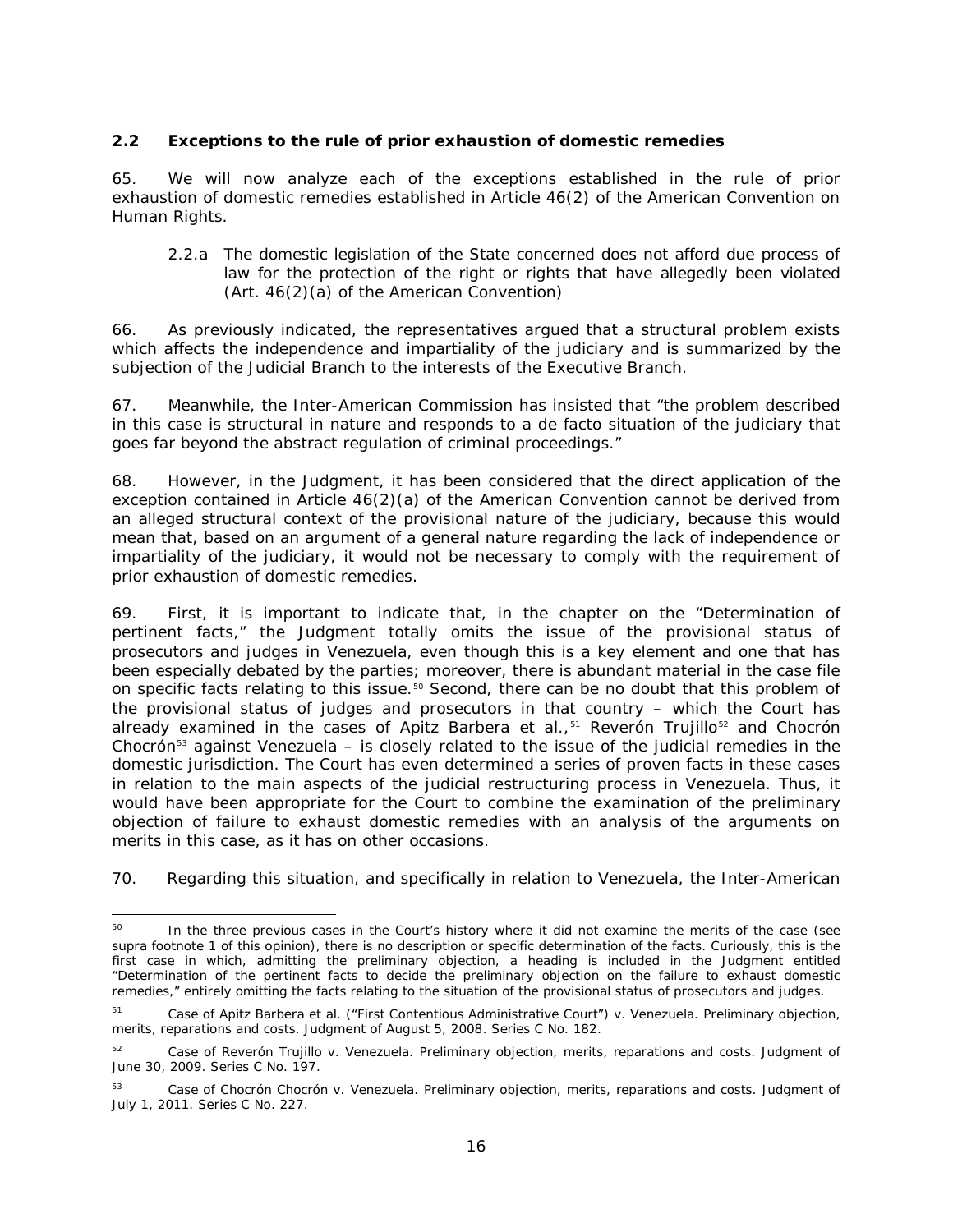Commission has already ruled noting that, in "the lists of appointments and transfers made by the Judicial Commission of the Supreme Court of Justice during 2012, all the judges correspond to temporary (most of them), interim and provisional postings." In addition, with regard to the provisional nature of prosecutors in Venezuela, the Commission observed that, in October 2008, the Prosecutor General acknowledged that:

Prosecutors whose appointments are provisional are at a disadvantage; their provisional status exposes them to the influence of pressure groups, which could undermine the constitutionality and legality of the justice system. Provisional status in the exercise of public office is contrary to Article 146 of the Constitution of the Bolivarian Republic of Venezuela, which provides that positions in government are career service posts and are won by public competition."<sup>[54](#page-64-0)</sup>

71. In its report on the case of *Allan R. Brewer Carías (Venezuela)*<sup>[55](#page-64-1)</sup> in the context of its system of petitions and cases, the Commission ruled on the impact that changes in agents of justice may have on a criminal investigation, owing to their provisional status. Thus, the Inter-American Commission has indicated that numerous assignments of different provisional prosecutors to the same case have negative effects on the advance of the investigations, if the importance, for example, of the ongoing gathering and evaluation of the body of evidence is taken into account. The Commission has considered that a situation such as the one indicated may have negative consequences on the rights of the victims in the context of criminal proceedings related to human rights violations.

72. When assessing the situation of the provisional nature of judges in Venezuela, in the case of *Reverón Trujillo,* [56](#page-64-2) the Court indicated that, at the time of the events of that case (from 2002 to 2004), "approximately 80% of the country's judges were provisional." In addition, "[i]n 2005 and 2006, a program was implemented under which those provisional judges appointed on a discretionary basis were able to achieve tenure. The number of provisional judges had been reduced to approximately 44% by the end of 2008."[57](#page-64-3) In August 2013, according to a witness presented by the State, the situation of the Judiciary was as follows: 1095 provisional judges, 50 special substitute judges, 183 temporary judges, 657 tenured judges, and 12 vacant posts for judge."[58](#page-64-4) In 2013, only 33% of judges were permanent and 67% were appointed or removed by the Judicial Commission, because they did not enjoy tenure.<sup>[59](#page-64-5)</sup>

73. Furthermore, in relation to the provisional nature of the prosecutors attached to the Public Prosecution Service, up until 2005, 307 provisional, interim and substitute

<span id="page-64-0"></span> <sup>54</sup> IACHR. *Guarantees for the Independence of justice operators. Towards strengthening access to justice and the rule of law in the Americas.* OEA/Ser.L/5/II. Doc. 44. December 5, 2013.

<span id="page-64-1"></span><sup>55</sup> IACHR. *Merits Report No. 171/11 Case 12,724 Allan R. Brewer Carías (Venezuela),* November 3, 2011, para. 130. See also, IACHR. Report *Democracy and Human Rights in Venezuela*, OEA/Ser.L/V/II. Doc. 54, December 30, 2009, para. 229.

<span id="page-64-2"></span><sup>56</sup> *[Case of Reverón Trujillo v. Venezuela. Preliminary objection, merits, reparations and costs.](http://joomla.corteidh.or.cr:8080/joomla/es/casos-contenciosos/38-jurisprudencia/825-corte-idh-caso-reveron-trujillo-vs-venezuela-excepcion-preliminar-fondo-reparaciones-y-costas-sentencia-de-30-de-junio-de-2009-serie-c-no-197)* Judgment of [June 30, 2009. Series C No. 197.](http://joomla.corteidh.or.cr:8080/joomla/es/casos-contenciosos/38-jurisprudencia/825-corte-idh-caso-reveron-trujillo-vs-venezuela-excepcion-preliminar-fondo-reparaciones-y-costas-sentencia-de-30-de-junio-de-2009-serie-c-no-197)

<span id="page-64-3"></span><sup>57</sup> *[Case of Reverón Trujillo v. Venezuela. Preliminary objection, merits, reparations and costs.](http://joomla.corteidh.or.cr:8080/joomla/es/casos-contenciosos/38-jurisprudencia/825-corte-idh-caso-reveron-trujillo-vs-venezuela-excepcion-preliminar-fondo-reparaciones-y-costas-sentencia-de-30-de-junio-de-2009-serie-c-no-197)* Judgment of [June 30, 2009. Series C No. 197,](http://joomla.corteidh.or.cr:8080/joomla/es/casos-contenciosos/38-jurisprudencia/825-corte-idh-caso-reveron-trujillo-vs-venezuela-excepcion-preliminar-fondo-reparaciones-y-costas-sentencia-de-30-de-junio-de-2009-serie-c-no-197) Para. 106.

<span id="page-64-4"></span>Testimonial statement of Luis Fernando Damiani Bustillos, witness for the State. In 2013, according to a publication on the TSJ website, more than 71 provisional judges, 408 temporary judges and 356 interim judges were appointed in the country's different judicial circumscriptions. See also the expert opinion of Antonio Canova González of August 29, 2013.

<span id="page-64-5"></span><sup>&</sup>lt;sup>59</sup> Testimony of Octavio José Sisco Ricciardi during the public hearing held in this case. See also, annexes 24 and 25 to the State's answering brief which refer to a total of 1,949 judges, 34% of whom have tenure, and 65% do not.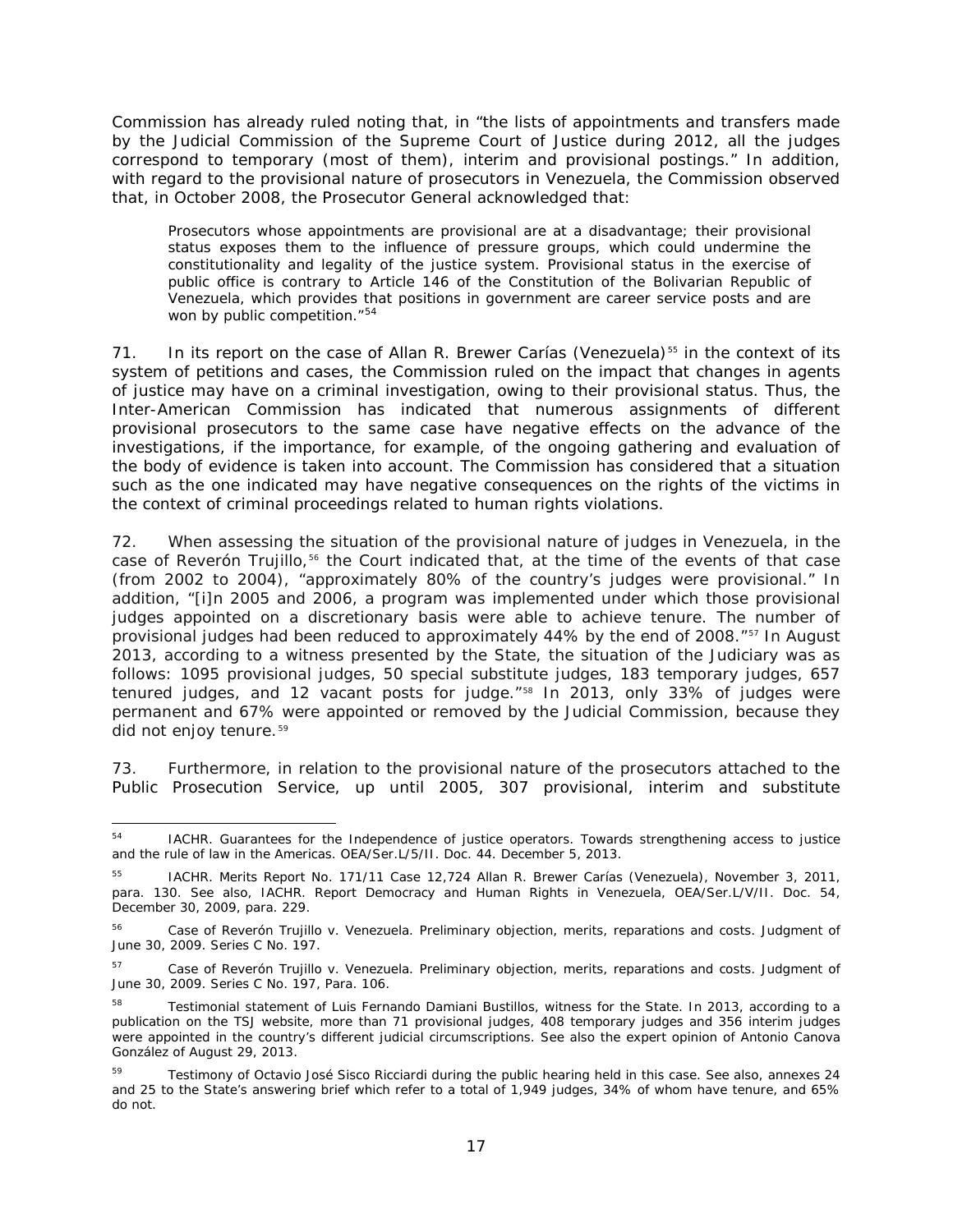prosecutors had been appointed; hence approximately 90% of the prosecutors did not have tenure, had no stability in their post, and could be freely appointed and removed by the Prosecutor General.<sup>[60](#page-65-0)</sup> In 2008, "638 prosecutors were appointed without a public competition being held and without being given regular status, consequently making them freely appointed and removable."[61](#page-65-1) In 2011, 230 prosecutors were freely selected and appointed in decisions that "were not reasoned."[62](#page-65-2) In 2011 and 2013, actions were taken as regards public competitions based on merits and qualifications to become a career prosecutor, which included the appointment *of the first four non-provisional prosecutors.*[63](#page-65-3) One of the State's witnesses indicated that, during 2011-2012, 88 students had graduated from the training program for career prosecutors, and it was expected that 102 more would graduate in 2012-2013.<sup>[64](#page-65-4)</sup>

74. For its part, the Commission observed that the authorities who have adopted decisions that could be interpreted as favorable to the accused have been removed from the Judicial Commission. In addition, this lack of stability has had a significant impact on both the judges and the prosecutors who have been associated with this case, because all the Public Prosecution Service officials and judicial authorities who have been involved in its have been provisional appointees. The Commission emphasized that the risks associated with the provisional nature of appointments have been revealed in at least two situations, namely: (i) "after a Chamber declared the nullity of the prohibition to leave the country, considering that it had not been justified, two of its members were removed from their posts," and "(ii) the supervisory judge who had asked the prosecutor for the case file and who, in view of the prosecutor's refusal, had formally notified his superior, was removed from his position by the Judicial Commission without any disciplinary proceedings or reason of any kind." According to the Commission, this had sent a message that "had effectively dissuaded any objective and independent action on the part of the judicial authorities without tenure who would continue to hear the proceedings."

75. The above considerations show clearly that the examination of the dispute presented in relation to the exhaustion of domestic remedies, specifically with regard to the exception contained in Article  $46(2)(a)$ , is closely connected to the problem of the provisional nature of judges and prosecutors in Venezuela, and this is undoubtedly related to Article 8(1) of the American Convention — the right to a competent, independent and impartial judge or court – taking into account that the arguments are credible and, if proved, could constitute violations of the Pact of San José. Hence, we consider that the examination of this issue cannot be separated from the analysis of the merits of the case and, therefore, the Inter-American Court should have analyzed the preliminary objection presented by the State together with the arguments on merits submitted by the parties to the case, as it has in the past, in keeping with its consistent case law on this matter.

<span id="page-65-0"></span> <sup>60</sup> IACHR, Annual Report 2005, OEA/Ser.L/V/II.124 Doc. 7, February 27, 2006, para. 294.

<span id="page-65-1"></span><sup>&</sup>lt;sup>61</sup> IACHR. Report. Democracy and Human Rights in Venezuela, OEA/Ser.L/V/II. Doc. 54, December 30, 2009, para. 264.

<span id="page-65-2"></span><sup>62</sup> *Cf.* IACHR, Annual Report 2011, OEA/Ser.L/V/II, Doc. 5 corr. 1, March 7, 2011, para. 459.

<span id="page-65-3"></span><sup>63</sup> Newsletter of the National School for Prosecutors of the Public Prosecution Service, "*Desde la Escuela Nacional de Fiscales*", Year 1, Number 2, January – April 15, 2012; Newsletter of the National School for Prosecutors of the Public Prosecution Service, "*Desde la Escuela Nacional de Fiscales*", Year 2, Number 5, January – April 15, 2013; Newsletter of the National School for Prosecutors of the Public Prosecution Service, "*Desde la Escuela Nacional de Fiscales*", Year 2, Number 6, April 15 – June 2013. See also, testimony of the State's witness Santa Palella Stracuzzi.

<span id="page-65-4"></span>Testimony of the State's witness Santa Palella Stracuzzi.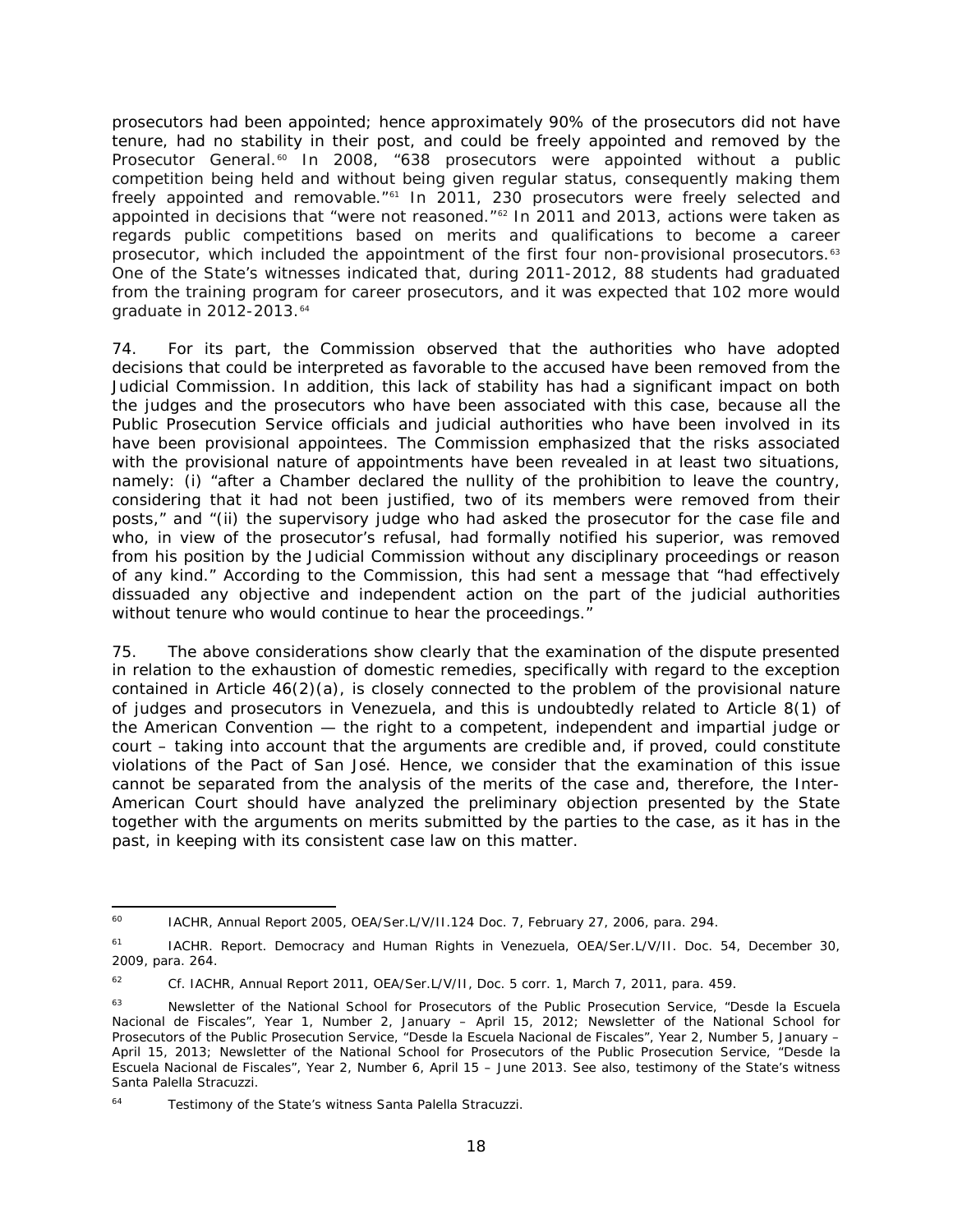## *2.2.b The party alleging violation of his rights has been denied access to the remedies under domestic law or has been prevented from exhausting them (Art. 46(2)(b) of the American Convention)*

76. In this regard, in the Judgment it has been considered that the procedural stage – namely, "the early stage" – at which this case is currently prevents reaching a *prima facie*  conclusion with regard to the impact of the provisional status of the judiciary on the guarantee of judicial independence in order to establish the admissibility of an exception to the exhaustion of domestic remedies based on Article 46(2)(b) of the Convention. The majority opinion supports this consideration by the fact that not even a first instance decision exists based on which it would be possible to assess the real impact that the provisional status of the judges has had on the proceedings.

77. Meanwhile, the representatives have argued that, "by arbitrarily and illegally conditioning the processing of the request for annulment to the appearance of the presumed victim, based on a court order contrary to the Convention, Mr. Brewer Carías was prevented from having access to the domestic remedies, to which was added "a well-founded fear" that the exercise of the remedies would subject him to an increase in the persecution against him. In addition, they have indicated "that the supervisory judges who ruled in favor of the defense, or who sought to rectify violations of due process allegedly committed during the investigative stage were replaced."

78. The Commission also observed, in response to the allegations of the petitioners, that the State had not indicated the appropriate remedies to question the appointment or removal of judges. It indicated that the remedies usually available to the defense, such as recusal, are not appropriate to challenge the provisional status of judges assigned to the proceedings or their removal owing to their actions. The Commission found that the removal of several provisional judges in this case, following the adoption of decisions regarding the presumed victim's situation, may have affected his access to domestic remedies and, therefore, this aspect of the claim should be exempt from the requirement being analyzed.

79. We have already referred to the contextual issue of the provisional status of judges in Venezuela (see *supra* paras. 66 to 74 of this opinion); however, it should be pointed out that although the majority opinion considers that, based on the procedural stage that the domestic proceedings are at, it is not possible to measure the impact that this has had on the proceedings, the case file contains elements that could, if they were evaluated when examining the merits, lead us to a different conclusion.

80. First, the Inter-American Court could have examined whether the impact of the provisional status of prosecutors and judges in a specific case represents, in itself, a violation of the right to an independent and impartial judge or court, established in Article 8(1) of the American Convention, from the perspective of the accused. In this specific case, it is noted that the provisional status of the judges and prosecutors who have been involved in the criminal proceedings against Mr. Brewer Carías has, indeed, had an impact. As the Judgment itself mentions, "at least four provisional prosecutors investigated the facts related to the events of April 11, 12 and 13, 2002, including those concerning the drafting of the "Carmona Decree." Initially, provisional prosecutor José Benigno Rojas was in charge of the investigation; he was then substituted by provisional prosecutor Danilo Anderson and, on August 28, 2002, the investigation was taken over by Luisa Ortega Díaz as substitute for the Sixth Prosecutor of the Public Prosecution Service at the National Level."[65](#page-66-0) In 2007, Ms. Ortega Díaz became Prosecutor General, but, since the previous year (2006)

<span id="page-66-0"></span> <sup>65</sup> Para. 46 of the Judgment.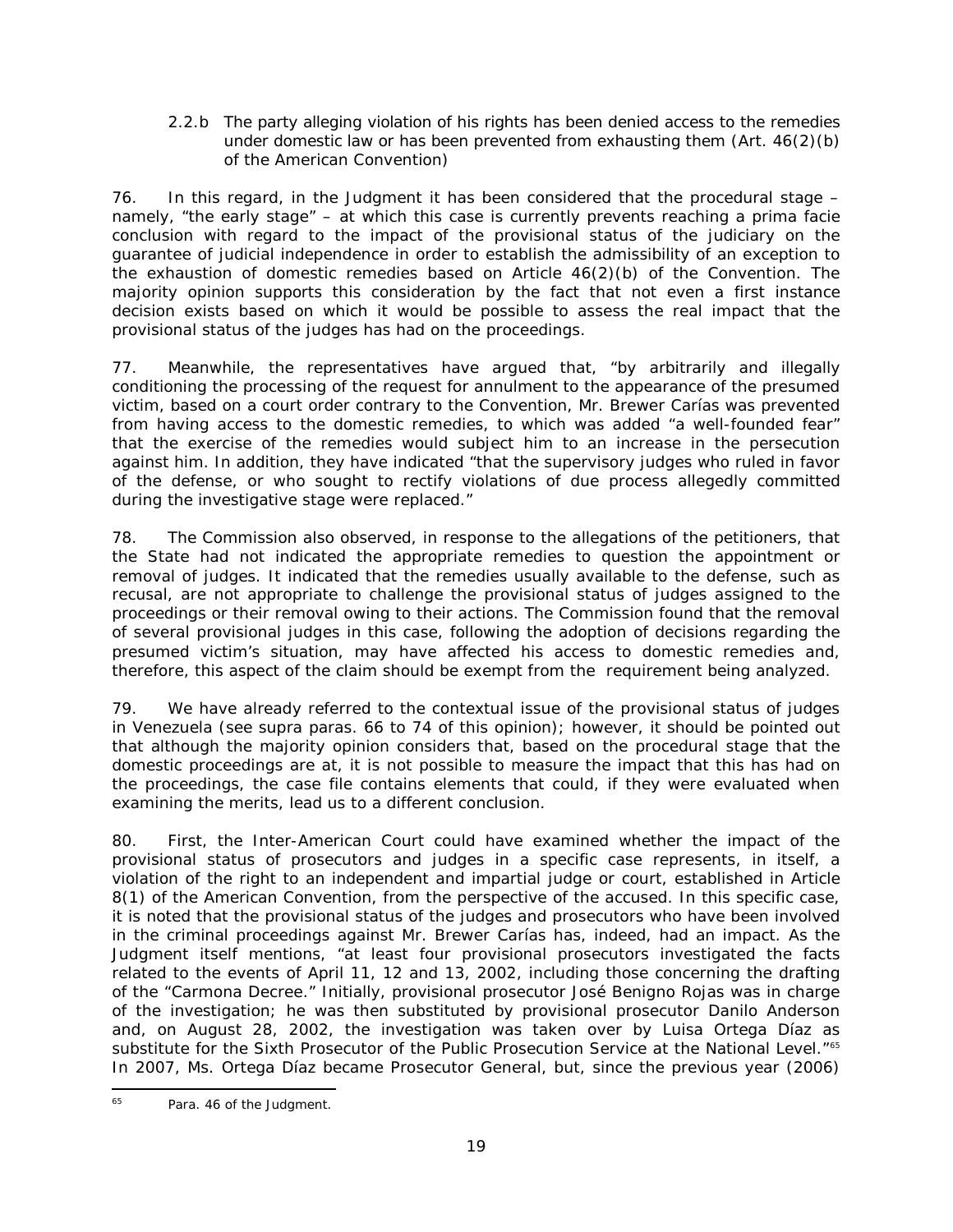Prosecutor 122 of the Public Prosecution Service of the Metropolitan Area of Caracas, María Alejandra Pérez, had been mandated "to act together with or separately from the Sixth Prosecutor."<sup>[66](#page-67-0)</sup>

81. It should also be noted that the supervisory judges were either provisional or temporary. In fact, initially Twenty-fifth Temporary Judge Josefina Gómez Sosa had intervened in relation to the events of April 11, 12 and 13, 2002. On February 3, 2005, this judge was replaced by Judge Manuel Bognanno.<sup>[67](#page-67-1)</sup> On June 29, 2005, the appointment of Twenty-fifth Judge Manuel Bognanno was annulled,<sup>[68](#page-67-2)</sup> and he was replaced by Judge José Alonso Dugarte Ramos in the First Instance Court of the Criminal Judicial Circuit of the Metropolitan Area of Caracas.<sup>[69](#page-67-3)</sup> In 2006, María Lourdes Fragachan took over as supervisory judge<sup>[70](#page-67-4)</sup> and, subsequently, Judges José Alonso Dugarte Ramos<sup>[71](#page-67-5)</sup> and Máximo Guevara Rizquez intervened.<sup>[72](#page-67-6)</sup>

82. Several of the judges have been removed from their functions owing to decisions they issued during the criminal proceedings in this case. For example, two appeals judges were suspended from their posts without pay by decision No 2005-0015, of February 3, 2005.[73](#page-67-7) This decision states the following:

"Having seen the public uproar resulting from the non-unanimous decision of the 10th Chamber of the Court of Appeal of the Criminal Judicial Circuit of the Metropolitan Area of Caracas revoking the preventive measure of prohibition to leave the country, which the Twenty-fifth Supervisory Court of the same Criminal Judicial Circuit had issued against the persons accused by the Public Prosecution Service of the offense of civil rebellion, this Judicial Commission observes that the said Chamber founded its decision on the failure to motivate the decision appealed, and instead of returning the case file to the original court for the error to be corrected, which was inexcusable, it admitted it as a reason to annul the said preventive measure."

83. In the said decision No 2005-0015, the Judicial Commission decided to suspend Judge Josefina Gómez Sosa from her functions without pay and to appoint the lawyer Manuel Bognanno to replace her.<sup>[74](#page-67-8)</sup> Subsequently, temporary judge Manuel Bognanno was removed from his post<sup>[75](#page-67-9)</sup> after denouncing to the Superior Prosecutor the irregularity

<span id="page-67-7"></span> $73$  Decision that appears in the case file on folio 7097.

<span id="page-67-0"></span> <sup>66</sup> Note of Prosecutor 122 of the Public Prosecution Service of the Metropolitan Area of Caracas (file of annexes to the answering brief, folio 16970).

<span id="page-67-1"></span><sup>&</sup>lt;sup>67</sup> Decision No. 2005-0015 of the Supreme Court of Justice de Caracas, of February 3, 2005 (file of annexes to the motions and argument brief, tome VI, folio 7098).

<span id="page-67-2"></span><sup>&</sup>lt;sup>68</sup> Decision of the Supreme Court of Justice of June 29, 2005 (file of annexes to the motions and argument brief, tome VI, folio 7105). This decision indicated: "the appointment of the following professionals is annulled [...]: [...] the lawyer Manuel Antonio Bognanno [...], temporary judge of the First Instance Court of the criminal judicial circuit [...], owing to observations made before this court."

<span id="page-67-3"></span>Table of appointments and replacements of judges and prosecutors of the Venezuelan Judiciary (file of annexes to the merits report, tome III, folio 1142).

<span id="page-67-4"></span> $70$  Record of the Twenty-fifth Court of June 20, 2006 (file of annexes to the answering brief, folio 17435).

<span id="page-67-5"></span><sup>&</sup>lt;sup>71</sup> Record of the Twenty-fifth Court of July 27, 2006 (file of annexes to the answering brief, folio 17580).

<span id="page-67-6"></span><sup>72</sup> Record of the Twenty-fifth Court of September 27, 2006 (file of annexes to the answering brief, folio 17774).

<span id="page-67-8"></span><sup>&</sup>lt;sup>74</sup> First operative paragraphs of the Resolution of the Judicial Commission of February 3, 2005 (folio 7097 of the file).

<span id="page-67-9"></span> $75$  Resolution 2005-1045 of the Judicial Commission of June 29, 2005 (which appears on folio 7105 of the file), annuls the appointment of Judge Manuel Antonio Bognanno Palmares.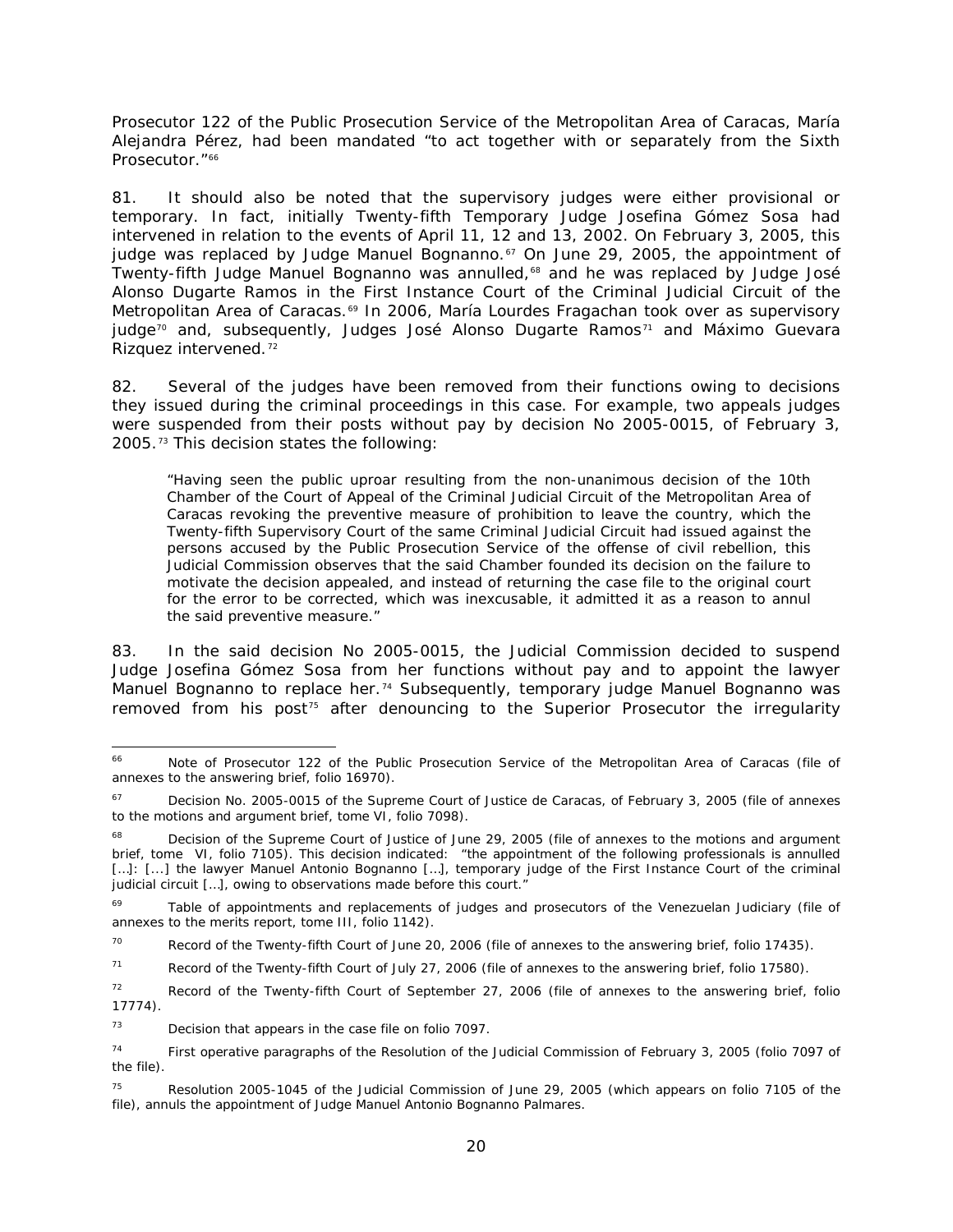committed by the Sixth Provisional Prosecutor by not forwarding the requested case file,<sup>[76](#page-68-0)</sup> and he was substituted – a few days after this dispute – by provisional judge José Alonso Dugarte Ramos.<sup>[77](#page-68-1)</sup> In the Judgment, it is considered that, since the said dispute between the judge and the prosecutor is related to a request by the defense counsel of another of the accused,<sup>[78](#page-68-2)</sup> it is not possible to establish a direct causal link between the decision to annul the appointment of Judge Bognanno<sup>[79](#page-68-3)</sup> and the effects on the presumed victim; an argument that we do not share, because the majority opinion disregards the fact that this is *the same*  judge who is hearing the same criminal proceedings in which Mr. Brewer Carías is one of the accused and one of the central arguments of the representatives of the presumed victim is, precisely, the impact of the provisional status of judges and prosecutors who may be freely removed.

84. This "impact of provisional and temporary prosecutors and judges," as well as the effects that this had on the proceedings against Mr. Brewer Carías, is closely related to the presumed violation of Article 8(2)(c) of the American Convention — the right to an adequate defense – because, as the case file shows, during the indictment stage of the proceedings, the Sixth Provisional Prosecutor did not permit Mr. Brewer Carías to be provided with photocopies of the proceedings,<sup>[80](#page-68-4)</sup> which means that that the accused had to go in person on several occasions, over the course of nine months, to copy by hand the proceedings, the photocopies of which he was systematically denied. $81$  In addition, the same Provisional Prosecutor refused to give the accused full access to the case file; in particular as regards the examination and transcription of the videos that were cited as evidence against Mr. Brewer Carías.<sup>[82](#page-68-6)</sup>

85. In this regard, the Inter-American Court's case law is relevant as regards the right to adequate time and means for the preparation of the defense established in Article 8(2)(c) of the American Convention, which implies the obligation of the State to allow the accused access to the case file against him.<sup>[83](#page-68-7)</sup> In this regard, the Court has determined that domestic law must organize the respective proceedings in accordance with the Pact of San José.<sup>[84](#page-68-8)</sup> Furthermore, the Inter-American Court has stipulated that the State's obligation to adapt

<span id="page-68-0"></span>Regarding the dispute between the Twenty-fifth First Instance Supervisory Judge of the Criminal Judicial Circuit of the Metropolitan Area of Caracas, Judge Manuel Bognanno, and the Provisional Sixth Prosecutor, see para. 58 of the resolution.

<span id="page-68-1"></span><sup>77</sup> *Cf.* Table of appointments made by the Executive Directorate of the Judiciary dated June 29, 2005 (file of annexes to the merits report, tome III, folio 1142).

<span id="page-68-2"></span><sup>78</sup> *Cf.* para. 56 of the Judgment.

<span id="page-68-3"></span><sup>79</sup> *Cf.* para. 110 of the Judgment.

<span id="page-68-4"></span><sup>&</sup>lt;sup>80</sup> During the public hearing, reference was made to a circular that prohibited making photocopies. The file contains the circular issued by the office of the Prosecutor General on July 10, 2001, which ordered "desist[ing] from issuing simple or certified copies of the investigation records, which should not be understood as a restriction of the right of the accused, the defense counsel, and other persons who have been authorized to intervene in the proceedings to examine the records that are part of the investigation" (tome VII, folio 3152 of the file).

<span id="page-68-5"></span><sup>81</sup> As established by the State itself, Mr. Brewer Carías signed "seventeen records registering access to and review of the case file" (tome I, folio 731 of the file).

<span id="page-68-6"></span><sup>&</sup>lt;sup>82</sup> Decision of the prosecutor of April 21, 2005 (file of annex 1 to the answering brief, exhibit 9, folio 1236).

<span id="page-68-7"></span><sup>83</sup> *Case of Palamara Iribarne v. Chile*. *Merits, reparations and costs.* Judgment of November 22, 2005. Series C No 135, para. 170.

<span id="page-68-8"></span><sup>84</sup> *Cf. Case of Valle Jaramillo et al. v. Colombia*. *Merits, reparations and costs*. Judgment of November 27, 2008. Series C No. 192, para. 233; *Case of Case of Heliodoro Portugal v. Panama*. *Preliminary objections, merits, reparations and costs*. Judgment of August 12, 2008. Series C No. 186, para. 247; *Case of Kawas Fernández v. Honduras*. *Merits, reparations and costs*. Judgment of April 3, 2009 Series C No. 196, para. 188, and *Case of Radilla Pacheco v. Mexico. Preliminary objections, merits, reparations and costs*. Judgment of November 23, 2009. Series C No. 209, para. 247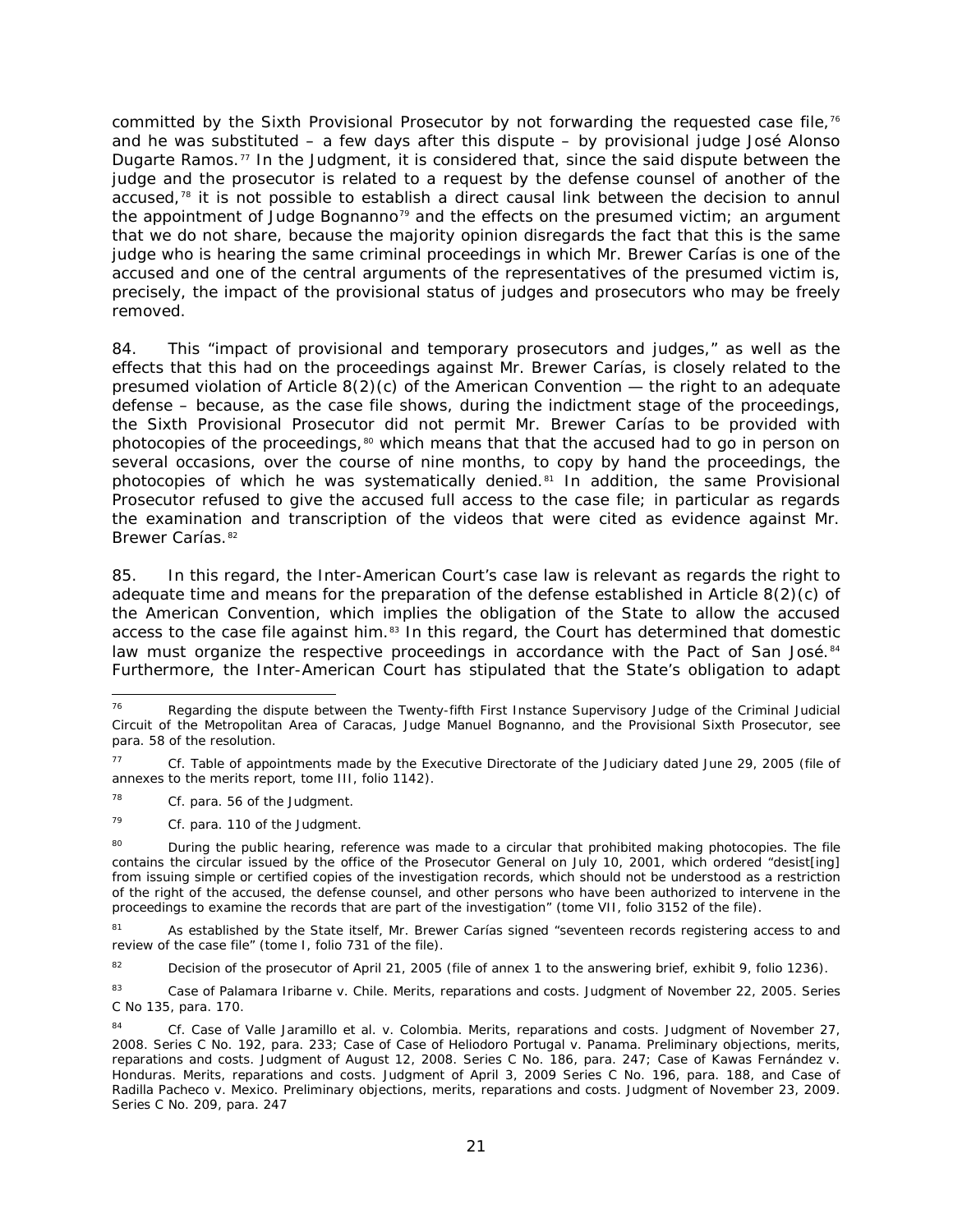domestic law to the provisions of the Convention includes the text of the Constitution and all legal provisions of a secondary or regulatory character, in order to ensure the effective practical application of the standards for the protection of human rights.<sup>[85](#page-69-0)</sup>

86. The Inter-American Court has also found that access to the case file is a requirement *sine qua non* of the victim's procedural intervention in the proceedings in which he is a complainant or an intervenor, according to domestic law. Although the Court has considered it admissible that, in certain cases, the measures taken during the preliminary investigation in criminal proceedings may be kept confidential<sup>[86](#page-69-1)</sup> in order to ensure the effectiveness of the administration of justice, this confidentiality may never be invoked to prevent the victim from accessing the case file in a criminal trial. The State's authority to avoid the dissemination of the contents of the proceedings, if appropriate, must be guaranteed by the adoption of the necessary measures that are compatible with the exercise of the victims' procedural rights.

87. Even though Mr. Brewer and his representatives were given access to the case file, the defense was not allowed to obtain photocopies. In the *Case of Radilla Pacheco v. Mexico*, the Inter-American Court considered that "the refusal to issue copies of the investigation case file to the victims constitute[d] a disproportionate burden against them, incompatible with their right to participate in the preliminary inquiry" and that "States must have mechanisms that are less harmful to the right of access to justice to protect the dissemination of the content of investigations that are underway and the integrity of the case files." [87](#page-69-2)

88. In addition, the above-mentioned series of provisional prosecutors and judges and its possible effect on the specific case is also related to the presumed violation of Article 8(2)(f) of the American Convention, owing to the impossibility of presenting pre-trial evidence with regard to Pedro Carmona Estanga and to be present during the examination of Patricia Polea. Indeed, this provision of the Convention establishes that one of the basic guarantees of any person accused of an offense consists in "the right of the defense to examine witnesses present in the court and to obtain the appearance, as witnesses, of experts or other persons who may throw light on the facts.<sup>"[88](#page-69-3)</sup> Thus, this right, as a basic guarantee, is protected during the different stages of the criminal proceedings.<sup>[89](#page-69-4)</sup>

89. On this point, it is necessary to distinguish two specific issues in this case. In the first place, the one relating to the pre-trial evidence consisting in the testimony Pedro Carmona Estanga, evidence that was not accepted by the prosecutor based on the argument that he was one of the co-accused in the criminal proceedings, although this would plainly have been essential in order to throw light on the facts. Mr. Brewer's representatives affirm that the decision not to admit this pre-trial evidence was "arbitrary

<span id="page-69-0"></span> <sup>85</sup> *Cf. Case of Zambrano Vélez et al. v. Ecuador. Monitoring compliance with judgment.* Order of the Inter-American Court of Human Rights of September 21, 2009, forty-ninth considering paragraph, and *Case of Radilla Pacheco v. Mexico.* Preliminary objections, merits, reparations and costs. Judgment of November 23, 2009. Series C No. 209, para. 247.

<span id="page-69-1"></span><sup>86</sup> *Cf. Case of Barreto Leiva v. Venezuela. Merits, reparations and costs.* Judgment of November 17, 2009. Series C No. 206, paras. 54 and 55.

<span id="page-69-2"></span><sup>87</sup> *Case of Radilla Pacheco v. Mexico. Preliminary objections, merits, reparations and costs*. Judgment of November 23, 2009. Series C No. 209, para. 256.

<span id="page-69-3"></span><sup>88</sup> Similarly, *Case of Ricardo Canese v. Paraguay*. *Merits, reparations and costs.* Judgment of August 31, 2004. Series C No. 111*,* para. 164.

<span id="page-69-4"></span><sup>89</sup> Case of *Mohamed v. Argentina. Preliminary objection, merits, reparations and costs.* Judgment of [November 23, 2012. Series C No. 255,](http://joomla.corteidh.or.cr:8080/joomla/es/casos-contenciosos/38-jurisprudencia/1948-corte-idh-caso-mohamed-vs-argentina-excepcion-preliminar-fondo-reparaciones-y-costas-sentencia-de-23-noviembre-de-2012-serie-c-no-255) para. 91.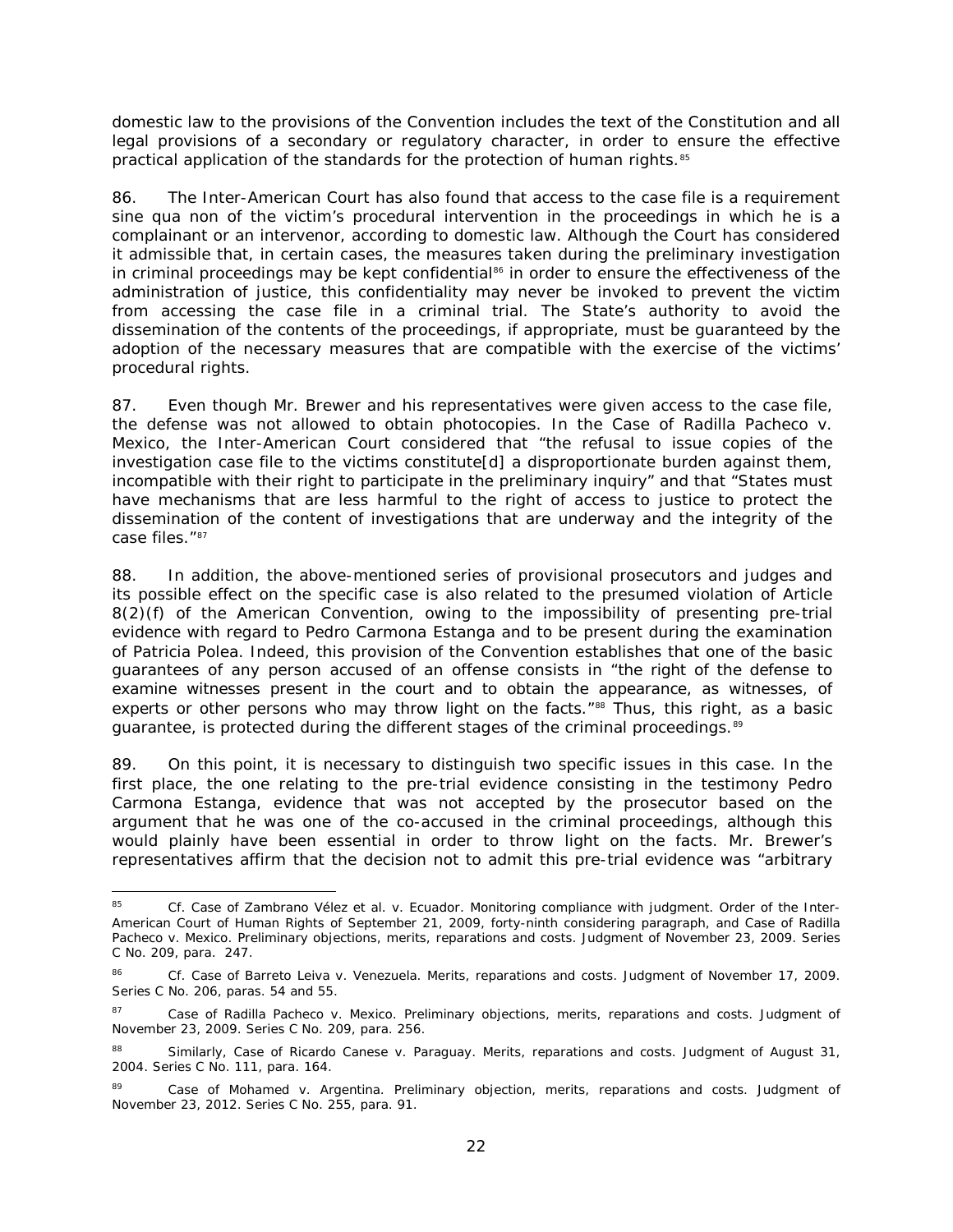because, under Venezuelan law, the condition of being one of the accused does not constitute a legal impediment to testifying."<sup>[90](#page-70-0)</sup>

90. Second, the representatives argued that they "were unable to be present during the testimony of any of the witnesses, and could only cross-examine a few of them"; in particular, they argued that they were unable to be present during the examination of Patricia Polea, and the prosecutor had refused this verbally on the day the interview was held.[91](#page-70-1) On this point, the case law established in the case of *Barreto Leyva* is relevant in the sense that, of necessity, it must be possible to exercise the right of defense as soon as a person is implicated as a possible author of, or participant in, a wrongful act and this right only ceases when the proceedings – including, if appropriate, the stage of execution of judgment – have concluded. To maintain the contrary, would entail making the guarantees under the Convention that protect the right to defend oneself dependent on the proceedings being at a specific stage, leaving open the possibility that, prior to this, the rights of the person under investigation could be impaired by actions of the authorities that he is unaware of or which he cannot control or oppose effectively, which is evidently contrary to the American Convention. Preventing a persons from exercising his right of defense as of the start of the investigation against him, and if the authorities order or execute actions that entail an impairment of his rights, signifies empowering the investigative authority of the State to the detriment of fundamental rights of the person investigated. The right of defense obliges the State to treat the individual, at all times, as a true subject of the proceedings, in the broadest sense of this concept, and not simply as an object of them.<sup>[92](#page-70-2)</sup>

91. From all the preceding considerations, we again reach the conclusion that the Inter-American Court should have delayed the examination of the preliminary objection of failure to exhaust domestic remedies, until the examination of the merits of the case, because the dispute evidently encompasses aspects of both admissibility and merits in relation to the judicial guarantees established in Article 8 of the American Convention, specifically with regard to the right to an independent and impartial judge or court (Art. 8(1) ACHR), the right to an adequate defense (Art. 8(2)(c) ACHR) and the right to cross-examine witnesses and to obtain the appearance of persons who may throw light on the facts  $(8(2)(f)$  ACHR). And the contrived argument of the "early stage" of the proceedings — that appears in the Judgment – should not have been used to avoid examining the merits of the case.

## *2.2.c There has been unwarranted delay in rendering a final judgment under the aforementioned remedies (Art. 46(2)(c) of the American Convention)*

92. In order to determine the admissibility of this exception to the exhaustion of domestic remedies, the Judgment analyzed the dispute between the parties concerning: (i) the time frame and the procedural stage established in domestic law for deciding requests for annulment, and (ii) the need for the presence of the accused at the preliminary hearing and the reasons why the hearing was delayed.

93. Our dissenting position stems, precisely from the reasoning that disputes such as: whether or not the request for annulment could be decided without Mr. Brewer's presence

<span id="page-70-0"></span><sup>&</sup>lt;sup>90</sup> Folio 161 (tome I) of the merits file.

<span id="page-70-1"></span><sup>&</sup>lt;sup>91</sup> This refusal was based on article 306 of the Organic Code of Criminal Procedure which stipulated that: "*The Public Prosecution Service may allow the accused, the victims or their representatives to be present during the measures taken [in the preliminary stage], when their presence would be useful to clarify the facts and would not prejudice the success of the investigation or prevent prompt and regular proceedings."*

<span id="page-70-2"></span><sup>92</sup> *Case of Case of Barreto Leiva v. Venezuela. Merits, reparations and costs*. Judgment of November 17, 2009. Series C No. 206, para. 30.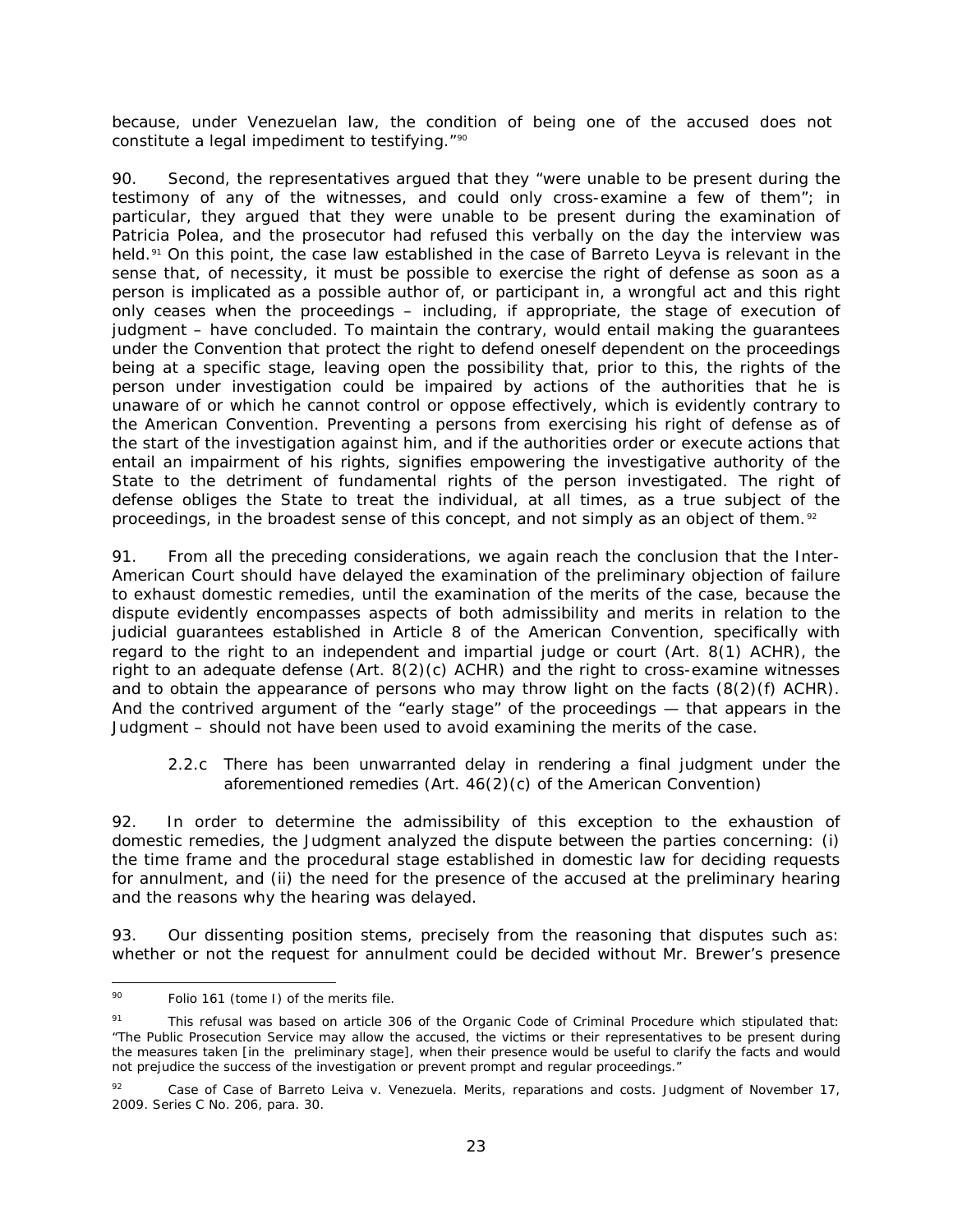as part of the preliminary hearing or independently of this; whether this request should be decided within the three-day time frame or, to the contrary, during the preliminary hearing, and whether the State's failure to rule on the request constitutes an unwarranted delay in the criminal proceedings, *are directly related to the merits of the case*, because both parties have submitted arguments on reasonable time, judicial guarantees, and judicial protection that are closely related to this determination. Consequently, only by examining the merits would it have been possible to determine whether the said unwarranted delay really existed, and whether the rights under the American Convention were violated

## *2.2.c.a) The time frame and the procedural stage established by domestic law for deciding the requests for annulment*

94. The Judgment noted that there are "two interpretations of the procedural stage at which the requests for annulment that were filed should be decided."<sup>[93](#page-71-0)</sup> Nevertheless, despite the complexity of the arguments of both parties about the procedural stage at which the decision should be taken, the Judgment subsequently decides a polemic aspect, among other arguments, by indicating that a 523-page request could not be decided in three days, as if the length of the request determines the procedural stage at which it must be decided.

95. In its analysis of this point, the majority opinion completely disregarded the first request for annulment of October 4, 2005, filed during the preliminary investigation stage, a request that was not even processed. Furthermore, it did not consider that the second request for annulment of November 8, 2005, was clearly divided into matters related, on the one hand, to the absolute nullity of the measures taken in the investigation conducted by the Public Prosecution Service and, on the other, the nullity of the decision concluding the indictment stage against Allan R. Brewer Carías.

96. Indeed, as the case file indicates,<sup>[94](#page-71-1)</sup> the November 8, 2005, request for a declaration of nullity clearly includes the heading "II. REQUEST FOR ANNULMENT OF ALL THE PROCEEDINGS OWING TO THE SYSTEMATIC AND MASSIVE VIOLATION OF THE CONSTITUTIONAL AND LEGAL GUARANTEES OF ALLAN R. BREWER CARÍAS," and this, in turn, is divided into six parts: (1) nullity owing to the refusal of defense measures: (a) refusal of testimony, and (b) denial of access to videos, and to their transcription; (2) nullity owing to the violation of the right to defense and the principle of the presumption of innocence by inverting the burden of proof and using hearsay testimony; (3) nullity owing to the violation of the right of defense and the adversarial principle related to mediatized practice of investigation procedures; (4) nullity owing to absence of a prompt decision (relating to the first request for annulment of October 4, 2005); (5) nullity based on the violation of the guarantee of an ordinary judge, and (6) observations and arguments common to the preceding requests for annulment.

97. In this regard, we consider that the distinction made in the second request for annulment of November 8, 2005, between the nullity of proceedings in the investigation stage and the nullity of the decision concluding the stage of the indictment of Allan R. Brewer Carías is clear. Indeed, on the one hand, the nullity of all the measures taken owing to violations of fundamental rights during the investigation could be decided *before the preliminary hearing* (some of the arguments even refer to the failure to process the first request for annulment of October 4, which should have been decided during the preliminary investigation stage); to the contrary, the nullity of the indictment could be decided at any

<span id="page-71-0"></span><sup>93</sup> Para. 130 of the Judgment.

<span id="page-71-1"></span><sup>&</sup>lt;sup>94</sup> Folios 14696 to 14787 of the file of annexes to the answering brief, which correspond to pages 21 to 111 of the brief requesting annulment of November 8, 2005.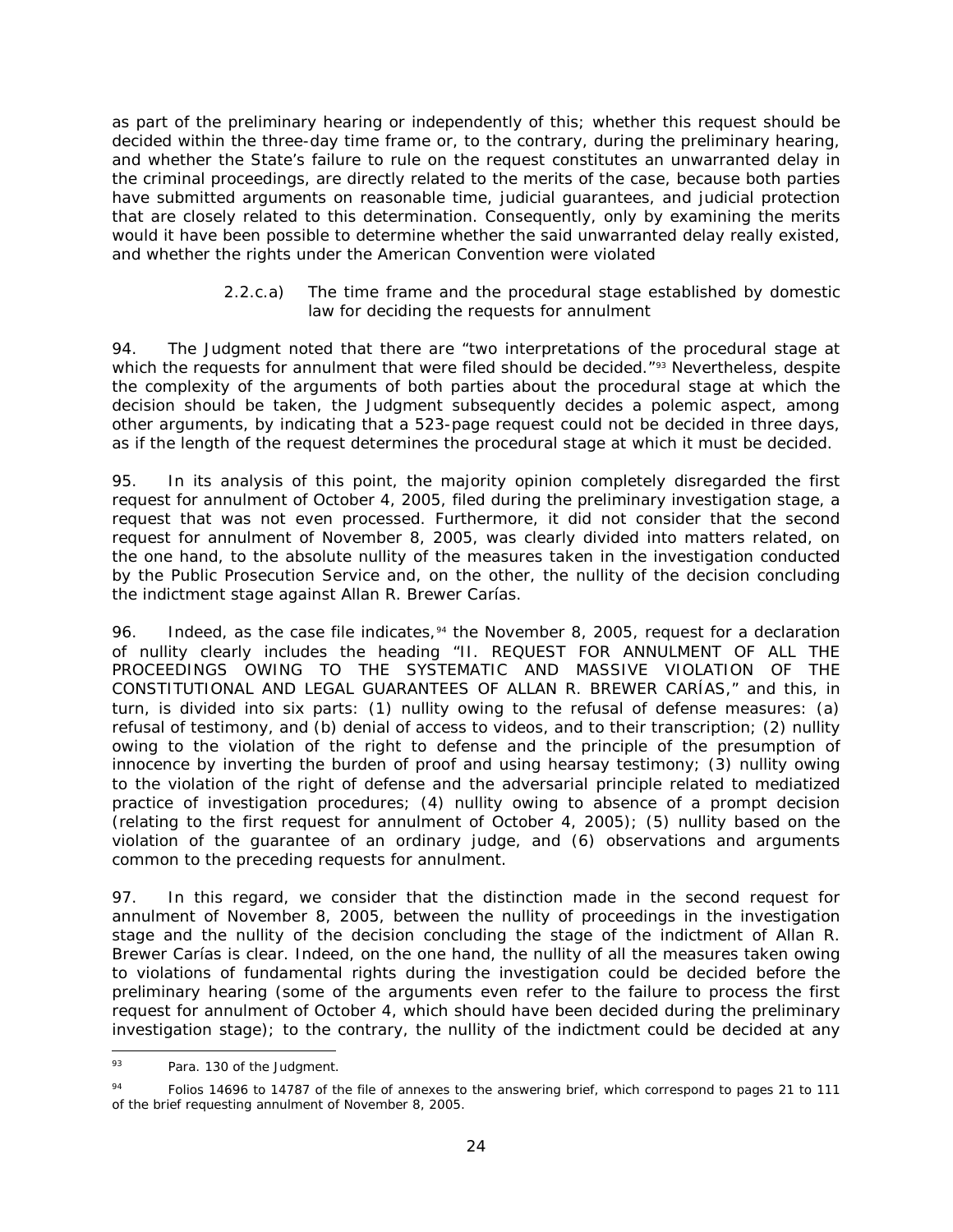time, either before bringing the case to trial or after the preliminary hearing, as established in the case law of the Constitutional Chamber of the Supreme Court. The request for annulment of November 8 contains arguments on both nullities of proceedings based on the violation of fundamental rights, during the investigation stage and also in the decision concluding the indictment stage. It can be clearly seen in this request that the annulment of the measures taken in the investigation stage is being argued (heading II of the request, see *supra* para. 96 of this opinion), while, starting under heading III (entitled "SUBMISSION OF OBJECTIONS" refers to the nullity of the indictment (not of the investigation during the preliminary investigation stage) that "preferably" – which does not mean necessarily – should be decided after the preliminary hearing. Indeed, as recorded in the Judgment, $^{\circ\mathfrak{S}}$  in a judgment of February 14, 2002, the Constitutional Chamber of the Supreme Court had indicated, *inter alia*:

If a request for annulment is filed, the supervisory judge – based on the urgency in view of the type of violation, and given the silence of the law – **may, before ordering that the case go to trial, and at any time before that act, rule on it,** even though **it is preferable** that this is done during the preliminary hearing.[…] *(bold added).*

98. As can be observed, the case law regarding the moment at which the request for the annulment of proceedings can be decided is not conclusive. The first request for annulment of October 4 should have been processed and decided during the investigation stage, in which it was alleged, essentially, that the right to the presumption of innocence had been violated owing to the implications of the book published by the Prosecutor General; the second request for annulment of November 8 – which, also, was not even processed – could be decided before or after the preliminary hearing, taking into account the clear division made in the request with regard to the nullity of the proceedings at the investigation stage, and with regard to the nullity of the decision concluding the indictment stage. The majority opinion admits the position of the State; in other words, the more restrictive interpretation of the right of access to justice of the presumed victim, which is evidently prohibited by Article 29 of the American Convention and runs counter to the *pro homine* principle. It is precisely the proven complexity of the dispute between the parties with regard to the requests for annulment and the fact that the principle purpose of the case focuses on the presumed violations of different *judicial guarantees (due process) and judicial protection*, that required the Inter-American Court to examine the merits of the case and to analyze the preliminary objection of failure to exhaust domestic remedies in light of the arguments of the parties on the merits of the case.

99. The preceding considerations reveal, with all the more reason, why the examination of the dispute submitted with regard to the exhaustion of domestic remedies, cannot be separated from the analysis of the merits of the case – as the Inter-American Court has found in many cases according to its consistent case law in this regard – because the request for annulment in question, the procedural stage at which it should have been decided, as well as its reasonable time, are intrinsically related to the presumed violation of the rights to judicial guarantees and judicial protection referred to in Articles 8 and 25 of the American Convention.

100. In this situation, the Court has affirmed previously that preliminary objections are acts that seek to prevent the analysis of the merits of the disputed matter by objecting to

<span id="page-72-0"></span><sup>95</sup> Para. 124 of the Judgment.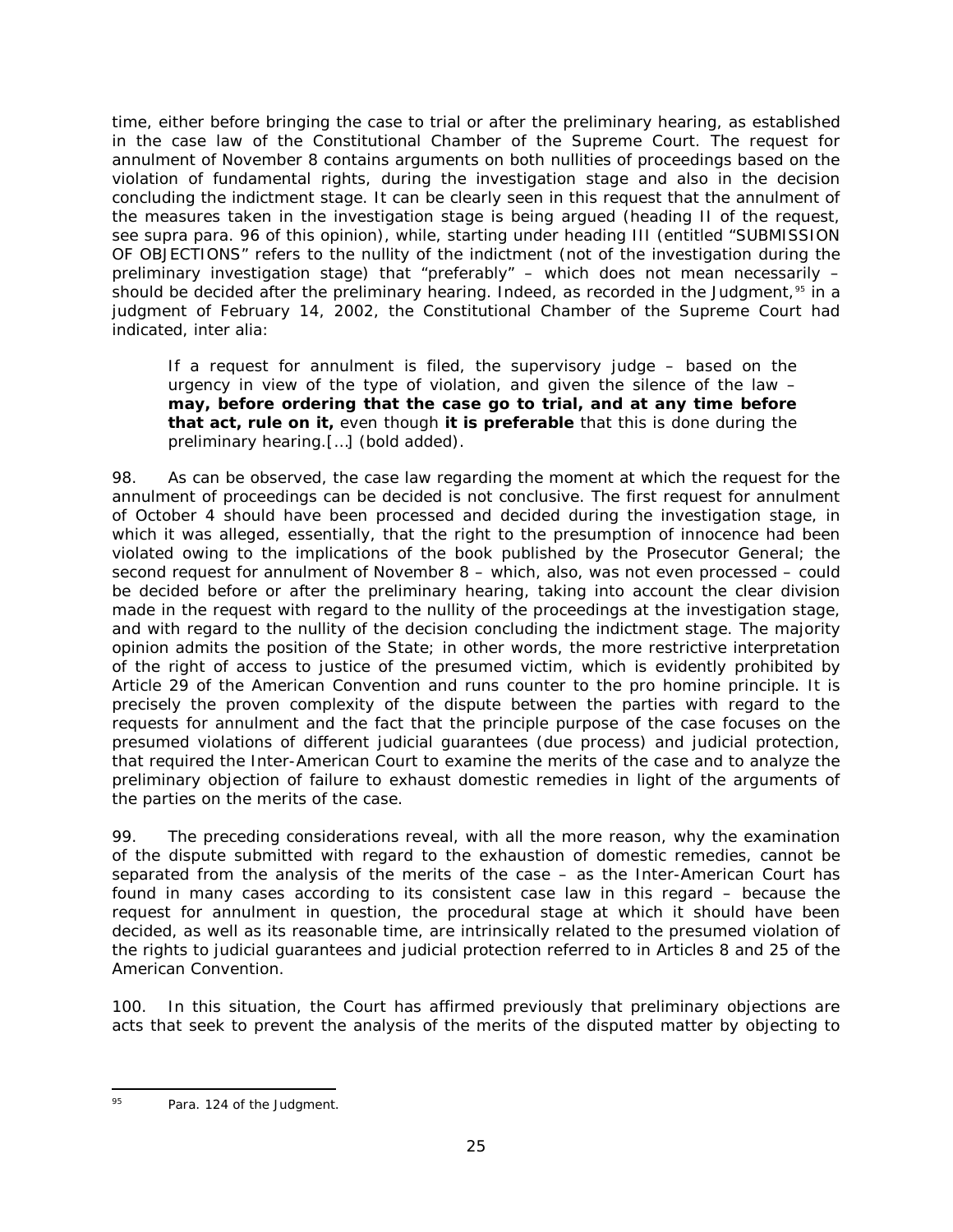the admissibility of a case or of the person, matter, time or place, *provided that these objections are of a preliminary nature*.[96](#page-73-0)

101. Since the matter of the admissibility of deciding the request for annulment in the absence of Mr. Brewer Carías cannot be examined without previously analyzing the merits of the case, it cannot be analyzed in the context of this preliminary objection.<sup>[97](#page-73-1)</sup> Thus, the Inter-American Court should have rejected the preliminary objection of failure to exhaust domestic remedies filed by the State and, consequently, proceeded to analyze the merits of this case.

## *2.2.c.b) The need for the presence of the accused at the preliminary hearing and the reasons why the hearing was postponed*

102. On this issue, in the Judgment, it has been considered that the absence of Mr. Brewer Carías "has meant that it has not been possible to hold the preliminary hearing against him, so that it can be affirmed that the delay in deciding the requests for annulment could be attributed to his decision not to submit to the proceedings, and has an impact on the analysis of the unwarranted delay or reasonable time."<sup>[98](#page-73-2)</sup>

103. The majority opinion based its reasoning on an interpretation of Article 7(5) of the American Convention. In this regard, the Judgment indicates that the presence of the accused is an essential requirement for the normal and legal implementation of the proceedings and that Article 7(5) of the Convention establishes that "release may be subject to guarantees to assure his appearance for trial," so that States are authorized to establish domestic laws to ensure the appearance of the accused.

104. We also dissent from the majority opinion in this respect, because the determination of whether the proceedings against Mr. Brewer complied with the requirements of Article 7(5) of the American Convention is undoubtedly a matter relating to the merits. In any case, as revealed by the case file, it should be considered that Mr. Brewer Carías had been summoned for the preliminary hearing on several occasions; however, on none of these occasions was the postponement of the hearing due to the presumed victim's absence, but rather to other reasons.<sup>[99](#page-73-3)</sup> In this regard, the representatives have argued throughout the

<span id="page-73-0"></span> <sup>96</sup> *Cf. [Case of Las Palmeras v. Colombia. Preliminary objections.](http://joomla.corteidh.or.cr:8080/joomla/es/casos-contenciosos/38-jurisprudencia/468-corte-idh-caso-las-palmeras-vs-colombia-excepciones-preliminares-sentencia-de-4-de-febrero-de-2000-serie-c-no-67)* Judgment of February 4, 2000. Series C No. [67,](http://joomla.corteidh.or.cr:8080/joomla/es/casos-contenciosos/38-jurisprudencia/468-corte-idh-caso-las-palmeras-vs-colombia-excepciones-preliminares-sentencia-de-4-de-febrero-de-2000-serie-c-no-67) para. 34; *Case of Vélez Restrepo and family v. Colombia. Preliminary objection, merits, reparations and costs.* Judgment of September 3, 2012. Series C No. 248, para. 30; Case of *[Artavia Murillo et al. \(In vitro fertilization\) v.](http://joomla.corteidh.or.cr:8080/joomla/es/casos-contenciosos/38-jurisprudencia/1950-corte-idh-caso-artavia-murillo-y-otros-fecundacion-in-vitro-vs-costa-rica-excepciones-preliminares-fondo-reparaciones-y-costas-sentencia-de-28-noviembre-de-2012-serie-c-no-257)  [Costa Rica. Preliminary objections, merits, reparations and costs.](http://joomla.corteidh.or.cr:8080/joomla/es/casos-contenciosos/38-jurisprudencia/1950-corte-idh-caso-artavia-murillo-y-otros-fecundacion-in-vitro-vs-costa-rica-excepciones-preliminares-fondo-reparaciones-y-costas-sentencia-de-28-noviembre-de-2012-serie-c-no-257)* Judgment of November 28, 2012. Series C No. [257,](http://joomla.corteidh.or.cr:8080/joomla/es/casos-contenciosos/38-jurisprudencia/1950-corte-idh-caso-artavia-murillo-y-otros-fecundacion-in-vitro-vs-costa-rica-excepciones-preliminares-fondo-reparaciones-y-costas-sentencia-de-28-noviembre-de-2012-serie-c-no-257) para. 40, and Case of *[Mohamed v. Argentina. Preliminary objection, merits, reparations and costs.](http://joomla.corteidh.or.cr:8080/joomla/es/casos-contenciosos/38-jurisprudencia/1948-corte-idh-caso-mohamed-vs-argentina-excepcion-preliminar-fondo-reparaciones-y-costas-sentencia-de-23-noviembre-de-2012-serie-c-no-255)* Judgment [of November 23, 2012. Series C No. 255,](http://joomla.corteidh.or.cr:8080/joomla/es/casos-contenciosos/38-jurisprudencia/1948-corte-idh-caso-mohamed-vs-argentina-excepcion-preliminar-fondo-reparaciones-y-costas-sentencia-de-23-noviembre-de-2012-serie-c-no-255) para. 23.

<span id="page-73-1"></span><sup>97</sup> *Cf. [Case of Castañeda Gutman v. Mexico. Preliminary objections, merits, reparations and costs.](http://joomla.corteidh.or.cr:8080/joomla/es/casos-contenciosos/38-jurisprudencia/770-corte-idh-caso-castaneda-gutman-vs-mexico-excepciones-preliminares-fondo-reparaciones-y-costas-sentencia-de-6-de-agosto-de-2008-serie-c-no-184)* Judgment [of August 6, 2008. Series C No. 184,](http://joomla.corteidh.or.cr:8080/joomla/es/casos-contenciosos/38-jurisprudencia/770-corte-idh-caso-castaneda-gutman-vs-mexico-excepciones-preliminares-fondo-reparaciones-y-costas-sentencia-de-6-de-agosto-de-2008-serie-c-no-184) para. 39, and *Case of Vélez Restrepo and family v. Colombia. Preliminary objection, merits, reparations and costs.* Judgment of September 3, 2012. Series C No. 248, para. 30.

<span id="page-73-2"></span><sup>98</sup> Para. 143 of the Judgment.

<span id="page-73-3"></span>In para. 138 of the Judgment, it is affirmed that, on three occasions, the postponement or delay of the preliminary hearing was "directly related to the actions of Mr. Brewer or his defense counsel." This is not entirely exact, because on the first occasion (November 17, 2005), the postponement was due to the fact that the Twentyfifth Judge recused himself, so that, evidently, exercising a right cannot be used against the currently presumed victim as claimed in the Judgment; on the second occasion, the hearing was not held, among other reasons, because "the Twenty-fifth Judge was on leave and the Twenty-fourth Supervisory Judge headed the court" and, on the third occasion, it can be seen that, in fact, it was presumed that Mr. Brewer Carías would not appear because he was not in the country (para. 139 of the Judgment), although this did not necessarily mean that he would not appear. Following the issue of the arrest warrant against Mr. Brewer Carías, the hearing was again postponed on thirteen occasions and, "only once was Mr. Brewer mentioned explicitly; specifically, on October 25, 2007, the hearing was postponed, because the court was awaiting 'the appeal filed by the legal representative of [Mr. Brewer Carías] against the note that had been sent to INTERPOL" (para. 142 of the Judgment). As can be appreciated,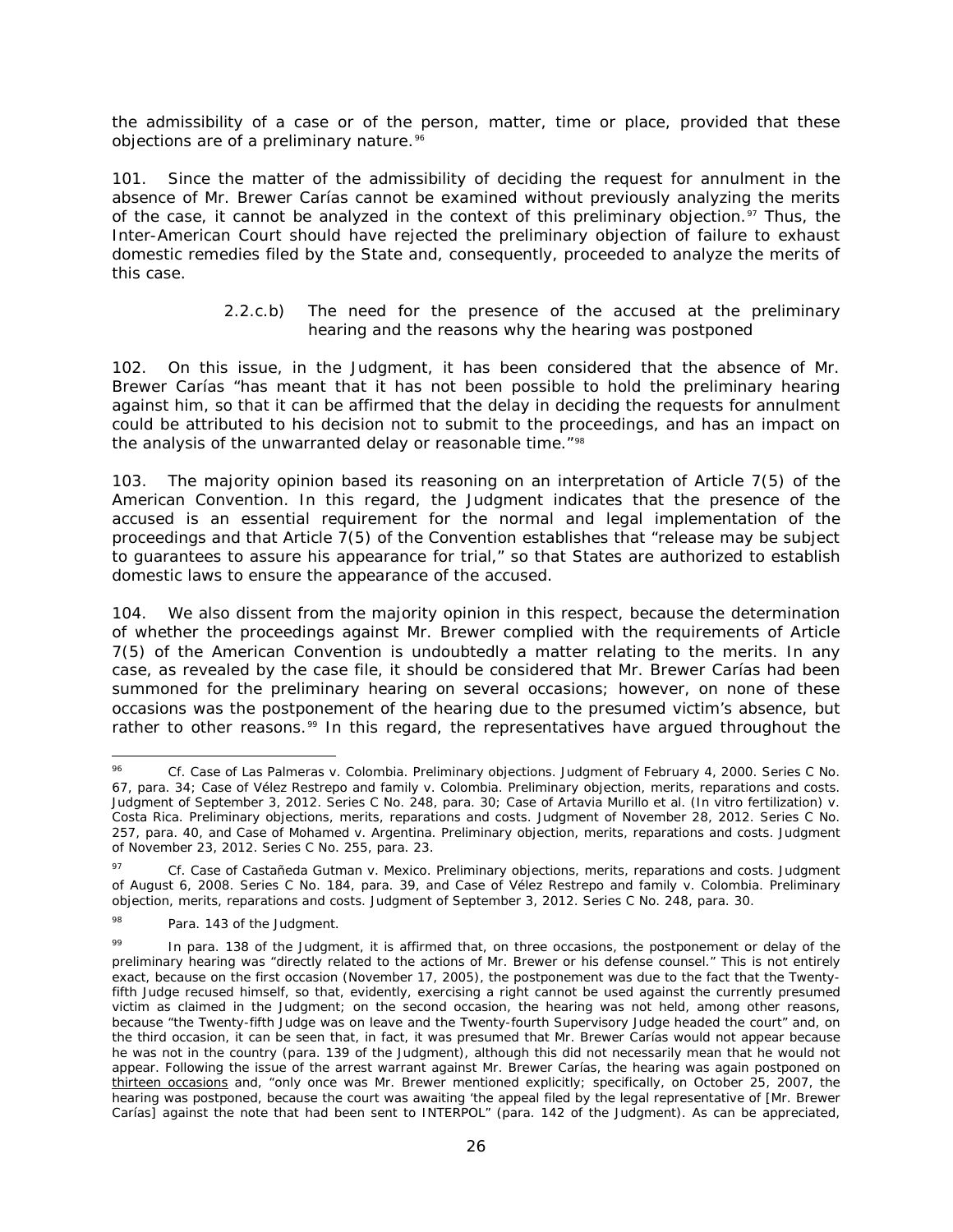proceedings that the State has not "presented […] any evidence of even one case in which the preliminary hearing was postponed because of the failure to appear of Mr. Brewer Carías."

105. Added to this, in the judicial ruling of the Twenty-fifth Court of July 20, 2007, responding to the request presented by one of the other accused in the proceedings, who was also waiting for the preliminary hearing to be held, that Mr. Brewer be separated from the case, in view of "the impossibility of holding this hearing since he was abroad," the supervisory judge founded his decision on:

"In the case in question, the preliminary hearing has not been postponed owing to the failure to appear of [Mr.] Brewer Carías; to the contrary, the different delays that are noted in the records of this case file have been due to the numerous requests filed by the different defense counsel of those accused.<sup>[100](#page-74-0)</sup>

106. According to the evidence in the case file, the failure to appear of Mr. Brewer Carías occurred *after the indictment had been filed against him*, at which time the defense counsel of Mr. Brewer Carías informed the Twenty-fifth Judge that Mr. Brewer would not return to the country because he considered that: (i) the actions of the Public Prosecution Service in this case had clearly constituted official political persecution against him"; (ii) "the Prosecutor General himself […] ha[d] directly violated his guarantee of the presumption of innocence, by publicly condemning him in advance of a trial, with the publication of the book '*Abril comienza en octubre'*"; (iii) "in response to the opportune appeal filed before the court, he ha[d] only obtained negative responses [and] these negative and frequently delayed responses from the jurisdictional organ ha[d], in turn, constituted new violations of his constitutional quarantees"; (iv) "his right to obtain the dismissal of the case in the intermediate state of the proceedings had been curtailed"; (v) all of this represented the denial of accessible, impartial, appropriate, transparent, autonomous, independent, responsible, equitable and expedite justice," and (vi) "the indictment was, in itself, already a sentence, designed to punish his political and ideological criticism of the project intended to subjugate Venezuela."

107. The above-mentioned considerations, especially with regard to the publication of a book by the Prosecutor General entitled "*Abril comienza en octubre*" in which reference is made to certain statements by someone according to which Mr. Brewer was the author of the "Carmona Decree," and in which it is stated that Mr. Brewer Carías had supposedly been present at a meeting where this decree was drawn up, are directly related to the right to judicial guarantees and, in particular, to the right to the presumption of innocence.

108. In this regard, the Court's recent case law in the case of *J v. Peru* should be recalled*,* [101](#page-74-1) where it established plainly that:

233. The Inter-American Court has indicated that, in the sphere of criminal justice, the principle of the presumption of innocence constitutes a cornerstone of the judicial

i, there is no way to conclude that the postponements of the preliminary hearing can be attributed directly and exclusively to the absence of the currently presumed victim, as the majority opinion tries to demonstrate.

<span id="page-74-0"></span><sup>&</sup>lt;sup>100</sup> Ruling of the Twenty-fifth Court of the Judicial Circuit of the Metropolitan Area of Caracas of July 20, 2007, on the brief filed by the defense counsel of José Gregorio Vásquez (file of annexes to the motions and arguments brief, tome v, folios 6832 to 6838).

<span id="page-74-1"></span><sup>101</sup> *[Case of J. v. Peru. Preliminary objection, merits, reparations and costs.](http://joomla.corteidh.or.cr:8080/joomla/es/casos-contenciosos/38-jurisprudencia/2120-corte-idh-caso-j-vs-peru-excepcion-preliminar-fondo-reparaciones-y-costas-sentencia-de-27-de-noviembre-de-2013-serie-c-no-275)* Judgment of November 27, 2013. [Series C No. 275.](http://joomla.corteidh.or.cr:8080/joomla/es/casos-contenciosos/38-jurisprudencia/2120-corte-idh-caso-j-vs-peru-excepcion-preliminar-fondo-reparaciones-y-costas-sentencia-de-27-de-noviembre-de-2013-serie-c-no-275)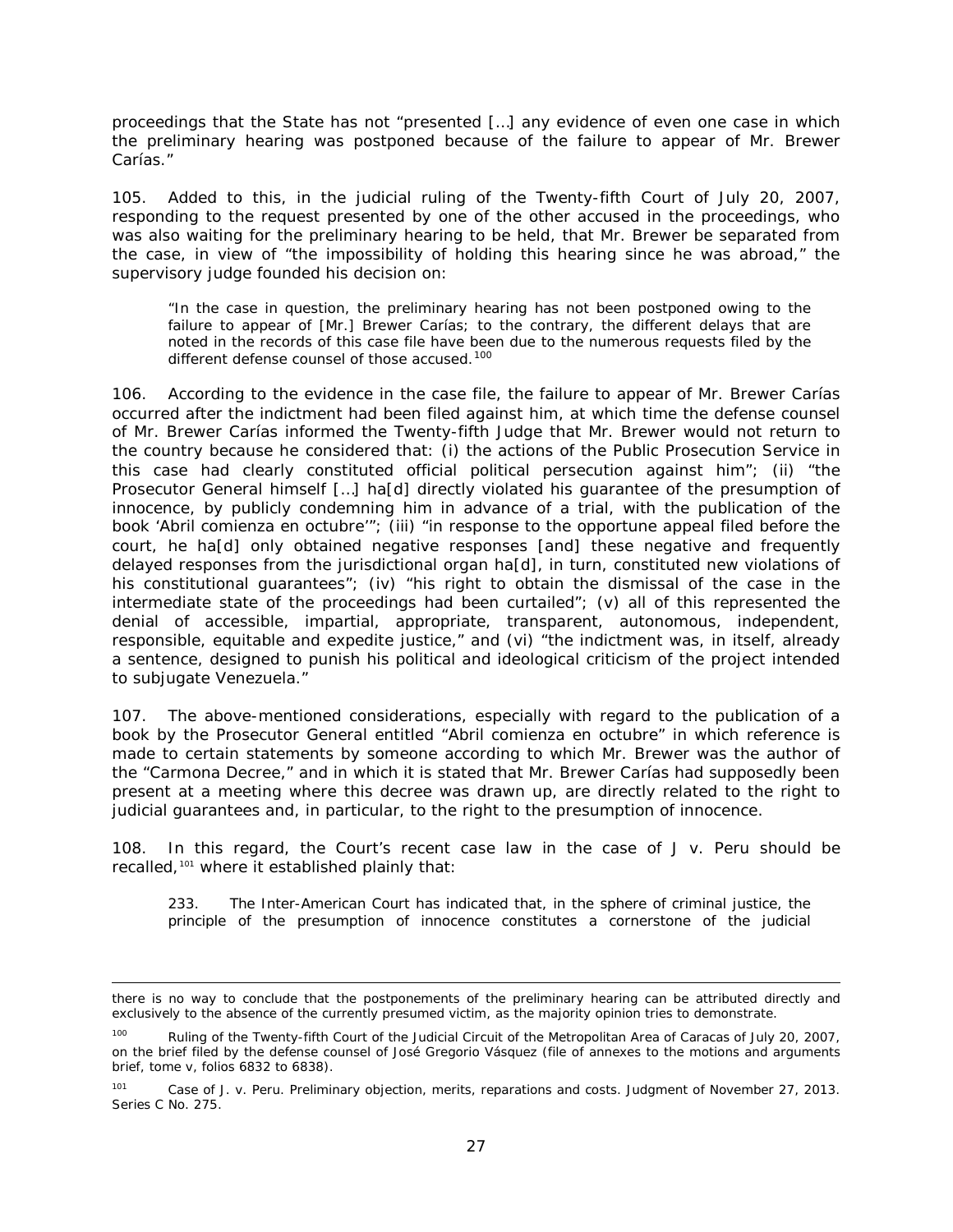guarantees.<sup>[102](#page-75-0)</sup> The presumption of innocence means that the accused does not have to prove that he has not committed the offense attributed to him, because the *onus probandi* corresponds to the accuser,  $103$  and any doubt must be used to benefit the accused. Thus, the irrefutable proof of guilt constitutes an essential requirement for imposing criminal punishment; hence, the burden of proof lies with the accuser and not with the accused.<sup>[104](#page-75-2)</sup> In addition, **the principle of the presumption of innocence signifies that the judges must not open the proceedings with a preconceived idea that the accused has committed the offense of which he is accused**[105](#page-75-3) *(bold added).*

109. In this regard, the Inter-American Court, following the criteria of the European Court has stressed that the presumption of innocence may be violated not only by the judges or courts in charge of the proceedings, but also by other public authorities, <sup>[106](#page-75-4)</sup> and therefore State authorities must choose their words carefully when making declarations on criminal proceedings before a person or persons have been tried and convicted of the respective offense.<sup>[107](#page-75-5)</sup> Even though, during the criminal proceedings, accusations of guilt by officials such as prosecutors and attorneys do not constitute a violation of the presumption of innocence, the declarations of these officials to the press, without reservations or explanations, infringe the presumption of innocence, because they encourage the pubic to believe in the person's guilt and prejudge the assessment of the facts by a competent judicial authority.<sup>[108](#page-75-6)</sup> The Court has agreed with this opinion and has noted that State authorities must choose their words carefully when making statements about a criminal trial.<sup>[109](#page-75-7)</sup>

110. The Court has reiterated in its case law that State authorities must take into account that public officials occupy a position of guarantor of the fundamental human rights and, therefore, their declarations cannot ignore such rights.<sup>[110](#page-75-0)</sup> This obligation of special care is

<span id="page-75-3"></span><sup>105</sup> *Cf. Case of Cabrera García and Montiel Flores v. Mexico. Preliminary objection, merits, reparations and costs.*  Judgment of November 26, 2010. Series C No. 220, para. 184, and *Case of López Mendoza v. Venezuela. Merits, reparations and costs.* Judgment of September 1, 2011. Series C No. 233, para. 128.

<span id="page-75-4"></span>Thus, the European Court of Human Rights has considered that declarations made by the Ministry of the Interior and senior police authorities, by the Speaker of Parliament, the Prosecutor General, or other prosecution authorities in charge of the investigation, and even by a well-known retired General, who was also a candidate to a governorship but who was not a public official at the time of his declarations, gave rise to violations of the presumption of innocence in each case. *Cf. Allenet de Ribemont v. France*, 10 February 1995, Series A no. 308; *Butkevičius v. Lithuania*, no. 48297/99, § 49, ECHR 2002-II (extracts); *Daktaras v. Lithuania,* no. 42095/98, § 42, ECHR 2000-X; *Fatullayev v. Azerbaijan*, no. 40984/07, § 160 and 161, 22 April 2010; *Khuzhin and Others v. Russia,* no. 13470/02, § 95, 23 October 2008, and *Kuzmin v. Russia*, no. 58939/00, § 59 a 69, 18 March 2010.

<span id="page-75-5"></span><sup>107</sup> *Cf. Daktaras v. Lithuania,* no. 42095/98, § 41, ECHR 2000-X; *Butkevičius v. Lithuania*, no. 48297/99, § 49, ECHR 2002-II (extracts); *Ismoilov et al. v. Russia*, no. 2947/06, §166, 24 April 2008; *Böhmer v. Germany*, no. 37568/97, §56, 3 October 2002, and *Khuzhin and Others v. Russia,* no. 13470/02, § 94, 23 October 2008.

<span id="page-75-6"></span><sup>108</sup> ECHR, *Allenet de Ribemont v. France*, 10 February 1995, § 41, Series A no. 308. Similarly, *Ismoilov and Others v. Russia*, no. 2947/06, § 161, 24 April 2008.

<span id="page-75-7"></span><sup>109</sup> *Case of J. v. Peru. Preliminary objection, merits, reparations and costs.* Judgment of November 27, 2013. Series C No. 275, para. 244.

<span id="page-75-0"></span> <sup>102</sup> *Cf. Case of Suárez Rosero v. Ecuador. Merits.* Judgment of November 12, 1997. Series C No. 35, para. 77, and Case of López Mendoza v. Venezuela. Merits, reparations and costs. Judgment of September 1, 2001. Series C No. 233, para. 128.

<span id="page-75-1"></span><sup>&</sup>lt;sup>103</sup> *Cf. Case of Ricardo Canese v. Paraguay. Merits, reparations and costs. Judgment of August 31, 2004. Series C* No. 111, para. 154, and *Case of López Mendoza v. Venezuela. Merits, reparations and costs.* Judgment of September 1, 2011. Series C No. 233, para. 128

<span id="page-75-2"></span>The Human Rights Committee of the International Covenant on Civil and Political Rights has ruled similarly. Human Rights Committee. General Comment No. 32. Right to equality before courts and tribunals and to a fair trial (HRI/GEN/1/Rev.9 (vol. I)), para. 30.

<sup>110</sup> *Cf. Case of Case of Apitz Barbera et al. ("First Contentious Administrative Court") v. Venezuela. Preliminary objection, merits, reparations and costs.* Judgment of August 5, 2008. Series C No. 182, para. 131; *Case of Ríos et al. v. Venezuela*. *Preliminary objections, merits, reparations and costs*. Judgment of January 28, 2009. Series C No. 194, para. 139; *Case of Perozo et al. v. Venezuela*. *Preliminary objections, merits, reparations and costs*. Judgment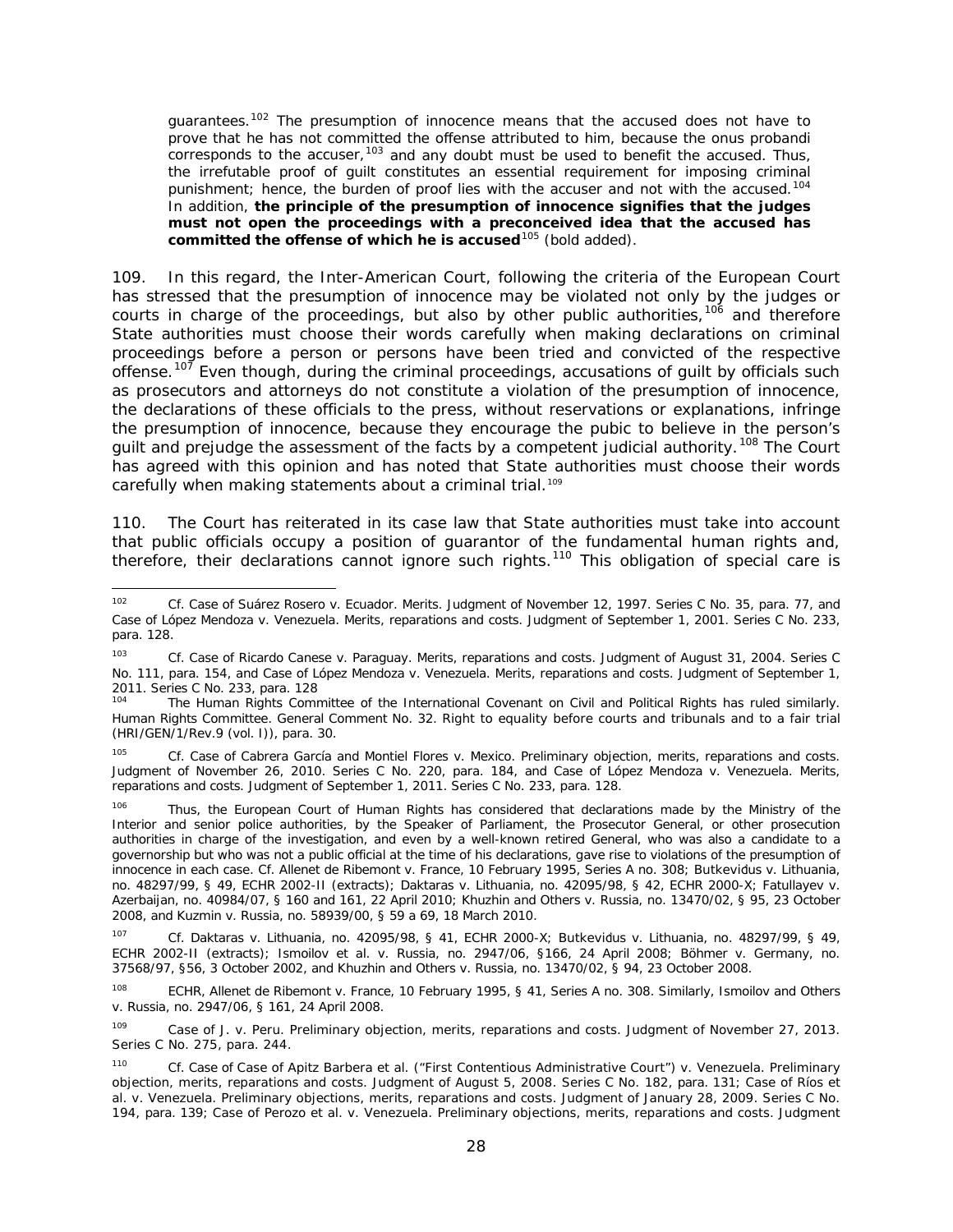particularly necessary in situations of increased social conflict, alterations of public order, and social or political polarization, precisely due to the series of risks that these may signify for certain persons or groups at a specific time.<sup>[111](#page-76-0)</sup> The presumption of innocence does not prevent the authorities from keeping society duly informed about criminal investigations, but requires that, when they do so, they should observe the discretion and circumspection necessary to quarantee the presumption of innocence of those possibly involved.<sup>[112](#page-76-1)</sup>

111. In this case, the fact that the Prosecutor General's book entitled "*Abril comienza en octubre*," was published in September 2005 could have led people to presume that Mr. Brewer Carías was guilty of drafting the so-called "Carmona Decree," because the formal indictment against the currently presumed victim by the respective prosecutor was issued less than a month later, in October that year, a matter to which an objection was raised in the first request for annulment of October 4, 2005, during the preliminary investigation stage.

112. It should not be forgotten, as revealed by the case file, that, on August 28, 2002, the Prosecutor General appointed directly, as a "special substitute," the very prosecutor who, in October 2005, had drawn up the formal charges against Mr. Brewer Carías.<sup>[113](#page-76-2)</sup> The possible violation of the right to the presumption of innocence is particularly evident in a system where prosecutors are appointed provisionally, and under which free appointment and removal exists. Thus, in this case is was essential to analyze this structural situation, since the provisional nature of the appointments could have had a negative impact on the autonomy of the prosecutors and on the corresponding criminal proceedings, which, we consider, could not be ignored by the inter-American judges.

113. It is also relevant to mention that this allegation with regard to the drafting of the "Carmona Decree" made by the Prosecutor General in his book published in September 2005 – added to the fact that it was made by an important State official – may have contributed to substantiate the guilt of the presumed victim. Consequently, in keeping with the previously mentioned case law of the Inter-American Court, prosecutors, and especially prosecutors general, must abstain from writing, even in a book, about cases that are being heard by other prosecutors, considering that this obligation of circumspection is increased in

l

of January 28, 2009. Series C No. 195, para. 151, and *Case of J v. Peru. Preliminary objection, merits, reparations and costs.* Judgment of November 27, 2013. Series C No. 262, para. 247.

<span id="page-76-0"></span><sup>111</sup> *Cf. Case of Ríos et al. v. Venezuela*. *Preliminary objections, merits, reparations and costs*. Judgment of January 28, 2009. Series C No. 194, para.139, and *Case of Perozo et al. v. Venezuela*. *Preliminary objections, merits, reparations and costs*. Judgment of January 28, 2009. Series C No. 195, para. 151.

<span id="page-76-1"></span>In this regard, the European Court of Human Rights has indicated that: "The freedom of expression, guaranteed by Article 10 of the Convention, includes the freedom to receive and impart information. Article 6 § 2 cannot therefore prevent the authorities from informing the public about criminal investigations in progress, but it requires that they do so with all the discretion and circumspection necessary if the presumption of innocence is to be respected." ECHR, *Allenet de Ribemont v. France*, 10 February 1995, § 38, Series A no. 308. See also, *Case of J. v. Peru. Preliminary objection, merits, reparations and costs.* Judgment of November 27, 2013. Series C No. 275, para. 247.

<span id="page-76-2"></span><sup>113</sup> The respective appointment appears on folio 979 of the main case file, which states: "BOLIVARIAN REPUBLIC OF VENEZUELA. PUBLIC PROSECUTION SERVICE. Office of the Prosecutor General. Caracas, August 28, 2002. Years 192 and 143. DECISION No. 539: JULIÁN ISAÍAS RODRÍGUEZ DÍAZ, Prosecutor General, pursuant to the provisions of article 1 and 49 of the Organic Law of the Public Prosecution Service, and since the measures taken by the First and Second Substitutes of the Sixth Prosecutor of the Public Prosecution Service with full competence at the national level to locate and serve notice of summons have been unsuccessful, and thus the respective list of substitutes has been exhausted, I appoint as SPECIAL SUBSTITUTE the lawyer LUISA ORTEGA DÍAZ, bearer of identify card No. 4,555,631, who has been employed as Special Substitute of the Seventh Prosecutor of the Public Prosecution Service of the Judicial Circumscription of the Metropolitan Area of Caracas, to take charge of the said Office, which is currently vacant, as of 01-09-2002 and until new instructions from this Office. Register, notify and publish. JULIÁN ISAÍAS RODRÍGUEZ DÍAZ. Prosecutor General."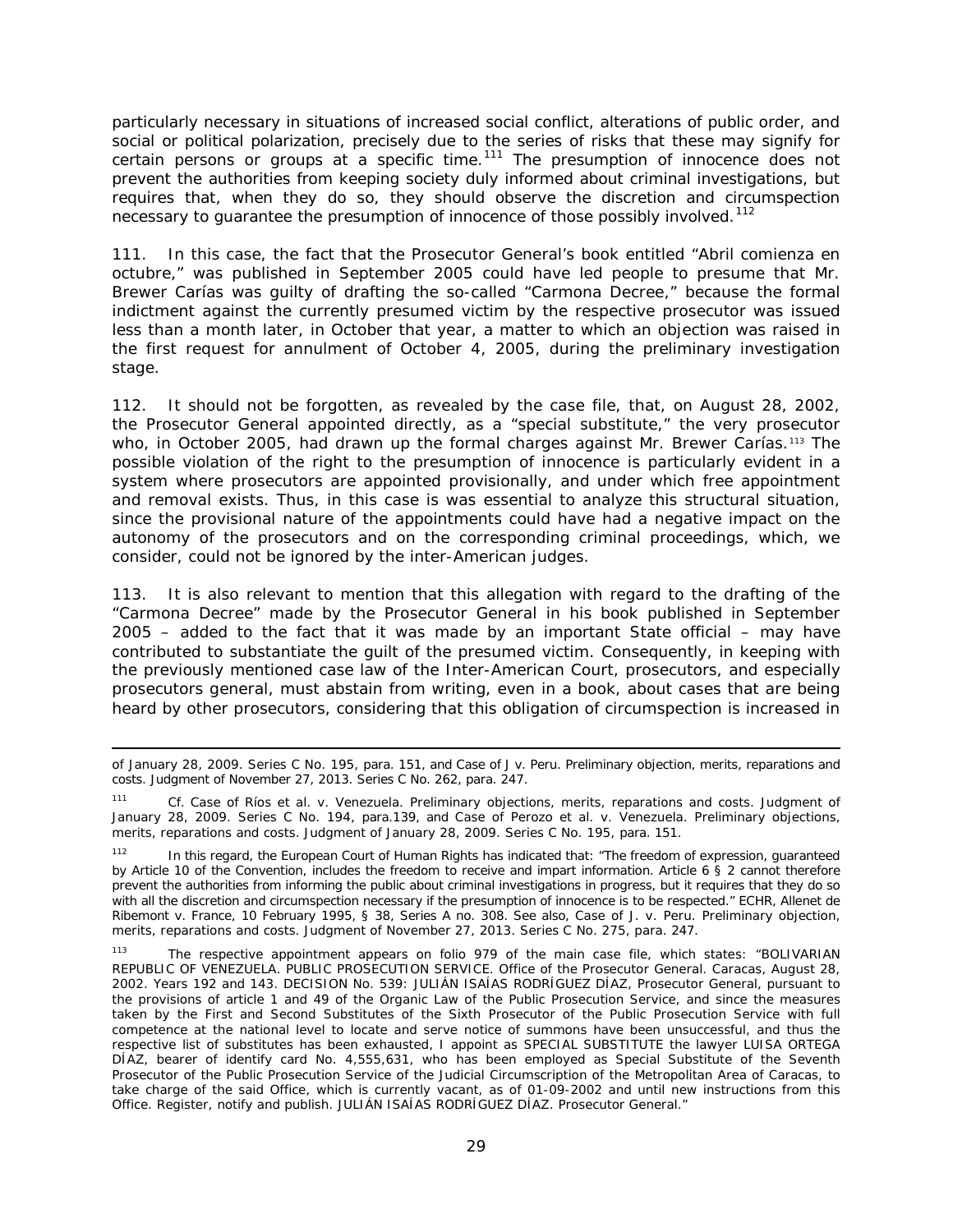situations of great social conflict, alterations of public order, and social and political polarization, such as the situation on April 11, 12 and 13, 2002.

114. Furthermore, we consider that the Judgment makes a restrictive interpretation of Article 7(5) of the American Convention, contrary to Article 29 of this instrument, by indicating that the presumed victim is a fugitive from justice, when this is not so. The case file reveals that the first time Mr. Brewer Carías was summoned by the prosecutor of the Public Prosecution Service who opened the investigation proceeding for the events of April 2002 he came forward to testify on June 3 that year.<sup>[114](#page-77-0)</sup> Moreover, the case file contains numerous records that the currently presumed victim was defending himself constantly, even going personally to copy the case file by hand for nearly nine months when he was formally indicted in 2005.<sup>[115](#page-77-1)</sup>

<span id="page-77-0"></span> <sup>114</sup> Testimony of Mr. Brewer Carías of June 3, 2002, before the Sixth Prosecutor, in the file of annexes to the answering brief, exhibit 2, folios 8986 to 8998.

<span id="page-77-1"></span><sup>115</sup> See testimony provided during the public hearing in this case by León Henrique Cottin, Venezuelan defense counsel of Mr. Brewer Carías in the domestic criminal proceedings, as well as the following records that appear in the copy of the judicial proceedings forwarded to the Court: Record of review of case file No. C43 of January 27, 2005 (file of annexes to the answering brief, annex 1, exhibit 7, folio 11164); record of review of case file No. C43 of January 28, 2005 (file of annexes to the answering brief, annex 1, exhibit 7, folio 11168); record of review of case file No. C43 of January 31, 2005 (file of annexes to the answering brief, annex 1, exhibit 7, folio 11182); record of review of case file No. C43 of February 1, 2005 (file of annexes to the answering brief, annex 1, exhibit 7, folio 11196); record of review of case file No. C43 of February 3, 2005 (file of annexes to the answering brief, annex 1, exhibit 7, folio 11214); record of review of case file No. C43 of February 9, 2005 (file of annexes to the answering brief, annex 1, exhibit 7, folio 11268); record of review of case file No. C43 of February 11, 2005 (file of annexes to the answering brief, annex 1, exhibit 7, folio 11273); record of review of case file No. C43 of February 15, 2005 (file of annexes to the answering brief, annex 1, exhibit 7, folio 11321); record of review of case file No. C43 of February 16, 2005 (file of annexes to the answering brief, annex 1, exhibit 7, folio 11337); record of review of case file No. C43 of February 18, 2005 (file of annexes to the answering brief, annex 1, exhibit 7, folio 11383); record of review of case file No. C43 of February 18, 2005 (file of annexes to the answering brief, annex 1, exhibit 7, folio 11386); record of review of case file No. C43 of February 21, 2005 (file of annexes to the answering brief, annex 1, exhibit 7, folio 11398); record of review of case file No. C43 of February 22, 2005 (file of annexes to the answering brief, annex 1, exhibit 7, folio 11399); record of review of case file No. C43 of February 22, 2005 (file of annexes to the answering brief, annex 1, exhibit 8, folio 11412); record of review of case file No. C43 of February 24, 2005 (file of annexes to the answering brief, annex 1, exhibit 8, folio 11505); record of review of case file No. C43 of February 25, 2005 (file of annexes to the answering brief, annex 1, exhibit 8, folio 11508); record of review of case file No. C43 of February 28, 2005 (file of annexes to the answering brief, annex 1, exhibit 8, folio 11546); record of review of case file No. C43 of March 1, 2005 (file of annexes to the answering brief, annex 1, exhibit 8, folio 11572); record of review of case file No. C43 of March 2, 2005 (file of annexes to the answering brief, annex 1, exhibit 8, folio 11579); record of review of case file No. C43 of March 3, 2005 (file of annexes to the answering brief, annex 1, exhibit 8, folio 11601); record of review of case file No. C43 of March 4, 2005 (file of annexes to the answering brief, annex 1, exhibit 8, folio 11619); record of review of case file No. C43 of March 7, 2005 (file of annexes to the answering brief, annex 1, exhibit 8, folio 11641); record of review of case file No. C43 of March 10, 2005 (file of annexes to the answering brief, annex 1, exhibit 8, folio 11740); record of review of case file No. C43 of March 15, 2005 (file of annexes to the answering brief, annex 1, exhibit 8, folio 11792 and 11793); record of review of case file No. C43 of March 15, 2005 (file of annexes to the answering brief, annex 1, exhibit 8, folio 11784); record of review of case file No. C43 of March 16, 2005 (file of annexes to the answering brief, annex 1, exhibit 8, folio 11836); record of review of case file No. C43 of March 19, 2005 (file of annexes to the answering brief, annex 1, exhibit 9, folio 11950); record of review of case file No. C43 of March 21, 2005 (file of annexes to the answering brief, annex 1, exhibit 9, folio 11970); record of review of case file No. C43 of March 22, 2005 (file of annexes to the answering brief, annex 1, exhibit 9, folio 11972 and 11973); record of review of case file No. C43 o March 28, 2005 (file of annexes to the answering brief, annex 1, exhibit 9, folio 12004 and 12005); record of review of case file No. C43 of March 31, 2005 (file of annexes to the answering brief, annex 1, exhibit 9, folio 12081); record of review of case file No. C43 of April 7, 2005 (file of annexes to the answering brief, annex 1, exhibit 9, folios 12162 and 12163); record of review of case file No. C43 of April 8, 2005 (file of annexes to the answering brief, annex 1, exhibit 9, folio 12165); record of review of case file No. C43 of April 12, 2005 (file of annexes to the answering brief, annex 1, exhibit 9, folio 12191); record of review of case file No. C43 of April 18, 2005 (file of annexes to the answering brief, annex 1, exhibit 9, folio 12310); record of review of case file No. C43 o April 25, 2005 (file of annexes to the answering brief, annex 1, exhibit 9, folio 12354); record of review of case file No. C43 of April 26, 2005 (file of annexes to the answering brief, annex 1, exhibit 9, folio 12355); Record of review of case file No. C43 of May 2, 2005 (file of annexes to the answering brief, annex 1, exhibit 10, folio 12401); record of review of case file No. C43 of May 10, 2005 (file of annexes to the answering brief, annex 1,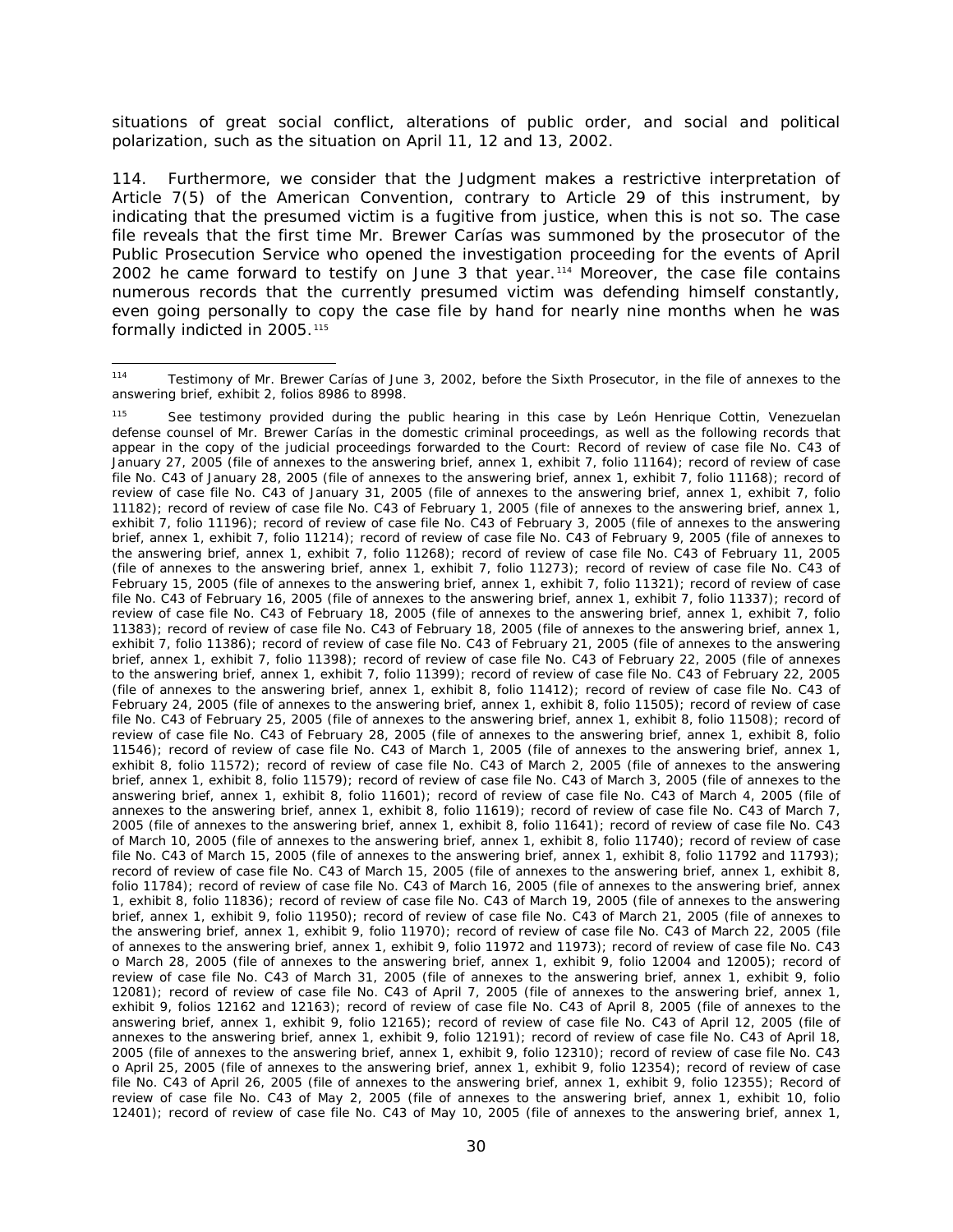115. The fact that Mr. Brewer Carías left the country in September 2005 (freely, because no arrest warrant had been issued against him), and at the same time as the publication of the Prosecutor General's book, does not mean that he was a fugitive from justice. As previously mentioned (see *supra* para. 106 of this opinion), the defense counsel of Mr. Brewer Carías informed the judge that Mr. Brewer would not return to the country owing to a series of procedural violations that he had indicated were "clearly official political persecution against him." Hence, according to the representatives there was a "wellfounded fear" that the exercise of the remedies would increase the persecution to which he had been subjected. In addition, they indicated "that he remains abroad as an exile in order to safeguard his freedom and his physical and moral integrity."<sup>[116](#page-78-0)</sup> Accordingly, in this case the reasons why the presumed victim is not coming forward should be analyzed in light of the arguments submitted on merits, because if they are justified, it would be contrary to the American Convention to oblige a person to attend his trial deprived of liberty, when violations of the rights to *the presumption of innocence, to be tried by an independent and impartial judge or court, to due process, and to judicial guarantees* established in Articles 8 and 25 of the American Convention haves been proved; rights expressly cited as violated in the case of the currently presumed victim, and not analyzed in the case.

116. The interpretation made of Article 7(5) of the American Convention in the Judgment departs from the provisions of Article 29 of the Pact of San José, which establishes that no provision of the Convention may be interpreted as permitting any State Party to *suppress or limit the enjoyment or exercise of the rights and freedoms recognized in this Convention*. The majority opinion does not analyze Article 7(5) of the Convention in light of Article 29 of this instrument but, to the contrary, decides to make a restrictive interpretation that limits this article, disregarding the *pro homine* status that should be given to this interpretation, according to the said article 29 of the Convention and the Court's consistent case law, in the understanding that, the right to personal liberty is involved. Claiming that Mr. Brewer Carías should return to his country and lose his liberty and, in these conditions, defend himself personally in a trial, constitutes an incongruent and restrictive argument with regard to the right of access to justice, because, the aspects relating to merits invoked by the presumed victim involving diverse violations of Articles 8 and 25 of the American Convention were not analyzed in this case, and they inherently condition the interpretive scope of Article 7(5) of the Pact of San José regarding the right to personal liberty.<sup>[117](#page-78-1)</sup>

l exhibit 10, folio 12609); record of review of case file No. C43 of June 1, 2005 (file of annexes to the answering brief, annex 1, exhibit 11, folio 12887); record of review of case file No. C43 of June 7, 2005 (file of annexes to the answering brief, annex 1, exhibit 11, folio 12928); record of review of case file No. C43 of June 9, 2005 (file of annexes to the answering brief, annex 1, exhibit 11, folio 12954); record of review of case file No. C43 of June 15, 2005 (file of annexes to the answering brief, annex 1, exhibit 11, folio 12970); record of review of case file No. C43 of June 29, 2005 (file of annexes to the answering brief, annex 1, exhibit 11, folio 12992); record of review of case file No. C43 of July 4, 2005 (file of annexes to the answering brief, annex 1, exhibit 11, folio 13014); record of review of case file No. C43 of July 4, 2005 (file of annexes to the answering brief, annex 1, exhibit 13, folio 13052); record of review of case file No. C43 of July 11, 2005 (file of annexes to the answering brief, annex 1, exhibit 13, folio 13095); record of review of case file No. C43 of September 22, 2005 (file of annexes to the answering brief, annex 1, exhibit 13, folio 13980); record of review of case file No. C43 of September 27, 2005 (file of annexes to the answering brief, annex 1, exhibit 13, folio 13997); record of review of case file No. C43 of September 28, 2005 (file of annexes to the answering brief, annex 1, exhibit 13, folio 14008); record of review of case file No. C43 of September 30, 2005 (file of annexes to the answering brief, annex 1, exhibit 13, folio 14022); record of review of case file No. C43 of October 7, 2005 (file of annexes to the answering brief, annex 1, exhibit 13, folio 14100), among others.

<span id="page-78-0"></span>116 Brief with final arguments and observations of the representatives of Mr. Brewer Carías, para. 133.

<span id="page-78-1"></span><sup>117</sup> It should not be ignored, as revealed by the case file, that the defense counsel of Mr. Brewer Carías expressly asked that Mr. Brewer be guaranteed the right to be tried a free man, a request of October 26, 2005, that was not even processed. *Cf.* Appeal of the defense counsel before the Twenty-fifth Supervisory Judge received on October 28, 2005 (file of annexes to the merits report, tome IV, folios 1636 to 1700).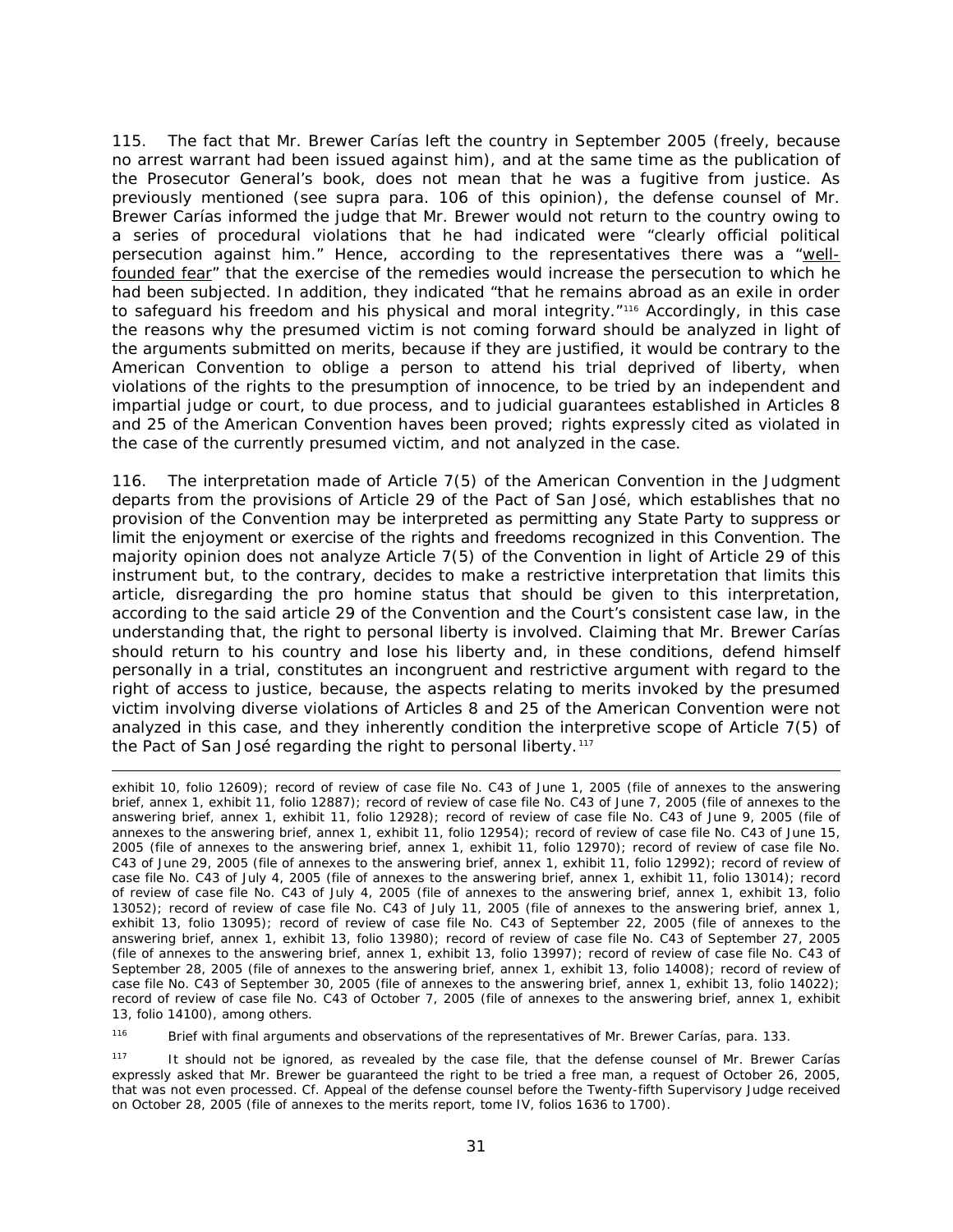117. Once again, the issue of presumed violations of Articles 8(1) (right to an independent and impartial judge or court, 8(2) (basic rights of a person accused of a criminal offense, which are, *inter alia* the presumption of innocence, an adequate defense, and to present and to examine witnesses), 25 (Right to Judicial Protection), as well as the restrictive interpretation itself of Article 7(5) of the American Convention made by the majority opinion in this case, leads us to assert categorically that the Inter-American Court should have examined the dispute regarding the need for the accused's presence at the preliminary hearing and the reasons why the hearing was postponed, in light of the considerations on merits relating to these articles, in order to have a broader context for its examination of this and other disputes in the case.

118. In sum, we, the undersigned, dissent from the majority opinion because we consider that the three exceptions established in Article 46(2) of the American Convention can be determined, because the case involves questions of substance, especially those relating to supposed violations of the rights to an independent and impartial judge and court (Art. 8(1) ACHR), to due process (Art. 8(2) ACHR), and to judicial protection (Art. 25 ACHR). By accepting the preliminary objection of failure to exhaust domestic remedies, Mr. Brewer is being condemned to face a trial in which it is possible that violations of the American Convention have been committed.

119. Consequently, the Inter-American Court should have rejected the preliminary objection of failure to exhaust domestic remedies and should have proceeded to decide the merits of the case, pursuant to the consistent case law in this matter established by the Court itself. The use of the contrived theory of the "early stage" of the proceedings as one of the central arguments in the Judgment in order not to proceed to analyze the presumed violations of the human rights protected by the Pact of San José, represents a clear step backwards in the Court's consistent case law, which may establish the precedent that negative consequences are being created for the presumed victims in the exercise of the right of access to justice, a fundamental right of extreme importance for the inter-American system as a whole, because it constitutes a guarantee for the other rights of the American Convention and jeopardizes the practical effects (*effet util*) of this instrument.

## **3. Defense of the rule of law and the exercise of the legal profession**

120. As noted throughout this opinion, we consider that the Court should have proceeded to examine the merits of the case, because the matters of admissibility and of merits were closely related. They include the effect of the provisional status of prosecutors and judges and its specific impact on criminal proceedings; the analysis of the presumption of innocence, an adequate defense and, in general, aspects related to Articles 8 and 25 of the American Convention.

121. Moreover, we consider that the analysis of the merits was essential, also, in order to examine the fact that an internationally renowned jurist, such as Allan Brewer Carías, has been criminally indicted for responding to a request for his professional advice. The facts reveal that the accused, Mr. Brewer Carías, merely availed himself of his right to exercise the legal profession.

122. Already, on a previous occasion, the Inter-American Court analyzed a criminal conviction based on a person's exercise of his profession. Thus, in the case of *De la Cruz Flores v. Peru*,<sup>[118](#page-79-0)</sup> the victim had received a criminal sentence for treating members of

<span id="page-79-0"></span>

 <sup>118</sup> *Cf. Case of De la Cruz Flores v. Peru. Merits, reparations and costs.* Judgment of November 18, 2004.